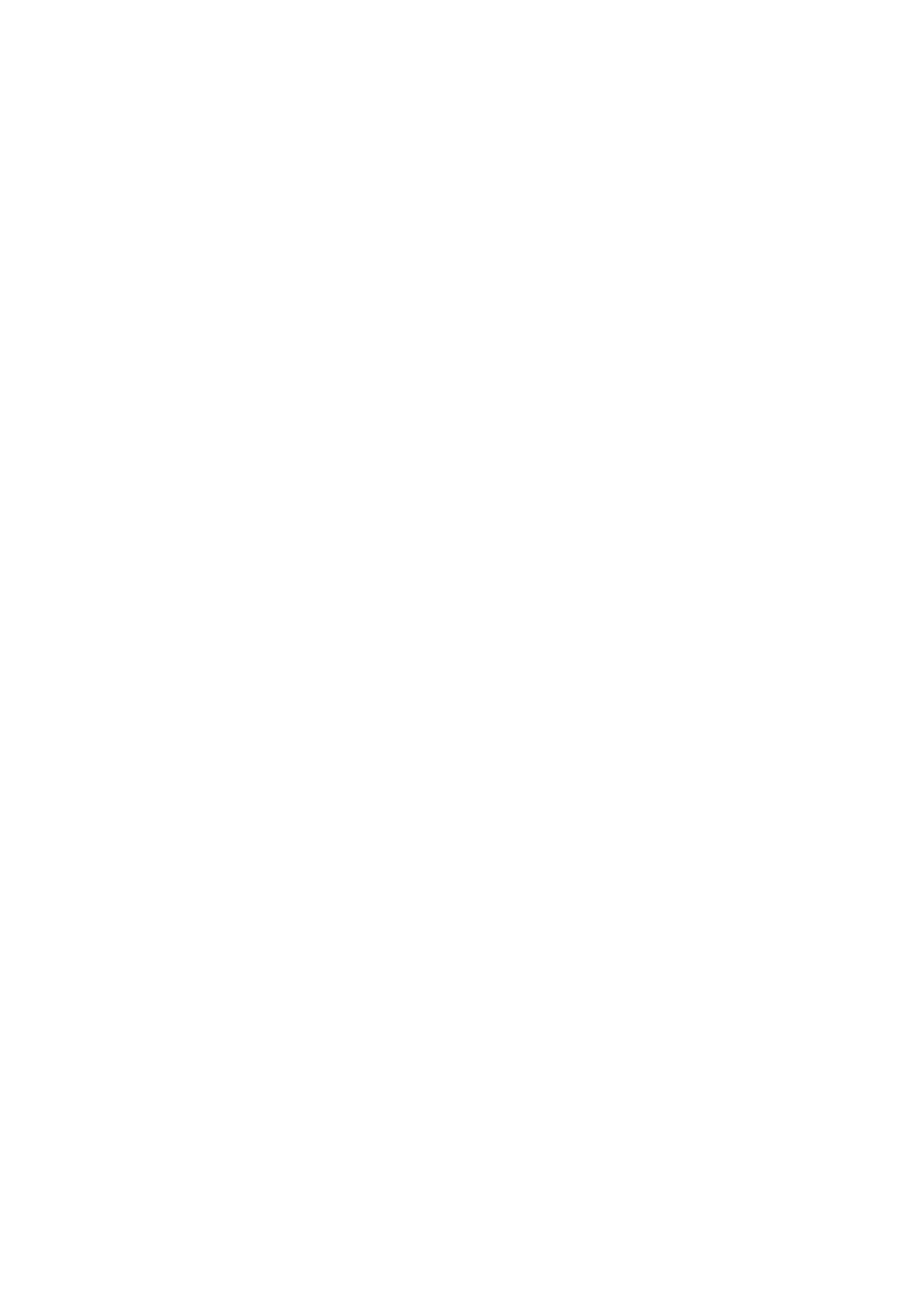## <span id="page-2-0"></span>Acknowledgement

It has been widely documented that the legal, social and financial impacts of being a refugee can be complex and deleterious. It is now coming to the fore that much the same can be said for the psychological impact of being a refugee or internally displaced person. This evaluation reports on how well UNHCR considers and provides for the well-being and mental health of the Persons of Concern to this agency. A perspective on the Mental Health and Psycho-Social Support (MHPSS) to Persons of Concern offers a new way to look at humanitarian assistance. It calls into question the appropriateness, sensitivity, and empathy of humanitarian interventions and demands that humanitarian agencies support avenues for displaced people to address and heal their own trauma. These demands pose a significant challenge for humanitarian organizations since many of the countries we work in do not have well developed mental health infrastructures and therapeutic solutions need to be resourced or developed within the displaced community. In some cases, addressing mental health also requires a technical expertise that has not always been present in the usual roster of humanitarian responders. Yet despite these challenges, the field based staff surveyed for this evaluation overwhelmingly agreed that "MHPSS programs contribute toward the protection of Persons of Concern".

 Nevertheless, MHPSS is an emerging and sometimes ambiguous perspective for UNHCR as well as for many other humanitarian actors. Thus, the evaluation begins with definitions of psycho-social support and examples. As this evaluation discovered, MHPSS activities in UNHCR may exist as an adjunct to other programmes or by another name. Many thanks to Sarah Meyer, the author of this global review, for her expertise and up to date overview on the field of MHPSS in humanitarian interventions. Through her knowledge, sensitivity and persistence she was able to discern UNHCR's level of engagement in providing MHPSS programmes to Persons of Concern. Sarah was also assisted by Nora McGann, Research Assistant from the School of Foreign Service at Georgetown University. Sincere thanks to the Steering Committee members of this review: Sabine Rakotomalala of Terre des Hommes - Switzerland, Dr. Mark Van Ommeren from the World Health Organization, and Marian Schilperoord and Stefanie Krause of UNHCR. Their advice and guidance were invaluable to this document. Most generous thanks to field based colleagues who informed the review by reporting on the importance and realities of providing MHPSS activities to Persons of Concern. For it stands to reason that a truly durable solution can only be present for an individual who has found a way to cope and create a viable support network in displacement.

> Gratefully, MaryBeth Morand Senior Policy & Evaluation Officer



© United Nations High Commissioner for Refugees Policy Development & Evaluation Service Geneve, June 2013

This document is for general distribution. All rights reserved. Reproductions and translations are authorised, except for commercial purposes, provided the source is acknowledged.

Cover photo: © UNHCR / A. Branthwaite Back-cover photo: © UNHCR / A. Fazzina

Layout and Design: BakOS DESIGN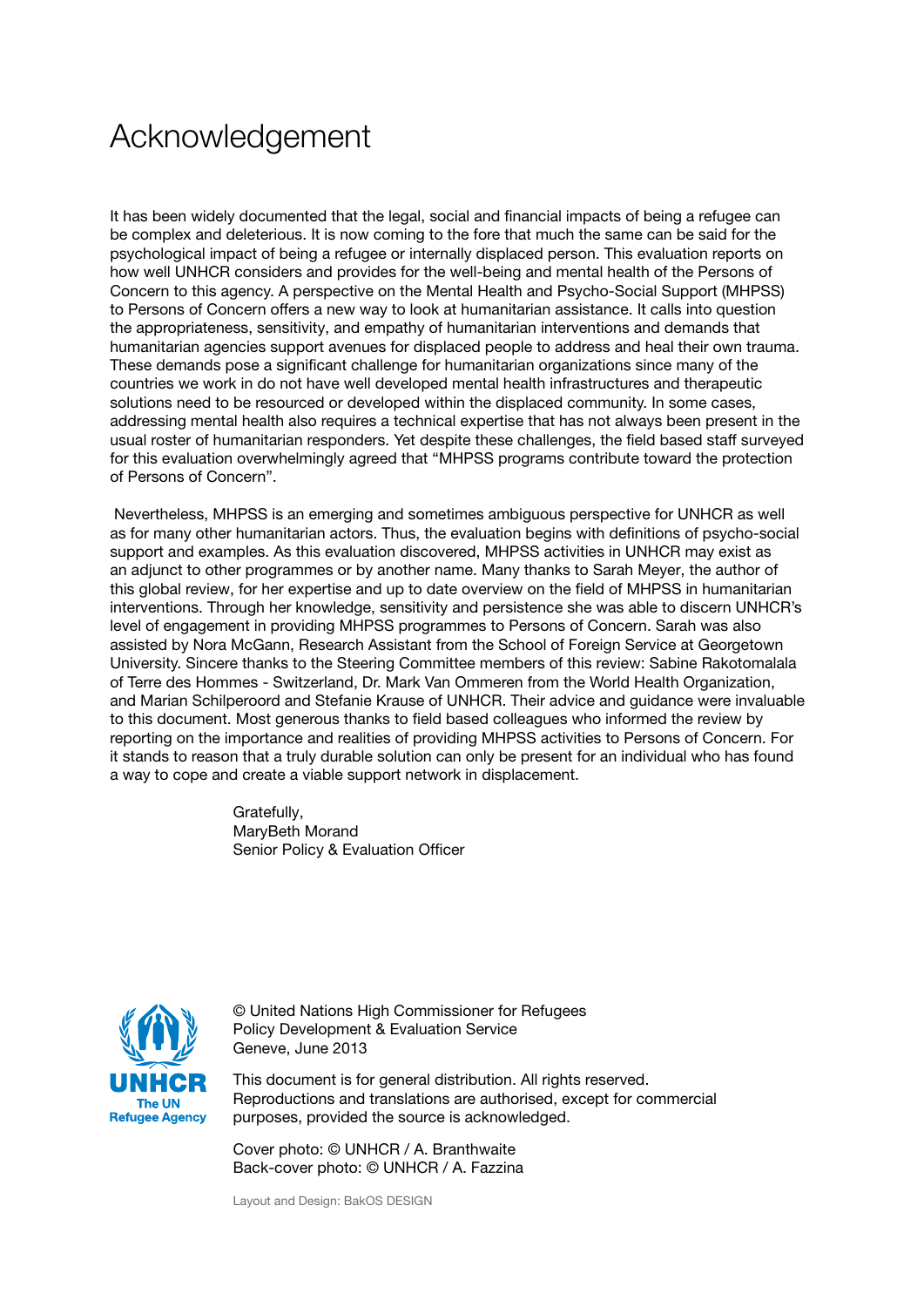## **Table of Contents**

| 2. Mental health and psychosocial support – development of a field of practice  15 |  |
|------------------------------------------------------------------------------------|--|
|                                                                                    |  |
|                                                                                    |  |
|                                                                                    |  |
|                                                                                    |  |
|                                                                                    |  |
|                                                                                    |  |
|                                                                                    |  |
| 2.3 Emerging consensus - The IASC Guidelines on Mental Health and                  |  |
|                                                                                    |  |
|                                                                                    |  |
|                                                                                    |  |
|                                                                                    |  |
|                                                                                    |  |
|                                                                                    |  |
| Context.                                                                           |  |
|                                                                                    |  |
|                                                                                    |  |
|                                                                                    |  |
|                                                                                    |  |
|                                                                                    |  |
|                                                                                    |  |
|                                                                                    |  |
|                                                                                    |  |
|                                                                                    |  |
|                                                                                    |  |
|                                                                                    |  |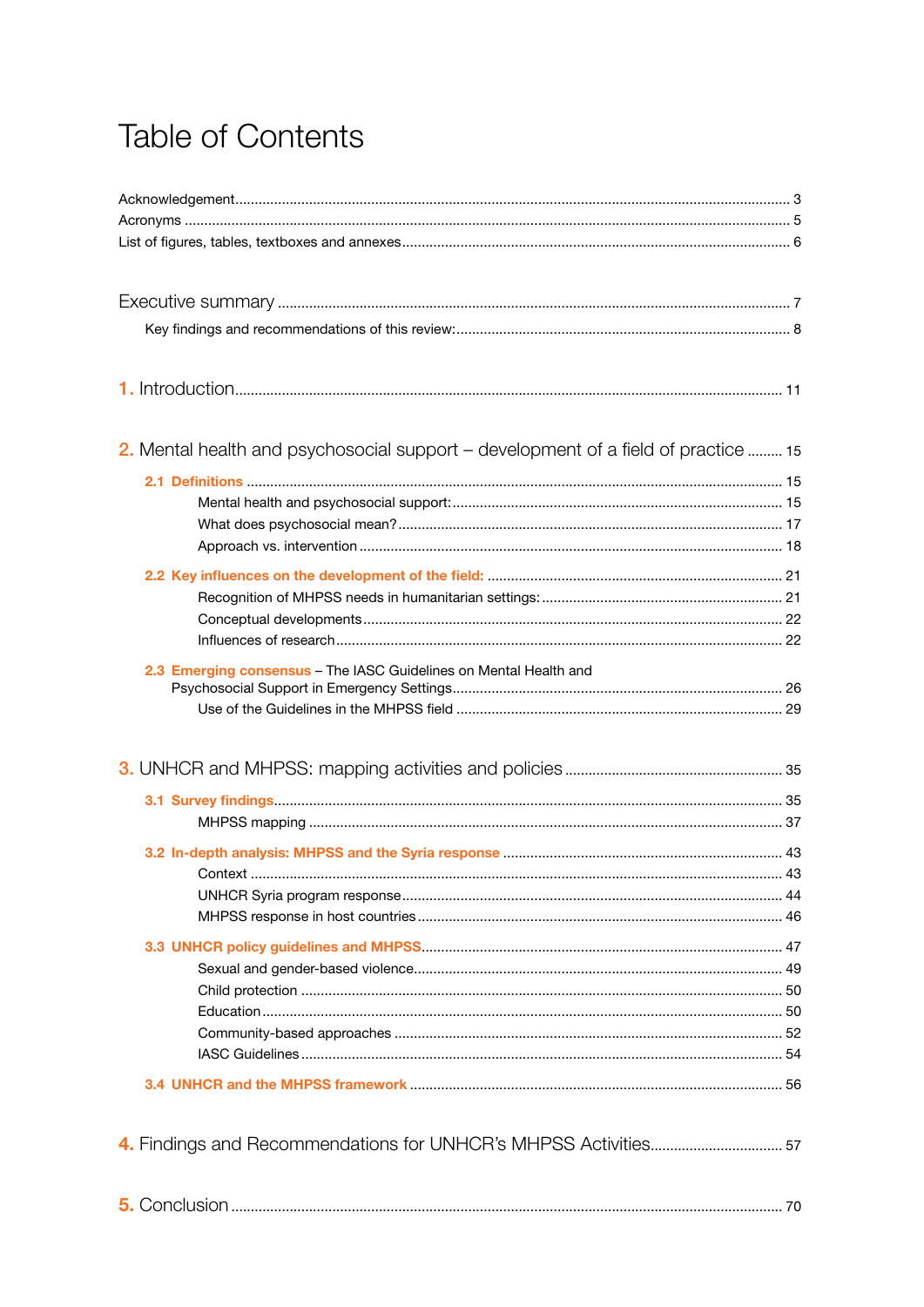### Acronyms

- **AGDM** Age, gender and diversity mainstreaming
	- **CBO** Community Based Organisation
	- **ECD** Early Childhood Development
	- **IASC** Inter-agency Standing Committee
	- **IDP** Internally Displaced Person
	- **IOM** International Organisation for Migration
	- **IMC** International Medical Corps
- **mhGAP** Mental Health Gap Action Program
- **MHPSS** Mental Health and Psychosocial Support
	- **NGO** Non-Governmental Organisation
	- **PFA** Psychological First Aid
	- **PoC** Persons of Concern
	- **PTSD** Post-Traumatic Stress Disorder
	- **SGBV** Sexual and Gender-Based Violence
- **UNICEF** United Nations Children's Fund
	- **WHO** World Health Organisation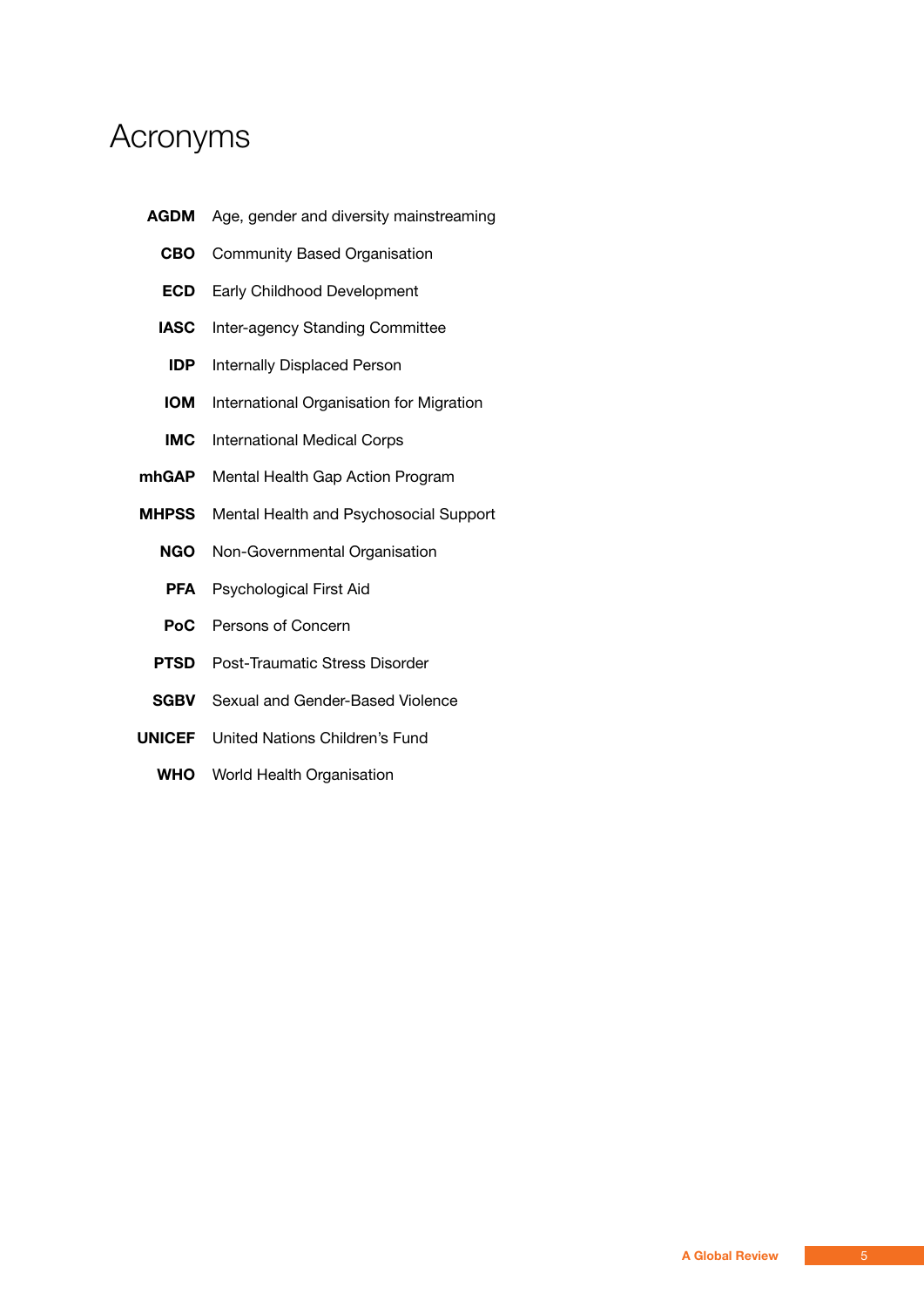## <span id="page-5-0"></span>List of figures, tables, textboxes and annexes

|--|--|--|--|

#### Tables:

| Table 3: Responses to the question: "The need for MHPSS programs is identified through"37 |  |
|-------------------------------------------------------------------------------------------|--|
|                                                                                           |  |
|                                                                                           |  |
| Table 6: Activities in mental health services in the existing primary health care system  |  |
| Table 7: Current MHPSS tools, indicators and activities for monitoring and evaluation59   |  |
|                                                                                           |  |

#### Textboxes:

#### **Section 2**

| Textbox 1: Definitions of mental health, psychosocial and MHPSS utilised in this review 15  |  |
|---------------------------------------------------------------------------------------------|--|
| Textbox 2: Program snapshot: Nutrition and Early Childhood Development [ECD]  18            |  |
|                                                                                             |  |
| Textbox 4: What are the most important influences on well-being in humanitarian settings?23 |  |
|                                                                                             |  |
|                                                                                             |  |
|                                                                                             |  |
|                                                                                             |  |
|                                                                                             |  |

#### **Section 3**

#### Annexes: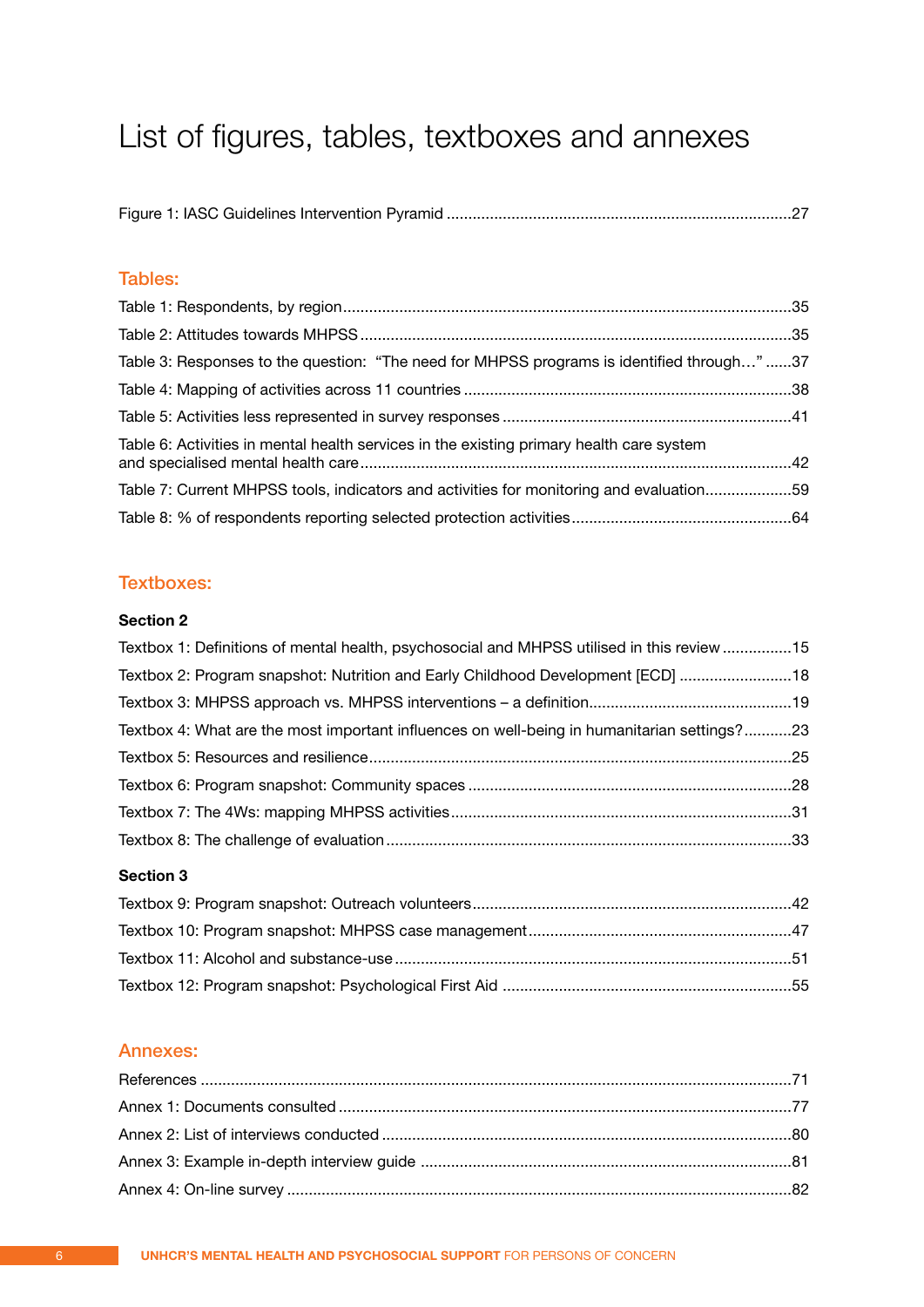## <span id="page-6-0"></span>Executive summary

Images of individuals and families crossing borders to find safety, after having witnessed violence and destruction, leaving possessions and family members behind, have come to represent the human impact of conflict and disaster. Threats to well-being due to these experiences and subsequent challenges are increasingly understood.

Conflict and displacement brings about a range of stressors and has the potential to negatively impact the mental health and well-being of everyone affected. These impacts – many and varied – have been observed and studied by many humanitarian workers, researchers and policy-makers globally.

Recognising these impacts, the humanitarian community has turned its attention to addressing them and in doing so the field of mental health and psychosocial support in humanitarian operations has developed substantially over the past years, culminating in the Inter-agency Standing Committee [IASC] Guidelines in 2007.

The term MHPSS – mental health and psychosocial support – was introduced and is now widely used to describe the range of activities that are used to treat mental disorders and to improve the well-being of individuals and communities in their conflict or disaster affected environments. This range of activities includes approaches designed to address the psychological and social impacts of conflict and displacement.

UNHCR's Policy Development and Evaluation Service [PDES] commissioned this review in order to assess UNHCR's involvement with MHPSS activities, examine UNHCR's engagement with and adoption of best practices and guidelines, and understand UNHCR's current and potential position in the field of MHPSS activities.

This review presents findings based on policy analysis, results from a survey of UNHCR staff, and interviews with UNHCR staff, MHPSS staff from other international organisations and nongovernmental organisations, and academics in the field of MHPSS research.

UNHCR has not thus far played a strong role in visibly supporting MHPSS activities for the agency's Persons of Concern [PoC] – refugees, asylum seekers, internally displaced persons, and stateless people. However, it is clear that UNHCR could do more. Yet, the findings presented in this review demonstrate that across the organisation and its functional sectors, UNHCR has a number of activities that already fall under the spectrum of activities discussed in the IASC Guidelines. In some specific contexts, UNHCR has marshalled expertise and support for quality MHPSS interventions again demonstrating capacity in this field.

UNHCR staff widely recognise the problems in humanitarian contexts that could be addressed through improved mental health and psychosocial activities, including supporting communities' resilience, promoting mechanisms for social support, and offering services to individuals with more specialised mental health needs.

Results from the survey conducted for this review indicate that across core humanitarian response sectors – water, sanitation and hygiene, nutrition and shelter – MHPSS concerns appear to be well-represented within UNHCR. MHPSS activities in the SGBV and protection sector were almost uniformly reported. Patterns of activities in the areas of strengthening families and communities, psychological interventions, mental health activities in primary health care, and specialised mental health activities varied substantially across countries. Findings indicate limitations in provision of clinical mental health services for displaced persons, including limited activities in the field of pharmacological and non-pharmacological management of severe mental disorders and gaps in referral systems to specialised mental health services.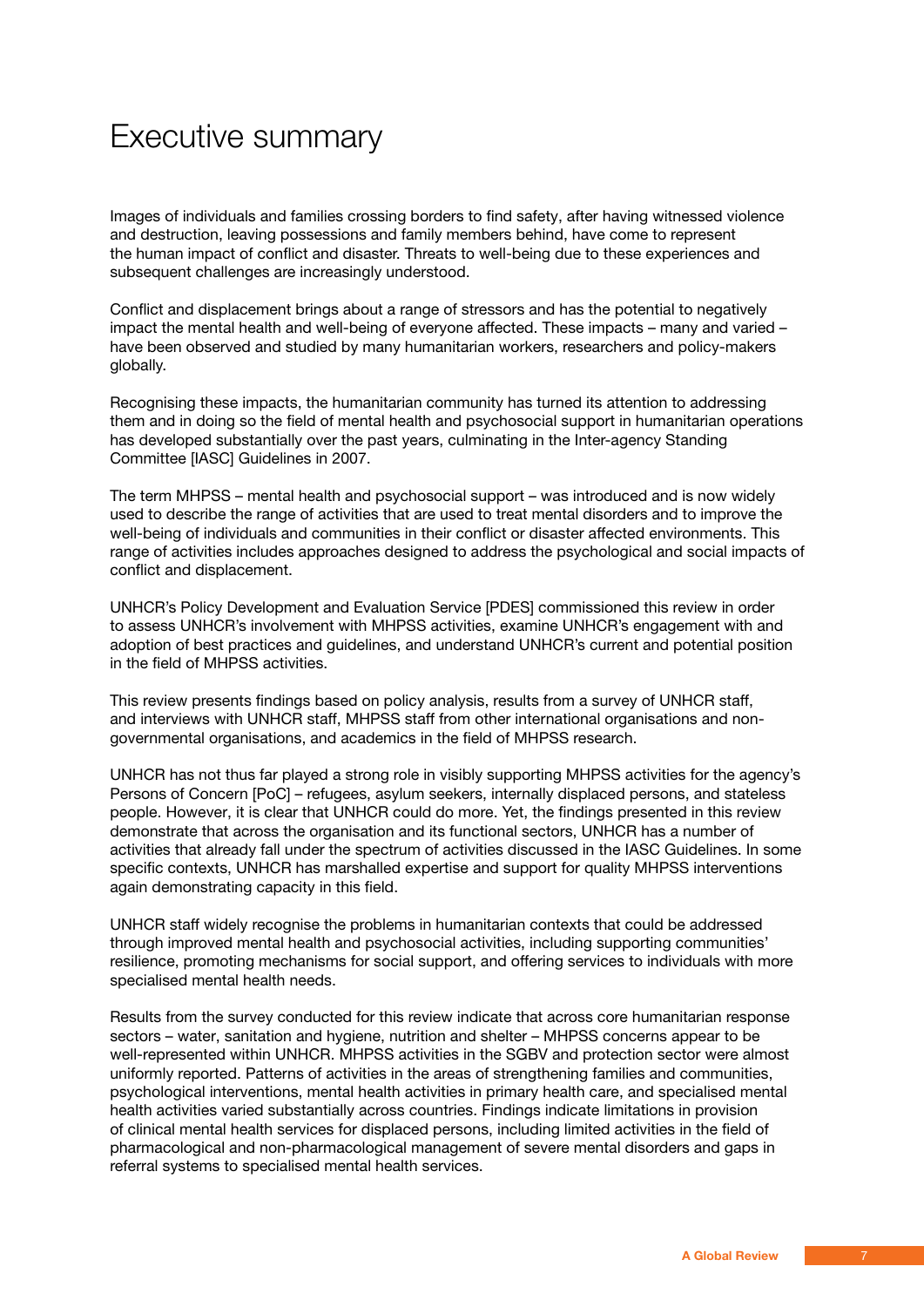<span id="page-7-0"></span>A broad range of UNHCR's key priorities overlap with MHPSS issues – for example, child protection and sexual and gender-based violence [SGBV] prevention and response.

Despite all these existent synergies, UNHCR's current policies and guidelines do not sufficiently link with MHPSS principles. For example, the Community Services section, which is closely aligned to the principles of MHPSS and could be well-positioned to guide the implementation of related programs, has not adopted the MHPSS language or approach.

There are opportunities for UNHCR to engage more strongly and clearly in this field. However, this requires a vision for how the organisation as a whole, and particular sectors within the organisation, will engage within the field of MHPSS activities. For a start, UNHCR can work to improve its understanding and framing of mental health and psychosocial issues, and how these issues fit within its broader mandate.

While the majority of MHPSS activities are delivered by implementing partners, UNHCR staff require familiarity with core principles in the field, such as the Intervention Pyramid contained in the IASC Guidelines, in order to support and monitor quality MHPSS activities.

Key findings and recommendations of this review

#### **Finding 1: UNHCR has not adequately engaged with MHPSS concepts, definitions and approaches**

#### Recommendations:

- 1. UNHCR should strongly and clearly articulate its role in the field of MHPSS by developing and issuing a MHPSS strategy
- 2. UNHCR should promote and adapt the key principles in the field of MHPSS activities, including the Intervention Pyramid, within the organisation and within current policy approaches
- 3. UNHCR should seek to build internal capacity to develop, implement and support MHPSS activities

#### **Finding 2: There is a lack of strong assessment of MHPSS needs, and monitoring and evaluation of MHPSS interventions in the humanitarian sector**

#### Recommendations:

- 4. UNHCR should identify feasible and effective assessment and evaluation methodologies and select commonly implemented MHPSS activities to evaluate, publishing case studies of results
- 5. UNHCR should play a central role in translating and disseminating research findings to practice and field-settings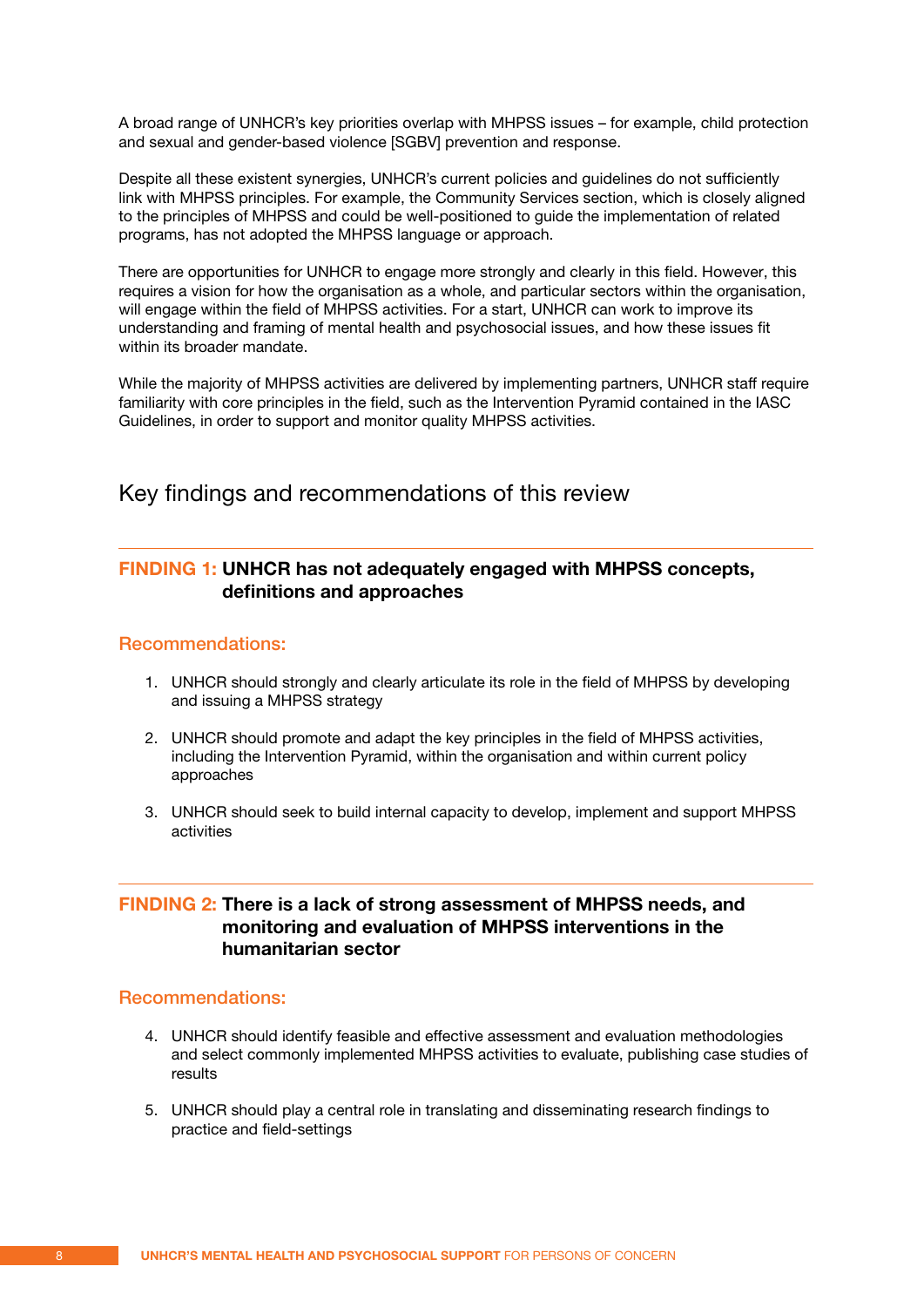#### <span id="page-8-0"></span>**Finding 3: The sectoral nature of UNHCR's work currently limits integration of MHPSS activities across the organisation**

#### Recommendations:

- 6. UNHCR staff in different sectors should complete a mandatory online course on how to protect and promote the dignity and psychosocial well-being of displaced persons during their daily work.
- 7. UNHCR should operationalise models for increased collaboration and communication on MHPSS activities, ensuring that Health, Protection and Community Services sectors utilise a MHPSS framework that enables referral systems and linkages between activities
- 8. UNHCR should clarify the role of Community Services as lead on Level 2 activities (strengthening family and community supports), linking current activities to best practices in the MHPSS field and ensuring Community Services has the resources and expertise to support these activities
- 9. UNHCR participatory assessments should be used to develop strategies to strengthen family and community self help and social supports.

#### **Finding 4: Synergies between Protection and MHPSS within UNHCR are not being maximised**

#### Recommendations:

- 10. UNHCR should frame MHPSS activities as core components of its protection mandate
- 11. UNHCR should integrate MHPSS principles and approaches into core protection activities

#### **Finding 5: There is a lack of guidance on how to support MHPSS programs in non-emergency and/or urban settings**

#### Recommendations:

- 12. UNHCR should lead development of MHPSS guidelines for non-emergency and urban settings
- 13. UNHCR should assess the role of MHPSS activities in the context of protracted refugee situations impacted by resettlement and/ or repatriation, identifying key interventions that should be supported as a part of ongoing activities or phasing out of humanitarian support

#### **Finding 6: Clinical mental health services can be increased and strengthened**

#### Recommendation:

14. UNHCR should actively engage implementing partners who have expertise to manage severe mental health problems in adults and children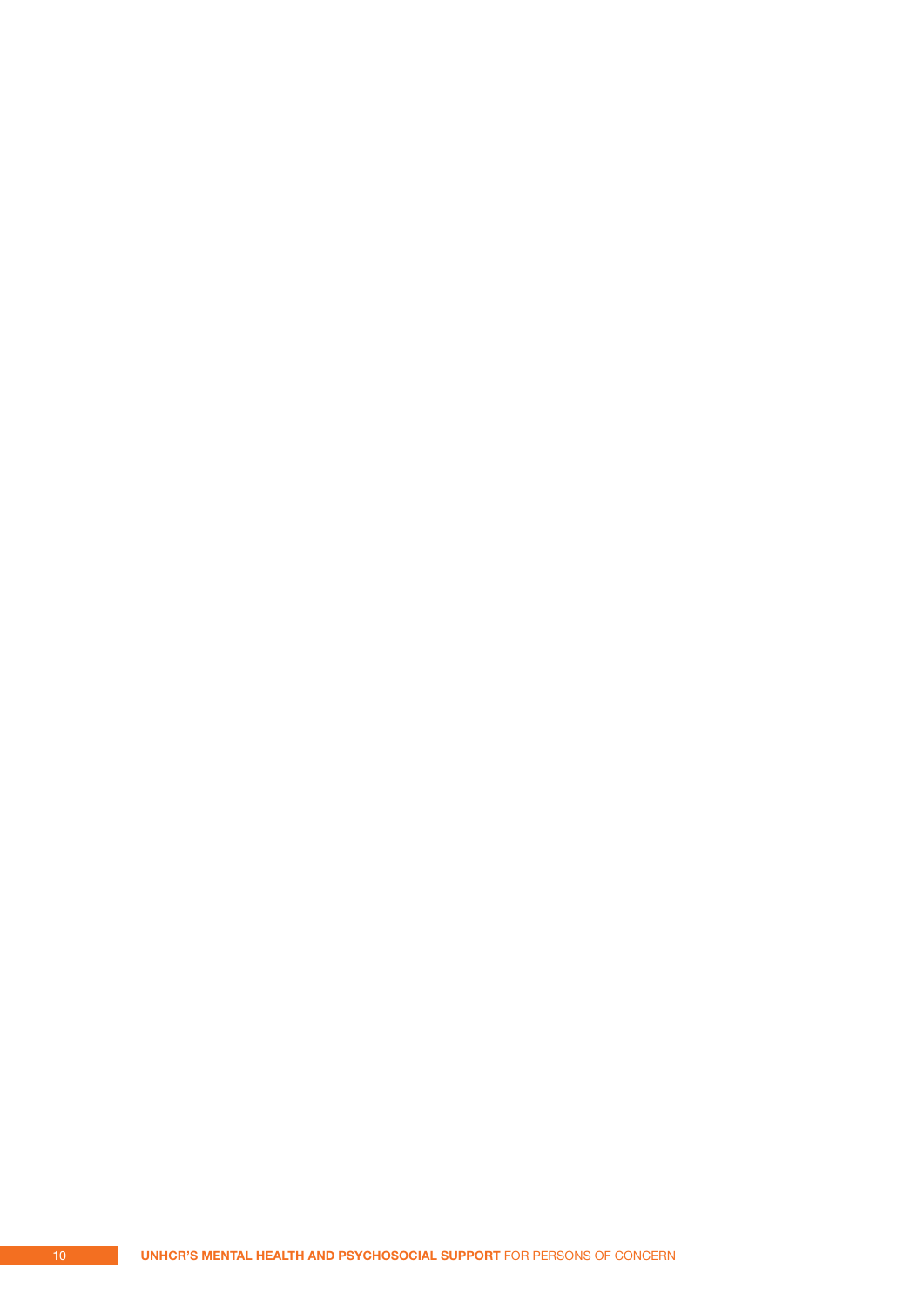# <span id="page-10-0"></span>**Introduction**

Mental health and psychosocial support [MHPSS] activities are now an integral part of any humanitarian response, and as such are recognised as requirements of humanitarian response across a range of contexts and scenarios. For example, in humanitarian emergencies over recent years, including the 2010 earthquake in Haiti, displacement from Libya in 2011, and the on-going humanitarian crisis in Syria, the mental health and psychosocial impacts of conflict, disaster and displacement have been widely recognised, and the provision of a range of interventions to support individuals and communities in dealing with the impacts of conflict and disaster have occurred in the early stages of humanitarian response. As well, in situations of protracted displacement, mental health and psychosocial activities are increasingly recognised as vital interventions to assist communities in drawing on and building resilience to cope with stress associated with long-term displacement.

Until the late 1980s, the primary concern of humanitarian response was provision of services to meet basic material needs of displaced persons. Mental health and psychosocial problems of refugees were rarely, if ever, discussed or addressed. A number of events and processes precipitated interest and investment in mental health and psychosocial concerns in humanitarian settings. In a number of humanitarian crises, including displacement from Cambodia and the crises in Bosnia-Herzegovina and Croatia, mental health and psychosocial issues of affected populations came to the fore. Studies identified extensive needs amongst affected communities, and a large number of activities were implemented to address these needs. Moreover, the emergence and consolidation of an evidence-base demonstrating the mental health and psychosocial needs of displaced persons further expanded focus and attention on these issues. Improved co-ordination and inter-agency collaboration, stemming from the 2005 establishment of the Interagency Standing Committee [IASC] MHPSS Task Force, also contributed toward increased attention to these activities within the humanitarian community.

UNHCR's global protection mandate should include addressing the MHPSS needs of the people they serve for a number of reasons. First, while varying according to context and population, it is clear that conflict and displacement can bring about new mental health and psychosocial issues, and also exacerbate pre-existing conditions amongst people who have been displaced. As the IASC Guidelines summarise, humanitarian emergencies may cause social issues such as family separation, destruction of community structures and social networks, and psychological issues including depression, grief, anxiety and post-traumatic stress disorder [PSTD] related to exposure to trauma and displacement.<sup>1</sup> Addressing these issues in a systematic way, in collaboration and partnership with other agencies and implementing partners, should be a core component of humanitarian response.

In various policies and approaches, UNHCR demonstrates recognition that it has a key role in protecting and improving well-being in providing its mandated activities and mental health and psychosocial programs need to emerge more prominently as component of implementing this unique mandate.

Mental health and psychosocial issues may impact *functioning*. Functioning refers to the ability of an individual to complete daily tasks, including self-care, fulfil relevant social roles, as a member of a household, family and community, and take part in activities, including, for example, attending religious events and providing support for community members.<sup>2</sup>

**IASC (2007)** 

<sup>2</sup> Bolton and Tang (2002).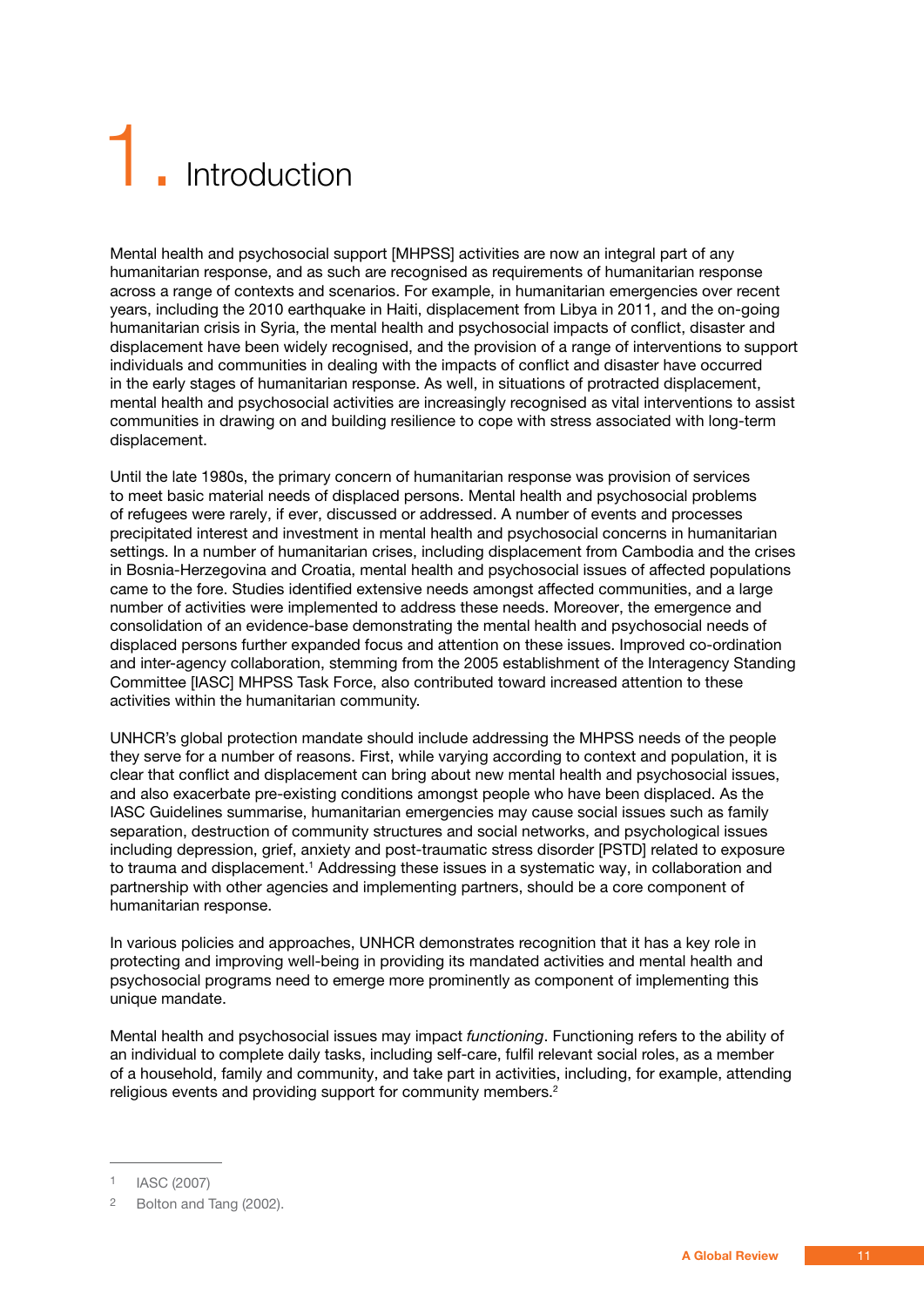

Iraqi refugee child at the Restart centre for rehabilitation of victims of torture and violence taken during a trip to Tripoli. © UNHCR / Amine Osman

Mental health and psychosocial problems may affect functioning in a variety of ways – for example, an individual experiencing symptoms of depression such as lethargy, sleeplessness and loneliness may be less likely to take part in community activities, or a mother feeling frustrated, anxious and hopeless may be less likely to be able to perform important care practices for her child. Efforts to promote self-reliance and livelihoods may be undermined if individuals and families are less likely to engage in such activities due to unmet mental health and psychosocial needs. Therefore, it is evident that symptoms of mental health and psychosocial problems can significantly impact individual, family and communal well-being.

Moreover, there is considerable overlap between protection, and mental health and psychosocial issues. Within the field of actors engaged with MHPSS activities, UNHCR is uniquely situated as an operational agency with primary responsibility for protection. Within core UNHCR policies, such as Age, Gender and Diversity mainstreaming [AGDM], protection is defined as including "physical security and restoration of human dignity," entailing "supporting communities to rebuild their social structures, realise their rights and find durable solutions," and constituted by "material, social, economic, political and legal dimensions."3

As such, provision of services to achieve mental and psychosocial well-being is a core protection activity. Moreover, in cases with protection concerns, such as sexual or gender-based violence [SGBV] or child abuse, individuals may have specific psychosocial needs that emerge from protection concerns. Protection activities – for example, family tracing for unaccompanied children – are undoubtedly linked with psychosocial outcomes. MHPSS activities are a way to prevent protection risks and promote community support for vulnerable individuals at risk.

UNHCR (2008a); UNHCR (2010).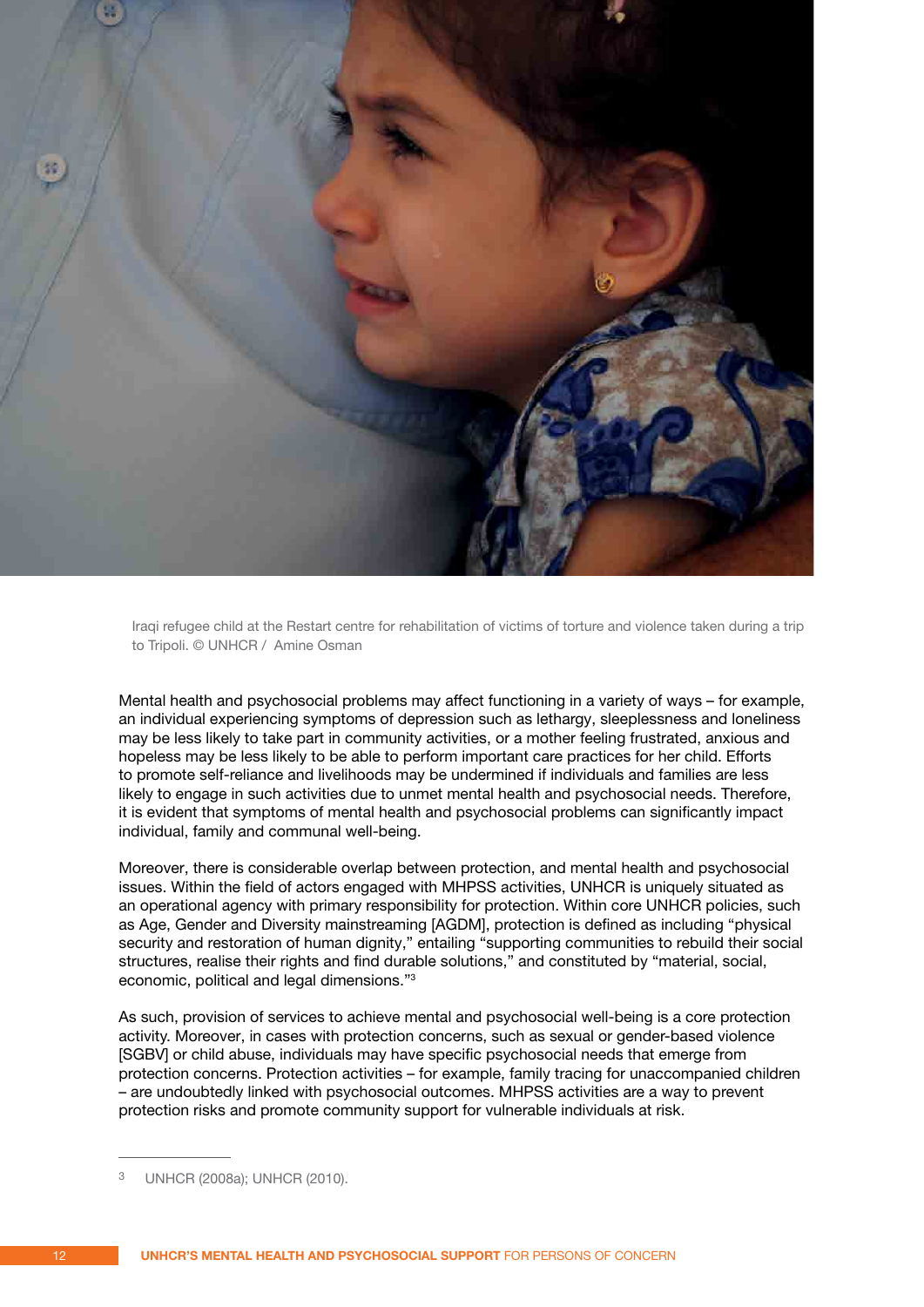Mental health and psychosocial support is also inextricably linked to protection. Symptoms of mental distress may be caused by protection concerns – for example, cases of female adolescent suicide in a province in Afghanistan were found to be a result to forced early marriage, indicating how protection concerns can result in serious mental health and psychosocial issues. Conversely, substance abuse problems can lead to increases in violence, including sexual and gender-based violence [SGBV], indicating a way in which addressing mental health and psychosocial issues can result in improved protection.

Promotion of well-being of PoC through integration of MHPSS activities and services into UNHCR's core work is both necessary and timely. However, as this review found, UNHCR is currently not well positioned to support and oversee quality MHPSS programs. There is a lack of consensus within UNHCR on the appropriate role of MHPSS activities in programs, often limiting the potential impact of existing MHPSS programs. UNHCR staff have limited capacity to make the case for MHPSS in their programs, and there is often a disconnect between MHPSS activities in Community Services and Health and Protection.

The question of how UNHCR should be situated as an organisation within the MHPSS field is currently unanswered. There has been considerable debate and contention within UNHCR around whether further engagement with and support of MHPSS activities is appropriate. A central issue that emerged in the course of this review is whether the MHPSS framework would provide any added value to UNHCR, especially in a context where other similar and over-lapping approaches, including community-based protection and AGDM, already exist within the agency.

This debate appears to have limited UNHCR's role, rather than clarified it, and has held UNHCR back from taking practical actions to improve its approach to mental health and psychosocial issues. There are practical actions UNHCR can take to further engage with the approach, in order to achieve the following objectives: 1) quality improvement for programs and activities in the field, 2) co-ordination and communication with implementing partners and other agencies, and, 3) most importantly, improved mental health and psychosocial well-being for displaced persons.

#### **The method and data sources for this review are:**

- An in-depth analysis of academic literature focusing on MHPSS issues;
- **2** Review of reports and quidelines from other UN agencies and NGOs, including policy analysis of UNHCR policy guidelines in relevant sectors [see Annex 1 for list of documents consulted];
- **B** Telephone and in-person interviews with UNHCR staff, individuals responsible for MHPSS programs at other UN agencies and international NGOs, and academics (47 respondents) [see Annex 2 for list of organisations and interviews conducted; see Annex 3 for example of semi-structured interview guide, adapted for each specific interview]. Responses of UNHCR, UN agency and NGO staff are presented anonymously, as this provided respondents an opportunity to speak more openly in interviews;
- **4** An online survey distributed to Community Services and Protection staff, focusing on attitudes towards MHPSS activities, and mapping of MHPSS activities across all sectors, with 144 responses [see Annex 4].
- **B** An in-depth analysis of UNHCR's involvement with and support for MHPSS activities in the Syria response (for IDPs in Syria and Syrian refugees in Jordan and Lebanon), including 7 telephone interviews with staff from UNHCR, implementing partners and other NGOs, and review of over 20 needs assessments and program documents.

UNHCR's Policy Development and Evaluation Service [PDES] commissioned this review in order to assess UNHCR's involvement with MHPSS activities, examine UNHCR's engagement with and adoption of best practices and guidelines, and understand UNHCR's current and potential position in the field of MHPSS activities. Rather than providing evaluation of specific UNHCR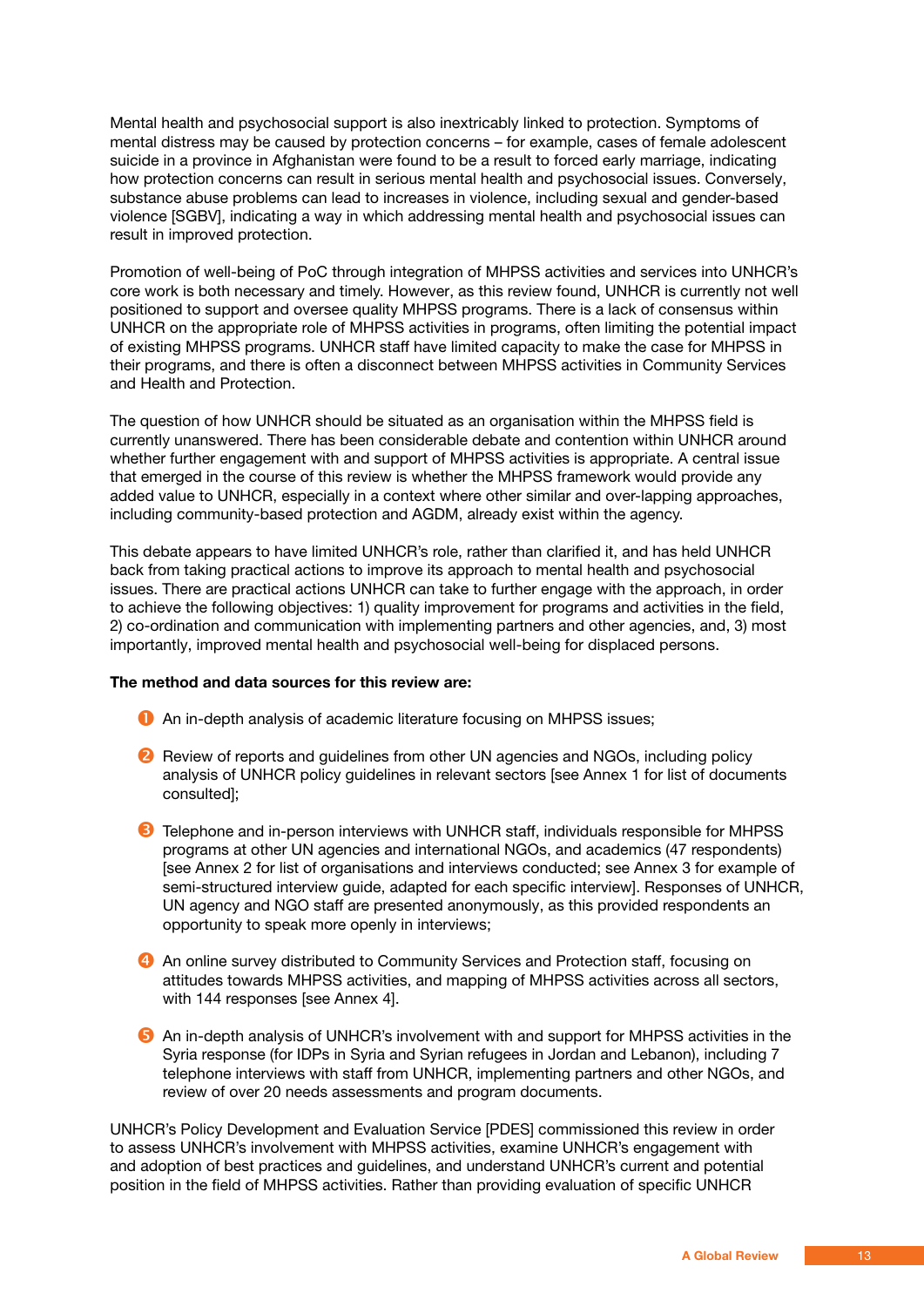MHPSS programs, the aim is to provide an over-arching global review, capturing policy approaches and programmatic initiatives, and mapping UNHCR's engagement with MHPSS approaches and interventions within its operations. The review describes the development of the field of MHPSS activities in humanitarian settings. Given the nascent status of MHPSS activities within UNHCR approaches and activities, analysis of the way in which guidelines, best practices and principles have been adopted and operationalised by other actors is presented. The review focuses specifically on MHPSS activities in humanitarian settings. While resettled refugees often have significant mental health and psychosocial needs, analysis of these issues and activities to address these needs is beyond the scope of this current review.

The findings presented in a global review of this nature contain some important limitations. Data – on mental disorders, psychosocial problems, availability of services, and the nature, size and scope of MHPSS activities – is severely lacking. As is discussed in this review, there are significant limitations throughout the field of MHPSS activities regarding evaluation of the impact of MHPSS programs. As such, while the survey identified the scope and types of programs UNHCR is engaged in, the quality of these programs cannot be assessed through these numbers. Given the small number of completers of the online survey, statistical comparisons between regions or sectors cannot be made. Individuals who are interested in and working on MHPSS issues may be more likely to respond to the survey, potentially skewing the results. Therefore, the survey results cannot be interpreted as representative of attitudes of staff across UNHCR, or reflective of the full spread of programs across the organisation. The evaluation did not include field visits to UNHCR operations, or consultations with refugees, IDPs, asylum seekers or stateless people. As such, the need for and impact of MHPSS activities from their perspective cannot be fully included, and is instead reflected through analysis of other literature and needs assessments that have sought to capture these needs and impacts. Finally, given the way in which expenditure is tracked and MHPSS programs are categorised, it is impossible to determine the scope of financial resources that UNHCR has committed to MHPSS activities.

Section II of the review will provide definitions adopted for this review, as well as discussion of research that has highlighted the need for MHPSS activities in humanitarian settings. Within this discussion, key historical events and influences on the development of MHPSS as a field of practice will be presented, including the IASC MHPSS Guidelines. Section III focuses on the role of UNHCR within this field, presenting findings from a survey of UNHCR's MHPSS operations, as well as providing an overview of UNHCR's role in MHPSS activities in the Syria response. Section III will additionally map UNHCR's policy guidelines and approaches that are relevant to and overlapping with MHPSS activities and principles, exploring the commonalities and differences in approaches in UNHCR policies and the MHPSS approach. Throughout Sections II and III, Program Snapshots are provided – descriptions of MHPSS activities that are implemented in the field, presenting a range of activities that span the scope of interventions and approaches recommended in the IASC Guidelines and demonstrating the range of interventions available to address MHPSS needs.

Section IV outlines the primary findings of this review, identifying issues that are influencing UNHCR's opportunities to ensure quality MHPSS activities and interventions. Framed around the central principle of UNHCR's responsibility to work towards improving well-being as part of its protection mandate, this review provides recommendations to adopt in order to achieve the policy development and program expansion needed to address the pressing mental health and psychosocial issues prevalent in humanitarian settings.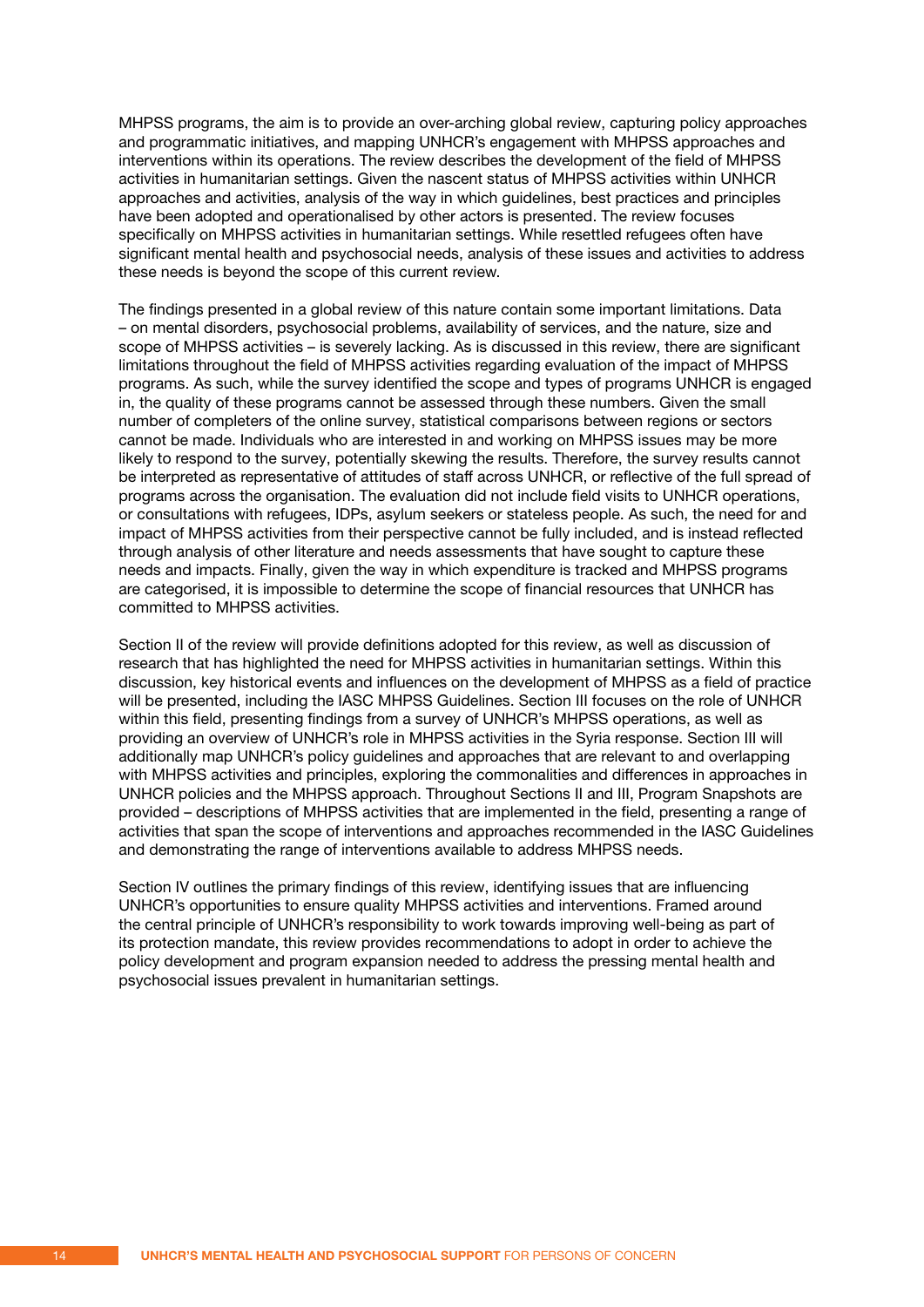## <span id="page-14-0"></span>2. Mental health and psychosocial<br>
support – development of a field support – development of a field of practice

#### **2.1** Definitions

This review adopts and utilises the commonly accepted definition from the IASC Guidelines, recognising that it has provided a basis for common language and improved communication within this field [see Textbox 1]. However, it is evident that definitions and language in this field has often been contested and confused. Indeed, this review identified concerns prevalent amongst UNHCR staff that the terminology utilised in the field of MHPSS is too technical, confusing and alienating. As such, here the terms "MHPSS" and "psychosocial" are defined and discussed further here. Moreover, the distinction between *a MHPSS approach* and *a MHPSS intervention* is described, in order to frame the ways in which MHPSS can be integrated and implemented throughout humanitarian response.

#### **Textbox 1**

#### **Definitions of mental health, psychosocial and MHPSS utilised in this review**

*Mental health:* a state of well-being in which an individual realises his or her own abilities, can cope with the normal stresses of life, can work productively and is able to make a contribution to his or her community. In this positive sense, mental health is the foundation for individual wellbeing and the effective functioning of a community.<sup>4</sup>

*Psychosocial:* The term psychosocial is often used in the field of humanitarian response to "emphasise the close connection between psychological aspects of experience and wider social aspects of experience, inclusive of human capacity, social ecology, and culture and values."5 Psychosocial interventions are designed to address the psychological effects of conflict, including the effects on behaviour, emotion, thoughts, memory and functioning, and social effects, including changes in relationships, social support and economic status.<sup>6</sup>

*MHPSS:* Any type of local or outside support that aims to protect or promote psychosocial wellbeing and/ or prevent or treat mental disorder.<sup>7</sup>

#### Mental health and psychosocial support:

The Inter-Agency Standing Committee [IASC] Guidelines propose that the term mental health and psychosocial support [MHPSS] be used "to describe any type of local or outside support that aims to protect or promote psychosocial well-being and/ or prevent or treat mental disorder."<sup>8</sup> This composite term is now widely used and accepted by practitioners in the field. On one level, this definition reflects a pragmatic approach to collaboration between a wide range of actors working in

<sup>4</sup> WHO (2011).

<sup>5</sup> Tol, Reis, Susanty, & de Jong. (2010).

<sup>6</sup> Galappatti (2003).

<sup>7</sup> IASC (2007).

<sup>8</sup> IASC (2007).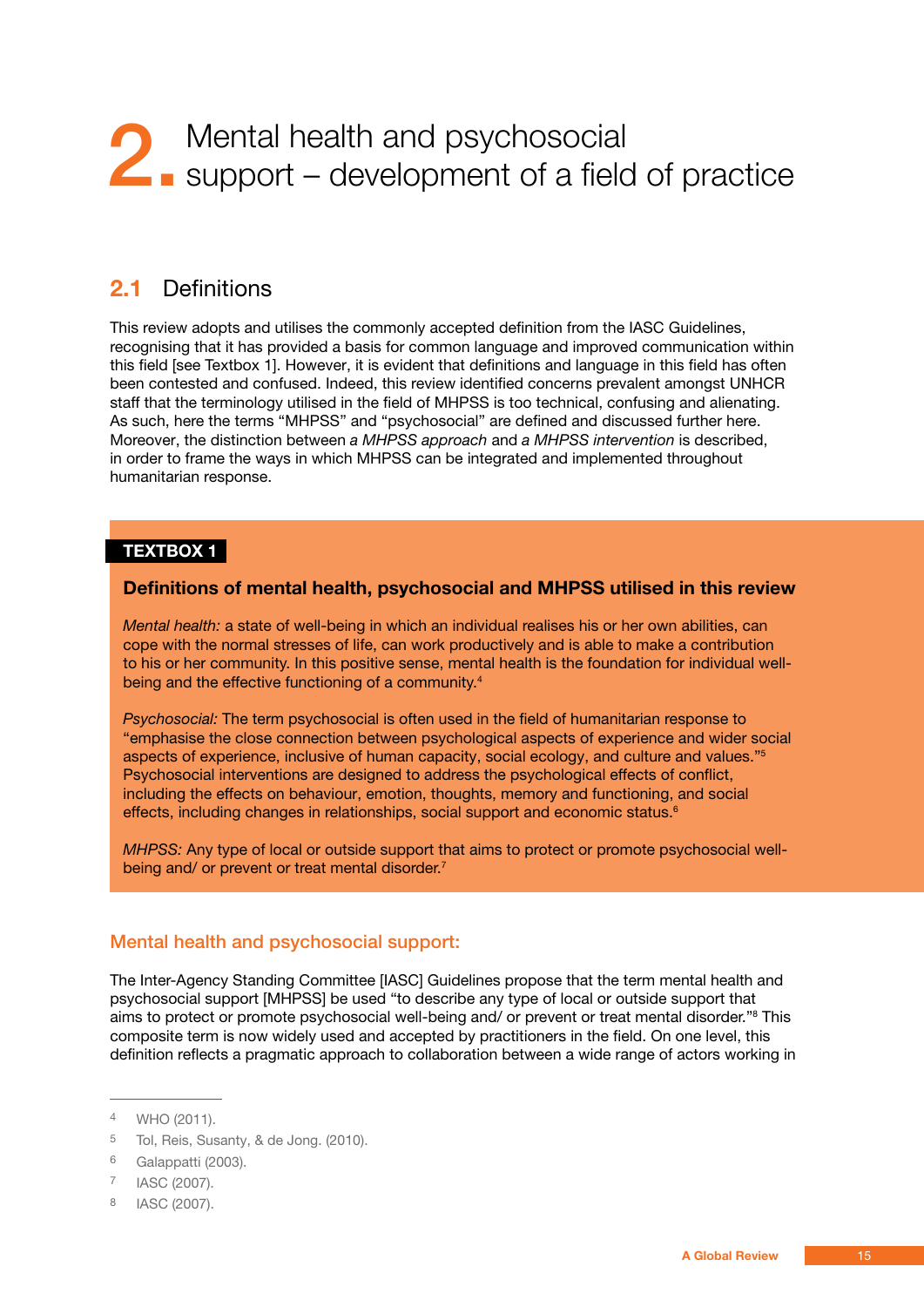this field, approaching mental health and psychosocial issues from different perspectives. As stated in the introduction to the IASC Guidelines, "the composite term mental health and psychosocial support (MHPSS) serves to unite as broad a group of actors as possible and underscores the need for diverse, complementary approaches in providing appropriate supports."9 As such, the composite MHPSS term is an attempt to seek agreement on practice and avoid the conceptual and theoretical debates that have previously divided the field and, in many cases, hindered improved programs and co-ordination.10

However, beyond pragmatism, the composite definition is also a framework that is strongly grounded in an integrated approach to the promotion of mental health and well-being, and prevention of mental disorder. The composite term also recognises the connections between (a) programs that may target a broad community-level and focus on building resilience, developing community-support and activating coping mechanisms, and (b) programs that address a smaller percentage of the population, displaying significant mental distress, for whom community-wide activities are not adequate and for whom more specialised support is needed. This reflects one of the core principles of the IASC Guidelines, the need for multi-layered supports, a "layered system of complementary supports that meets the needs of different groups." Broad-based psychosocial interventions provide a basis from which to reduce stigma associated with mental distress or disorder, identify individuals who may be at-risk of developing problems, and provide referrals to appropriate services. Psychosocial programs, for example, women's groups and targeted activities to encourage livelihoods, may act to prevent the onset of symptoms of mental disorders that, if untreated, would require further intervention in the health care system. In a description of a multilayered MHPSS intervention for children affected by conflict in Burundi, Sri Lanka, Indonesia and Sudan, this process is described as a "continuum of multi-layered care," and ways in which interventions at one level support can interact with interventions at another level highlight the interconnectedness of mental health and psychosocial activities.<sup>11</sup> UNHCR staff interviewed for this project discussed the role of community centers and outreach activities as approaches that address needs of a broad segment of the population, while also providing the opportunity to link individuals with more specialised needs to mental health services.

The field of MHPSS is broad and often complex, because its areas of policy and programs are highly diverse. First, the field of MHPSS is concerned with individuals who suffer from social, psychological and psychiatric problems that pre-exist conflict and displacement, including for example, individuals already suffering from schizophrenia who are displaced. Second, the field is concerned with individuals who experience social, psychological and psychiatric problems induced by emergencies, for example, loss of family members, lack of access to basic services, and symptoms of mental disorders caused by emergency-related traumatic events. Some of these concerns may include anxiety about the future, because the provision of humanitarian assistance, which can enhance and promote mental health and psychosocial well-being, or, be delivered and provided in such a way that it undermines well-being and negatively impacts individual and communal coping mechanisms. These concerns may be on-going in a protracted situation, leading to hopelessness and despair about the future.

<sup>9</sup> IASC (2007).

<sup>10</sup> Ager (2008).

<sup>11</sup> Jordans, Tol, Komproe, et al. (2010); Jordans, Komproe, Tol, et al. (2010).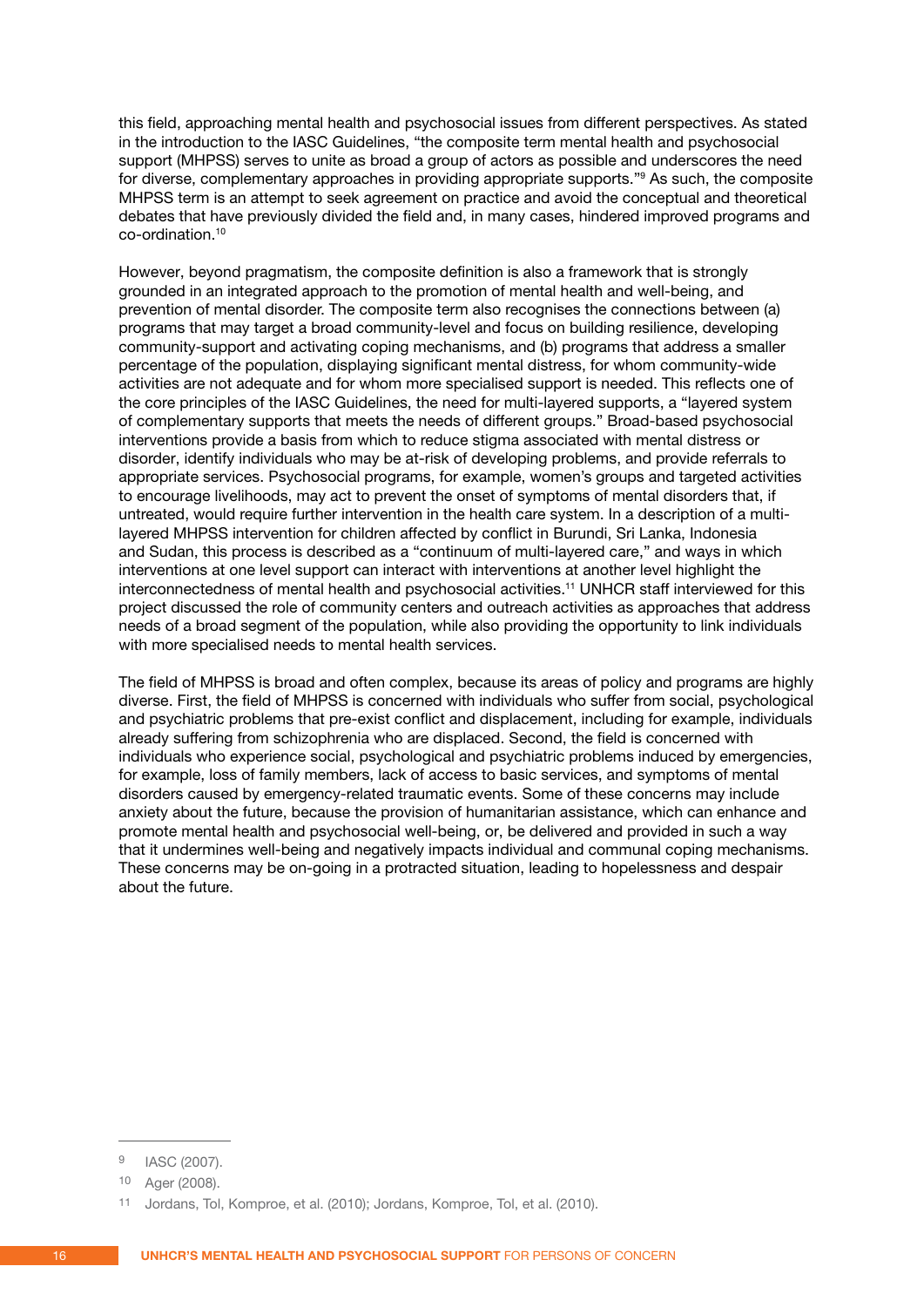#### <span id="page-16-0"></span>What does psychosocial mean?

The term psychosocial indicates an approach that accounts for two types of inter-related effects of conflict and displacement: "psychological effects" – defined as those that "affect different levels of functioning including cognitive (perceptions and memory as a basis for thoughts and learning), affective (emotions), and behaviour," and "social effects," including altered relationships, family and community networks, and economic status.<sup>12</sup> According to the IASC, "[t]he term psychosocial denotes the inter-connection between psychological and social processes and the fact that each continually interacts with and influences the other."13 Terre des Hommes describes psychosocial work as "deal[ing] with the well-being of individuals in relation to their environment,"<sup>14</sup> reflecting the principles underlying psychosocial work: a recognition of the multi-layered impacts of conflict and the need to address the contextual influences on individuals' and communities' well-being and functioning. The psychosocial framework is described by UNICEF as one that works towards "reinforc[ing] well-being, dignity and resiliency" of individuals and communities.15

Throughout the history of the field of MHPSS, the meaning of the term psychosocial has been contested. As psychosocial experts Ager, Strang, and Wessells pointed out, the term psychosocial has been used in three distinct ways: 1) as a synonym with mental health (often to avoid using potentially stigmatising language); 2) to "describe a wide and diverse range of programs involving recreational, cultural, informal and sometimes formal, educational activities"; and, 3) to describe approaches that aim towards "enhancing the capacity of a community or individual to engage with their circumstances, and more effectively identify and mobilise resources."16 It is often the case that the list of interventions considered as "psychosocial" is long, and includes a broad range of approaches and different forms of engaging with individuals and communities. Yet, experts and practitioners interviewed in the course of this review believe that the IASC Guidelines has helped to establish a framework of best practice interventions. While recognising that there is continued debate as to what constitutes a psychosocial intervention, there is now improved consensus around the core principles of the field and efforts to provide interventions following these principles.

In interviews conducted for this review with staff from other humanitarian agencies and actors in the MHPSS field, it was evident that, in order to increase understanding of and support for psychosocial activities, significant policy development, strategic thinking and concerted activities have been required. Some organisations have worked to define psychosocial activities specifically in relation to their mandate – for example, child protection or health programs – and have conducted organisation-wide training in order to promote adoption of psychosocial principles within core programs. Others discussed the role of research and policy guidelines in promoting psychosocial work within their agencies, discussing ways in which they integrate research and evidence on best practices within activities, for example, promoting early childhood development programs within nutrition support activities [see Textbox 2 below].

MHPSS activities are a relatively new and emerging field within the broader field of humanitarian response. Therefore, agencies have found that defining, adopting and integrating the psychosocial approach within core activities has required significant investment in improving understanding and skills associated with psychosocial approaches. It is evident that promoting understanding and support for the psychosocial approach is a challenge for many organisations.

<sup>12</sup> Psychosocial Care and Protection of Tsunami Affected Children: Guiding Principles, http://goo.gl/LyVDT

<sup>13</sup> IASC (2007)

<sup>14</sup> Terre des Hommes (2008).

<sup>15</sup> UNICEF, at http://goo.gl/q3HnS

<sup>16</sup> Ager, Strang, & Wessells. (2006).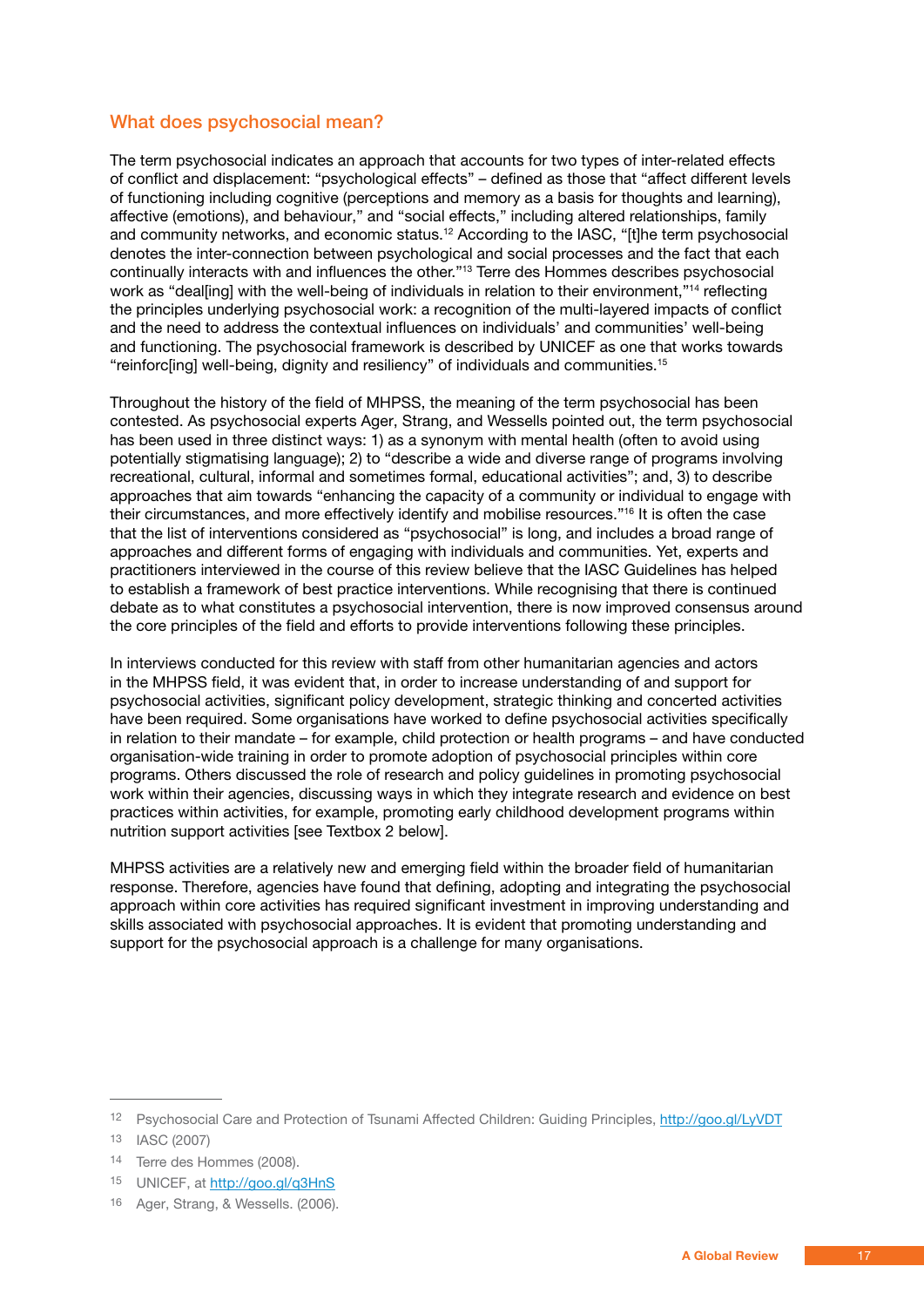#### <span id="page-17-0"></span>**TEXTBOX 2**

#### **Program snapshot: Nutrition and Early Childhood Development [ECD]**

The minimum response for MHPSS activities in the food security and nutrition sector in the IASC Guidelines is: "Include specific social and psychological considerations (safe aid for all in dignity, considering cultural practices and household roles) in the provision of food and nutritional support." Beyond this, some agencies – such as International Medical Corps [IMC] and UNICEF – have found that integration of psychosocial activities within nutrition programming improves outcomes of nutrition programs. Children need both nutrition and stimulation to grow and develop. Yet, in emergency contexts mothers may experience depression or other mental health problems, such that they are less likely to care adequately for their children and engage in activities to promote stimulation. Evidence shows that poor mother-child interaction can result in poor child development and growth, such that provision of food alone is inadequate to address the challenges of child malnutrition in emergency settings.<sup>17</sup>

Evidence has shown that early childhood development [ECD] programs integrated within nutrition programming activities can improve growth and developmental outcomes for children. ECD activities include activities that aim to improve mother-to-child interaction, including promoting infant stimulation and play. ECD activities can also work to improve maternal mood, increasing mothers' interaction with children. Most significantly, as IMC has pointed out, "[s] tudies suggest that ECD combined with nutritional interventions has more of a positive effect on child cognitive and physical development than either intervention alone."18 As such, integration of psychosocial activities is a way to *improve effectiveness* of nutrition programming.

One example, funded by UNICEF and implemented by IMC, consisted of mother and baby group sessions, education for mothers focused on ECD, and home visits, combined with standard emergency nutrition for malnourished babies. Mother and baby groups provided mothers with an opportunity to discuss experiences and learn methods of interacting with their child, and home visits were used to reinforce key behaviours and knowledge. Findings from a controlled intervention, comparing a group of mothers who received both nutrition and ECD activities, and a group who received only nutrition activities, showed that the ECD activities "improve maternal involvement, increase the availability of play materials, and decrease sadness and worry in displaced mothers of malnourished children."19

It is important to note that there is increased support for and implementation of combined nutrition and ECD programs for a number of key reasons. Firstly, there is growing literature demonstrating the relationship between integration of psychosocial and nutrition programming and improved outcomes, providing practitioners and advocates with evidence they can marshal to support the integration of psychosocial activities.<sup>20</sup> Secondly, there is specific guidance from the WHO indicating the role of psychosocial approaches in addressing child malnutrition in emergencies, as well as specific guidelines on integrating ECD into nutrition programming.<sup>21</sup> Finally, based on this evidence and guidelines, specific activities, toolkits and training materials have been developed, for example, UNICEF's Care for Development Training Package.<sup>22</sup>

#### Approach vs. intervention

One debate within the MHPSS field that is relevant to UNHCR's work in this field is whether MHPSS approaches and programs should be separate interventions or integrated within already existing

<sup>17</sup> IMC (2012).

<sup>18</sup> IMC (2012).

<sup>19</sup> Morris, Jones, Berrino, et. al. (2012).

<sup>20</sup> Dybdahl, 2001; Morris, et al., 2012; Rahman, Malik, Sikander, Roberts, & Creed (2008)

<sup>21</sup> UNICEF & WHO (2012); WHO (2006).

<sup>22</sup> UNICEF (2010); UNICEF (2011a).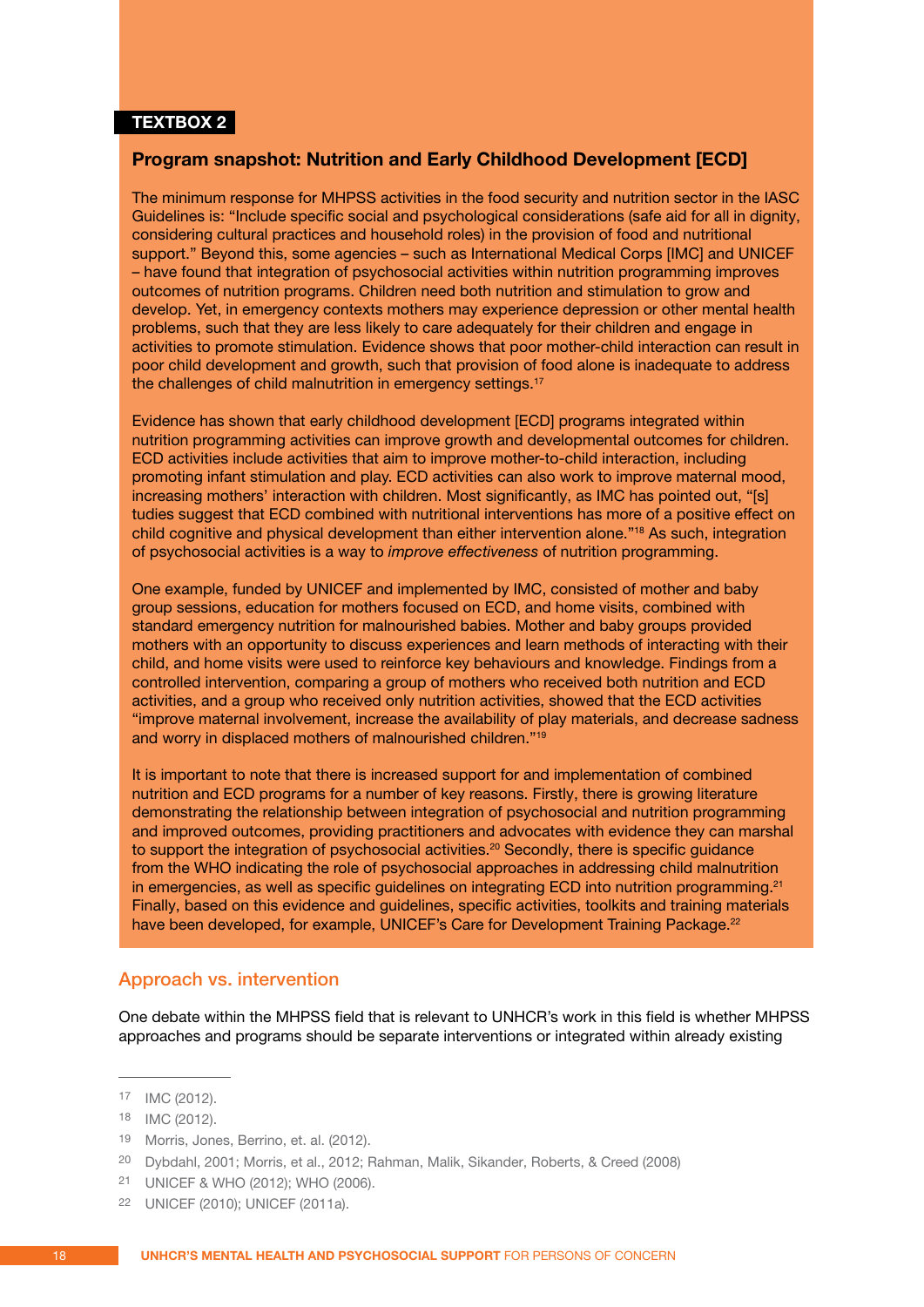programs. Williamson and Robinson, focusing on psychosocial programming, argued against the concept of a separate psychosocial sector or set of programs, stating that "[t]he material, biological and psychological aspects of well-being are integrally related, and it is not helpful to try to separate them into separate areas of programming…it is important that *all* interventions with populations affected by armed conflict should be informed by and incorporate a working understanding of the relevance of psychosocial issues."23 As such, they were arguing for integration of a psychosocial *approach* within all sectors, as distinct from psychosocial *interventions* [see Textbox 3].

#### **TEXTBOX 3**

#### **MHPSS approach vs. MHPSS interventions – a definition**

The distinction between a MHPSS approach and a MHPSS intervention is a useful framework for thinking about the ways in which UNHCR can engage with and adopt MHPSS activities in an integrated and systematic manner.

The distinction between a MHPSS approach and a MHPSS intervention is drawn from Terre des Hommes' useful framing of psychosocial issues, and its experience integrating psychosocial programming across the organisation.

Terre des Hommes has adopted a framework that highlights the distinction between a psychosocial *approach* and a psychosocial *intervention*, demonstrating potential for integrating a psychosocial approach into a range of activities.

- A *psychosocial approach* is defined as "a way to engage with and analyse a situation, build and intervention, and provide a response, taking into account both psychological and social elements, as well as their interrelation."
- A *psychosocial intervention* is defined as "composed of one or several activities that aims to increase the coping capacity of children, families and communities, and to reinforce their integration within society."24

As such, a psychosocial approach (which is in line with many good humanitarian practices described throughout the Sphere Handbook) can be integrated into any program, and is a way of approaching all components of the program, which has primary objectives in the realm of any sector (e.g. nutrition, shelter, etc). A psychosocial approach, integrated into another program, may ensure that the program also protects dignity and improves psychosocial well-being, as well as achieving its primary objectives – for example, proper nutrition and shelter.

A psychosocial intervention, in contrast, is a program whose primary objective is to improve psychosocial well-being (e.g., group counselling).

The terms MHPSS approach and MHPSS intervention are used in the place of psychosocial approach and psychosocial intervention in this review, to emphasise the need to promote integrated mental health and psychosocial programming within UNHCR. A MHPSS approach is grounded in the principles found in the IASC Guidelines. The distinction between a MHPSS approach and MHPSS interventions brings to light the numerous ways in which UNHCR can engage with MHPSS activities, across multiple sectors.

Integration of a MHPSS approach within existing programs may strengthen them, improve quality and maximise the positive impact of a range of interventions, including water and sanitation, shelter, nutrition and education. However, there are some limitations to this way of engaging with MHPSS

<sup>23</sup> Williamson & Robinson (2006).

<sup>24</sup> Terre des Hommes (2010).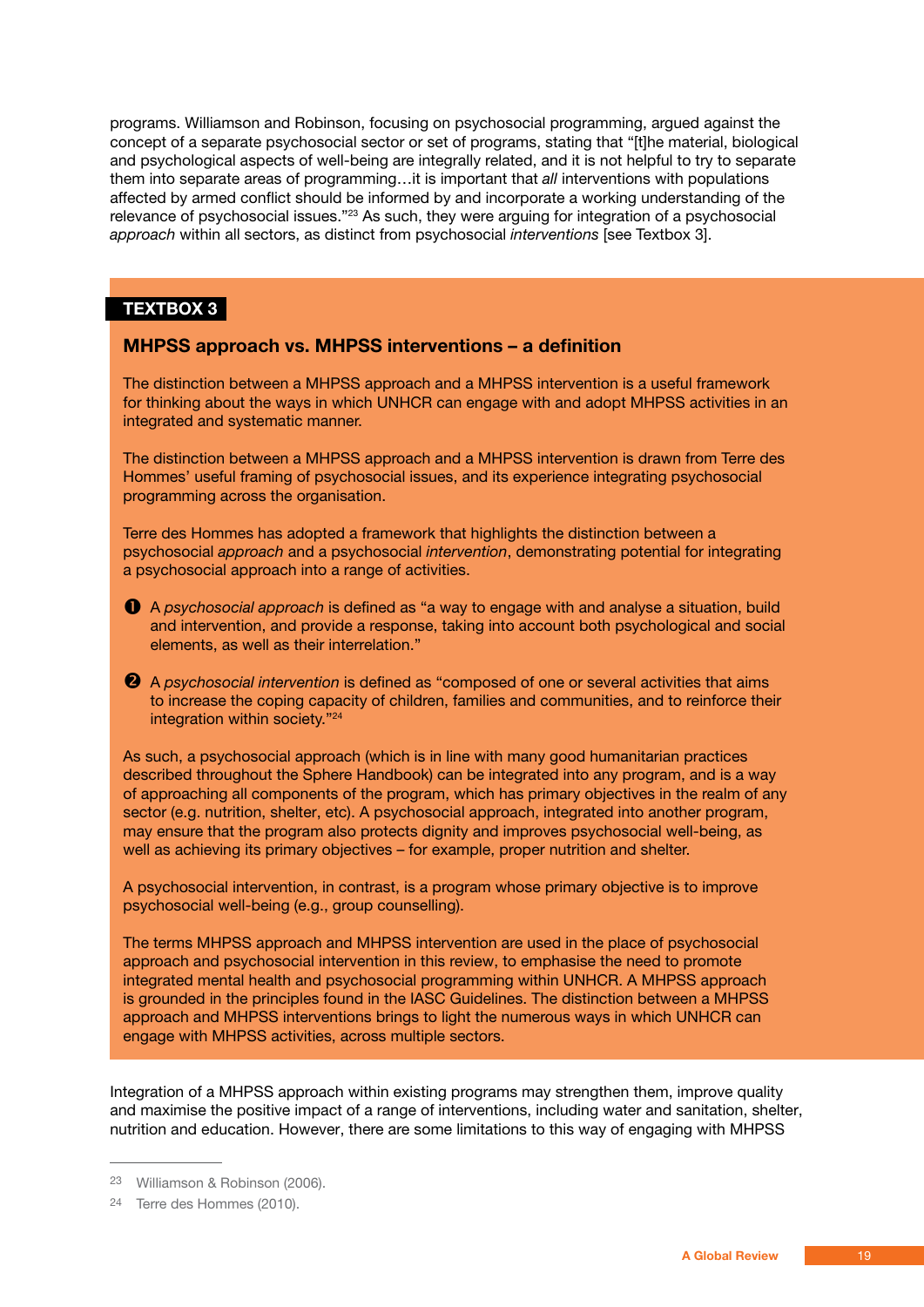activities. A salient analogy can be made to that of the role of gender in the humanitarian sector: advocates support the idea of mainstreaming gender concerns, but also recognise the importance of separate programs focused on women's empowerment or protection. The humanitarian sector has sought to address gender issues through mainstreaming – that is, integrating gender analysis and issues within all components of program and policy design, as an "integral dimension of the design, implementation, monitoring and evaluation of policies and programs."25 Gender mainstreaming is similar to a MHPSS approach, in that it entails integrating gender concerns into all sectors and activities, and is considered to be a process and strategy, rather than a specific intervention. However, critiques of gender mainstreaming have identified the limitations in addressing issues of concern solely through gender mainstreaming. Gender mainstreaming may not address specific disadvantages or challenges men and women face, and specific targeted activities that focus primarily on the goal of gender equality are still needed,<sup>26</sup> and thus is most useful when used to complement interventions, rather than to replace interventions. Similarly, while integrating a MHPSS approach throughout all existing activities is likely to improve quality of response and services, it is also important to address MHPSS needs through specific and targeted activities in some circumstances.

While integrated approaches in humanitarian settings are ideal, the structure of the humanitarian system and humanitarian response makes integration of cross-cutting issues across sectors challenging. If MHPSS needs are only addressed through a MHPSS approach, there is a risk that the issue will disappear from view. For example, in the case of ECD and nutrition, while it is the case that nutrition activities can be improved through incorporating a MHPSS approach into nutrition activities, it is also the case that specific interventions may be needed to address depression amongst some mothers who may not be able to care adequately for their children. As Ager, Strang and Wessells point out, "[i]n some circumstances psychosocial considerations may become a 'cross-cutting issue,' meaning one developed across all projects and programs…Nevertheless, it seems unlikely that such psychosocial concerns will always comprehensively and effectively be met by such means."27 Integration of a MHPSS approach across sectors can be a way to bring the principles and objectives of MHPSS activities to the fore across all programs. However, it is also evident that MHPSS interventions are needed to achieve key goals and reach groups with specific MHPSS needs. Within UNHCR, there are opportunities for strengthening (and making explicit) a MHPSS approach within core sectors of humanitarian response, while also implementing MHPSS interventions in areas of child protection, response for SGBV survivors, and service provision in the primary health care setting.

<sup>25</sup> United Nations Women Watch, at http://goo.gl/f9xFg

<sup>26</sup> United Nations Women Watch, at http://goo.gl/bSgBb

<sup>27</sup> Ager, Strang, & Wessells. (2006).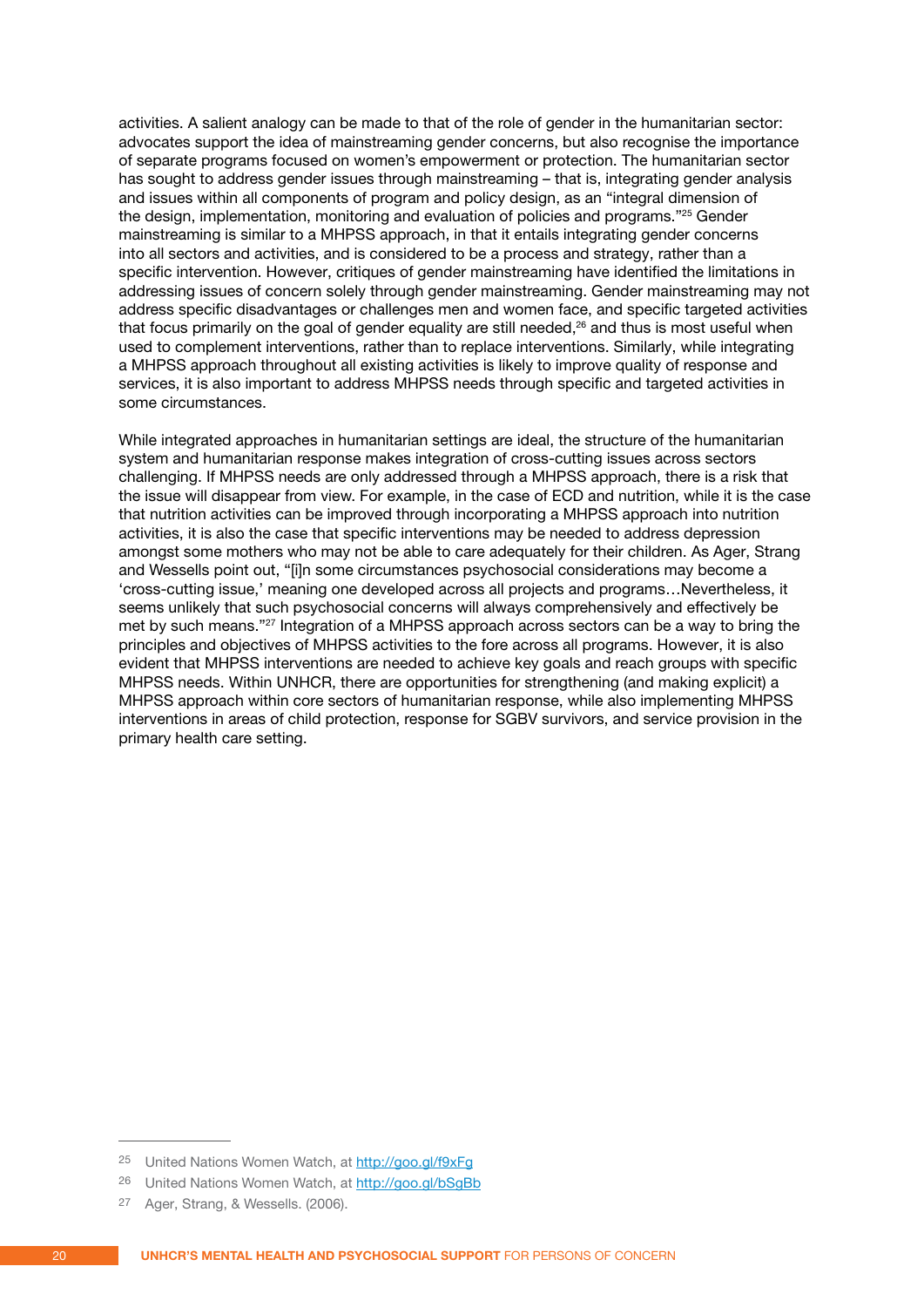#### <span id="page-20-0"></span>**2.2** Key influences on the development of the field

#### Recognition of MHPSS needs in humanitarian settings:

Initial discussions of and approaches to addressing the mental health needs of populations affected by traumatic events, torture and conflict emerged post-World War II, with research focusing specifically on psychiatric problems of resettled refugees from Europe, adopting a clinical approach to treatment needs of these refugees.28 There was practically a non-existent recognition of and response to the mental health and psychosocial needs of refugees in humanitarian contexts in this period.29

A number of humanitarian emergencies brought MHPSS issues to the fore, highlighting MHPSS needs of those affected by conflict and displacement, and increasing attention to the role of MHPSS activities within humanitarian responses. Recognition of MHPSS needs of refugees in humanitarian contexts grew alongside reports on the mental health problems of Cambodian and Vietnamese refugees in camps in Thailand, and these reports influenced the prioritisation of MHPSS response in complex emergencies.30 The humanitarian response to the crises in Bosnia-Herzegovina and Croatia was a turning point in terms of inclusion of and emphasis on the MHPSS component of humanitarian response.<sup>31</sup> A large number of humanitarian organisations developed and supported activities to address mental health and psychosocial needs, building on national-level response that developed in early stages of the crisis.<sup>32</sup> Some of these activities, including programs supported by the European Commission Humanitarian Office [ECHO}, UNICEF, the International Organisation for Migration [IOM] 33, and the International Federation for the Red Cross, showed emerging understanding of the need for non-psychiatric, community-based interventions to address psychosocial needs, recognising the need to address mental health and psychosocial problems beyond post-traumatic stress disorder [PTSD], and the need to provide integrated services, addressing community and family supports as well as individual symptoms.

The 2004 tsunami was also an important influence on the development of the MHPSS field. The psychological impact of the tsunami was widely recognised.<sup>34</sup> As child protection expert Mike Wessells pointed out after the tsunami, the event shifted the view that psychosocial needs of individuals and communities should be addressed only once basic needs were met. He wrote, "[m]ore than any one single event, the 2004 Asian tsunami brought home to people worldwide the enormity of the psychosocial needs that emergencies create,"<sup>35</sup> showing a "global audience" a "glimpse of the enormity of suffering associated with psychological anguish, social disruptions and forced life transformations caused by the disaster."36 Recognition of this led to greater acceptance of the argument that mental health and psychosocial needs were concomitant with other needs, and affected other priorities, such as food, security and physical health. The increasingly widespread nature of this understanding is perhaps reflected in media reports of the current Syrian refugee crisis, which have focused heavily on the MHPSS needs of refugees and IDPs fleeing violence.<sup>37</sup>

30 Mollica & Jalbert (1989); Mollica, Donelan, Tor, et. al. (1993); Mollica, McInnes, Poole & Tor (1998).

34 Kostelny & Wessells (2005); Silove & Zwi (2005).

36 Wessells & van Ommeren (2008).

<sup>28</sup> Ager (1993); Agger (2002).

<sup>29</sup> Harrell-Bond (1988); Ratnavale (1981).

<sup>31</sup> Agger (2002).

<sup>32</sup> Agger & Mimica (1996).

<sup>33</sup> IOM (2000).

<sup>35</sup> Wessells (2009).

<sup>37</sup> For example, "Tortured, traumatised, scarred: the children caught up in Syria's war," The Guardian, September 24 2012, at http://goo.gl/0w01V; "Rape is shredding Syria's social fabric," cnn.com, December 5 2012, at http://goo.gl/bjBix; "Syria: Refugees' trauma," BBC Health Check, Dec 24 2012.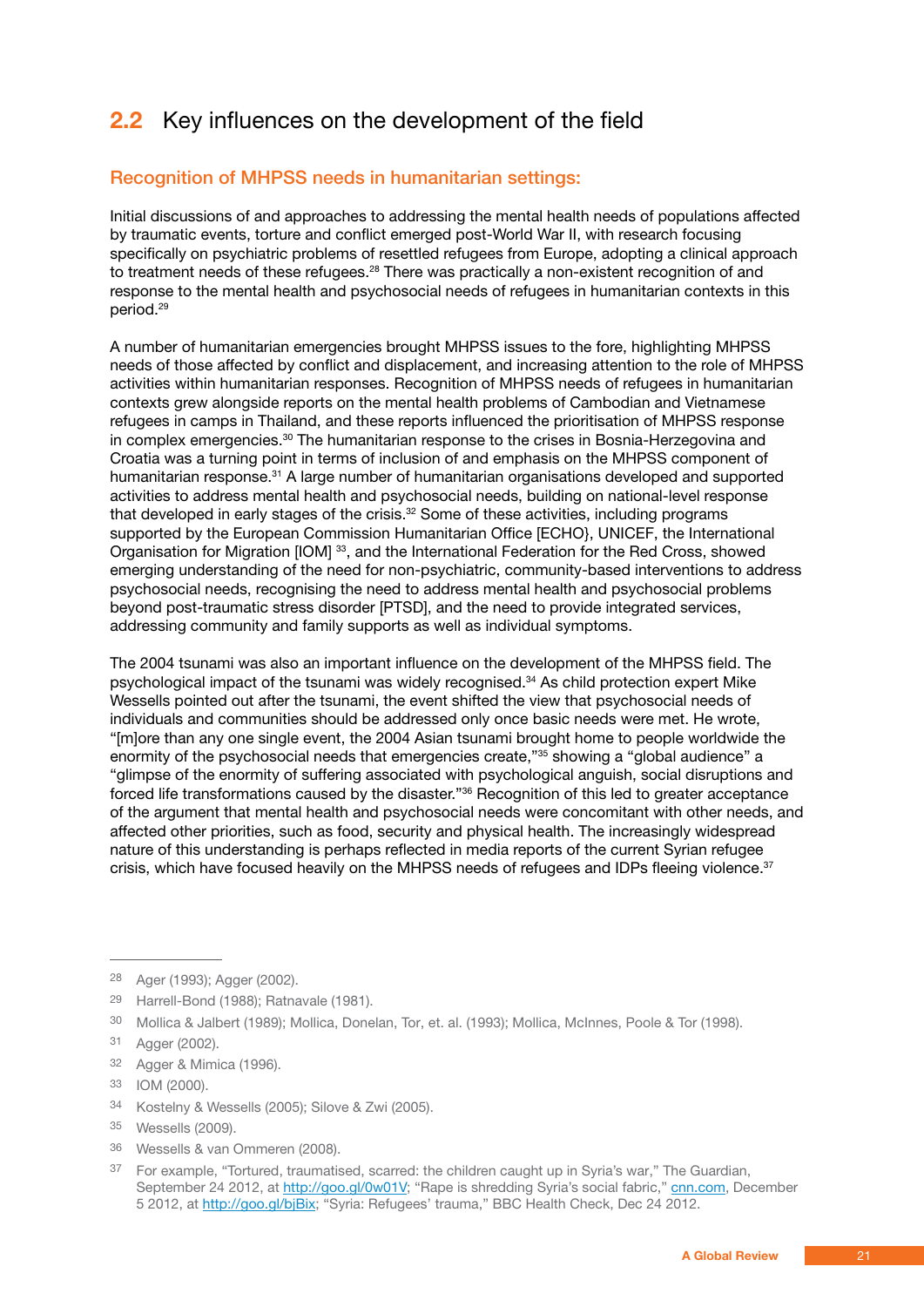#### <span id="page-21-0"></span>Conceptual developments

Alongside the increase in MHPSS activities within humanitarian response, theoretical and conceptual work in the field advanced understanding of the impact of conflict and displacement on individuals and communities. These efforts fed into principles that now form the basis of the IASC Guidelines, and have informed policy and practice in the field.

An early discussion of the impact of the refugee experience on mental health is Ager's 1993 paper discussion of stressors and ameliorative factors impacting refugees' mental health across different phases of displacement: pre-flight, flight, reception and resettlement.38 Ager's analysis focused on the balance between recognition of the negative mental health impacts of stressors, and the strengths and resiliency of individuals and communities in the face of such stressors, recommending a focus on rebuilding and strengthening social networks.

The Psychosocial Working Group [PWG], a collaboration between academic institutions and humanitarian agencies established in 2000, worked toward developing and improving consensus on goals and best practice in the field. For example, the PWG developed a conceptual framework, defining psychosocial well-being with respect to three domains – human capacity, social ecology, and culture and values, all of which can be influenced by the experience of conflict and displacement. Events and conditions wrought by conflict and displacement may challenge these domains, while available economic, environmental and physical resources can be marshalled to address these challenges.39 This drive towards a common framework of understanding for the field of MHPSS has now culminated in the IASC Guidelines, described below. Core principles included in the PWG Conceptual Framework and working papers – including commitment to human rights in MHPSS work, participation, do no harm, and building on existing resources – were disseminated in various ways, including publications in journals such as *The Lancet* and *Intervention*, <sup>40</sup> and were included among the core principles in the IASC Guidelines.

This early conceptual and theoretical work influenced the field in multiple ways, including influencing thinking about core principles, improving consensus around best practices, and working on definitional issues to improve communication and collaboration amongst actors in the field. This conceptual work confronted debates and disagreements concerning the ways to conceptualise the impact of conflict and displacement, as well as the appropriate goal and focus of MHPSS activities. As such, this work improved understanding of the breadth and dimensions of psychosocial work, while further delineating underlying principles that should guide interventions. The PWG's work is also notable for its emphasis on the need to design interventions that address locally perceived needs and build upon already existing resources and support systems, emphasising a perspective that "recognize(s) that individuals, families, groups and communities actively deploy the resources available to them in order to shape their world"41 [see Textbox 5]. A notable limitation of the PWG's work was the lack of focus on the area of clinical mental health, leading to neglect of the topic of how to support people with severe mental disorders in humanitarian settings.

#### Influences of research

Published academic literature has contributed to an emerging evidence-base regarding the extent and type of impact of conflict and displacement on mental health and psychosocial well-being. Research literature has identified impacts through quantitative studies that have documented mental disorder and mental health symptoms, primarily depression, anxiety and PTSD. The number of quantitative surveys focused on PTSD, depression or both among displaced or conflict-affected populations grew from 25 in the 1980s, to 73 in the 1990s and 83 in the 2000s,<sup>42</sup> reflecting growing

<sup>38</sup> Ager (1993).

<sup>39</sup> Psychosocial Working Group (2003).

<sup>40</sup> Mollica, Cardozo, Osofsky, et. al. (2004); Strang & Ager (2003).

<sup>41</sup> Strang and Ager (2003).

<sup>42</sup> Steel, Chey, Silove, et. al. (2009).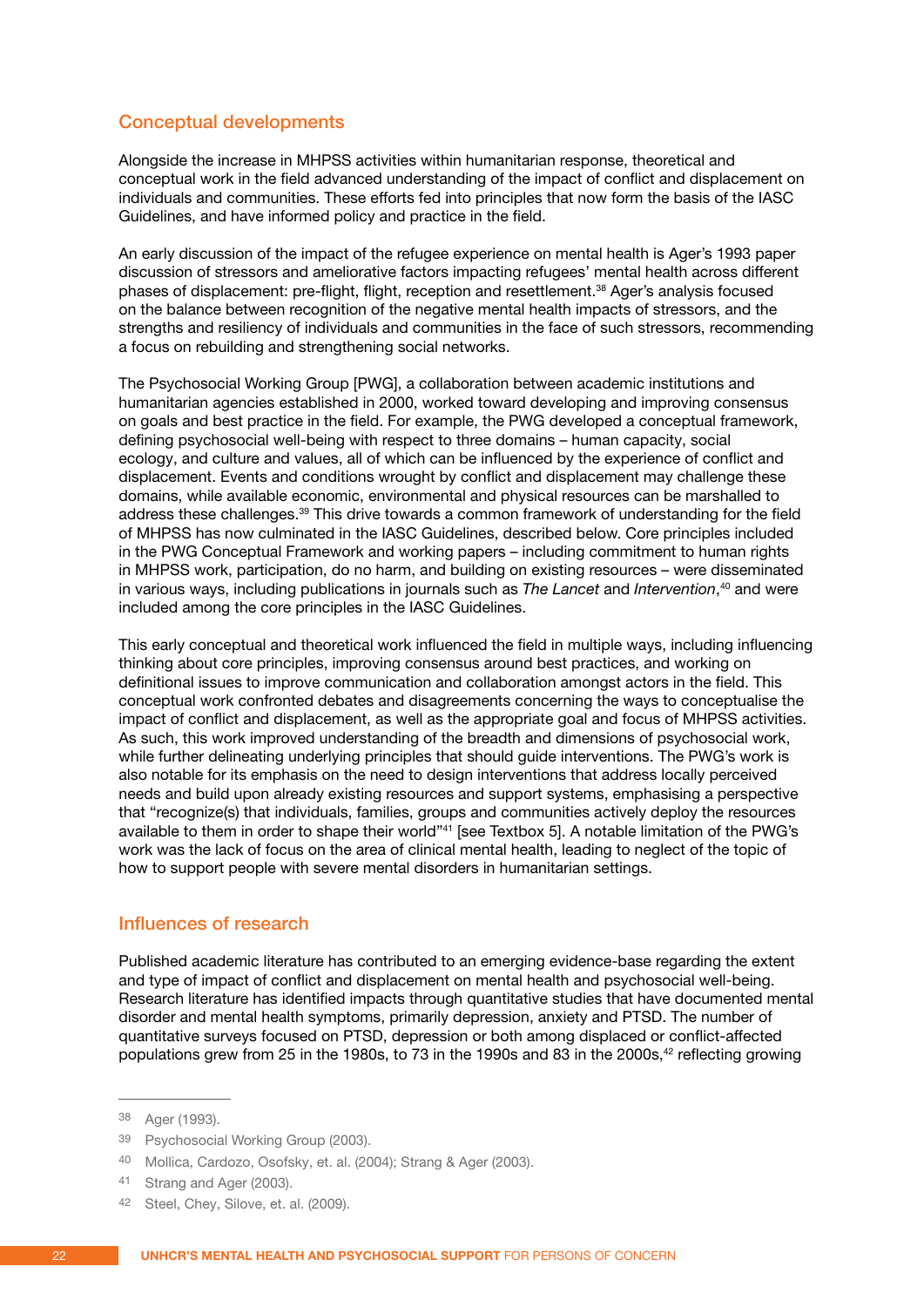interest in the issue, and increasing use of standard quantitative methods in challenging field settings. For example, one study compared the prevalence of mental disorders in conflict-affected populations in Algeria, Cambodia, Ethiopia and Palestine.43 The findings showed PTSD prevalence ranging from 15.8% (Eritrean refugees in Ethiopia) to 37.4% (Algerian peri-urban area exposed to massacres). The number of conflict-related events experienced was significantly related to PTSD in all four samples; apart from this, the four samples showed different relationships between traumatic events, risk factors and mental health outcomes, indicating the importance of understanding and accounting for contextual factors that influence mental health and psychosocial well-being in humanitarian settings [see Textbox 4].

#### **TEXTBOX 4**

#### **What are the most important influences on well-being in humanitarian settings?**

Multiple studies focused on depression, anxiety and PTSD amongst conflict-affected populations have found a strong association between exposure to trauma and mental health symptoms.<sup>44</sup> However, it is also evident that stressors that are generated by conflict and displacement, such as inadequate housing, unemployment and changes in family structure – sometimes termed as "daily stressors" – are important influences on mental health status, if not more important and pressing than the impact of trauma.45 For example, Rasmussen et al.'s study of Darfuri refugees in Chad showed that daily stressors – lack of access to basic resources and perceptions of lack of safety – were better predictors of adverse mental health outcomes than trauma experience during war.<sup>46</sup> One study demonstrated the role of stigma in influencing child soldiers' integration in Sierra Leone, with findings showing that current experience of stigma was more highly associated with mental health than previous exposure to trauma.<sup>47</sup> Recent research in Jordan and Nepal has identified the role of unmet needs in mediating the relationship between previous trauma and current distress, indicating that efforts to address current unmet needs may have a significant impact on distress.<sup>48</sup>

The question of what factors comprise the most important influences on the mental health and psychosocial well-being in humanitarian settings is of particular relevance to UNHCR's work. While this is an active debate in the research literature, the fact of the multiple and often common risks and stressors present in camps and urban displacement environments, including risks of sexual and gender-based violence and inadequate livelihood opportunities, is widely recognised by UNHCR. UNHCR staff interviewed for this review discussed numerous stressors present in displacement settings, including waiting in line for long periods for food assistance, inadequate or culturally inappropriate housing and shelter, and lack of access to education. Moreover, procedures associated with protection activities – including registration and resettlement interviews – were described as potential triggers for increased distress.

Mental disorders and psychosocial distress in humanitarian settings may be related to individual's experiences of traumatic events, or may be related to mental disorders that preexisted displacement. However, it is also evident that basic protection and assistance activities, if not designed and implemented in a timely and quality manner, can have detrimental impacts on mental health and psychosocial well-being. Conversely, core assistance activities – such as shelter, nutrition and education – have the potential to have widespread positive impacts on mental health and psychosocial well-being, and specialised protection activities, including prevention and response to SGBV, can promote psychosocial well-being and prevent distress and mental disorders.

<sup>43</sup> de Jong, Komproe, & Van Ommeren (2003); de Jong, Komproe, Van Ommeren, et al. (2001).

<sup>44</sup> Murthy & Lakshminarayana (2006).

<sup>45</sup> Miller, Omidian, Rasmussen, et. al. (2008).

<sup>46</sup> Rasmussen, Nguyen, Wilkinson, et. al. (2010).

<sup>47</sup> Betancourt, Agnew-Blais, Gilman, et. al. (2010).

<sup>48</sup> Jordans, Semrau, Thornicroft & van Ommeren (2012).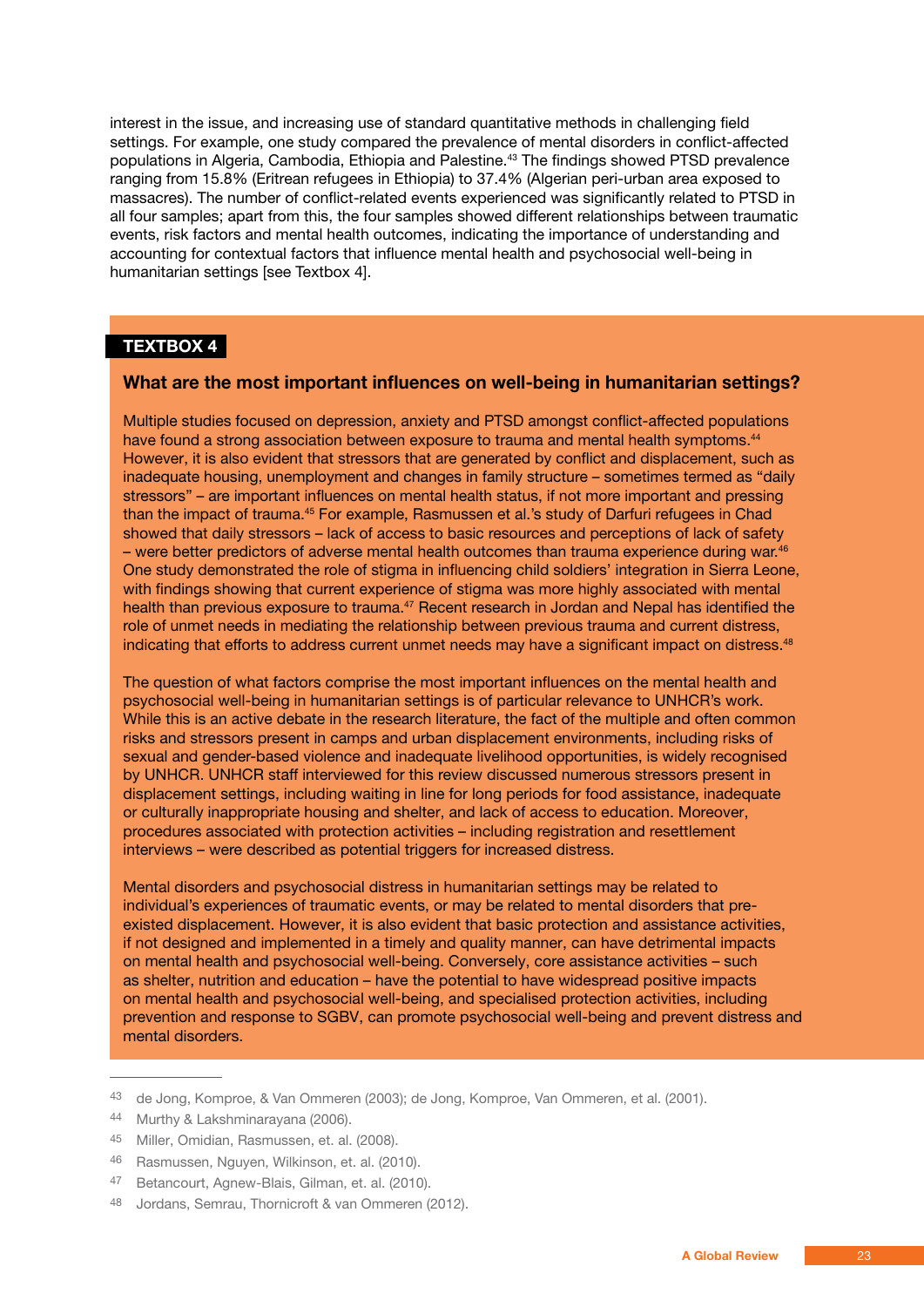Systematic reviews, comparing and contrasting findings in the literature and synthesising findings across a range of studies, have shown that a range of risk factors exist for adverse mental health outcomes and poor psychological health. Reviewing a body of epidemiological surveys of traumatic events, PTSD and depression amongst refugee populations, Steel – a clinical psychologist whose research focuses on mental health impacts resettled refugees, refugees in humanitarian contexts, and asylum seekers – found that taking into account the substantial differences in methodology between the studies, torture was "the strongest substantive factor associated with PTSD," while cumulative exposure to potentially traumatic events had the strongest association with depression.49 Another influence on mental health outcomes was displacement or living in a refugee camp, which resulted in increased symptoms of mental disorder, compared to resettlement in a third country. Another review identified social and economic factors, such as being unemployed, poor living conditions, and demographic factors, such as being female, associated with poor psychological health in conflict-affected populations.<sup>50</sup> In a synthesis of surveys of displaced and non-displaced populations, conducted globally and across five decades, Porter and Haslam found that post-displacement factors, such as restricted economic opportunity and living in institutional accommodation, was associated with poorer mental health outcomes.51 These systematic reviews provide insight into a number of aspects of the research literature; firstly, there is a growing body of evidence focusing on mental health of refugees in humanitarian settings. Secondly, analysis of these studies provides insight into a number of important risk factors and outcomes. Finally, however, methodological differences between the studies have limited direct comparability and there are a number of unresolved issues in terms of sampling, measurement and diagnostics.

Research has also identified the need to engage with local idioms of distress and culturally-specific expressions of mental health and psychosocial problems. For example, in addition to quantifiable risk and protective factors, research has discussed the role of religion and coping, proper burials and mourning rituals, the role of economic activity, and the role of community belonging in influencing psychosocial well-being amongst conflict-affected populations.52 Specific contextual and cultural factors shape expressions of mental distress; for example, a study of South Sudanese refugees in Cairo demonstrated the extent to which physical and mental health are intertwined with individuals' refugee experiences, with cultural dislocation, loss of family and friends, and difficulties living as a refugee in Cairo manifesting in forms of pain described in physical and psychological terms.53 Qualitative studies suggest that while the amount of violence to which individuals and communities are exposed clearly impacts mental health outcomes and psychosocial well-being, there is also a need to investigate the ways in which individuals and communities perceive the violence and its impacts, and to assess culturally acceptable forms of coping and expressing distress.

Specific mental disorders – such as PTSD, anxiety and depression – are associated with difficulty functioning, which can directly impact physical health, social functioning, livelihoods and household well-being. Symptoms such as anger and aggression can result in increased household and communal violence; feelings of hopelessness and fatigue may increase isolation of already vulnerable individuals. Recent NGO-led MHPSS needs assessments describe some of these issues. For example, a MHPSS needs assessment of Syrian refugees in Northern Lebanon in 2011 showed that refugees' most commonly cited problems included lethargy, sleeping disturbances, loneliness, anger, and feeling empty. Refugees described these problems as affecting relationships with children, social interactions and health, and resulting in problems with functioning, including self-neglect, decreased participation in daily activities, and decreased capacity to care for children.<sup>54</sup> An IOM study of Iraqi refugees in Syria and Jordan in 2007 found widespread sleep problems, nightmares, appetite problems, fatigue, anger and anxiety amongst displaced families, with uncertainty of legal status, lack of ability to work, and lack of ability to plan for the future commonly

<sup>49</sup> Steel, Chey, Silove et. al. (2009).

<sup>50</sup> Roberts & Browne (2011).

<sup>51</sup> Porter & Haslam (2005).

<sup>52</sup> Batniji, Van Ommeren & Saraceno (2006).

<sup>53</sup> Coker (2004).

<sup>54</sup> IMC (2011).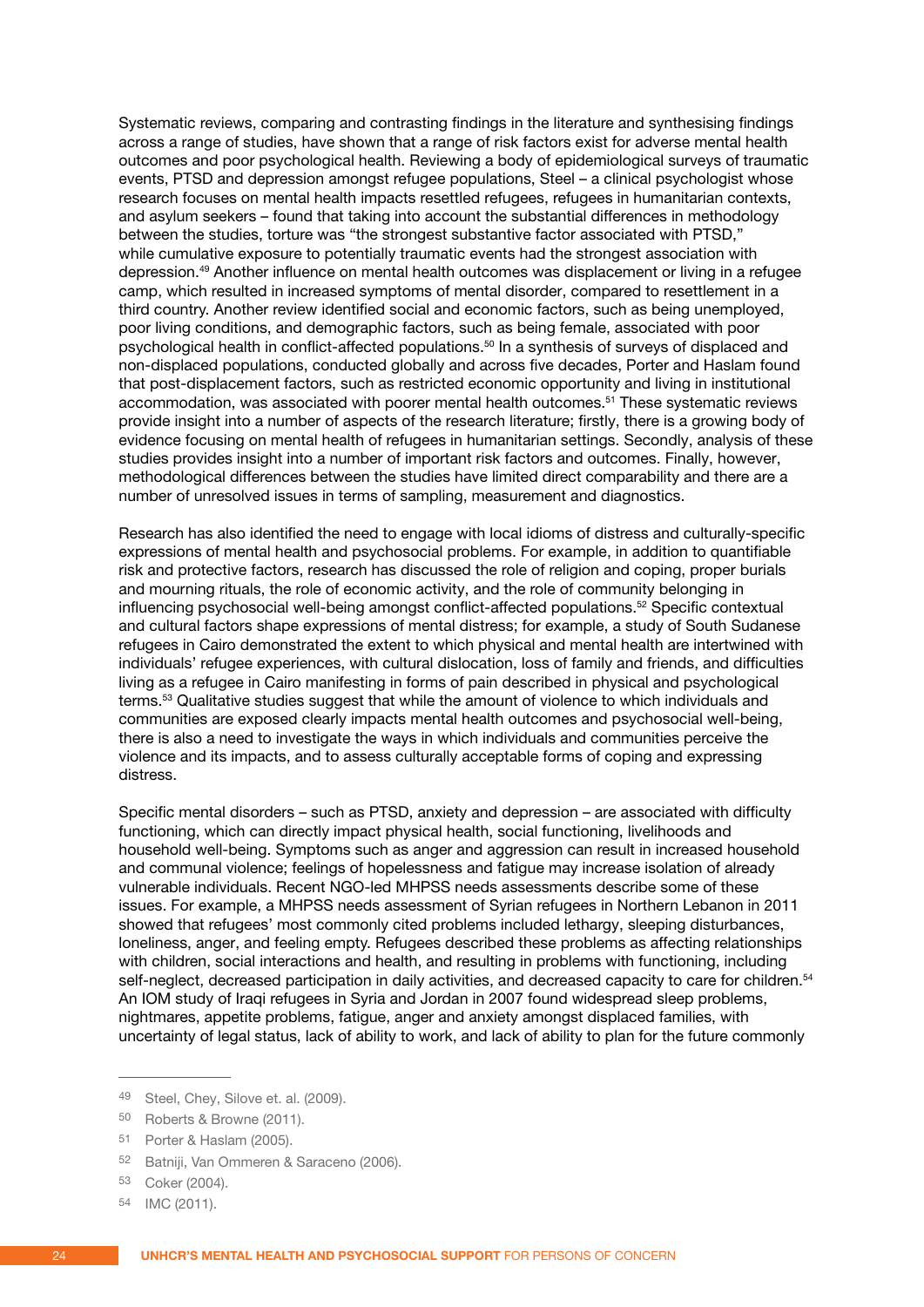cited as key influences on psychosocial well-being.55 Taken as a whole, this body of research demonstrates that mental health and psychosocial issues are of great relevance and importance to the humanitarian community in their efforts to improve protection and well-being of PoC.

#### **TEXTBOX 5**

#### **Resources and resilience**

Within the field of MHPSS, some academics and practitioners have expressed concerns that some approaches and interventions are based within a "deficits" model, assuming that people affected by conflict or disaster are all helpless and traumatised. This approach would actually increase harm and disempower individuals and communities.<sup>56</sup> These researchers have advocated for the adoption of a resilience approach, defined as an approach that "emphasises the importance of self-help, social mobilisation, and collective empowerment."57 While it is understandable, and important, to identify the needs of affected populations, using also a resilience approach would allow UNHCR to identify key protective factors and systems already in place in affected communities that can be developed and enabled through support and assistance. Focus not only clinical mental health problems, but also on resilience is justified by the fact that in many humanitarian contexts, the majority of individuals exposed to trauma do not develop psychiatric conditions, symptoms of mental disorders often reduce over time without clinical interventions, and forms of community support and local resources may be effective in addressing mental health and psychosocial problems in humanitarian contexts.<sup>58</sup>

Researchers focusing on MHPSS in humanitarian settings have identified important factors influencing resilience and evidence of resources marshalled in the face of extreme adversity. For example, Betancourt's studies of reintegration of child soldiers in Sierra Leone have identified the importance of social support and family and community structures, showing that community acceptance was an important protective factor that is significantly associated with reduced depression and improved pro-social behaviours amongst children over time.<sup>59</sup> A longitudinal study of Palestinian and Israeli children found that positive parenting and high self-esteem acted as protective factors for children exposed to trauma, leading to lower PTSD symptoms.<sup>60</sup> A recent systematic review of resilience amongst children and adolescents living in conflictaffected settings found support for a "perspective of resilience as a complex dynamic process driven by time- and context-dependent variables," indicating a need for interventions that provide key supports for children and youth – in particular, parental support and monitoring – but that are tailored to specific contexts in order to address the context-specific dynamics of resilience.<sup>61</sup>

Recognition and analysis of these influences such as this allow for targeted interventions and supports to improve already existing positive influences on resilience and identify gaps that may negatively impact psychosocial well-being. Some UNHCR activities – such as participatory assessments and community-based protection approaches – seek to identify resources and build on resilience factors. However, the nature of funding and design of MHPSS interventions within UNHCR – and, broadly, within the field – is that activities largely respond to and target particular "vulnerabilities." As such, including of a resilience perspective may be a challenging activity for UNHCR.

<sup>55</sup> IOM (2008).

<sup>56</sup> Betancourt & Khan (2008); Wessells (2009).

<sup>57</sup> Wessells (2009).

<sup>58</sup> Miller, Kulkarni, & Kushner (2006); Jones (2008).

<sup>59</sup> Betancourt, Borisova, Williams, et. al. (2010); Betancourt, Brennan, Rubin-Smith, et. al. (2010).

<sup>60</sup> Dubow, Huesmann, Boxer, et. al. (2012).

<sup>61</sup> Tol, Song & Jordans (2013).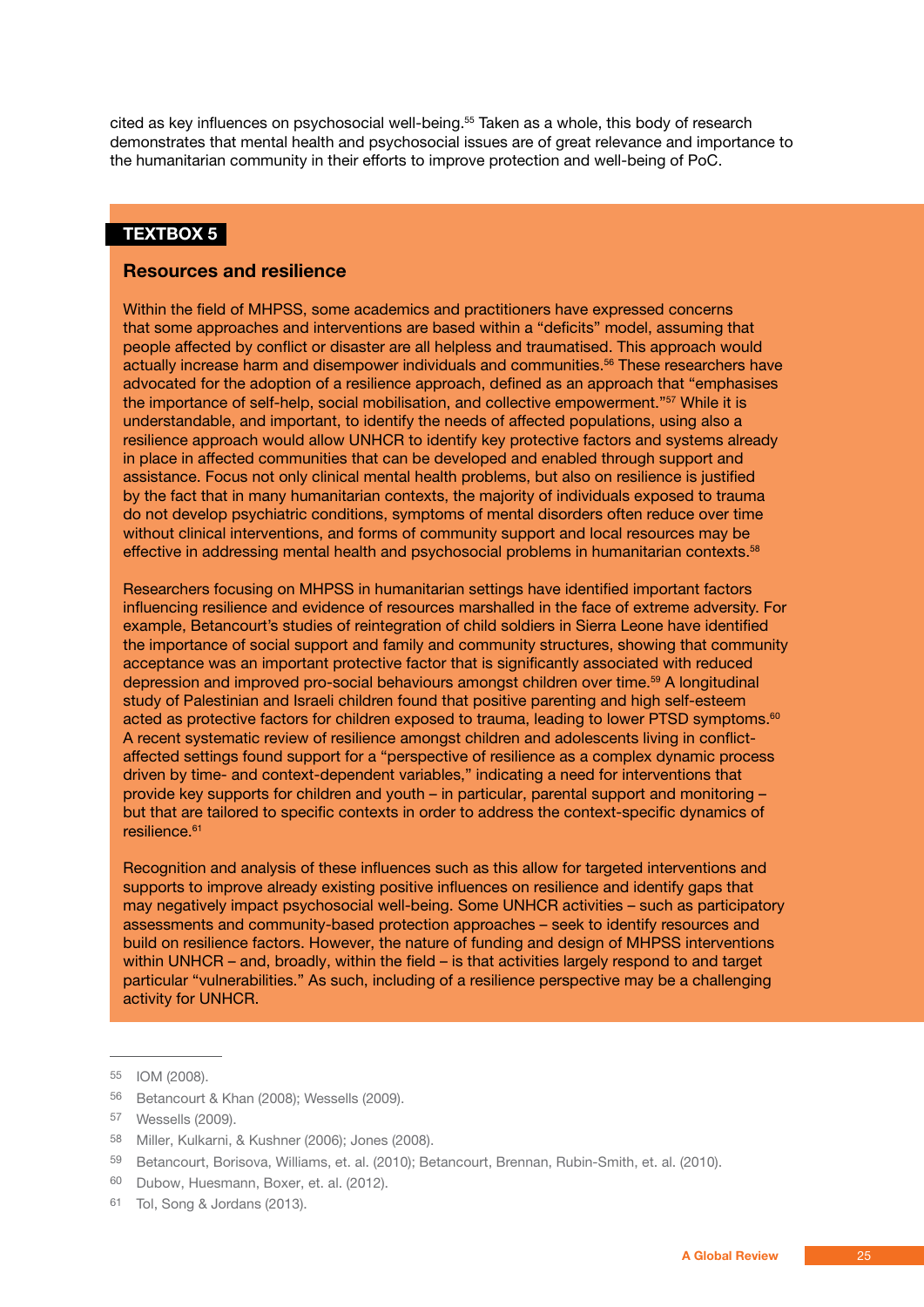#### <span id="page-25-0"></span>**2.3** Emerging consensus – The IASC Guidelines on Mental Health and Psychosocial Support in Emergency Settings

The Guidelines, developed in 2007, have had a considerable conceptual and practical impact on definitions and practices in the field. The Guidelines represent an important step towards generating consensus around minimum standards of MHPSS in emergencies, reflecting a political achievement that enables greater coordination in a field of practice with considerable theoretical and political disagreements.<sup>62</sup> The Guidelines primarily sought to increase consensus around the main principles underlying MHPSS activities, thus promoting improved coordination and collaboration between agencies working on MHPSS issues.

The Guidelines are based on six key principles: human rights and equity; participation; do no harm; building on available resources and capacities; integrated support systems; and multi-layered supports. The Guidelines are then comprised of a matrix of interventions under the categories: common functions, core mental health and psychosocial supports, and social considerations in sectors, with each function containing key steps in three phases of response: emergency preparedness, minimum response, and comprehensive response. This organisation of the Guidelines mirrors previous versions of IASC Guidelines on different topics, with the addition of a new set of activities, "community mobilisation and support." These key activities include the following minimum responses actions:

- **5.1** "Facilitate conditions for community mobilisation, ownership and control of emergency response in all sectors;
- **5.2** Facilitate community self-help and social support;
- **5.3** Facilitate conditions for appropriate communal cultural, spiritual and religious healing practices; and
- **5.4** Facilitate support for young children (0–8 years) and their care-givers."

The inclusion of community mobilisation and support, at the same level as activities such as health and education, emphasises the key principles of participation and ensuring that implementation of MHPSS activities is done in a way that builds on local resources and support networks.<sup>63</sup>

Perhaps the single most influential component of the Guidelines has been the Intervention Pyramid [Figure 1], reflecting the principle that MHPSS actors should coordinate to provide multi-layered supports, encompassing different levels and kinds of need for supports. The Intervention Pyramid is described by the co-chairs of the IASC MHPSS Task Force at the time of Guideline development as "a 'home' for different sorts of MHPSS activities, emphasises their complementarities, and underscores the importance of coordination and referrals across levels."64 These varying levels of intervention are designed to meet the needs of different groups of affected people – basic services and security should be provided to all people in a manner that is safe and protects their dignity; community and family supports are required for those who will be able to maintain psychosocial well-being if provided with key community and family supports; focused, non-specialised supports are necessary for those "who additionally require more focused individual, family or group interventions by trained and supervised workers"; and specialised services for those who are suffering more severe symptoms and have impaired daily functioning.

The pyramid approach is reflective of similar models in public health prevention and promotion work. For example, similar pyramids focused on public mental health suggest activities at a population-level be implemented in order to prevent mental disorders and promote positive mental

<sup>62</sup> Ager (2008).

<sup>63</sup> Wessells & van Ommeren (2008).

<sup>64</sup> Wessells & van Ommeren (2008).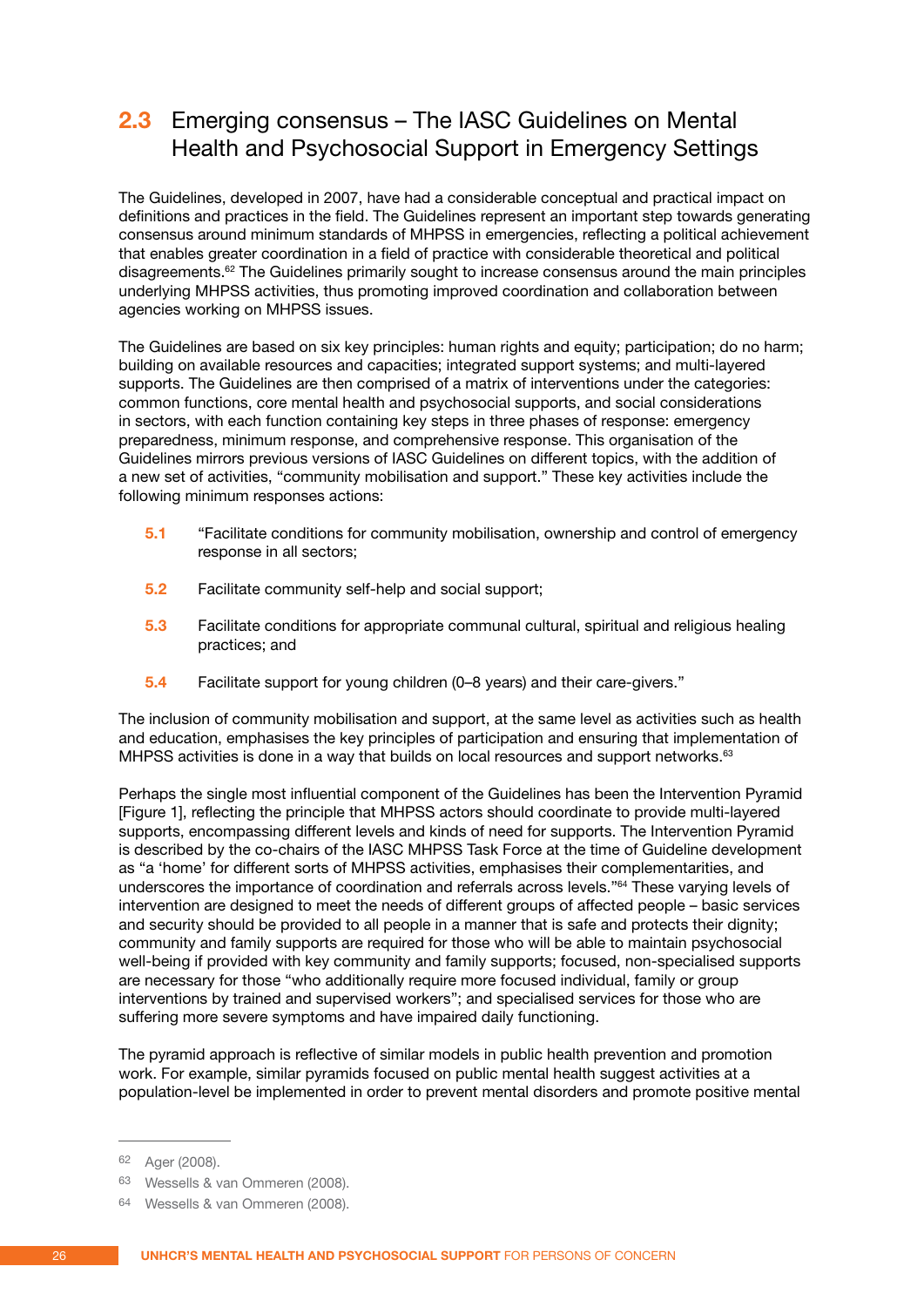health, an approach that maps conceptually and practically with Level 1 activities in the Intervention Pyramid.65 These activities, while firmly within the realm of psychosocial approaches, are connected to the more clinically-focused, targeted mental health interventions. For example, universal, broadbased interventions provide a basis from which to reduce stigma associated with mental distress or disorder, identify individuals who may be at-risk of developing problems, and refer them to appropriate services.



*Figure 1: IASC Guidelines Intervention Pyramid*

#### **Within the Intervention Pyramid, the following levels of activities are represented:**

**Level 1: Social considerations in basic services and security:** This level encompasses core humanitarian actions designed to meet basic physical needs, including food, shelter, water and health care, and security needs. Responses at this level should integrate social and cultural considerations into these services, including activities that protect local people's dignity, strengthen local social supports and mobilise community networks. Inclusion of this level in the Guidelines indicates recognition that modes of delivery of key humanitarian services have significant implications for mental health and psychosocial well-being of affected persons in a humanitarian context. *Example: UNHCR incorporates social considerations into planning of appropriate shelter and site planning, for example, ensuring communal space and safe layout to prevent protection risks.*<sup>66</sup>

**Level 2: Community and family supports:** This level is for the smaller number of people who may need support accessing key community and family supports in order to maintain good mental health and psychosocial well-being. Examples of activities at this level are: family tracing and reunification, assisted mourning and communal healing ceremonies, supportive parenting programs, formal and non-formal educational activities, livelihood activities, women's groups and youth clubs. *Example: UNHCR Nepal has supported Youth Friendly Centres in refugee camps for Bhutanese youth between 18-25, providing space for educational and social activities, as well as establishing a Mentor-Mentee system for youth to reach out to vulnerable youth in the community*. 67

<sup>65</sup> Miles, Espiritu, Horen, et. al. (2010).

<sup>66</sup> Interview, UNHCR staff member, July 30 2012.

<sup>67</sup> Interview, UNHCR staff member, August 28 2012.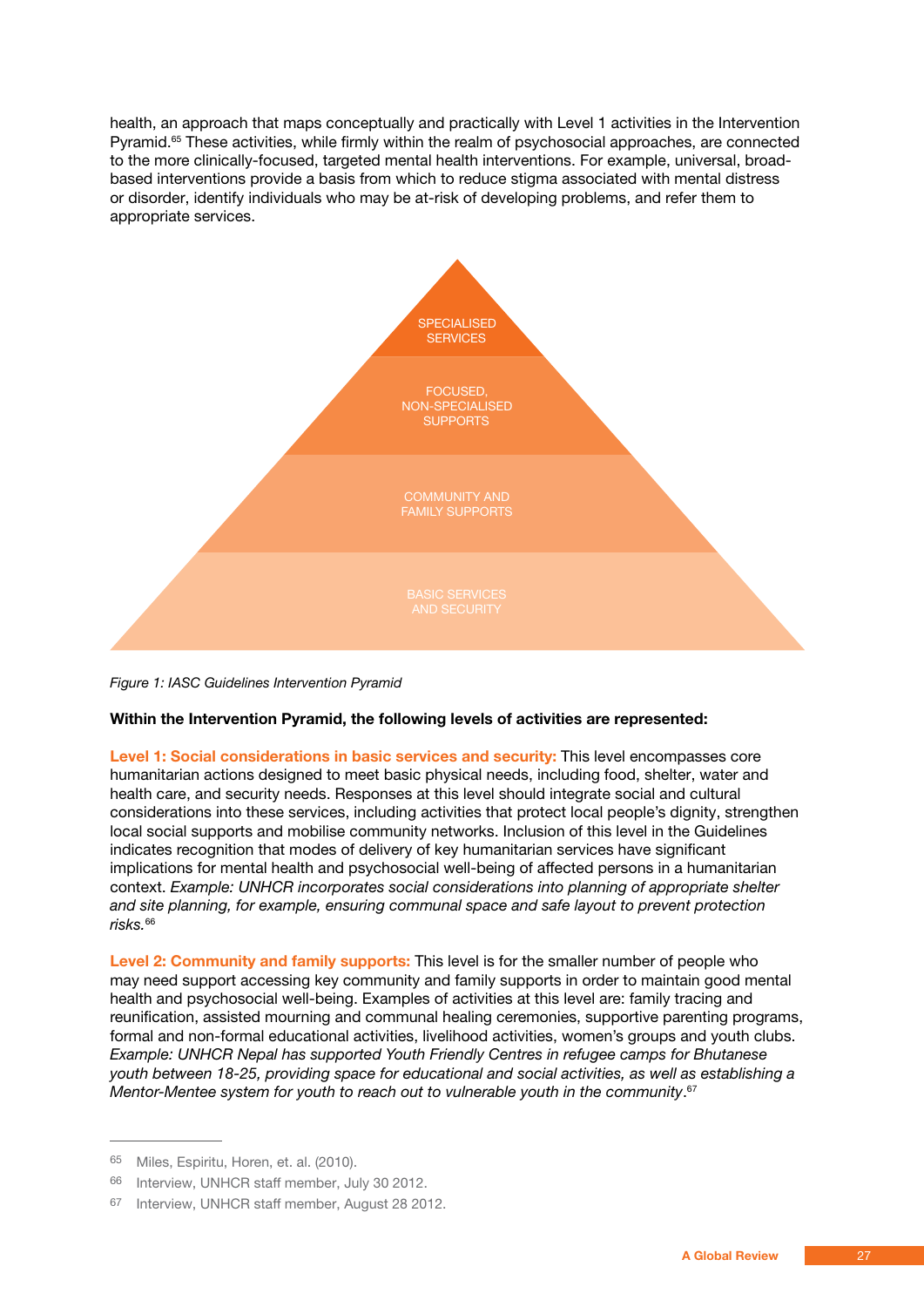**Level 3: Focused, non-specialised supports:** This level is directed at the still smaller group of people who require additional support, whether individual, family or group interventions, for example, social and livelihood programs for survivors of SGBV. This level of support is delivered by trained and supervised workers, and includes psychological first aid [PFA] and basic mental health care in primary health care settings. *Example: UNHCR Yemen supports screening, assessment and treatment of refugees in primary health care settings, including referrals for psychosocial support, counselling, or psychiatric treatment if needed.*<sup>68</sup>

**Level 4: Specialised services:** This level is directed at the small percentage of the population for whom mental health and psychosocial issues impair daily functioning and cause significant suffering. This includes psychological and psychiatric support for segment of the population who have severe mental disorders, such as referral to specialised services where possible. *Example: UNHCR Ethiopia sends psychiatrists on regular visits to refugee camps, to support training, review medication, and for direct consultation on cases of severe mental illness.*<sup>69</sup>

The levels of the Intervention Pyramid also demonstrate  $\bullet$  the distinction between a MHPSS approach and a MHPSS intervention,  $\bullet$  the necessity of both approaches and interventions in order to comprehensively meet MHPSS needs across levels of severity of symptoms and disorders, and  $\Theta$  the potential for approaches and interventions to the mutually reinforcing. For example, where social considerations are taken into account in site and shelter planning (a Level 1 intervention), presence of communal safe spaces and culturally appropriate shelter can reinforce Level 2 interventions addressing social isolation through establishment of support groups for individuals with specific vulnerabilities, while a Level 3 intervention focusing on addressing maternal depression may be reinforced by a nutrition intervention at Level 1, addressing malnutrition of infants while simultaneously encouraging infant stimulation through mothers' groups.

#### **TEXTBOX 6**

#### **Program snapshot: Community spaces**

One approach to providing MHPSS activities is provision of services, activities and support through community centers. One example of this is Casa de Derechos [House of Rights], a community center that is a joint effort between UNHCR, the Municipality of Desamparados and other implementing partners, in San Jose, Costa Rica. Of the 20,057 refugees in Costa Rica, the majority are Colombian, and have resided in urban areas for more than 8 years.<sup>70</sup> UNHCR's operation is focused on local integration of refugees, and as such, supports a number of activities, such as Casa de Derechos, that provides services and activities to achieve this durable solution.

The center provides a range of services and activities, including microfinance, public health outreach, legal services and support groups to refugees and the local community. 'Diversity groups' of members of the refugee population have been established to support youth, men and women to discuss common problems and interests.<sup>71</sup> The center hosts a number of programs provided by other agencies and partners, including a legal aid clinic, a program focusing on youth and vocational training, and a labour rights program.

The focus on multiple, integrated activities came from recognition from UNHCR and other actors that Colombian refugees often had a range of mental health and psychosocial issues such that "it's going to be quite difficult for them to integrate because maybe they have so many other issues that they need to resolve somehow before getting to the point where they

<sup>68</sup> UNHCR (2011c).

<sup>69</sup> Interview, UNHCR staff member, August 27 2012.

<sup>70</sup> UNHCR Costa Rica, at http://goo.gl/LQaS3

<sup>71</sup> Interview, UNHCR staff member, August 22, 2012; UNHCR (2011a).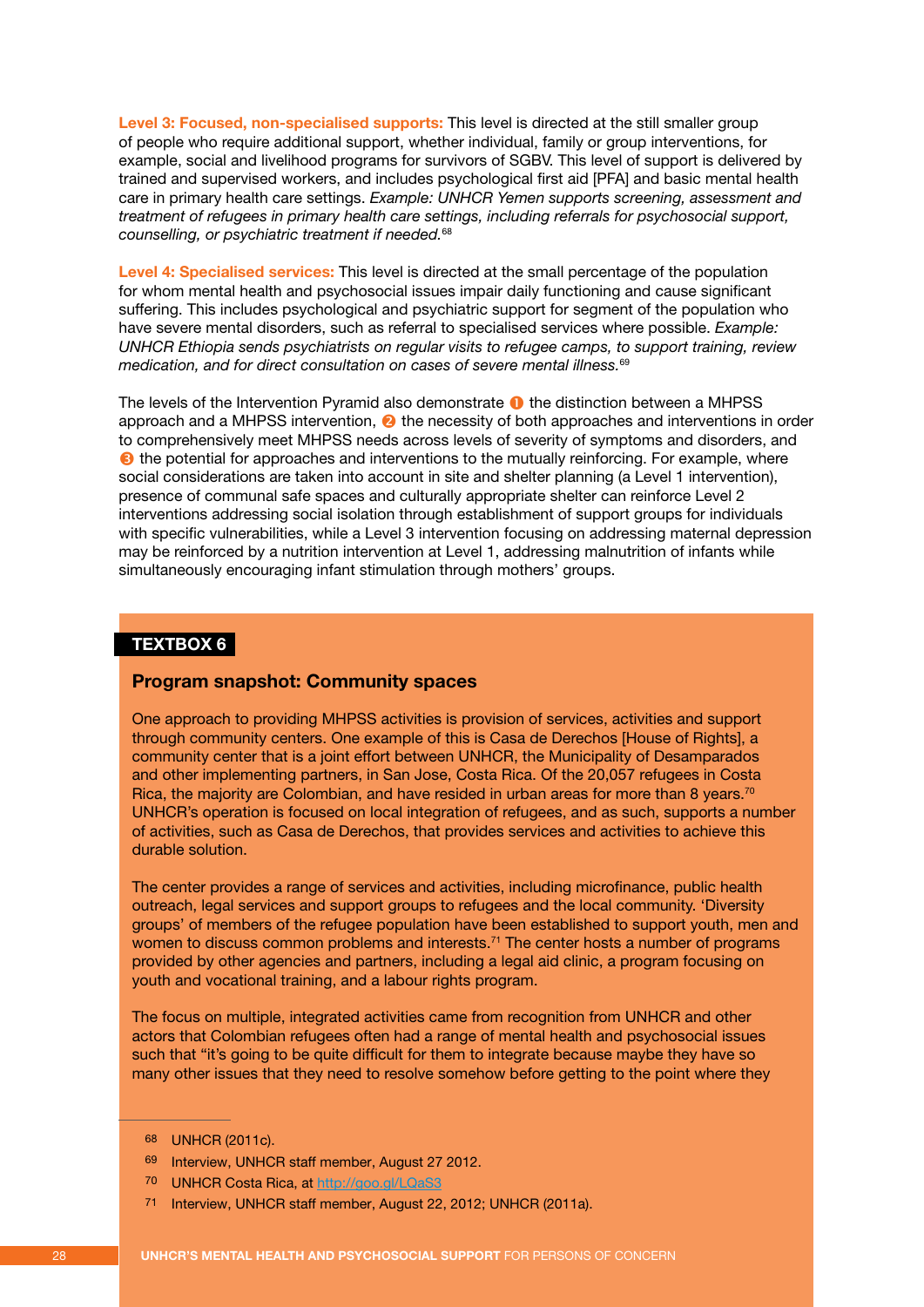<span id="page-28-0"></span>can actually apply for a job and go to the job interview and actually get the job or use micro credit effectively."<sup>72</sup> The center also responds specifically to the needs of urban refugees in this context, given in San Jose, "[r]efugees don't have any places where they would naturally get together. So we needed to establish those bases for them. They might not know any other refugees. So, it's about trying to facilitate those basic processes."73

A review of UNHCR Costa Rica's implementation of UNHCR's urban refugee policy presented a number of findings on Casa de Derechos, including, "There has been a positive response amongst refugees, migrants and nationals to their mutual interaction at the Casa de Derechos. The centre has allowed people to confront stereotypes and learn skills to live together in greater harmony," and that there is a "high degree of satisfaction" with the vocational training program provided at Casa de Derechos.74

There is a specific focus within the center on survivors of SGBV, who are able to access counselling and support groups. An evaluation of UNHCR's AGDM activities described this program as "a model for dealing with SGBV cases," given staff are well-trained in provision of legal and psychosocial support, and partner organisations refer SGBV survivors to the center for support.<sup>75</sup> As such, the center provides both Level 2 and Level 3 activities from the Intervention Pyramid, providing focused and specialised support to SGBV survivors, and activating social support networks amongst refugees through provision of a place to meet and interact, as well as provision of other services to facilitate local integration.

#### Use of the Guidelines in the MHPSS field

Use and dissemination of the IASC Guidelines by various actors in the humanitarian sector has taken many different forms. In a recent example, the IASC Guidelines have been used to guide MHPSS response to the Haiti earthquake. The IASC Guidelines were used in Colombia, resulting in establishment of co-ordination groups, identification of priority needs and possible responses in specific municipalities, increased awareness of MHPSS issues amongst Government and nongovernmental actors, and integration of key principles into local policies.<sup>76</sup> In UNHCR's activities, UNHCR Ethiopia used the Guidelines for training and capacity-building.<sup>77</sup> A key activity has been capacity-building, using the Guidelines as the basis of training in multiple settings. Moreover, the Guidelines have been adapted for use in national policies, for example, in the Philippines,<sup>78</sup> or used as the basis of guidance used to respond to the specifics of particular emergencies, such as in Kenya.79 Training and capacity-building continues to play a significant role in dissemination of the Guidelines, for example, World Vision and the War Trauma Foundation are supporting a training on the IASC Guidelines for MHPSS practitioners and leaders from Myanmar, Nepal, India, Pakistan, Bangladesh, Sri Lanka, and Afghanistan, to train individuals who can play a key role advocating for the Guidelines in the South Asia region.

Staff from agencies in the humanitarian sector interviewed for this review offered various reflections on the impact of the Guidelines on their work and the field more broadly. Firstly, increased and improved communication was evident to many. The Guidelines have offered and clarified definitions and principles around MHPSS activities, providing a common language whereby individuals from different agencies working in a field-setting can collaborate to map activities, identify interventions as fitting into certain levels of the Intervention Pyramid, identify gaps in services using this common

- 76 Echeverri & Castilla (2008).
- 77 Schilperoord, Buffoni & Kouyou (2008).
- 78 Melville & Rakotomalala (2008).
- 79 Horn & Strang (2008).

<sup>72</sup> Interview, UNHCR staff member, August 22, 2012.

<sup>73</sup> Interview, UNHCR staff member, August 22, 2012.

<sup>74</sup> UNHCR (2011a).

<sup>75</sup> Groves (2012).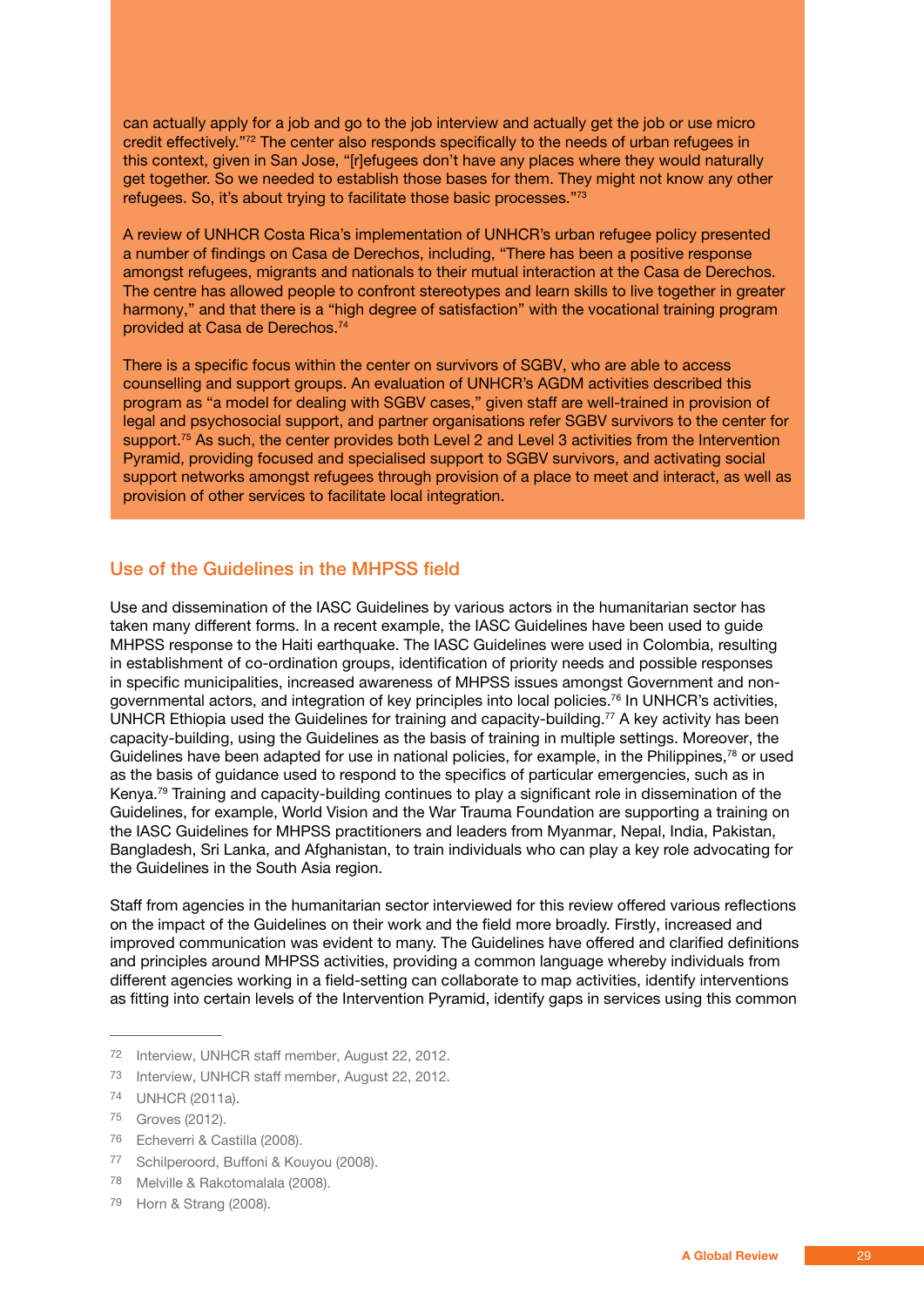

Libya / Misrata / Women and a child from Misrata walk through Tripoli. © UNHCR/ H. Caux / June 1, 2011

framework, and assess the collective humanitarian response [see Textbox 7 below]. For example, a respondent from an international agency cited an example of all agencies working on MHPSS activities in a humanitarian situation meeting together to map their activities against the Intervention Pyramid, and realising that the response was heavily skewed towards clinical responses, prompting a shift in allocation of resources and attention.

The Intervention Pyramid has helped to promote a sense of integrated, holistic response. The use of the composite term, MHPSS, has encouraged practitioners focused on mental health work to consider the role of psychosocial and community-based activities in improving mental health, and practitioners focused on psychosocial work to consider referrals and linkages to clinical services where appropriate. As Wietse Tol noted in an interview, the Guidelines "incorporate views from both the psychiatric and psychosocial paradigms. So now we have this public health framework with primary, secondary and tertiary preventive interventions and the psychosocial practitioners seem comfortable at the bottom of the pyramid and the specialised mental health professionals seem more comfortable at the top but at least they realise that they're all part of the same pyramid working towards the same goal. So, I think it's been a very helpful exercise."80

<sup>80</sup> Interview, July 26 2012.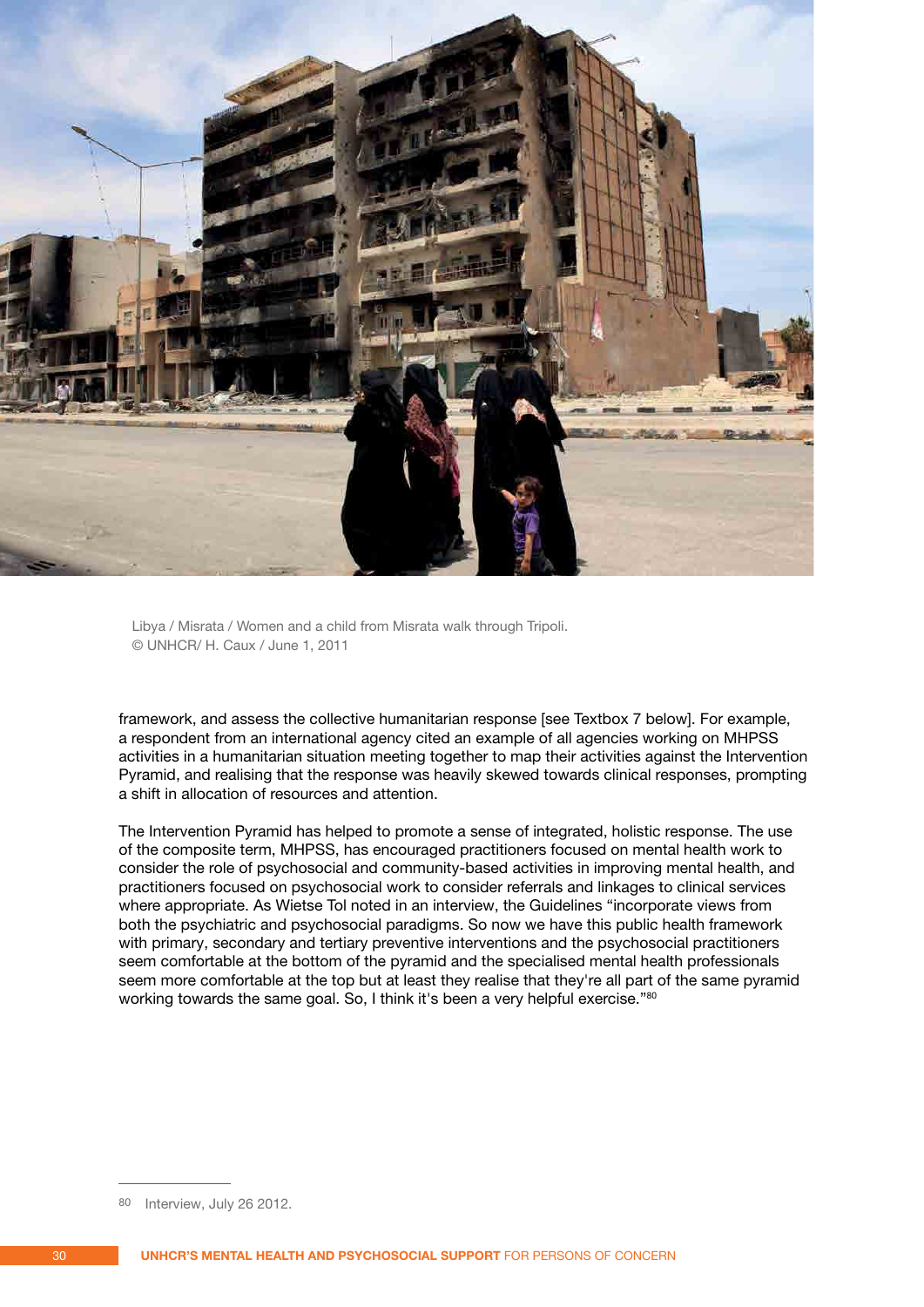#### **TEXTBOX 7**

#### **The 4Ws: mapping MHPSS activities**

The IASC MHPSS Reference Group developed the 4Ws tool, to map *who* is *where, when,* doing *what* in the field of MHPSS activities. As listed in the guide, the tool can serve the following purposes:

- **P** Providing a big picture of the size and nature of the MHPSS response
- **2** Identifying gaps in the MHPSS response to enable coordinated action
- **B** Enabling referrals by making information available about who is where, when, doing what
- **4** Informing appeal processes (e.g. Consolidated Appeal Process)
- **6** Improving transparency and legitimacy of MHPSS through structured documentation
- **O** Improving possibilities for reviewing patterns of practice and for drawing lessons for future response.<sup>81</sup>

In summary, the 4Ws mapping tool "enables actors to identify and respond to gaps in services and foster collaboration, coordination, referral and accountability."<sup>82</sup> The 4Ws tool was developed after the IASC Guidelines, and has provided a means for co-ordination and communication as endorsed by the Guidelines, as well as a way of understanding the focus, scope and approach of MHPSS activities in a number of humanitarian settings. The "what" is divided into activities that are community-focused, such as safe spaces, strengthening family and community supports, and information dissemination, and person-focused, including individual counselling, psychological first aid, pharmacological and non-pharmacological management of mental disorders, and in-patient mental health care.

4Ws mapping exercises have been conducted in Haiti,<sup>83</sup> Dadaab (Kenya), Nepal, Jordan, 84 and Libya.<sup>85</sup> Findings and impacts of the process have been varied. In Haiti, the information was used for advocacy and influenced broader humanitarian response. In Syria, a 2011 4Ws focused on MHPSS activities for Iraqi refugees showed geographic inequities in services.<sup>86</sup> Mapping in Libya showed that activities were disproportionately focused on specialised mental health services, and the process resulted in improved linkages between actors providing services in the field 87

Analysis of multiple 4Ws processes concluded, "it appears to be a useful instrument to encourage collaboration between MHPSS actors, identify gaps and overlap in service delivery, develop a common language of implementation and programming, and strengthen the sense of community among MHPSS practitioners in the field."88 One limitation of the process is that it does not capture program quality. It only captures the existence of MHPSS activities, and not their outcomes or impact.

- 81 IASC MHPSS Reference Group. (2012).
- 82 O'Connell, Poudyal, Streel, et. al. (2012).
- 83 MHPSS Working Group Haiti. (2010).
- 84 Baca, Fayyad, Marini & Weissbecker (2012).
- 85 Fitzgerald, Elkaied & Weissbecker (2012).
- 86 O'Connell, Poudyal, Streel, et. al. (2012).
- 87 Fitzgerald, Elkaied & Weissbecker (2012).
- 88 O'Connell, Poudyal, Streel, et. al. (2012).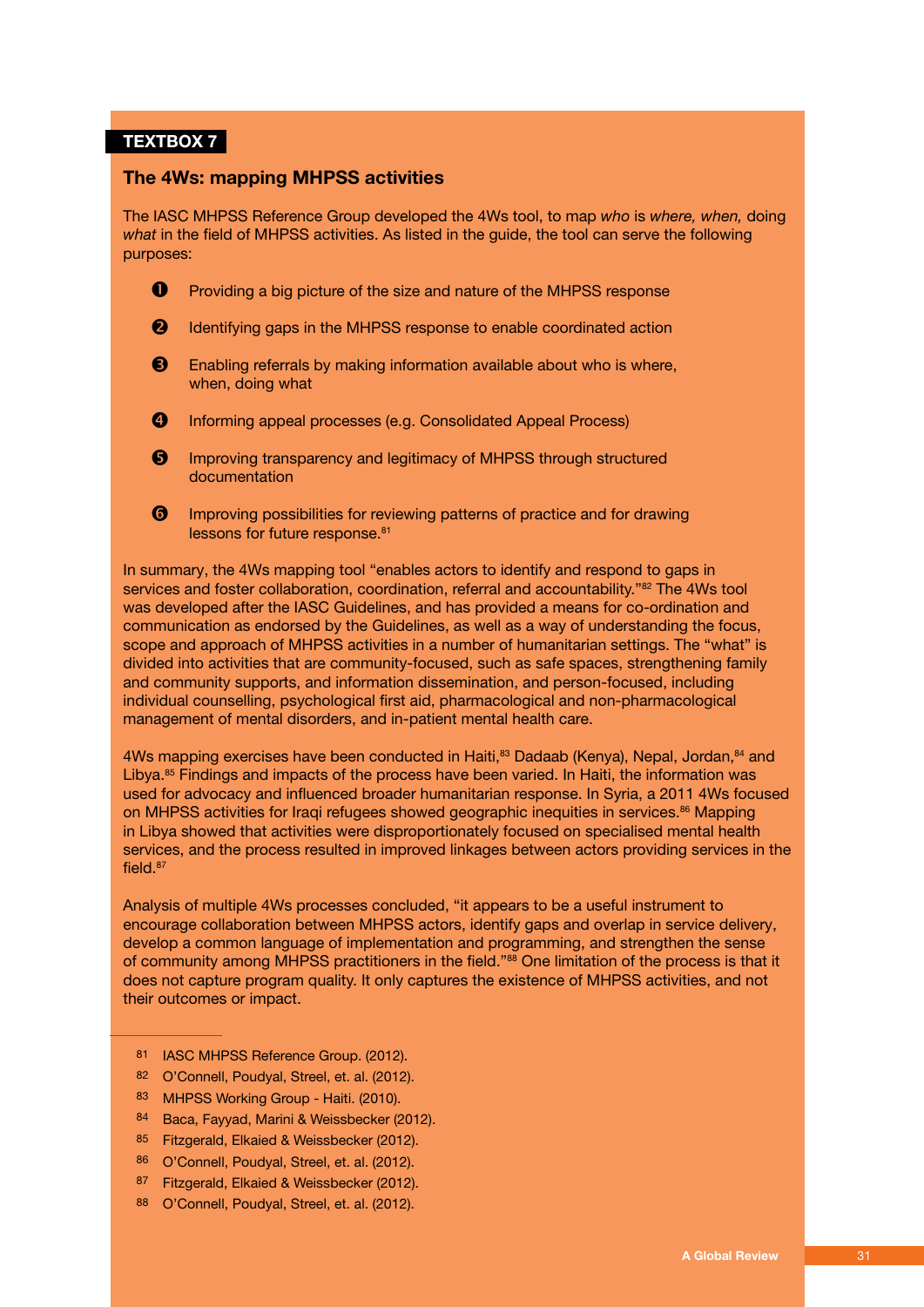The 4Ws tool was also used to map 160 programs globally, identifying the most commonly implemented programs in humanitarian contexts from 2007-2010, finding that the most commonly implemented activities include counselling for individuals, families and groups; facilitation of community support to vulnerable individuals; child-friendly spaces; provision of information; and psycho-education. These results led to the conclusion that MHPSS activities are primarily implemented "outside of national mental health, protection and education systems, and with little emphasis on evidence-based practices."<sup>89</sup> The increasing use of the tool and reports of the utility of the exercise in improving co-ordination and information-sharing is encouraging, and represents a step towards further establishment of best practices and principles in the MHPSS field.

Another impact of the Guidelines that was described in the course of this review was the increased use of inter-sectoral MHPSS co-ordination groups, instead of a separate psychosocial group and separate mental health group, which has significantly reduced conflicting priorities and approaches, and improved collaboration. Moreover, a number of key informants discussed the role of the Guidelines as an internal advocacy tool within organisations with multiple priorities and programs, as a way to 1) promote particular principles, 2) bring programs into line with principles promulgated in the Guidelines, and 3) draw further attention to and support for MHPSS activities within a larger organisation. One practitioner at an international organisation stated that the IASC Guidelines "[g] ave all of us, people like me, an instrument to use to reinforce my discourse inside the organisation. So whenever someone shows me a program focused only on PTSD, I can call them and say – "Listen, this is not only against our internal guidance, but it's also actually against the Guidelines rules."90 The fact that the Guidelines are endorsed at the level of the IASC gives individual staff in agencies increased leverage in arguing for support for MHPSS activities. Respondents also discussed ways in which they have used the Guidelines to improve quality or change the orientation of specific programs. For example, one respondent discussed using the Guidelines as a tool to re-orient a program that had been heavily trauma-focused and not responsive to community needs, towards a community-based approach, based on principles in the Guidelines.

The Guidelines offer a set of principles – telling actors "what" to do, rather than "how" to do it. They do not aim to offer programming details, but rather represent a tool for co-ordination, advocacy, and developing policy. Many respondents described translation from principles in the Guidelines to practices in the field as a challenge. The presence of the IASC Guidelines has not eliminated MHPSS activities that deviate from the IASC principles – for example, short-term trainings on trauma or programs focused psychological debriefing. However, it is clear that the Guidelines have significantly impacted the MHPSS field, in terms of 1) consolidating principles, 2) creating a common language and, 3) providing tools to actors seeking to coordinate and promote MHPSS activities. Despite this, respondents from within and outside UNHCR, consistently described UNHCR's engagement with the Guidelines as limited and lacking, as is discussed further in Section III.

The field of MHPSS activities is characterised by improved consensus and co-ordination, while still developing best practices and working towards increased operationalisation of principles in the IASC Guidelines. One particular challenge in the field that is highly relevant to UNHCR – how to best evaluate MHPSS programs – is discussed below in Textbox 8, as limitations in evaluation of MHPSS activities has a significant impact on understanding of and support for MHPSS within the humanitarian sector broadly.

<sup>89</sup> Tol, Barbui, Galappatti, et. al. (2011).

<sup>90</sup> Interview, staff member international agency, July 23 2012.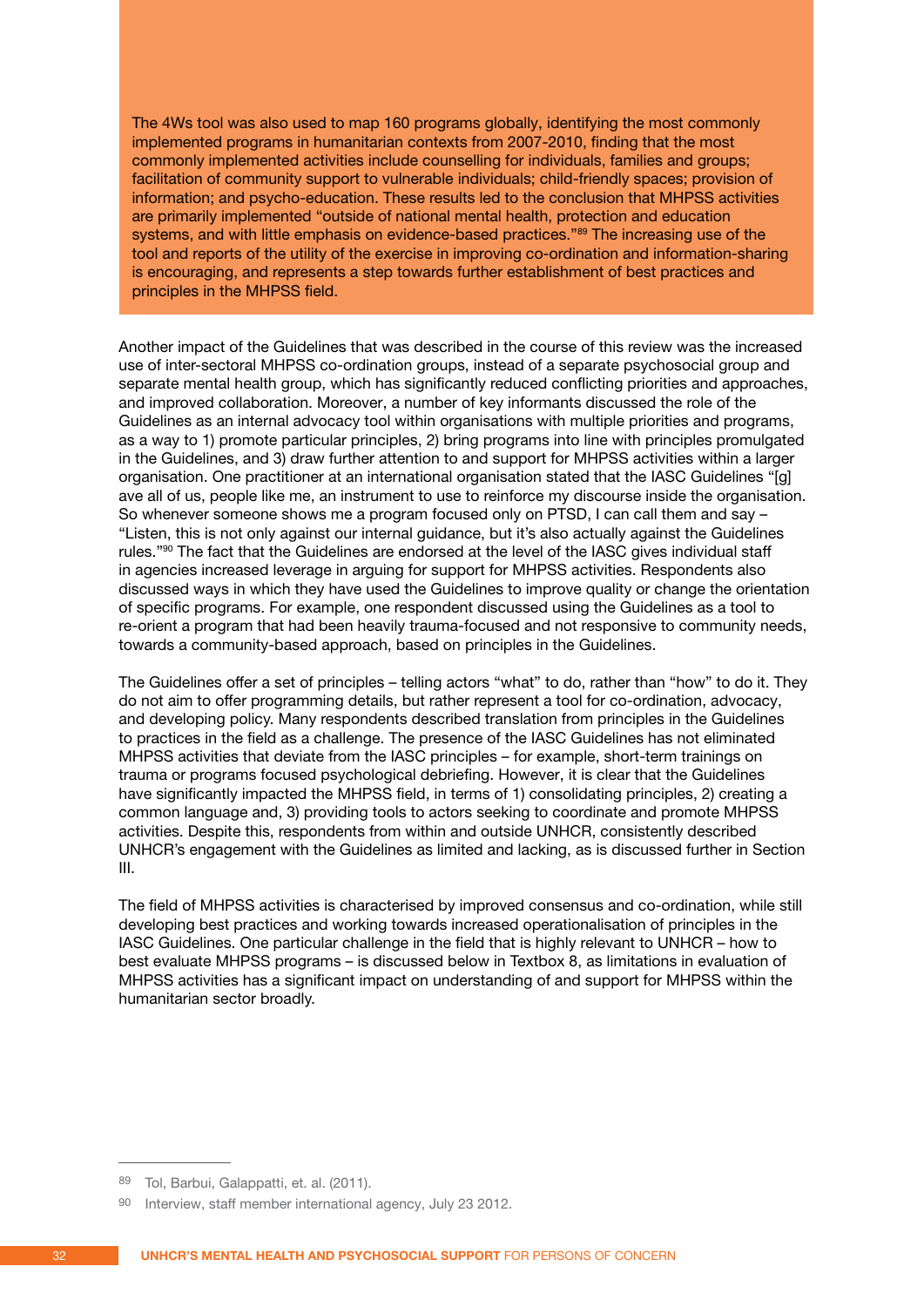#### **TEXTBOX 8**

#### **The challenge of evaluation**

There are multiple challenges in the field of evaluation of MHPSS activities. A MHPSS expert from one of UNHCR's implementing partners noted, "donors are always saying – what about the outcomes? Mental health – it's not like a vaccination campaign where once the child is vaccinated, they're OK. I think that is one of the reasons that organisations or even donors stay away from mental health because they feel like they can't measure it, they can't somehow pin it down. So I think we even have the bigger responsibility there to really show impact."91 Firstly, it is often difficult to capture the impact of programs given the lack of baseline data. For example, child friendly spaces are often assessed using methods that do not compare children's wellbeing to a time-point prior to the emergency, or prior to the establishment of the child-friendly space, as this data rarely exists.<sup>92</sup> As such, evaluations can only draw limited conclusions as to the impact of the specific activity implemented. These evaluations are unable to distinguish broader trends in improved psychosocial well-being due to time lapsed from the emergency, or other improved social conditions, compared to the actual impact of the intervention itself.

Secondly, the question of availability of appropriate, feasible and effective research methods emerged throughout this review and is present in the research literature. This issue applies to the selection of appropriate indicators or outcome measures to assess mental health and psychosocial issues. There is a wide range of measures, for both child and adult populations, that have been developed and utilised in Western settings to assess functioning and common mental disorders such as depression and anxiety. However, utilising these measures without any adaptation risks assessing for symptoms and disorders that are not locally relevant or prevalent. Yet, there is a growing literature attesting to the value of piloting, adapting and developing measures that are contextually specific. Selecting and adapting appropriate measures of symptoms of mental disorders and psychosocial distress is one of the most challenging components of evaluation in this field, however, mental health researchers are often expert in the field of instrument development and measurement, and research methodologies are developing that can address the challenges of measuring mental health symptoms in humanitarian settings.

As a field, there have been notable advances in evaluation of MHPSS interventions. For example, high-quality randomised controlled trials of specialised interventions have been implemented and findings have strongly influenced the field, both in terms of adoption of particular interventions and in terms of influencing beliefs about the feasibility of randomised controlled trials in field settings.<sup>93</sup> However, methods to assess more commonly implemented interventions in the field of MHPSS in humanitarian settings lag behind. For example, MHPSS activities may not constitute a single activity, or intervention, that can be evaluated, potentially resulting in evaluations overlooking important impacts of activities. Evaluation methods to capture the impact of diffuse and broad interventions are also needed in order to adequately capture the true scope of the impact of MHPSS activities.

Monitoring and evaluation systems set up in order to assess UNHCR Syria's MHPSS program are illustrative of the ways in which various tools and approaches can be incorporated into MHPSS activities in order to understand outcomes and impact. From the beginning of the activities in the Syria program, a strong evaluation component was integrated, based on specific funding for evaluation and collaboration with an academic institution. The evaluation methods included development of quantitative measures to assess specific symptoms expressed by refugees, a survey to assess impact of activities, and in-depth interviews to identify negative and positive coping strategies within the community. In addition to process and output measures – for example, monitoring of numbers and types of beneficiaries and activities, UNHCR Syria's

<sup>91</sup> Interview, staff member international agency, July 19 2012.

<sup>92</sup> Ager & Metzler (2012).

<sup>93</sup> Bass, Neugebauer, Clougherty, et. al. (2006); Bolton, Bass, Neugebauer, et. al. (2003); Rahman, Malik Sikander, et. al. (2008).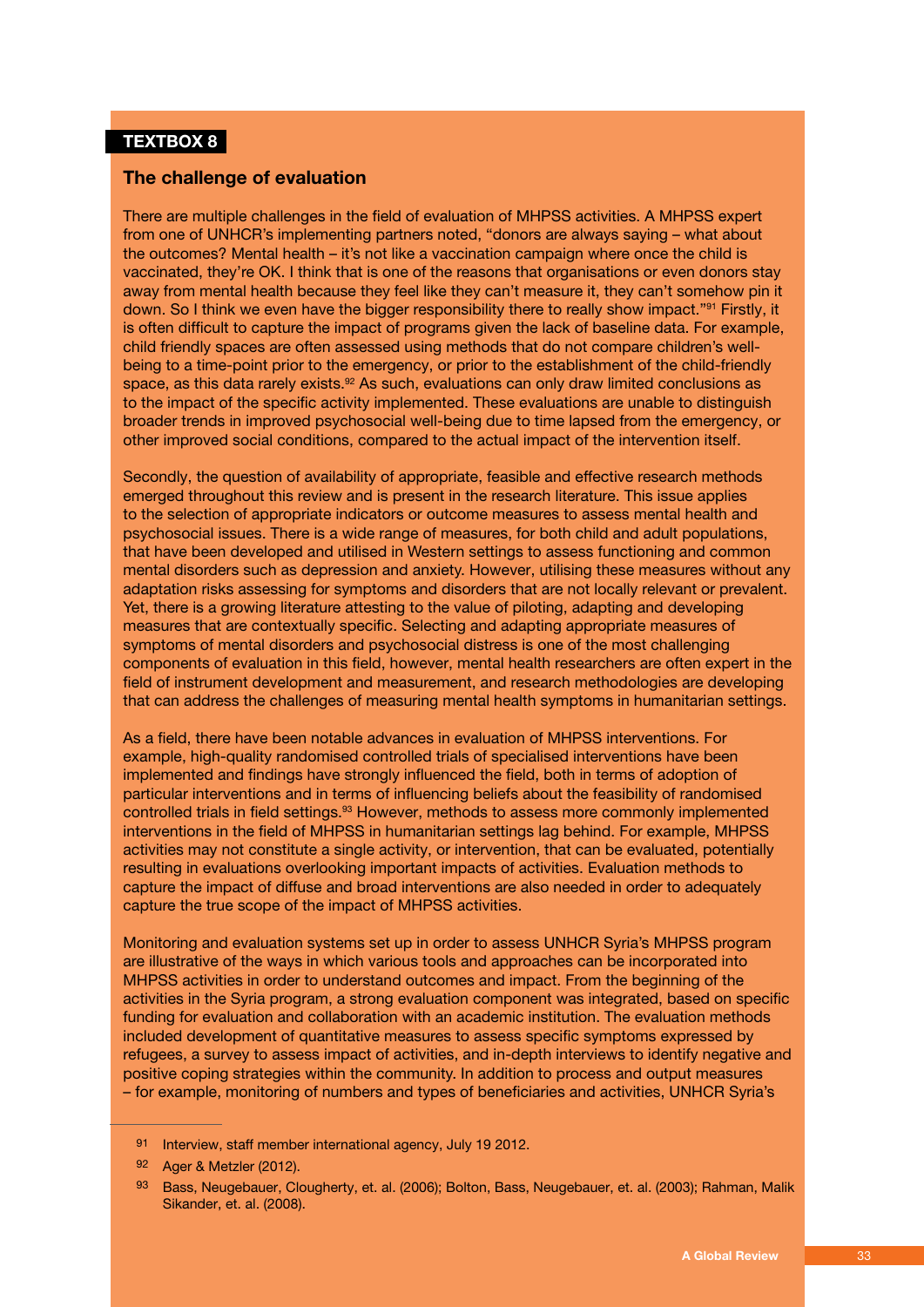MHPSS program developed a contextually relevant survey instrument to enable comparison of baseline to post-intervention results, for example, for case-management clients, enabling an assessment of symptoms of distress and functioning prior to case management and after.

These methods have generated data concerning the impact of the program, for example, showing the impact of case management on clients' symptoms or the forms of social support that refugees drew on in order to cope with stress. This has enabled UNHCR to adapt and inform the program based on these findings. Moreover, this data has provided a tool for advocacy. Using the evaluation results, program staff are more able to make the case for the effectiveness and necessity of the program as a part of the response to humanitarian crisis in Syria.

Throughout this review, academics, UNHCR staff, and MHPSS practitioners from other organisations identified the issue of implementing high-quality monitoring and evaluation activities as a challenge in the field of MHPSS. The case of UNHCR Syria's program activities indicate the potential for integrating monitoring and evaluation systems within programs. Moreover, as discussed further in Section IV, UNHCR has a set of assessment and monitoring tools that can form the basis of improved activities in this area.

Having presented definitions of MHPSS and identified the primary influences on the development of a field, this review will turn to the question of where UNHCR fits within this field, mapping its current activities, presenting specific examples from field settings, and analysing relevant UNHCR's policy guidelines and approaches.



A boy plays football amid the destruction in Siddiqine. © UNHCR / A. Branthwaite / August 26, 2006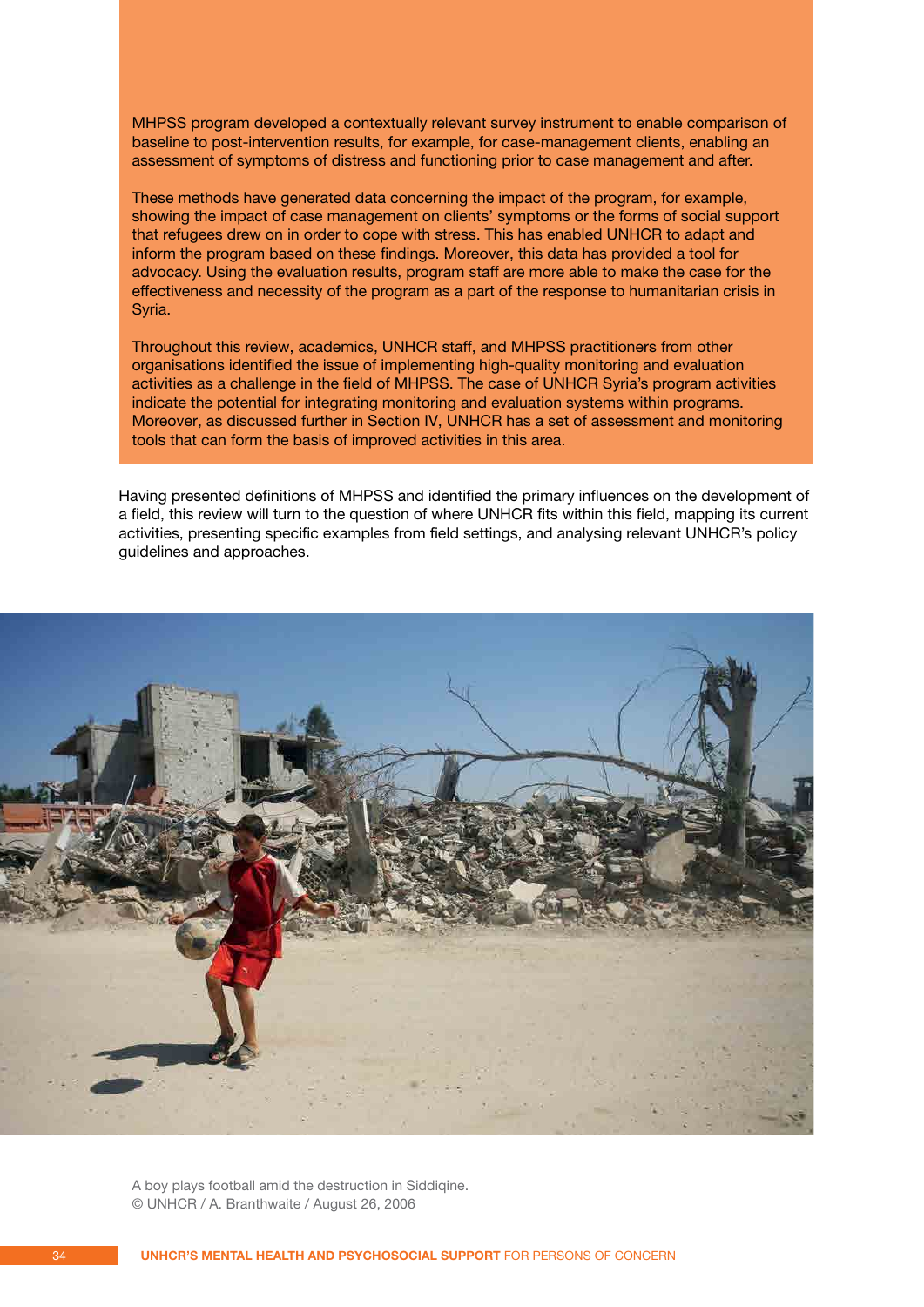## <span id="page-34-0"></span>3. UNHCR and MHPSS:<br>3. mapping activities and mapping activities and policies

Data collected in the course of this evaluation is presented here, in order to identify the current role of UNHCR in MHPSS activities, and identify gaps and challenges in this role. Findings from an online survey mapping current UNHCR activities and attitudes towards MHPSS activities are presented here. Further, a description of UNHCR Syria's MHPSS program, and emerging themes and issues in MHPSS response in neighbouring host countries (focusing on Jordan and Lebanon) is provided. Finally, current policies and guidelines are analysed, and principles to guide UNHCR's approach to MHPSS are identified.

#### **3.1** Survey findings

145 respondents provided input into the online survey, with responses coming from 55 countries.

| Region      | Number of responses (%) |  |
|-------------|-------------------------|--|
| Africa      | 53 (37%)                |  |
| Asia        | 37 (26%)                |  |
| Americas    | 12 (8%)                 |  |
| Europe      | 18 (12%)                |  |
| <b>MFNA</b> | 25 (17%)                |  |

#### **Table 1: Respondents, by region**

#### **Table 2: Attitudes towards MHPSS**

| Question                                                                             | Response          | $\frac{9}{6}$ |
|--------------------------------------------------------------------------------------|-------------------|---------------|
|                                                                                      | Strongly agree    | 59%           |
| MHPSS programs contribute towards<br>protection of Persons of Concern                | Agree             | 37%           |
|                                                                                      | <b>Disagree</b>   | 4%            |
|                                                                                      | Strongly disagree | 0             |
|                                                                                      | Strongly agree    | 41%           |
| Partnerships with implementing partners are an                                       | Agree             | 52%           |
| effective means of implementing MHPSS programs                                       | <b>Disagree</b>   | 6%            |
|                                                                                      | Strongly disagree | 1%            |
|                                                                                      | Strongly agree    | 19%           |
| The impact of MHPSS programs                                                         | Agree             | 46%           |
| are easy to identify                                                                 | Disagree          | 34%           |
|                                                                                      | Strongly disagree | 1%            |
|                                                                                      | Strongly agree    | 9%            |
| There are clear monitoring and evaluation                                            | Agree             | 27%           |
| systems in place to assess the impact of<br>MHPSS activities in my operational areas | <b>Disagree</b>   | 53%           |
|                                                                                      | Strongly disagree | 11%           |
|                                                                                      | Strongly agree    | 10%           |
| MHPSS activities are integrated into other                                           | Agree             | 49%           |
| programs in my operational area                                                      | Disagree          | 30%           |
|                                                                                      | Strongly disagree | 10%           |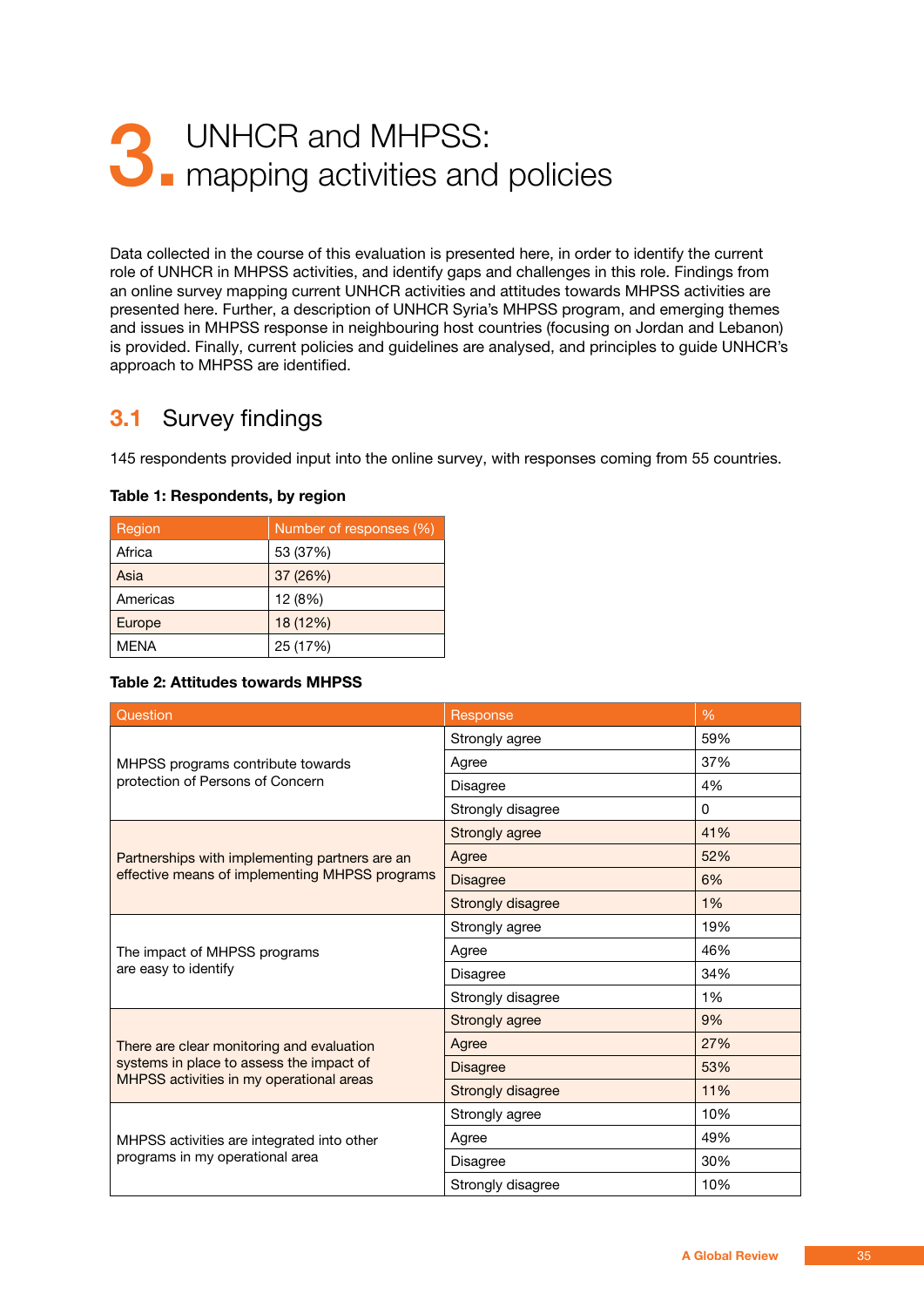Findings from this survey indicate that amongst respondents, there is overwhelming agreement that MHPSS activities provide for protection of PoC and partnership with implementing partners is an effective means of provision of MHPSS activities. 65% of respondents agreed or strongly agreed that the impacts of MHPSS activities are easy to identify. Some respondents provided insight into some of the difficulties UNHCR staff experience in identifying the impacts of MHPSS activities. Results indicate that the nature of MHPSS issues – for example, that symptoms may be difficult to recognise or primarily located in thoughts or feelings that are difficult to assess – leads to difficulty in identifying impacts of programs, for example, one respondent stated, "The results or impact of mental health programs is one of the most difficult areas to measure or see the impact." Another respondent reported,

*f* Often because of the nature of the MHPSS, the impacts are internal and not external and *also qualitative rather than quantitative. However, they* [MHPSS activities] *go a long way in assisting the beneficiaries directly and the impact is easy to identify for the clinicians and practitioners working directly with the beneficiaries and for the case workers who have had prior contact with the beneficiary."*

Other respondents identified lack of resources or capacity to assess impacts as barriers. One respondent stated,

 *There is limited time, resources and capacity in general to measure outcomes. The focus of reporting is on output UNHCR programme and reporting (e.g. objectives, indicators do not appropriately reflect MHPSS programme components)."*

The importance of identifying methods to assess impacts of MHPSS activities for UNHCR is further discussed in Section IV [see *Challenge 2].*

64% of respondents either disagreed or strongly disagreed that there are clear monitoring and evaluation systems in place to assess the impact of MHPSS activities, indicating recognition of the significant gaps in UNHCR's capacity to assess the impact of MHPSS activities, which is also discussed in Section IV. One respondent wrote,

 *Although the impact of MHPSS support is real, the tools to assess the impact are not established, hence many people are unable to see the added value of such important interventions, specially during the emergency phase. The community services officers normally face great challenges to get the required support for such interventions."*

Another respondent discussed the barriers to monitoring and evaluation of MHPSS activities:

 *Impacts can only be measured if you have robust M & E systems in place and quantitative data is gathered alongside qualitative data from the beginning of the program. This is difficult if you have an implementing partner who may not have these data management systems set up. Impact also implies a baseline is taken at intake, which is easier to do for mental health case management (look at client functioning and individual goal attainment) than for psychosocial support - e.g., refugees attending an outreach counselling centre."*

Finally, 40% of respondents disagreed or strongly disagreed that MHPSS activities are integrated into other programs.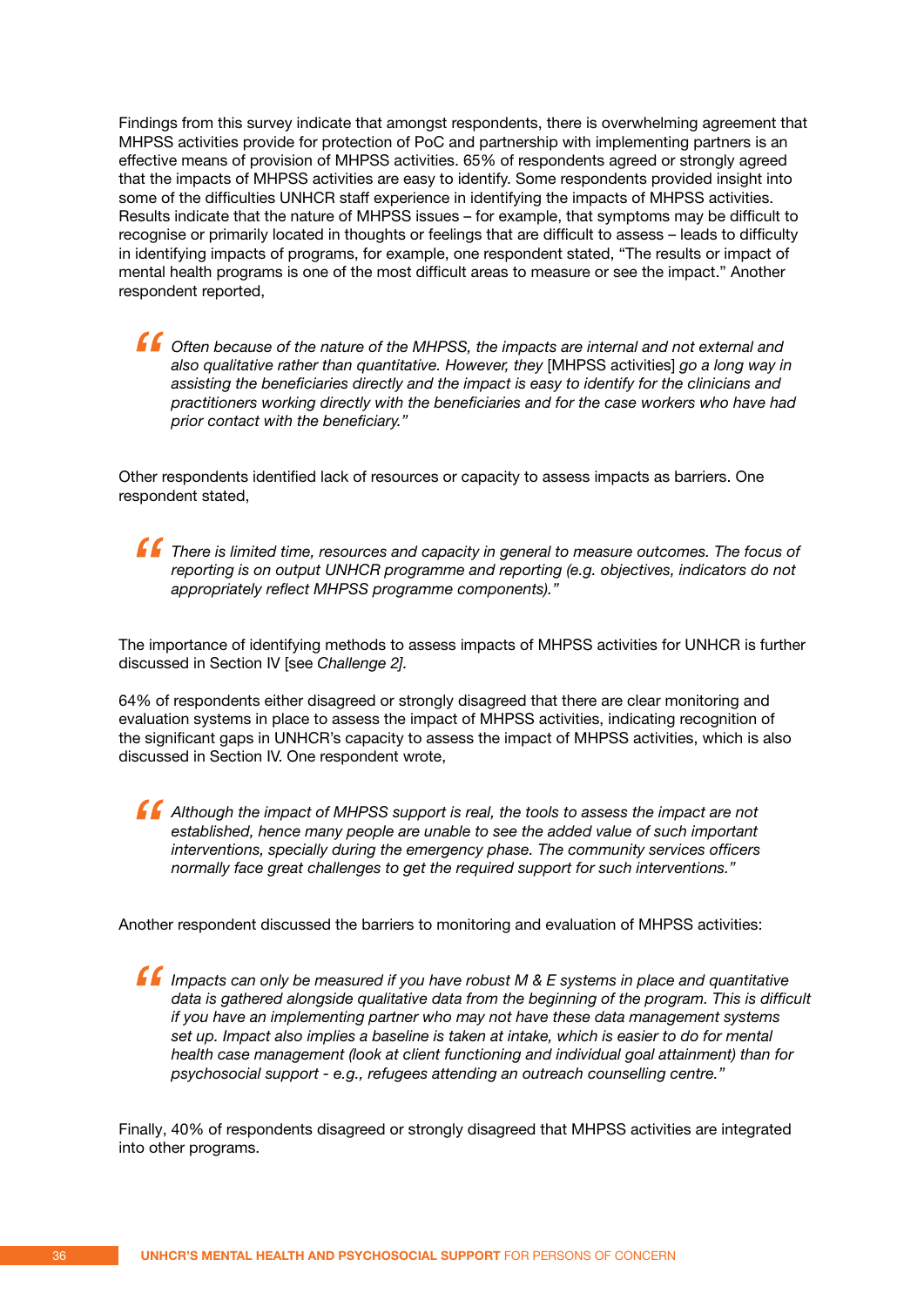Table 3 displays responses to the question: "The need for MHPSS programs is identified through…" Most commonly, respondents reported relying on participatory assessments, reports from implementing or operational partners, and requests from community-based organisations or refugee groups to identify MHPSS needs. Only 33% of respondents reported relying on requests or reports from Headquarters, which may likely reflect that MHPSS needs are better identified at the fieldlevel through the reported methods. Respondents also indicated other methods of identification, including direct requests from refugees and identification of individuals in regular operations, including reception days and interviews.

| Identification method                                              | $\%$ |
|--------------------------------------------------------------------|------|
| <b>Participatory Assessments</b>                                   | 85%  |
| <b>Reports from Implementing or Operational Partners</b>           | 79%  |
| Requests from Community Based Organisations and/ or Refugee Groups | 76%  |
| Requests or recommendations from Headquarters                      | 33%  |
| Other                                                              | 27%  |

### **Table 3: Responses to the question: "The need for MHPSS programs is identified through…"**

### MHPSS mapping

The survey [see Annex 4] included a section mapping the MHPSS activities of various sectors. This mapping was designed to capture the presence of both MHPSS *approach* and MHPSS *interventions* within UNHCR – for example, assessing the presence of inclusion of social and cultural issues within WASH activities while also capturing the presence of direct MHPSS interventions, such as in-school support for students experiencing psychosocial and mental health difficulties or the non-pharmacological (not using drugs) management of mental disorders. Moreover, it was designed to span sectors and areas of operation across UNHCR, rather than focusing only on Health and Community Services activities. As is the case with the 4Ws mapping activity, the survey was not able to capture the *quality* of the activity, and, moreover, the extent to which the activity is understood by staff as a MHPSS activity and is guided by MHPSS principles.

It is important to note that this form of mapping does not address reasons why certain activities may not be present – in some cases, this may be due to a gap in programming, whereas in other cases this may be due to the context – for example, that UNHCR does not work in the shelter sector, or that educational activities are primarily provided through the Government. Moreover, lack of a reported activity from a certain country does not indicate that this activity does not exist in the country, but that respondents who completed the survey did not report these activities.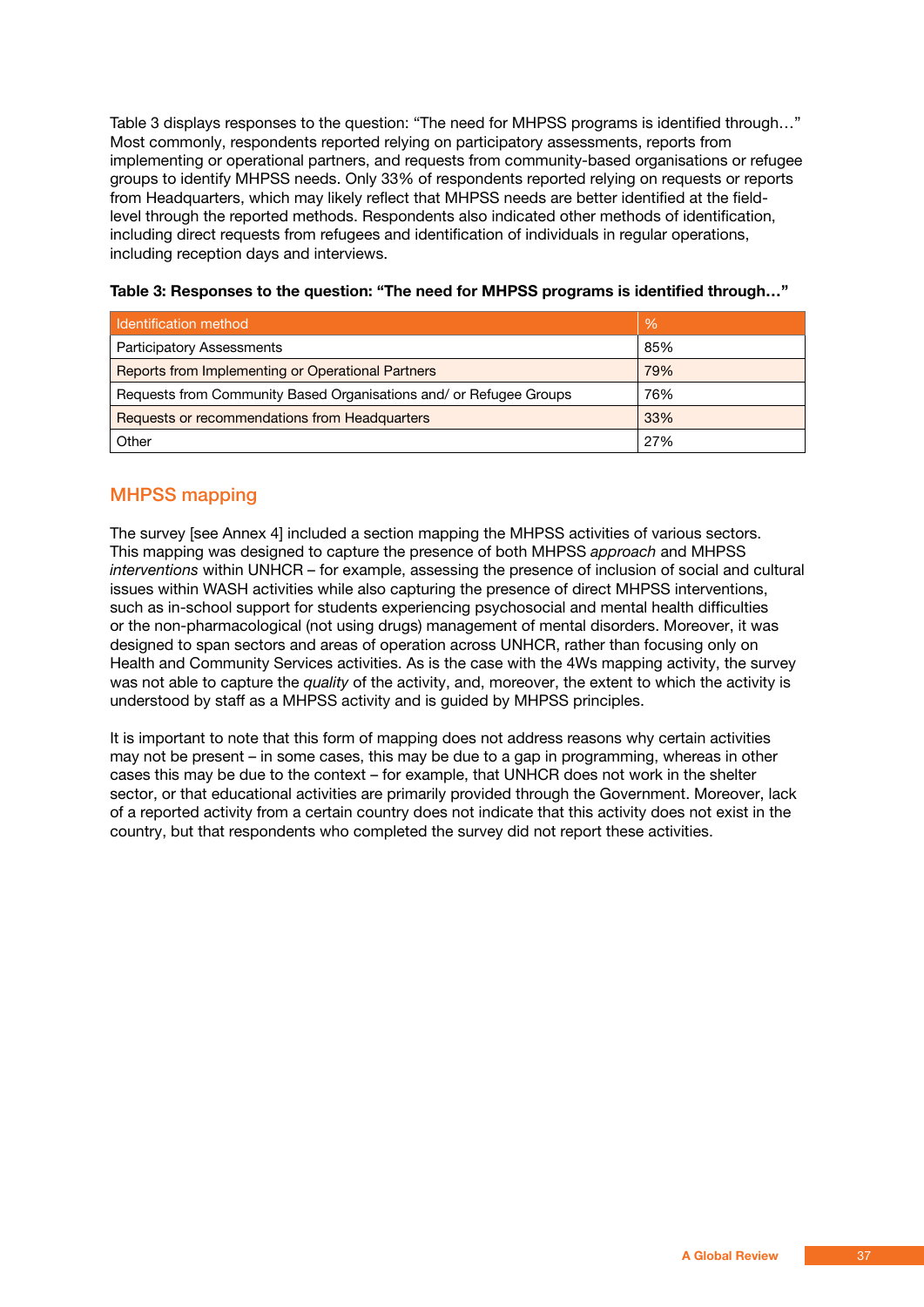|                                                                                                 | <b>Activity</b>                                                                                                                              |           | Country   |           |           |           |           |             |       |           |           |           |
|-------------------------------------------------------------------------------------------------|----------------------------------------------------------------------------------------------------------------------------------------------|-----------|-----------|-----------|-----------|-----------|-----------|-------------|-------|-----------|-----------|-----------|
| Area/ sector                                                                                    |                                                                                                                                              | Chad      | Ecuador   | Ethiopia  | Kenya     | Malaysia  | Pakistan  | South Sudan | Sudan | Syria     | lanzania  | Yemen     |
|                                                                                                 | Water and sanitation and hygiene promotion                                                                                                   |           |           |           |           |           |           |             |       |           |           |           |
|                                                                                                 | Inclusion of social and cultural issues in WASH activities                                                                                   | $\bullet$ |           | $\bullet$ |           |           | $\bullet$ | $\bullet$   |       | $\bullet$ |           |           |
|                                                                                                 | Community participation in planning<br>and implementation                                                                                    | $\bullet$ |           |           |           |           |           |             |       |           |           |           |
|                                                                                                 | Using the community members to monitor<br>and give feedback on WASH activities                                                               | ٠         |           | ٠         |           |           |           |             |       |           |           |           |
|                                                                                                 | <b>Nutrition</b>                                                                                                                             |           |           |           |           |           |           |             |       |           |           |           |
|                                                                                                 | Programs to encourage mother-<br>child bonding and interactions                                                                              |           |           |           |           |           |           |             |       |           |           |           |
|                                                                                                 | Programs directly aimed at improving mothers'<br>psychosocial well-being to improve feeding<br>practices (i.e. baby friendly tents)          |           |           |           |           |           |           |             |       |           |           |           |
|                                                                                                 | Integration of early childhood development<br>activities with health and nutrition interventions                                             | $\bullet$ |           |           |           |           |           |             |       |           |           |           |
| Activities to maximise participation in the<br>planning, distribution and follow-up of food aid |                                                                                                                                              | $\bullet$ |           |           |           |           |           |             |       |           |           |           |
| Inclusion of social and cultural considerations<br>in distributing food assistance              |                                                                                                                                              |           |           |           |           |           |           |             |       |           |           |           |
|                                                                                                 | <b>Shelter</b>                                                                                                                               |           |           |           |           |           |           |             |       |           |           |           |
|                                                                                                 | Use of a participatory approach to<br>site or settlement planning                                                                            | $\bullet$ |           |           |           |           |           |             |       |           |           |           |
|                                                                                                 | Site and settlement designs that include<br>social and cultural considerations                                                               | $\bullet$ |           |           | $\bullet$ |           |           | $\bullet$   |       | ٠         |           |           |
| Inclusion of communal spaces and<br>safe spaces in site design                                  |                                                                                                                                              | $\bullet$ |           |           | $\bullet$ |           |           |             |       |           |           |           |
| Approaches that maximise privacy, ease<br>of movement and social support                        |                                                                                                                                              |           |           |           |           |           |           |             |       |           |           |           |
|                                                                                                 | Support for people who are unable<br>to build their own shelters                                                                             |           |           |           |           |           |           |             |       |           |           |           |
|                                                                                                 | Education                                                                                                                                    |           |           |           |           |           |           |             |       |           |           |           |
|                                                                                                 | Promotion of both formal and non-formal education                                                                                            | $\bullet$ |           |           |           |           |           |             |       |           |           |           |
|                                                                                                 | <b>Measures to create Safe Learning Environments</b>                                                                                         | $\bullet$ |           |           |           |           |           |             |       |           |           |           |
|                                                                                                 | Training for teachers on awareness of psychosocial<br>issues, including recognising psychosocial distress                                    | $\bullet$ |           |           | $\bullet$ | $\bullet$ |           | $\bullet$   |       | $\bullet$ |           |           |
|                                                                                                 | Inclusion of life skills development in education                                                                                            | $\bullet$ |           |           | $\bullet$ |           |           | $\bullet$   |       |           |           |           |
| Play and sports-focused activities                                                              |                                                                                                                                              | $\bullet$ | $\bullet$ |           | $\bullet$ |           |           | $\bullet$   |       |           | $\bullet$ | $\bullet$ |
| In-school support for students experiencing<br>psychosocial and mental health difficulties      |                                                                                                                                              |           |           |           | $\bullet$ |           |           |             |       |           |           |           |
|                                                                                                 | Options for referral pathways for children<br>experiencing psychosocial or mental health issues                                              | $\bullet$ |           |           | $\bullet$ |           |           |             |       |           |           |           |
|                                                                                                 | Inclusive education for children with diverse<br>needs e.g. children with disabilities, ethnic<br>minorities, children living with HIV/ AIDS | $\bullet$ | $\bullet$ |           | $\bullet$ |           |           |             |       |           |           |           |
|                                                                                                 | Support groups for teachers                                                                                                                  | $\bullet$ |           |           |           | $\bullet$ | $\bullet$ |             |       |           |           |           |
|                                                                                                 | Mechanisms for community consultation/<br>participation in education                                                                         | $\bullet$ |           |           |           |           |           |             |       |           |           |           |
| Focused activities for young people                                                             |                                                                                                                                              | $\bullet$ |           |           |           |           |           |             |       |           |           |           |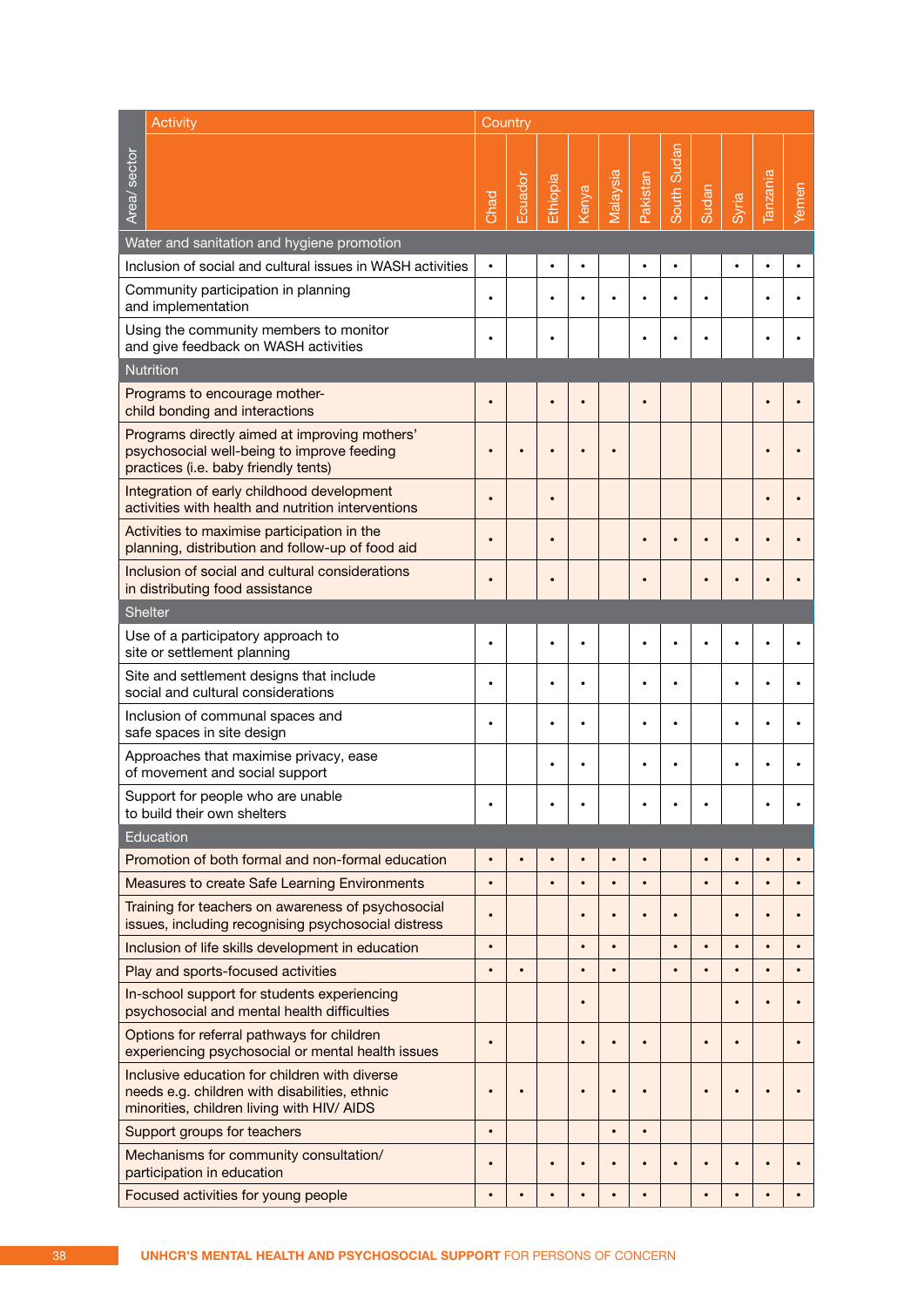|                                                                                                                             | <b>Activity</b><br>Country                                                                                                                                  |           |           |           |           |           |           |             |           |           |                 |       |
|-----------------------------------------------------------------------------------------------------------------------------|-------------------------------------------------------------------------------------------------------------------------------------------------------------|-----------|-----------|-----------|-----------|-----------|-----------|-------------|-----------|-----------|-----------------|-------|
| Area/ sector                                                                                                                |                                                                                                                                                             | Chad      | Ecuador   | Ethiopia  | Kenya     | Malaysia  | Pakistan  | South Sudan | Sudan     | Syria     | <b>Tanzania</b> | Yemen |
|                                                                                                                             | Protection                                                                                                                                                  |           |           |           |           |           |           |             |           |           |                 |       |
|                                                                                                                             | Apply an Age, Gender and Diversity perspective<br>to all protection and assistance interventions                                                            |           |           |           |           |           |           |             |           |           |                 |       |
|                                                                                                                             | Activities to protect survivors of human rights<br>violations from stigmatisation and discrimination                                                        |           |           |           |           |           |           |             |           |           |                 |       |
|                                                                                                                             | Training on the psychosocial impacts of human<br>rights violations for staff and officials (can be<br>embedded in other training programs)                  |           |           |           | $\bullet$ |           |           |             |           | ٠         |                 |       |
|                                                                                                                             | Mechanisms for reporting abuses and exploitation                                                                                                            | $\bullet$ | $\bullet$ | $\bullet$ | $\bullet$ | $\bullet$ | $\bullet$ | $\bullet$   | $\bullet$ | $\bullet$ |                 |       |
|                                                                                                                             | Multi-sectoral participatory assessments from<br>an Age, Gender and Diversity perspective                                                                   | ٠         |           |           |           |           |           |             |           |           |                 |       |
|                                                                                                                             | Local protection groups to improve the communal<br>protection capacity (for example, Protection<br>Working Groups or similar committees).                   | $\bullet$ |           |           |           |           | ٠         |             |           |           |                 |       |
|                                                                                                                             | Responses to protection threats based on<br>consultations with Persons of Concern                                                                           | $\bullet$ |           | $\bullet$ |           |           | $\bullet$ |             |           |           |                 |       |
|                                                                                                                             | Community-based protection responses (for example,<br>supporting local dispute resolution mechanisms,<br>local support mechanisms for persons most at risk) | ٠         |           |           | $\bullet$ |           | ٠         |             |           |           |                 |       |
| Activities to increase affected people's awareness of<br>their rights and their ability to assert these rights              |                                                                                                                                                             |           |           |           | $\bullet$ |           | ٠         |             |           |           |                 |       |
| Complementary provision of psychosocial<br>support and legal protection support for<br>survivors of human rights violations |                                                                                                                                                             | $\bullet$ |           |           |           |           |           |             |           |           |                 |       |
| Psychosocial and mental health orientations/<br>trainings for legal protection workers                                      |                                                                                                                                                             |           |           |           |           |           | ٠         |             |           | ٠         |                 |       |
| Psychosocial training for staff involved<br>in refugee status interviews                                                    |                                                                                                                                                             |           |           |           |           |           | ٠         |             |           |           |                 |       |
|                                                                                                                             | Services for persons with specific needs                                                                                                                    | $\bullet$ |           |           |           |           |           |             |           |           |                 |       |
| <b>SGBV</b>                                                                                                                 |                                                                                                                                                             |           |           |           |           |           |           |             |           |           |                 |       |
|                                                                                                                             | System for confidential referrals,<br>including psychosocial support                                                                                        | $\bullet$ |           |           |           |           |           |             |           |           |                 |       |
| Psychological first aid for post-incident care                                                                              |                                                                                                                                                             | $\bullet$ | $\bullet$ |           | $\bullet$ | $\bullet$ | $\bullet$ | $\bullet$   | $\bullet$ | $\bullet$ | $\bullet$       |       |
| Link with health services for basic mental health care                                                                      |                                                                                                                                                             | $\bullet$ | $\bullet$ |           |           | $\bullet$ | $\bullet$ |             |           | $\bullet$ |                 |       |
| Approaches to activate psychological and social<br>support for survivors and their families                                 |                                                                                                                                                             | $\bullet$ |           |           | $\bullet$ | $\bullet$ | $\bullet$ |             |           | $\bullet$ |                 |       |
| Community-based approaches for<br>the reduction of stigma                                                                   |                                                                                                                                                             | $\bullet$ | $\bullet$ | $\bullet$ | $\bullet$ | $\bullet$ | $\bullet$ | $\bullet$   |           | $\bullet$ |                 |       |
| Community-based approaches to<br>prevent and respond to SGBV                                                                |                                                                                                                                                             | $\bullet$ |           |           | $\bullet$ |           | $\bullet$ |             |           | $\bullet$ |                 |       |
|                                                                                                                             | Information for survivors on how to stay<br>safe and access appropriate services                                                                            | $\bullet$ |           | $\bullet$ |           |           | $\bullet$ |             |           | $\bullet$ |                 |       |
|                                                                                                                             | Strengthening communities and families                                                                                                                      |           |           |           |           |           |           |             |           |           |                 |       |
|                                                                                                                             | Capacity building for community-based social<br>support groups including community centres                                                                  | $\bullet$ |           |           |           |           |           |             |           |           |                 |       |
|                                                                                                                             | Programs strengthening parenting and family supports                                                                                                        |           |           |           | $\bullet$ | $\bullet$ | $\bullet$ |             |           | $\bullet$ |                 |       |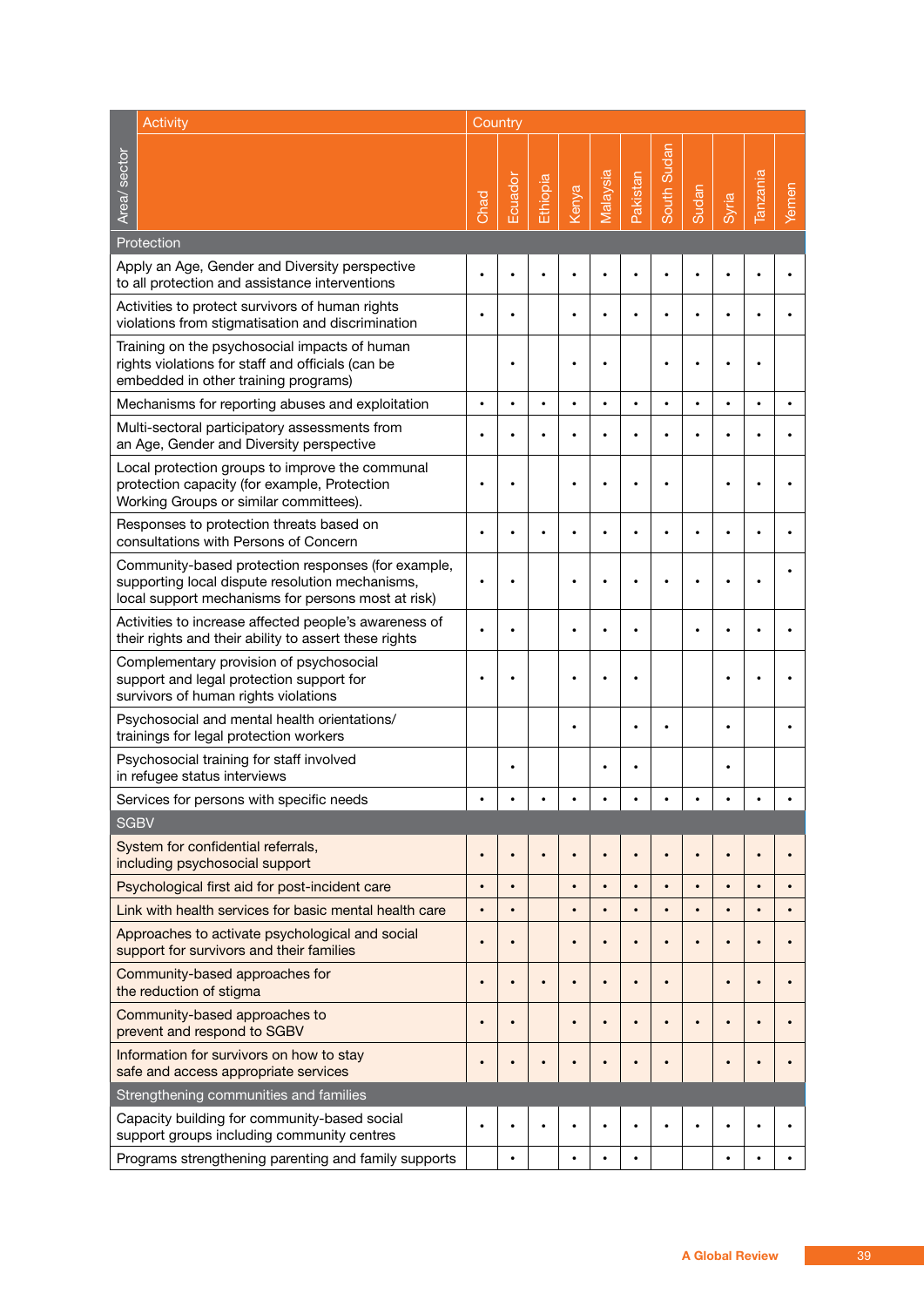|                                                                                                                                  | Activity                                                                                                                             | Country   |           |          |           |           |           |             |              |           |                 |       |
|----------------------------------------------------------------------------------------------------------------------------------|--------------------------------------------------------------------------------------------------------------------------------------|-----------|-----------|----------|-----------|-----------|-----------|-------------|--------------|-----------|-----------------|-------|
| Area/ sector                                                                                                                     |                                                                                                                                      | Chad      | Ecuador   | Ethiopia | Kenya     | Malaysia  | Pakistan  | South Sudan | <b>Sudan</b> | Syria     | <b>Tanzania</b> | Yemen |
|                                                                                                                                  | Programs to support families to care for<br>family members with specific needs such as<br>persons with disabilities or older persons | ٠         |           |          |           |           |           |             |              |           |                 |       |
|                                                                                                                                  | Child friendly spaces                                                                                                                | $\bullet$ | $\bullet$ |          | $\bullet$ | $\bullet$ | $\bullet$ | $\bullet$   | $\bullet$    | $\bullet$ |                 |       |
|                                                                                                                                  | Improving community responses to vulnerable groups                                                                                   | $\bullet$ |           |          |           |           | $\bullet$ |             |              | $\bullet$ |                 |       |
|                                                                                                                                  | Structured social activities                                                                                                         | $\bullet$ |           |          | $\bullet$ | $\bullet$ | $\bullet$ | $\bullet$   | $\bullet$    | $\bullet$ |                 |       |
|                                                                                                                                  | Structured recreational or cultural activities                                                                                       | $\bullet$ |           |          | $\bullet$ | ٠         | $\bullet$ |             |              | $\bullet$ |                 |       |
|                                                                                                                                  | Early childhood development activities                                                                                               | $\bullet$ |           |          | $\bullet$ | $\bullet$ | $\bullet$ |             | $\bullet$    | $\bullet$ |                 |       |
| Provision of conditions for indigenous<br>traditional, spiritual or religious practices,<br>including communal healing practices |                                                                                                                                      |           |           |          |           |           |           |             |              |           |                 |       |
|                                                                                                                                  | Psychological interventions                                                                                                          |           |           |          |           |           |           |             |              |           |                 |       |
| Basic counselling for individuals,<br>including psychological first aid                                                          |                                                                                                                                      | $\bullet$ |           |          |           |           |           |             |              |           |                 |       |
| Basic counselling for groups and families                                                                                        |                                                                                                                                      | $\bullet$ |           |          | $\bullet$ | $\bullet$ | $\bullet$ |             |              | $\bullet$ |                 |       |
| Support groups with people with similar problems                                                                                 |                                                                                                                                      |           |           |          | $\bullet$ | $\bullet$ | $\bullet$ | $\bullet$   |              | $\bullet$ |                 |       |
| Interventions for alcohol/ substance abuse problems                                                                              |                                                                                                                                      | $\bullet$ |           |          |           |           | $\bullet$ |             |              | $\bullet$ |                 |       |
|                                                                                                                                  | Psychotherapy                                                                                                                        |           |           |          | $\bullet$ |           | $\bullet$ |             |              | $\bullet$ |                 |       |
|                                                                                                                                  | Individual or group psychological debriefing                                                                                         | $\bullet$ |           |          | $\bullet$ |           | $\bullet$ |             |              | $\bullet$ |                 |       |
|                                                                                                                                  | Art therapy groups (includes, theater, dance, music)                                                                                 | $\bullet$ |           |          |           |           | $\bullet$ |             |              | $\bullet$ |                 |       |
|                                                                                                                                  | Mental health services in the existing primary health care system                                                                    |           |           |          |           |           |           |             |              |           |                 |       |
|                                                                                                                                  | Non-pharmacological (not using drugs)<br>management of mental disorders                                                              |           |           |          |           |           | ٠         |             |              |           |                 |       |
|                                                                                                                                  | Pharmacological management of mental disorders                                                                                       | $\bullet$ |           |          | ٠         | ٠         | $\bullet$ |             |              | ٠         |                 |       |
| Identification of people with mental disorders and<br>subsequent referrals to services by community workers                      |                                                                                                                                      |           |           |          |           |           |           |             |              |           |                 |       |
|                                                                                                                                  | Specialised mental health care                                                                                                       |           |           |          |           |           |           |             |              |           |                 |       |
|                                                                                                                                  | Non-pharmacological management of mental disorder<br>by specialised mental health care providers                                     |           |           |          |           |           | $\bullet$ |             |              | $\bullet$ |                 |       |
|                                                                                                                                  | Pharmacological management of mental<br>disorder by specialised health care                                                          |           |           |          | $\bullet$ | $\bullet$ | $\bullet$ |             |              | $\bullet$ |                 |       |
|                                                                                                                                  | Referral to specialised mental health services                                                                                       | $\bullet$ | $\bullet$ |          | $\bullet$ | $\bullet$ | $\bullet$ |             | $\bullet$    | $\bullet$ |                 |       |
|                                                                                                                                  | Inpatient mental health care                                                                                                         |           |           |          |           |           |           |             |              |           |                 |       |

### Table 4: Mapping of activities across 11 countries<sup>94</sup>

The mapping indicates that across core humanitarian response sectors – water, sanitation and hygiene, nutrition and shelter – MHPSS concerns appear to be well-represented. Activities in the SGBV sector were almost uniformly reported, reflecting the role of MHPSS response in SGBV activities and protection activities were also well-represented.

<sup>94</sup> Mapping of MHPSS related activities is presented for countries for which there were 4 or more complete responses – Pakistan (8), Chad (7), Malaysia (7), Yemen (7), Syria (6), South Sudan (6), Sudan (6), Kenya (5), Ecuador (5), Tanzania (4), and Ethiopia (4). Activities that were endorsed by two or more of respondents from the country are included in the table.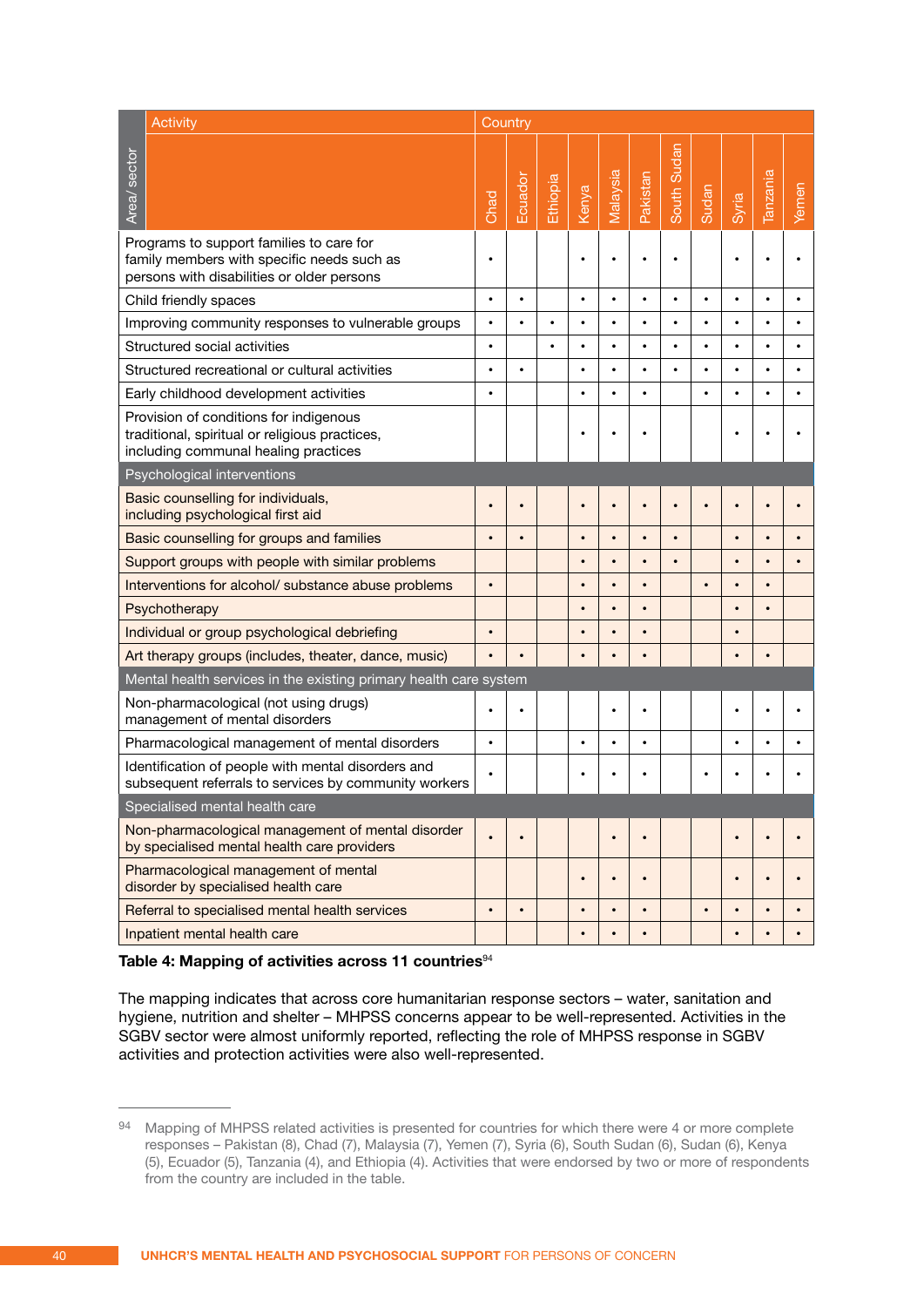Patterns of activities in the areas of strengthening families and communities, psychological interventions, mental health activities in primary health care, and specialised mental health activities varied substantially across countries. For example, respondents from Syria reported activities across all these sectors, while respondents in South Sudan reported limited activities in these areas, particularly in focused mental health activities. As noted above, these differences likely indicate multiple factors, including the level of access to basic mental health services in the country and region, access to speciality care, context of the refugee operation (emergency, urban, protected, etc) and funding available for MHPSS activities. The above mapping provides an initial snapshot of a number of countries, while further research at field-level could shed light on factors behind these patterns.

Table 5 shows activities endorsed by less than 30% of all survey respondents, to provider a broader view of some of the less well-represented activities across all sectors and areas.

| Area/ sector                                                         | Activity                                                                                                                          | %  |
|----------------------------------------------------------------------|-----------------------------------------------------------------------------------------------------------------------------------|----|
| <b>Nutrition</b>                                                     | Programs to encourage mother-to-child bonding and interactions                                                                    | 25 |
| <b>Nutrition</b>                                                     | Programs directly aimed at improving mothers' psychosocial<br>well-being to improve feeding practices (i.e. baby friendly tents). | 25 |
| <b>Nutrition</b>                                                     | Integration of early childhood development activities<br>with health and nutrition interventions                                  | 27 |
| Education                                                            | In-school support for students experiencing<br>psychosocial and mental health difficulties                                        | 25 |
| Education                                                            | Support groups for teachers                                                                                                       | 16 |
| Protection                                                           | Psychosocial and mental health orientations/<br>trainings for legal protection workers                                            | 27 |
| Protection                                                           | Psychosocial training for staff involved<br>in refugee status interviews                                                          | 18 |
| Strengthening communities<br>and families                            | Provision of conditions for indigenous traditional, spiritual or<br>religious practices, including communal healing practices     | 28 |
| Psychological interventions                                          | Art therapy (includes theater, dance, music)                                                                                      | 28 |
| Mental health services in the<br>existing primary health care system | Non-pharmacological (not using drugs)<br>management of mental disorders                                                           | 30 |
| Specialised mental health care                                       | Non-pharmacological management of mental disorder<br>by specialised mental health care providers                                  | 30 |
| Specialised mental health care                                       | Inpatient mental health care                                                                                                      | 29 |

**Table 5: Activities less represented in survey responses**

The presence of activities in the areas of mental health care in primary health care services, and specialised mental health care, reflects themes that emerged in in-depth interviews with UNHCR staff. For example, UNHCR staff in Ethiopia discussed the challenges in providing psychiatric care in rural camp-based settings, given there are few psychiatrists nationally, and the low-quality of scarce mental health services for Ethiopians. As such, it may be the case that without strong national mental health services to draw upon, activities in these two areas are often more limited and constrained due to resources and capacity, rather than due to lack of commitment of UNHCR to support these services.

Overall, activities in these two areas were less reported by all respondents [see Table 6 below]. This is in contrast to activities in SGBV or education, where the majority of activities were reported by more than 70% of respondents.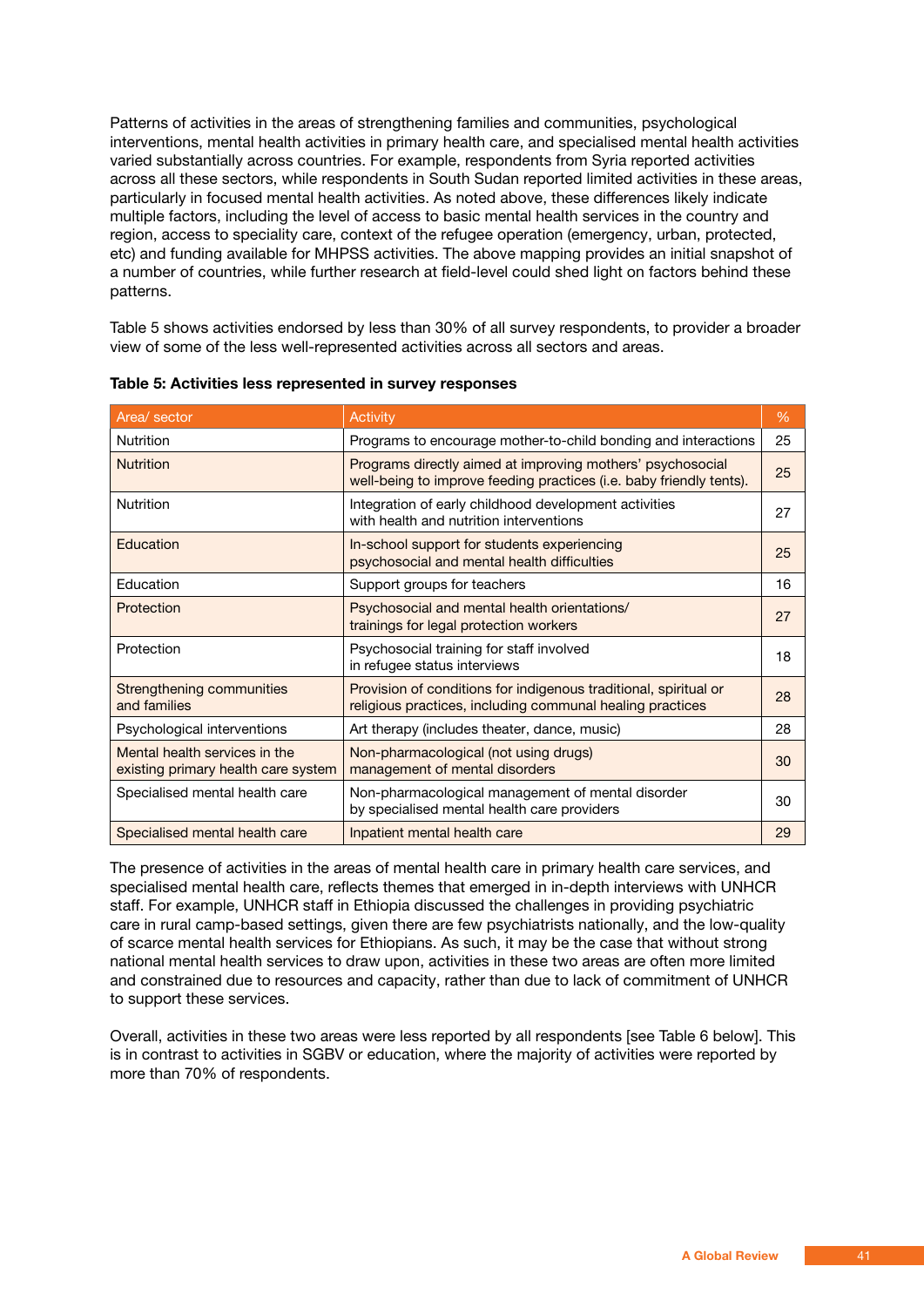**Table 6: Activities in mental health services in the existing primary health care system and specialised mental health care**

| Activity                                                                                                    | % reporting activity |
|-------------------------------------------------------------------------------------------------------------|----------------------|
| Non-pharmacological (not using drugs) management of mental disorders                                        | 30%                  |
| Pharmacological management of mental disorders                                                              | 36%                  |
| Identification of people with mental disorders and subsequent<br>referrals to services by community workers | 63%                  |
| Non-pharmacological management of mental disorder<br>by specialised mental health care providers            | 30%                  |
| Pharmacological management of mental disorder by specialised health care                                    | 33%                  |
| Referral to specialised mental health services                                                              | 63%                  |
| Inpatient mental health care                                                                                | 29%                  |

Survey results indicate that across UNHCR's sectors and areas of operation, there are multiple opportunities to integrate a MHPSS approach and to develop and support MHPSS interventions.

### **TEXTBOX 9**

### **Program snapshot: Outreach volunteers**

Another approach to addressing MHPSS needs is through the use of outreach volunteers. This approach has been used by the Psychosocial Services and Training Institute Cairo [PSTIC] and supported by UNHCR Cairo.

In December 2013, UNHCR reported 77,890 refugees and asylum-seekers in Egypt, the majority of whom are from Somalia, Sudan, and increasingly, Syria.<sup>95</sup> Extreme poverty, insecurity and lack of social support impact their well-being and protection. Research and programs in Cairo has found that "many refugees in Cairo are isolated and live there without their usual family and community supports. Mental health issues are often stigmatised so rarely discussed and refugees are not commonly knowledgeable about these issues and how to offer effective support; nor do they know where to seek support if it is needed."<sup>96</sup> In an effort to address these challenges, the PSTIC was established in 2009 and is currently an implementing partner of UNHCR Cairo. The specific goals of the PSTIC are to "increase the psychosocial and mental health support presently offered to refugees," with a specific goal of offering quality MHPSS services in refugees and asylum seekers' own language, according to their own culture and traditions.<sup>97</sup>

In order to improve MHPSS activities and services for refugees and asylum seekers, PSTIC launched a 9-month training program for them to become Psychosocial Workers, who are trained in the following skills and issues:

- Community based psychosocial needs assessments;
- Psycho-education as a method to increase the knowledge and capacities of communities to prevent and respond to psychosocial and mental issues;
- Facilitation of community support groups;
- Community based crisis intervention;
- Psychosocial support and basic counseling for individuals and families;
- 95 UNHCR Egypt 2013 Country Operations Profile, at http://goo.gl/VBphZ
- 96 Baron at www.aucegypt.edu/GAPP/cmrs/psychosocial/Overview.aspx
- 97 Psychosocial Training Institute in Cairo, at http://goo.gl/ylXQD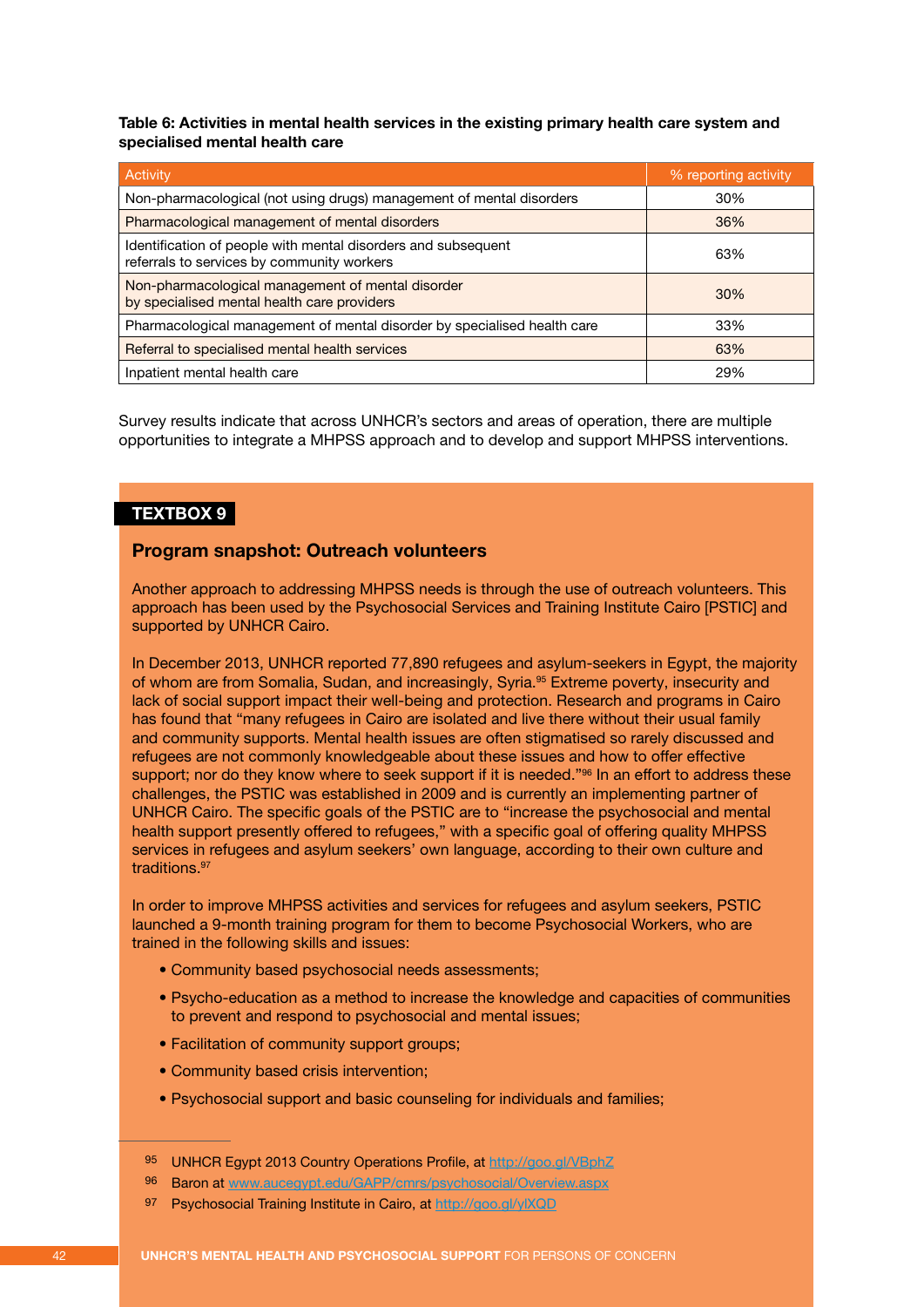- Conflict mediation for use with families or community members;
- Advocacy on the behalf of the psychosocial or mental health needs of refugees; and
- Referral to professional psychological or mental health and other services.<sup>98</sup>

Psychosocial Workers are selected by their communities, receive intensive training, and ongoing supervision. Through the range of skills and activities that Psychosocial Workers learn, they are able to integrate these activities and approaches within existing programs, such as health, social welfare, and legal services, as well as acting as an intermediary between refugees and UNHCR. Psychosocial Workers are from the communities, and so there is an alreadyestablished level of trust and understanding, an important factor in identifying refugees and asylum seekers with MHPSS needs and ensuring that they access the necessary services and supports. Psychosocial Workers are able to listen to concerns and problems, identify solutions and services, and refer protection cases to UNHCR through their outreach activities. The approach seeks to "facilitate protection and to help them get access to the services that they need and to mobilise their communities so that their communities are aware enough and skilled enough that they can help them."99

The participatory approach of PSTIC's training program has been found to be empowering to both Psychosocial Workers and the broader community of refugees and asylum seekers. It is also an effective approach to identifying protection cases, given Psychosocial Workers conduct home visits and engage with communities on a daily basis. Overall, the program has been found to have empower the "communities' capacity for self-help, …ensur[ing] cultural relevance and sensitivity in the delivery of services, and enhanc[ing] the identification of people in need." Moreover, the program has engaged with local resources, connecting with Egyptian psychiatrists who provide supervision to the Psychosocial Workers, which is a cost-effective way to provide high-quality services, as well as a way to ensure network of mental health professionals are involved with the program.

## **3.2** In-depth analysis: MHPSS and the Syria response

### **Context**

Unrest in Syria since April 2011 has led to displacement within Syria, and to neighbouring countries, Jordan, Lebanon, Turkey, Iraq, and Egypt. At the time of writing, displacement within Syria and to neighbouring countries is continuing and increasing, and UNHCR's website featured a number of stories focusing on the needs of refugees fleeing to neighbouring countries.<sup>100</sup> UNHCR reported the following numbers of refugees in neighbouring countries in February 2013:<sup>101</sup>

- Jordan: 269,110 refugees
- Iraq: 92,523 refugees
- Lebanon: 287,571 refugees
- Turkey: 182,621
- Egypt: 18,245 refugees

<sup>98</sup> Psychosocial Training Institute in Cairo, at http://goo.gl/ZeS3r

<sup>99</sup> Interview, international expert, July 26 2012.

<sup>100</sup> "As conflict affected Syria's health sector, many sick and injured seek treatment outside," February 21 2012 at http://goo.gl/Fokxe; "UNHCR humanitarian aid convoy reaches displaced people in northern Syria," February 1 2013, at http://goo.gl/FjNWC

<sup>101</sup> UNHCR (2013).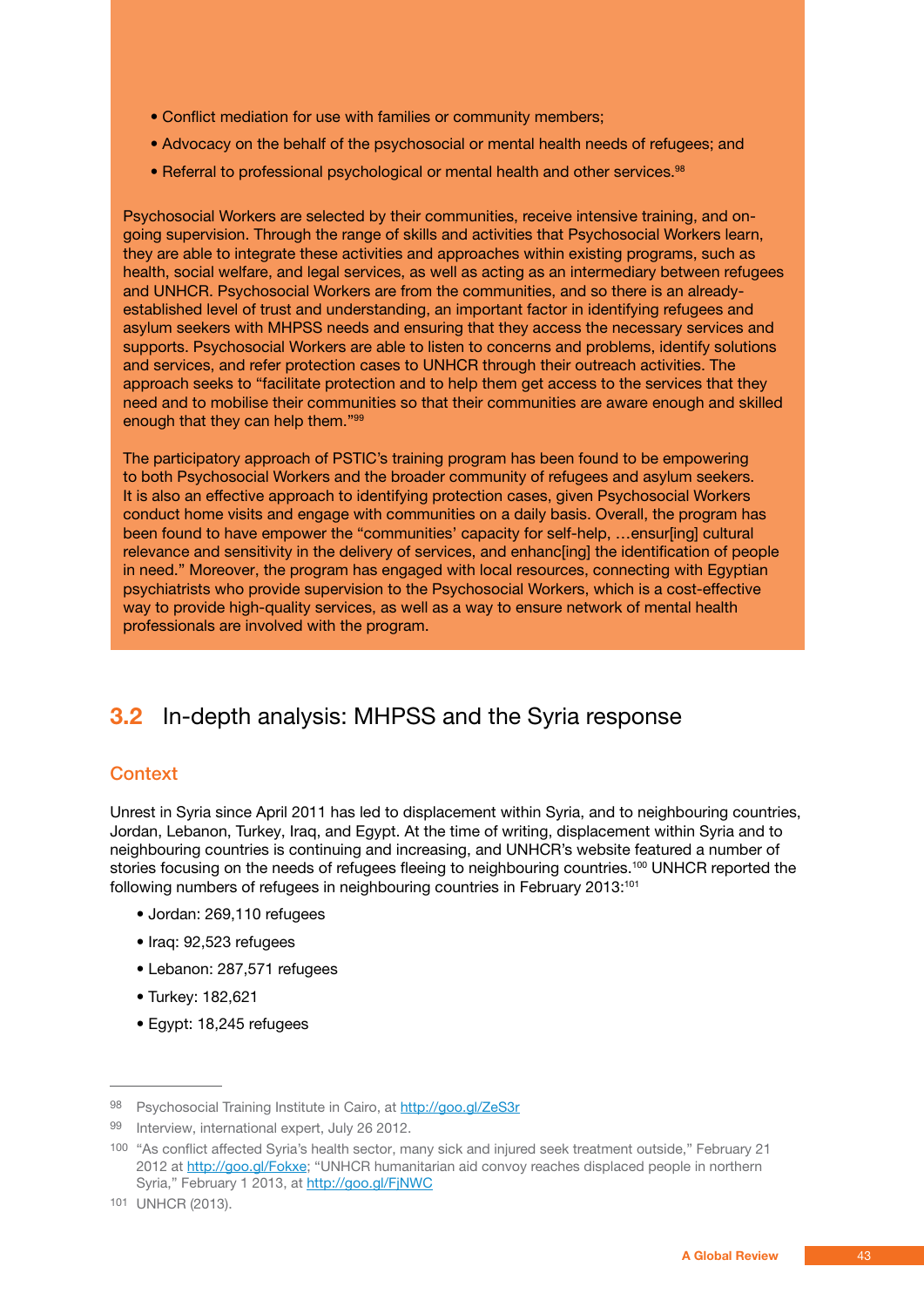The scale of influx is immense, with over 100,000 Syrians crossing borders since the start of February. There are up to 3 million internally displaced within Syria, with a significant increase in displacement due to a deteriorating security situation and targeting of specific sites after April 2012.102

Multiple needs assessments have documented the significant MHPSS needs of Syrian IDPs and refugees and brought to light the significant and ongoing MHPSS needs in the region.103

Specific contextual factors have influenced MHPSS components of the response. A number of staff from UNHCR and implementing partners noted that the response has built upon services and systems, including co-ordination groups, which were already operating as part of the response to Iraqi refugees in the region. In Syria, specifically, a lack of existing partners resulted in UNHCR Syria directly implementing the program described below. While in displacement in the Syria response is not all urban, the predominance of urban refugees is still a challenge, and findings from the experience addressing MHPSS needs of Iraqi refugees in urban settings have informed current approaches.104

Throughout the region, agencies such as IMC and Center for Victims of Torture [CVT] have developed strong expertise and experience in providing MHPSS activities in the region, enabling them to build upon experience with the Iraqi refugees and develop a more comprehensive and co-ordinated approach to Syrian IDPs and refugees. Moreover, UNHCR Syria benefitted from the expertise of two MHPSS experts who were hired on United Nations Office for Project Services [UNOPS] contracts, a service that allows UN agencies to hire individuals with specific expertise to implement complex projects. The role and importance of the expertise of these two individuals has been noted by the majority of respondents in interviews focused on UNHCR's role in MHPSS activities in Syria.

### UNHCR Syria program response

Development of MHPSS in Syria was based on findings from participatory assessments conducted by UNHCR, as well as reports and results from other surveys and needs assessments.105 MHPSS activities in Syria were directly implemented by UNHCR until mid 2012, when activities started to be handed over to the Syrian Arab Red Crescent [SARC], a process that was finalised by the end of 2012. UNHCR Syria continues to provide training and support to SARC, including for monitoring and evaluation.

UNHCR Syria's program consisted of MHPSS case management, community-based psychosocial outreach, and a psychosocial centre. Moreover, a major component of the program has been extensive capacity-building, including training of psychologists, psychiatrists and social workers, resulting in improved understanding of psychosocial concepts and practices, as well as development of curricula and training materials based on international standards and appropriate to the context in Syria.106

UNHCR Syria's MHPSS program focuses on community-based psychosocial support, both at a community centre and through outreach volunteers. The community centre, located in an areas identified has having high needs, was developed in response to reported social isolation and needs for communal safe space. Activities held at the centre focus on recreation and skills development, and include peer support groups for specific groups, sewing activities, handicrafts, and psychoeducation. Outreach workers are refugees who are volunteers, and are trained and supervised to offer mobile support throughout communities, who conduct follow-up through home visits and

<sup>102</sup> IDMC (2012).

<sup>103</sup> World Federation for Mental Health (2013).

<sup>104</sup> Quosh (2011).

<sup>105</sup> For example, Ventevogel (2008).

<sup>106</sup> Quosh (2011).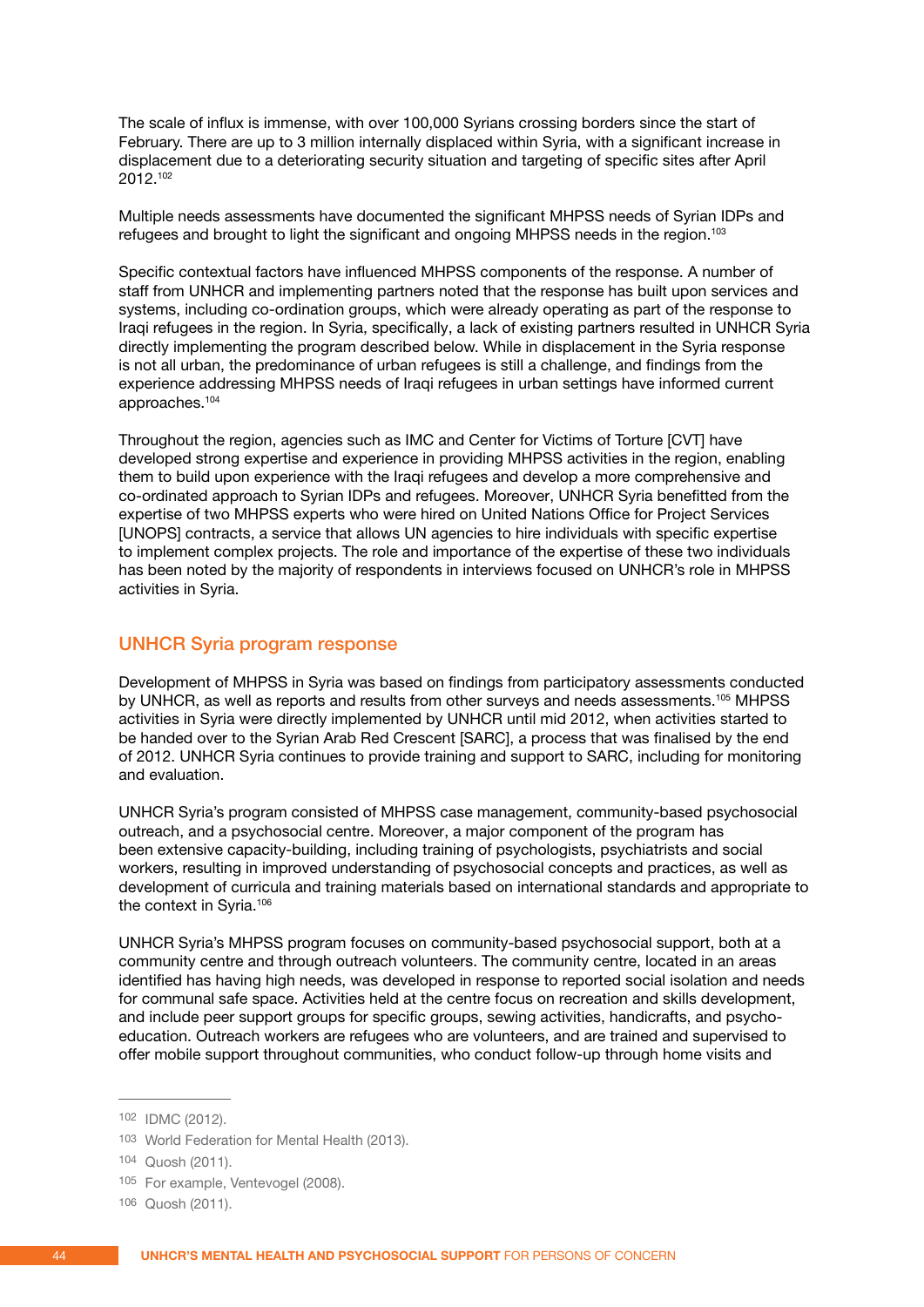provision of mobile services. The community centre has experienced closures and many refugees and IDPs currently have limited access, given security issues in surrounding areas.

Overall, this component of UNHCR Syria's MHPSS response aimed to activate community supports, address social isolation and barriers to accessing services and support. As such, it formed the basis of a holistic and integrated approach to address MHPSS needs in Syria. The use of similar models for MHPSS activities, implemented by UNHCR partners, is described in Textboxes 6 (Program snapshot: Community spaces) and 10 (Program snapshot: Outreach volunteers).

Another core component of the program is MHPSS case management, which involves identification of individuals with severe mental disorders or specific vulnerabilities, and provision of a Case Manager whose role includes assessment of needs and resources, linking the client to services and supports, and ensuring follow-up. A more detailed description of MHPSS case management as implemented by IMC is described in greater depth in Textbox 10 below. Similar to IMC's model, UNHCR Syria's program sought to facilitate a continuum of care between layers of support and services, linkages to a range of services, including comprehensive needs assessments, development of a specific client plan, and referrals to a range of other appropriate available services.

Across UNHCR Syria's activities, the different components of the program can provide links to other parts of the program – for example, outreach volunteers can refer individuals with specific needs to the community centre, or case managers can refer clients to activities at the community centre or link clients to more specialised services, such as counselling.

Strong monitoring and evaluation approaches throughout the project entail that results of the program can be assessed and lessons learned applied to other UNHCR operations. Monitoring and evaluation methods used in UNHCR Syria's MHPSS program are discussed in Textbox 8. Comments received in the survey for this review from respondents based in Syria noted the unique components and impact of the program. One respondent wrote:

 *"A lot has been done on promotion of community participation and empowerment…The outcome of the project exceeded our expectation not only in reaching out and assisting refugees in need of protection and assistance, but it offered a unique method for addressing psychological disorder among the targeted groups."*

While UNHCR Syria's role as direct implementer of the program makes this particular program unique within UNHCR, there are several findings that can be applied to UNHCR's MHPSS activities, some of which include:

- the need for intensive internal and external capacity-building activities focused on MHPSS concepts and skills;
- the strength of integrated systems and activities that provide a continuum of care; and
- the need for outreach and other methods of identification of persons with specific needs, particularly in an urban setting.

Currently, there are significant operational challenges in shifting MHPSS activities from a response focused on Iraqi refugees to one focusing on Syrian IDPs.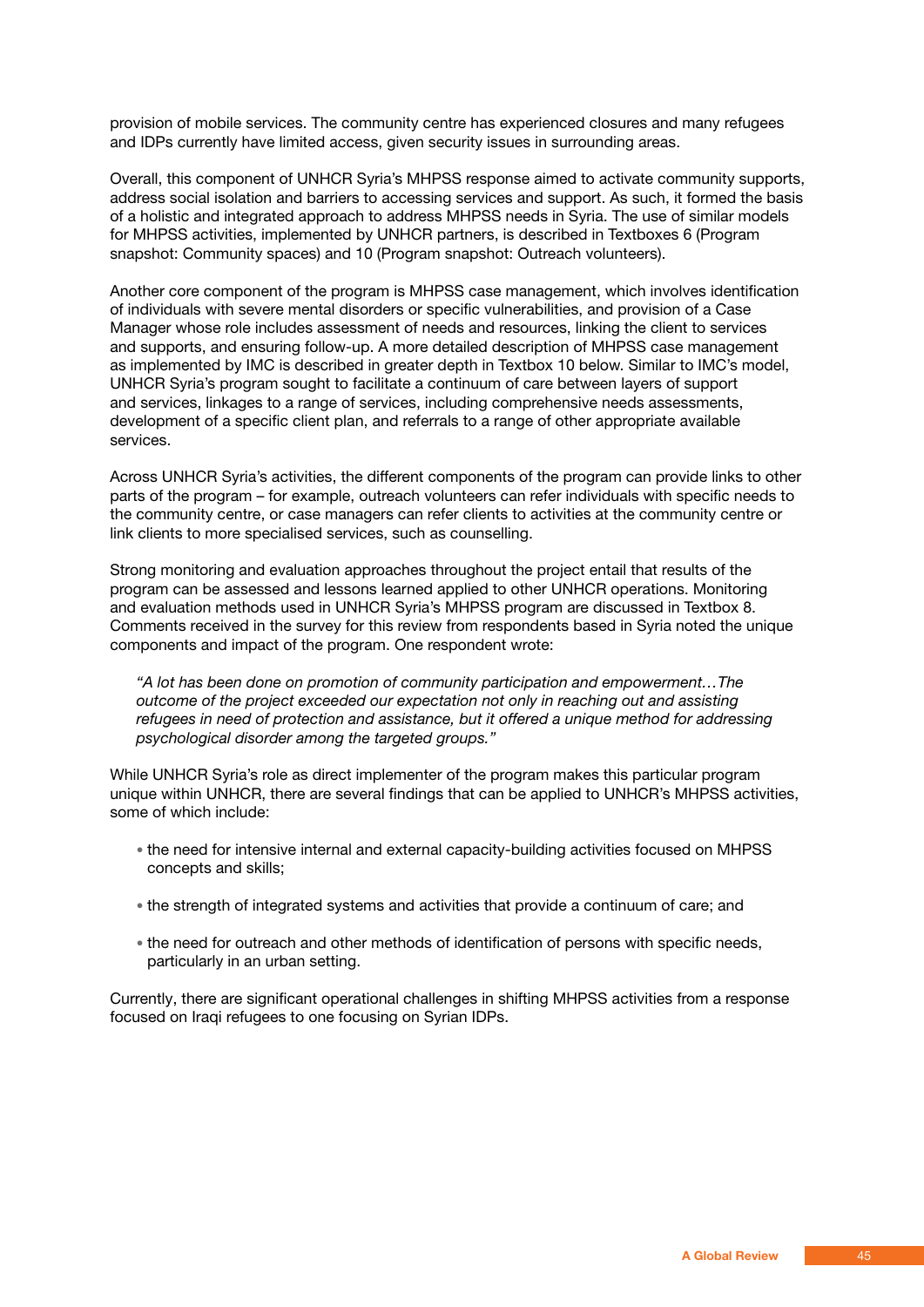### MHPSS response in host countries

Given the rapidly changing and evolving crisis and displacement to neighbouring countries from Syria, it is difficult to obtain and present a comprehensive picture of MHPSS response overall at the present time, and UNHCR's role within that response.

Based on conversations with UNHCR staff and implementing partners in the region, and focused on Jordan and Lebanon, the following points are a partial perspective on the nature of the response and UNHCR's role within it:

- Working Groups, which were established for the response for Iraqi refugees and now functioning primarily for Syrian refugees, have provided an important space for co-ordination, communication and promotion of MHPSS activities. In Jordan, strong leadership of the Working Group had led to increased knowledge and understanding of MHPSS concepts and activities across the humanitarian sector. One implementing partner staff member reported: "Five years ago, no one understood what MHPSS meant, and no one understood what the levels of the pyramid meant. Today, it's really hard to find an organisation that at least isn't familiar with the levels of the pyramid."107 As such, UNHCR is in the position to be able to partner with a number of strong implementing partners who have expertise and capacity in a range of MHPSS activities.
- The Working Groups actively use the IASC Guidelines and other tools to advocate for MHPSS. For example, the Working Group in Jordan issued a Guidance Note outlining key principles, terminology and the Intervention Pyramid. The Guidance Note commits a number of international agencies, national organisations and international NGOs (including UNHCR) to guidelines such as active inter-agency co-ordination and information sharing, co-ordination of services and referrals, and provision of information to affected populations. UNICEF and IMC developed guidelines on social considerations in shelter and site planning, camp safety, food distribution, and water and sanitation in Za'atri camp, Jordan.
- Based on findings from components of the MHPSS response for Iraqi refugees, it is evident that working with Government Ministries and primary health care providers is feasible and effective.<sup>108</sup>
- UNHCR is supporting MHPSS case management in Jordan but has withdrawn support for MHPSS case management in Lebanon. Changes in staffing, prioritisation of other health concerns within the Health Unit, and lack of strong capacity to understand MHPSS approaches are possible reasons for this. However, UNHCR Lebanon is supporting an assessment of IMC's training of primary health care providers to identify mental health problems, which is an important measure in ensuring quality of training and skills, and supports specialised mental health services for persons with severe mental disorders.
- There is scope for UNHCR Jordan and Lebanon to draw on expertise developed in design and implementation of UNHCR Syria's MHPSS activities, and use of dedicated missions or structured information-sharing activities may be appropriate in order to disseminate findings and facilitate knowledge transfer

<sup>107</sup> Interview, February 18 2013.

<sup>108</sup> Hijazi, Weissbecker & Chammay (2011).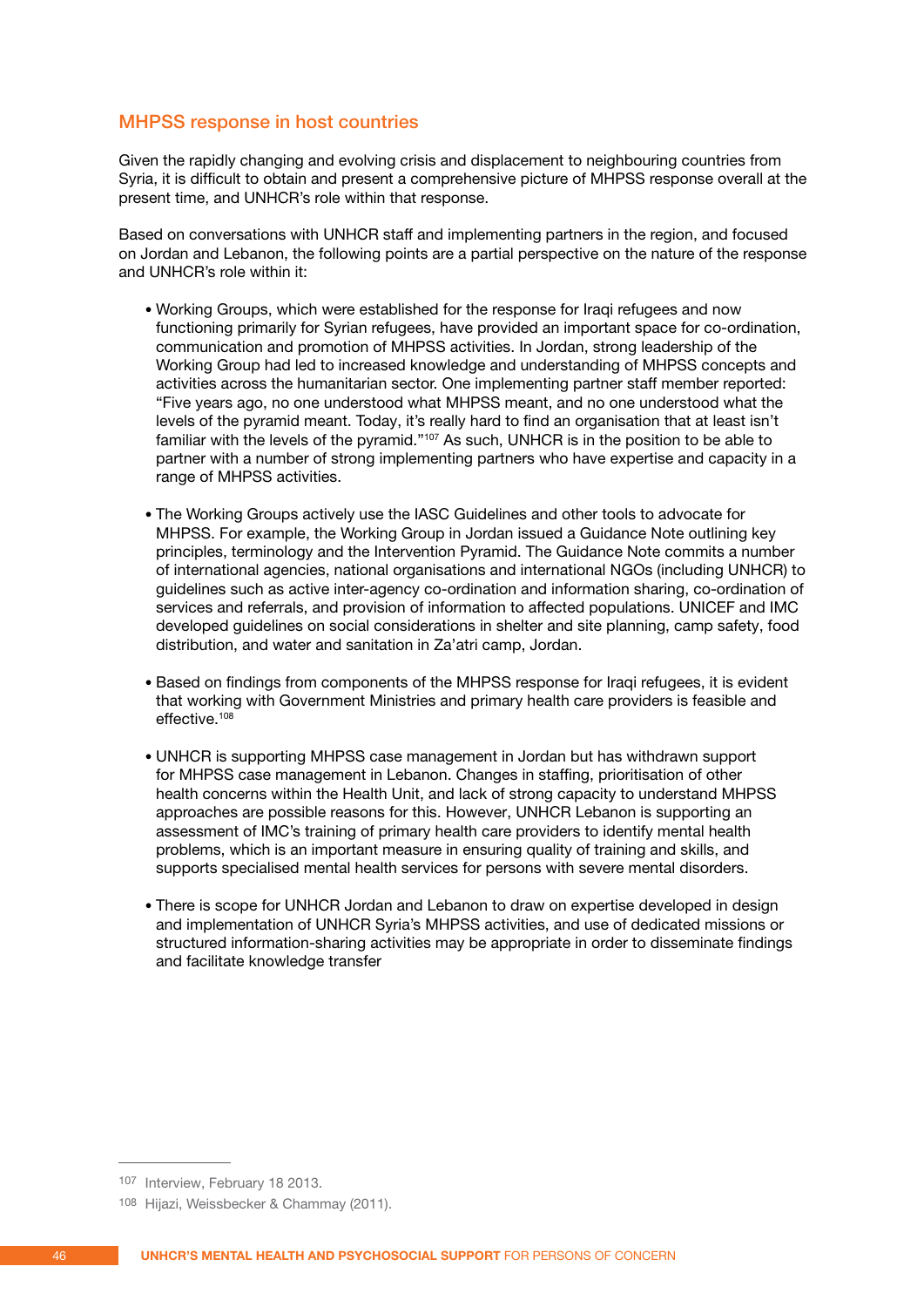### **TEXTBOX 10**

#### **Program snapshot: MHPSS case management**

IMC currently implements MHPSS case management for Syrian refugees in Syria, Turkey, Lebanon and Jordan, and is supported for these activities by UNHCR in Jordan and was supported in Lebanon until end 2012. IMC has developed and utilises this approach, as refugees "have multiple and complex needs and require a comprehensive mental health and case management approach which identifies, supports and protects those who are vulnerable and promotes stability and recovery."109 IMC states that the approach is a way to "optimise client functioning by providing services in the most efficient and effective manner to whose with multiple needs," ensuring that referrals are used to build "a comprehensive network of services for each client." Thus, MHPSS case management activities may operate at Level 2, 3 or 4 of the Intervention Pyramid, depending on the needs of the individual client. IMC's program description emphasises the way in which MHPSS case management can span multiple levels of the Intervention Pyramid, stating "IMC Case Managers are trained in using the guidelines to ensure appropriate up and down referral between levels of care, making use of formal as well as informal support systems and advocating for accessible and comprehensive services."110

In IMC programs, MHPSS case management involves establishing a Case Management team to address the needs of a client. Primary Health Care [PHC] providers receive training from IMC in identification of mental disorders and psychosocial distress. As such, PHC clinics can be utilised as a site of referral, as well as a site of service provision, providing for two-way referral that ensures that clients' needs are identified and addressed. An individual client may be referred to an IMC Case Manager through identification by a PHC provider or community health worker, and the Case Manager will identify the specific needs of the client, complete an environmental assessment and safe assessment, and develop a specialised plan, which may include counseling, social support, or legal services, providing a "wrap-around system of support."111 A Case Management Team, which includes a psychiatrist, psychologist, Case Manager (a trained social worker or nurse), and PHC provider or community health worker, meet and discuss the case weekly, ensuring appropriate adjustments to the plan and reviewing the client's progress. The MHPSS case management model provides an example of multi-sectoral, integrated care that addresses multiple mental health and psychosocial needs that may be experienced by an individual. Its use of two-way referral and referral between levels of care is based on IASC principles of co-ordination and provision of a multi-layered system of care.

IMC is currently working with UNHCR Headquarters' Health Unit to develop a comprehensive training package on MHPSS case management, using the model that IMC has implemented in Jordan, Lebanon and other countries, and UNHCR's experience with direct implementation in Syria.

## **3.3** UNHCR policy guidelines and MHPSS

Throughout the course of this review, it was clear that many UNHCR staff members recognise the severe and ongoing impact of violence, displacement and deprivation on individuals and communities, the scale of unmet need for MHPSS services amongst PoC, and the importance of UNHCR's support for MHPSS activities. However, there is a lack of explicit engagement with MHPSS approaches and interventions within UNHCR's own policies. The following analysis of UNHCR's policies relevant and applicable to MHPSS activities seeks to identify key areas of overlap and intersections between current UNHCR policy approaches and the MHPSS framework.

<sup>109</sup> IMC (2012).

<sup>110</sup> IMC (2012).

<sup>111</sup> IMC (2012).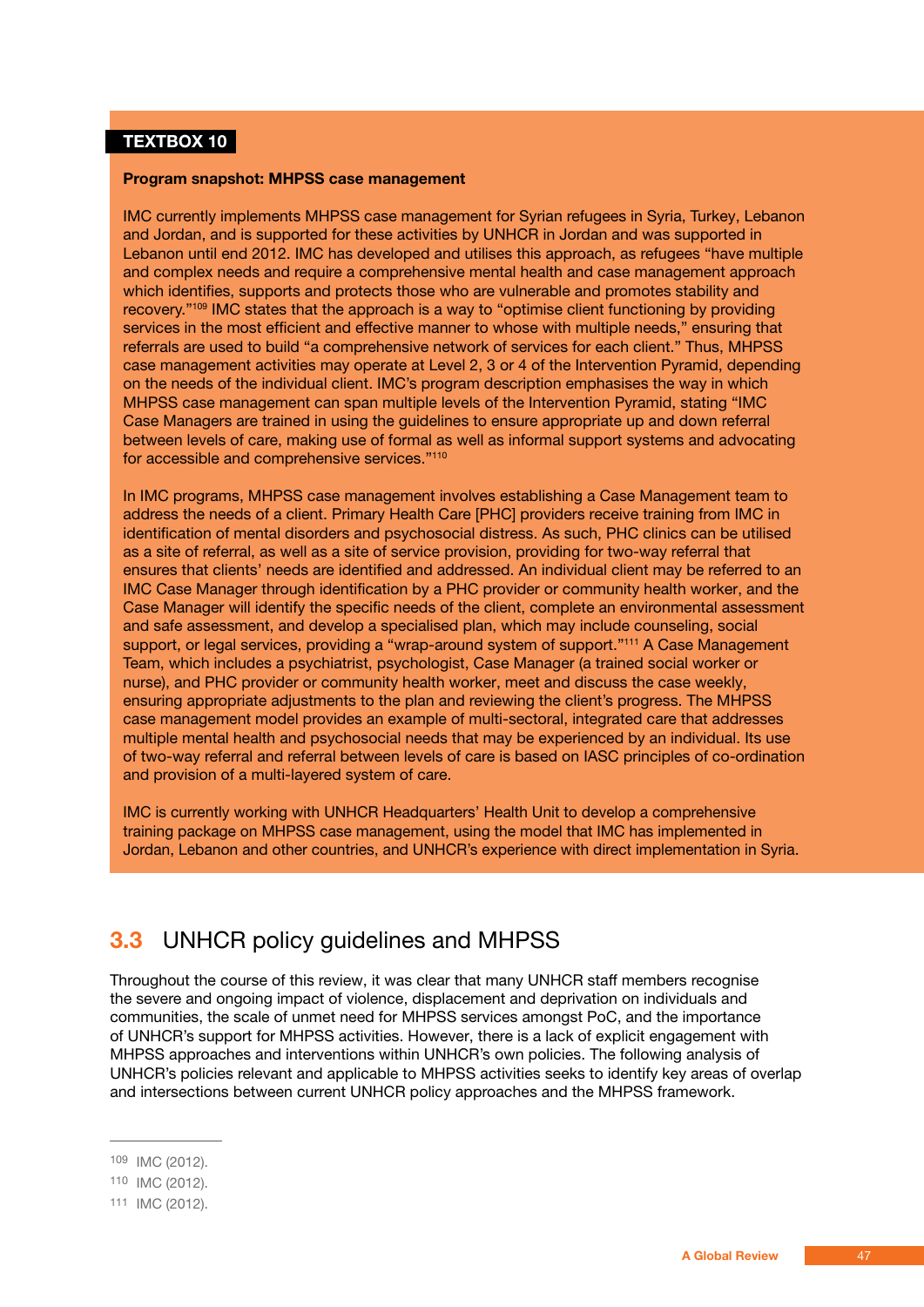

Timor-Leste / IDP emergency / A boy watches as vehicles burn as a result of arson in Dili. © UNHCR / N. Ng / June 2006

UNHCR works in multiple spheres in which MHPSS issues are fundamental. There are a number of areas of UNHCR's work that are directly connected with MHPSS approaches and interventions, and below policy guidelines in the areas of SGBV, child protection, education, and community-based approaches are analysed.

The role of UNHCR's Health Unit is clearly central to MHPSS activities. The Health Unit's MHPSS activities are currently guided by the IASC Guidelines, while a number of other frameworks, tools, and guidelines are in development. For example, UNHCR is supporting the development of Mental Health Gap Action Program [mhGAP] Intervention Guide specifically for humanitarian settings, a tool that could be used for priority setting and practical guidance for implementation of interventions in the field. The Health Unit is also supporting the development of Operational Guidelines for

MHPSS, mirroring Guidelines that currently exist in areas such as, for example, refugee protection in urban areas, referral health care, and health insurance schemes. These policies and guidelines have not yet been issued, and as such, UNHCR's current engagement with the IASC Guidelines is addressed in this section.

Other core areas of work, including shelter, water and sanitation and livelihoods, as well as core protection activities, such as registration and refugee status determination interviews, have implications for MHPSS work, and an MHPSS approach can be integrated across all sectors. However, it is beyond the scope of this review to assess the role of MHPSS activities within policies from all sectors.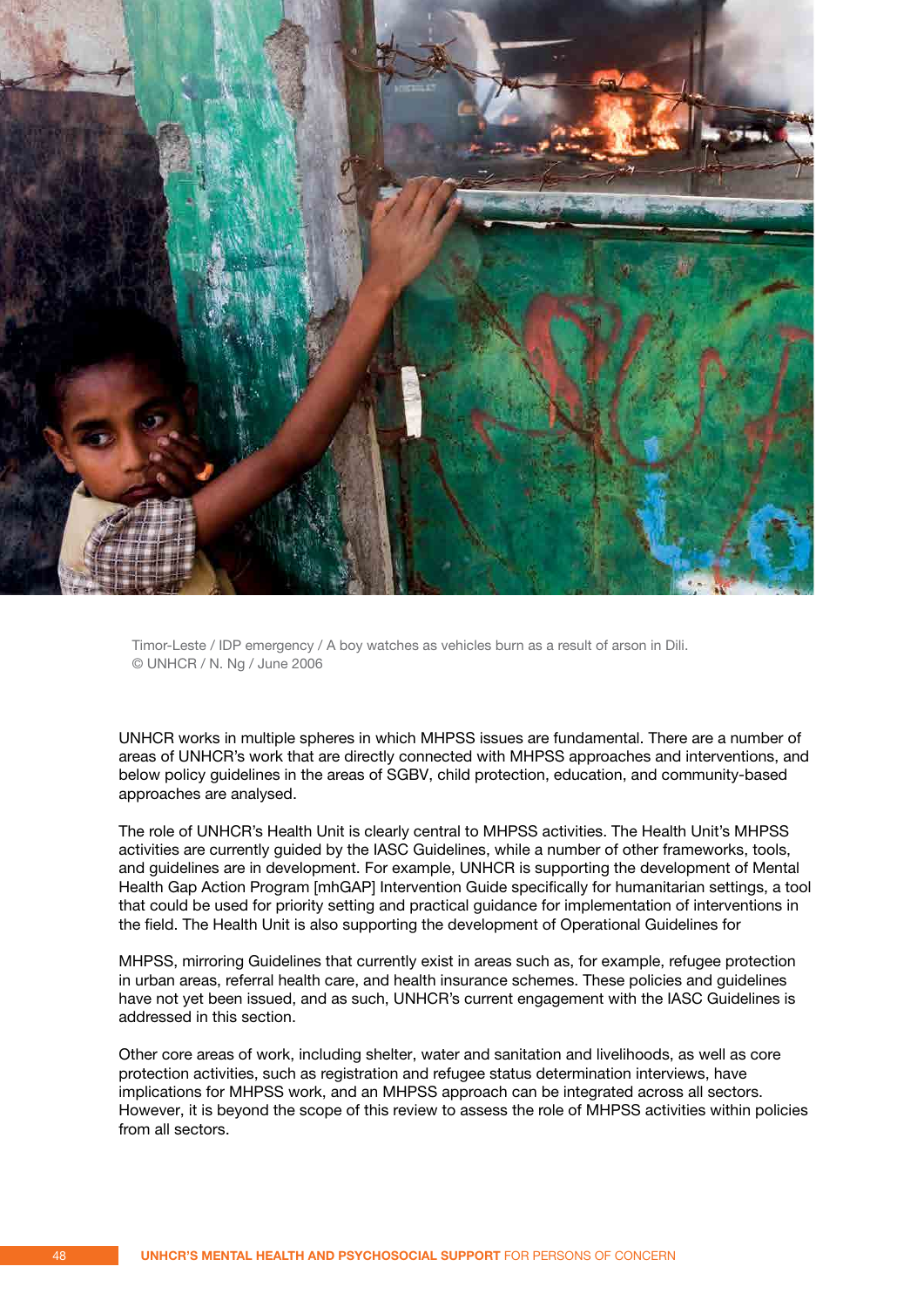### Sexual and gender-based violence

SGBV is an area with clear connections to MHPSS activities. SGBV survivors may have significant mental health and psychological needs that can be addressed in multiple ways, including at the community level, through targeted interventions, or in health care settings. Impacts of sexual violence can include mental disorders, such as PTSD and depression, and stigma, including discrimination and rejection from family and community.<sup>112</sup> Provision of mental health, psychosocial and anti-stigma interventions in response to these needs is a key component of SGBV response to prevent mental health or psychosocial problems, and promote well-being.113

Psychosocial response for survivors of SGBV is evidently understood within UNHCR as a core activity. UNHCR's *Focus* indicators for SGBV response link "quality of response" to the activity of counselling, with performance indicators of number of persons counselled and number of counselling sessions. Within UNHCR's key SGBV policy document, the 2011 *Action against Sexual and Gender-Based Violence: An Updated Strategy,* psychosocial care is identified as one of the key areas of multi-sectoral approach to addressing SGBV, alongside health and legal sector responses. It is defined as providing survivors of SGBV "with the support and tools needed to deal with personal trauma, stigma and personal exclusion from their families and community."

Identification of the psychosocial component of SGBV response is consistent with the *IASC Guidelines for Gender-Based Violence Interventions in Humanitarian Settings.*114 In the IASC GBV Guidelines, provision of community-based psychological and social support is included as an area of health and community services, and includes recommended activities such as providing emotional support, encouraging positive coping skills and organising social reintegration activities. However, in contrast, UNHCR's SGBV Guidelines include recommendations for psychosocial response, without delineating types of interventions, capacities of staff required for such a response, and connections between psychosocial responses and broader protection measures. The implication of this is not that UNHCR is failing to implement these activities, but that these activities are not grounded in a broader vision and strategy based on consensus principles found in the IASC Guidelines. In interviews with UNHCR staff conducted for this review, concerns were raised as to the quality of counselling provided as a component of SGBV response. The definition, approach, and training required to provide appropriate counselling as a component of UNHCR's SGBV response requires considerable work, and would benefit from engagement with the MHPSS framework and principles.

While throughout UNHCR's 2011 SGBV strategy document there is limited additional reference to MHPSS approaches, there is clear overlap between SGBV strategy, specifically response for survivors, and MHPSS interventions. Examples of this overlap include the following recommendation actions, including in different sections of the strategy:

- Provide children with social and life skills training to raise awareness about their rights, to help them make better life choices and protect themselves against exploitation;
- Ensure the inclusion and participation of Persons of Concern with disabilities in the development of customised programs designed to protect them from SGBV and response to SGBV where it occurs.

All SGBV activities in the survey apart from one, addressing stigma, were reported to be implemented by over 60% of respondents. Survey results show that 73% of respondents reported that the link for SGBV survivors with health services for basic mental health care exists and 75% reported community-based approaches to prevent and respond to SGBV were also in place. MHPSS activities are prevalent within SGBV response, and some activities and systems may be in place upon which to build more comprehensive MHPSS activities. Quality, focus, and implementation of SGBV programs could be improved through thoroughly engaging with relevant principles from the field of MHPSS activities.

<sup>112</sup> WHO & UNFPA (2011).

<sup>113</sup> WHO & UNFPA (2011).

<sup>114</sup> IASC (2005).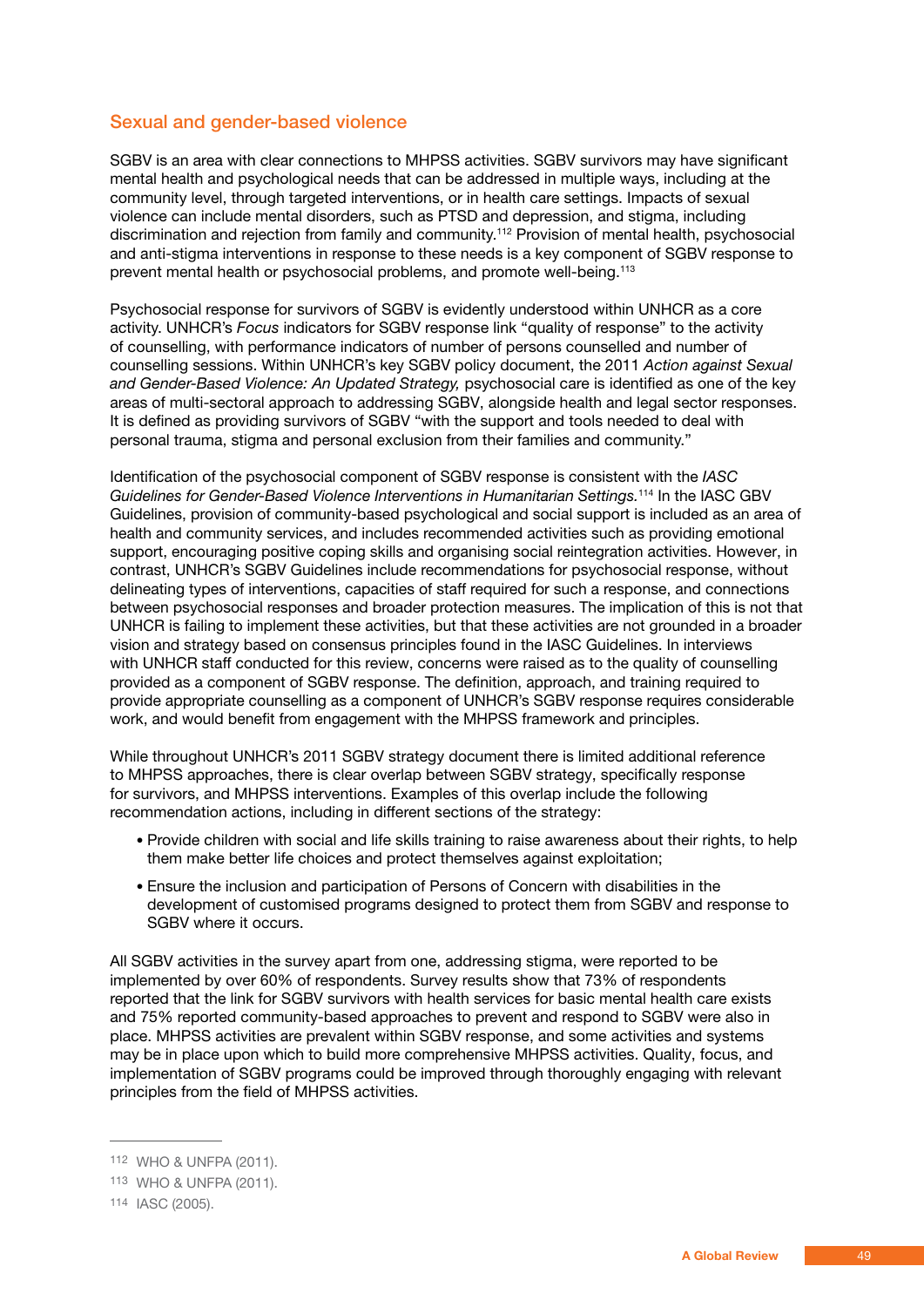### Child protection

Psychosocial work is central in the field of child protection. Exposure to conflict and displacement are understood to pose significant long-term risks to children's health, development and wellbeing. Conditions such as impoverishment, lack of access to basic services, and changes in social structures experienced in displacement settings can be harmful to children. Child protection and psychosocial well-being were widely described by child protection and psychosocial experts consulted for this evaluation as inextricably linked and mutually reinforcing. Child friendly spaces, a widely implemented intervention in emergency settings, often have dual objectives of child protection and improving psychosocial well-being. Protection risks may lead to mental health and psychosocial problems amongst children, and children experiencing psychological and mental health issues, and lack of psychosocial support, may be exposed to increased protection risks.

Given these interconnections, as well as discussions with UNHCR staff members working on these issues who recognised this overlap, the absence of explicit engagement with MHPSS approaches and interventions in the 2012 policy document, *A Framework for the Protection of Children*115, is particularly striking. Within this document, particular risks to children – discrimination, neglect, violence, abuse and exploitation – are presented, all of which are known risks for short and longterm psychosocial distress and create potential for mental disorders amongst affected children. However, in the *Framework*, as with the SGBV strategy, psychosocial work is mentioned throughout without specifically engaging with what this means for the types of interventions selected, the types of programs or approaches undertaken, or the capacity of staff required to implement these responses. Within the *Framework*, psychosocial services for children are referenced as a component of prevention and response within two of the six goals: Girls and boys are safe where they live, learn and play; and Girls and boys with specific needs receive targeted support.

Other goals, outcomes and suggested activities that are relevant to MHPSS approaches include:

- Children and adolescents are increasingly able to find solutions and positive coping strategies that address their problems *[Outcome under Goal 2 – Children's participation and capacity are integral to their protection]*
- Children are actively engaged through activities and education that build their skills and capacities *[Outcome under Goal 2 – Children's participation and capacity are integral to their protection]*
- Girls and boys who have experienced sexual violence access age-appropriate, confidential services *[Outcome under Goal 5 – Girls and boys with specific needs receive targeted support]*

These goals and outcomes are clearly linked with the MHPSS framework, and as is the case with SGBV policy, it is evident that improved linkages could be made between the child protection sector and MHPSS language, concepts and principles, such as building on available resources and capacities to strengthen supports, provision of integrated systems of support, and provision of a multi-layered and complementary system of care.

### **Education**

Education in emergencies is widely recognised as an important influence on child and adolescent development and well-being. Formal and informal educational settings can contribute to a sense of normalcy, a regular schedule, the opportunity for adult role models, and space for socialising with peers. UNHCR's 2012-2016 *Education Strategy* identifies the psychosocial benefits of education, recognising that education, particularly in emergencies, "provides life-sustaining physical, psychosocial and cognitive protection."116 A myriad of key activities listed within the *Strategy* – including teacher training, inclusion and social cohesion in schools, early childhood education and development, sports activities, life skills and specific psychosocial support strategies implemented within schools and learning spaces – are activities that fit within the framework of

<sup>115</sup> UNHCR (2012).

<sup>116</sup> UNHCR (2012b).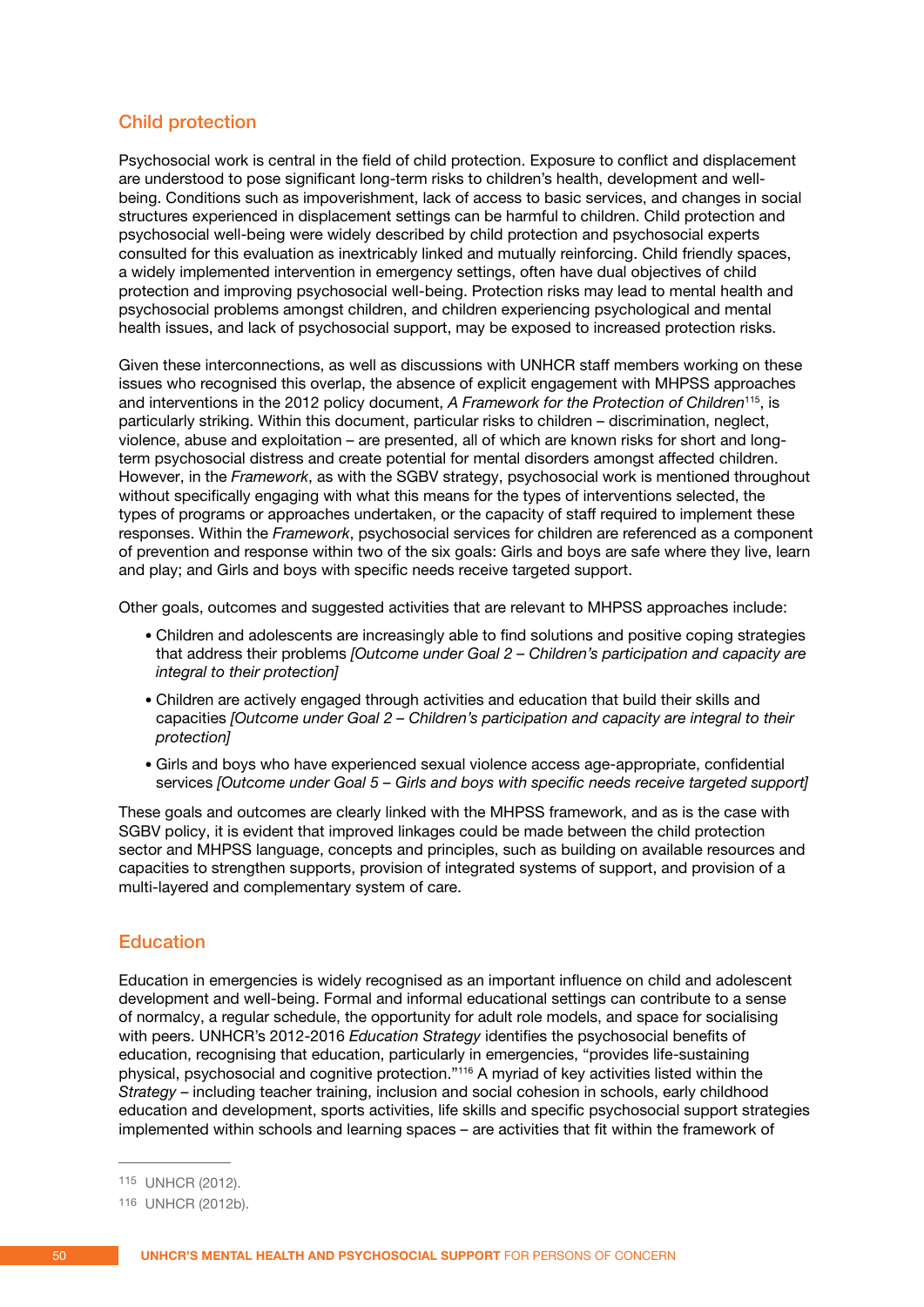MHPSS interventions. Connections with MHPSS approaches, in particular, the Intervention Pyramid, include recognition of schools as "important sites through which to identify children at risk of abuse, sexual and gender-based violence, and forced recruitment, for example, and to connect them to appropriate services." This suggests opportunities for utilising schools as mechanisms for identification of protection risks. Moreover, this suggests the potential to leverage investment in education and activities within the education sector to create, enhance and strengthen referral mechanisms for children who require more specialised services to address psychosocial distress.

As such, education activities and frameworks within UNHCR that provide a strong basis for MHPSS activities, however, could be framed more explicitly as linked to the broader MHPSS framework and linked to the Intervention Pyramid. Moreover, some of the education sector activities that were less commonly reported in the survey – for example, training for teachers on awareness of psychosocial issues, including recognising psychological distress [32%], in-school support for students experiencing psychosocial and mental health difficulties (25%), and support groups for teachers (16%) – have the potential to significantly improve children's psychosocial well-being through simple and straightforward interventions in formal and non-formal education contexts.

### **TEXTBOX 11**

### **Alcohol and substance-use**

There are a number of central issues relevant to MHPSS that have received considerably less attention, both in terms of research efforts and implementation of interventions in the field. One specific area is that of alcohol and other substance-use. The role of alcohol and other substance-use and its association with trauma, stress and ongoing psychosocial problems is well-established, however, limited research has focused on the issue of alcohol and substanceuse in humanitarian settings. Ezard et al., using rapid qualitative methods to assess alcohol and substance use in settings of protracted displacement in Kenya, Liberia, Uganda, Iran, Pakistan and Thailand, found that alcohol and substance-use was commonly linked to stressors associated with displacement, such as lack of livelihood opportunities and widespread poverty, and perceived as causing gender-based violence and other social problems, as well as linked to risky sexual behaviours.<sup>117</sup> Recent research has identified the role of alcohol and substanceuse as a result of ongoing stress, leading to domestic violence and child abuse in post-conflict settings in Afghanistan and Sri Lanka<sup>118</sup> or associated with suicide and suicide attempts in refugee camps in Nepal.<sup>119</sup>

Alcohol and other substance-use is a significant issue in many humanitarian settings, and can be used as a form of coping, leading to harmful use or dependence. Alcohol and other substance-use can be linked to risky health behaviours, including HIV-risk behaviours, and is associated with violence. The financial burden of high levels of consumption of alcohol or other substances can reduce household well-being. As such, addressing alcohol and other substance-use must be a priority activity in MHPSS response.

In 2008, UNHCR and WHO released the Rapid Assessment of alcohol and other substanceuse Field Guide.<sup>120</sup> This tool enables an assessment that draws on multiple sources of data, engages a range of community members and other stakeholders, and covers contextual factors, including norms surrounding alcohol and substance use, impacts of alcohol and other substance use, patterns of usage, and availability of existing services to address alcohol and other substance use.

<sup>117</sup> Ezard, Oppenheimer, Burton, et. al. (2011).

<sup>118</sup> Catani, Schauer & Neuner (2008).

<sup>119</sup> Schinina, Sharma, Gorbacheva and Mishra (2011).

<sup>120</sup> UNHCR & WHO (2008).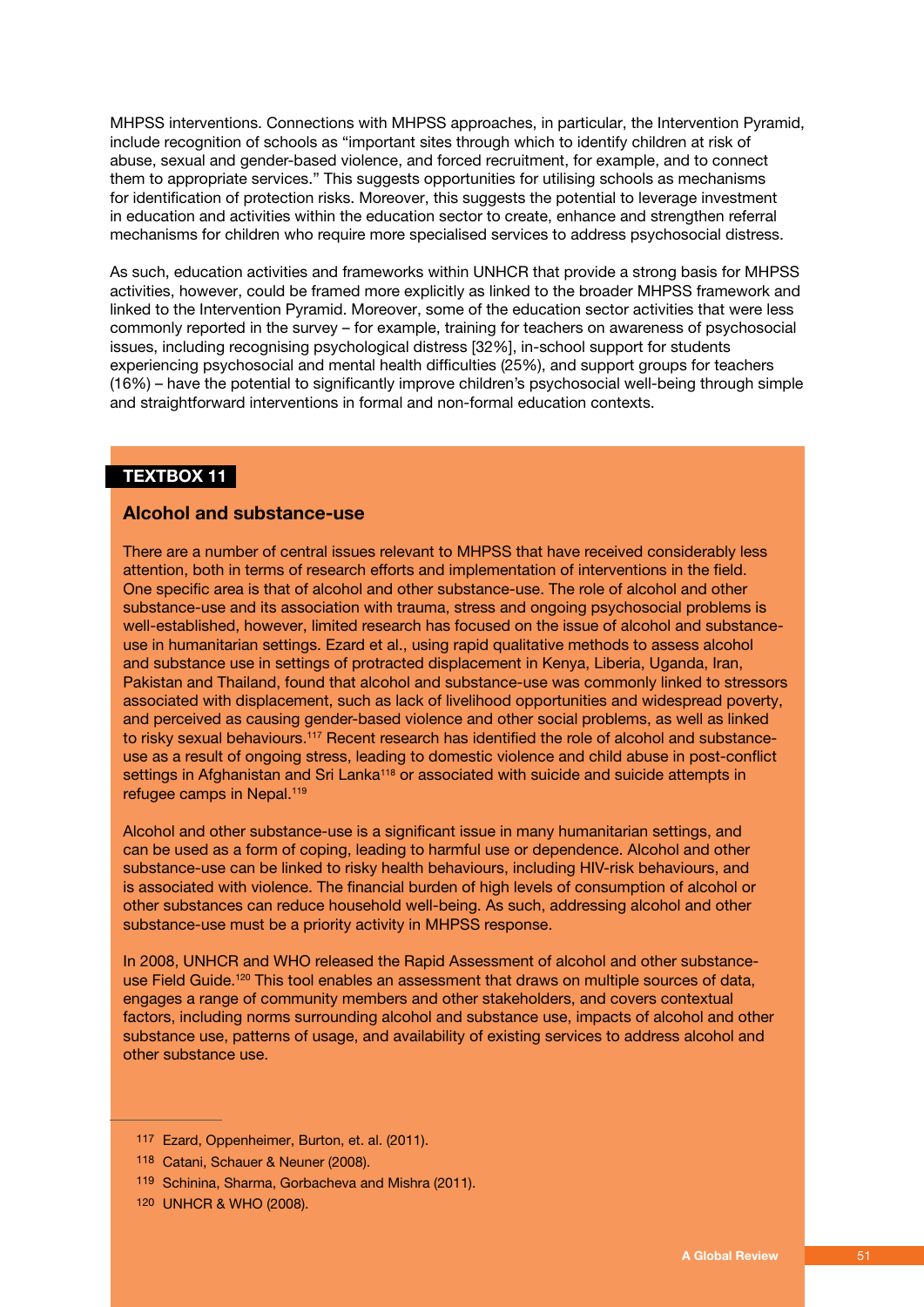The IASC Guidelines list "Minimise harm related to alcohol and other substance use" as a minimum standard action for the Health Sector, and suggests a number of actions, including facilitating educational, recreational and income-generating activities, non-medical approaches to addressing acute stress (i.e. Psychological First Aid), brief interventions by community health workers, prescription of non-addictive medication alternatives, where appropriate, and management of acute withdrawal in clinics and hospitals. The UNHCR/ WHO Field Guide suggests that interventions "involve multiple integrated strategies requiring individual, community and policy-level interventions; information and means for behavioural change; changes to service delivery; and community and high-level political engagement, as appropriate." Alcohol and substance-use interventions are not commonly supported. UNHCR has played a constructive role in supporting research and field guide development in this area. It is important that further engagement with MHPSS activities continue to support, advocate for, and fund alcohol and substance-use prevention and treatment activities.

### Community-based approaches

UNHCR currently frames a number of activities and approaches that fall within the psychosocial realm as "community-based approaches" or "community development approaches," and as such, describing and exploring the elements of this approach and accounting for the connections to MHPSS activities, is central in understanding UNHCR's current approach to MHPSS.

UNHCR's commitment to a community-development approach is articulated in a number of documents: the 2001 ExCom Conclusion, "Reinforcing a Community Development Approach," the 2006 *Tool for Participatory Assessment* and the 2008 *A Community-Based Approach in UNHCR Operations.* Within these documents, the overlap with principles in the IASC Guidelines and approaches utilised in the MHPSS field more broadly is evident. In the 2001 ExCom Conclusion, the challenges wrought by displacement are recognised as bringing "dramatic changes in lifestyle, social and economic status, gender roles and in life expectations," and the Conclusion states that, in seeking to meet the needs of refugees, "it remains essential to bear in mind that in any emergency situation, factors such as belonging to a caring family or community and maintaining well-known traditions and culture are equally crucial to sustaining the community."<sup>121</sup> The Conclusion emphasises that by engaging refugees in their own communities, and by shifting from a focus on individuals to communities, UNHCR can effectively reinforce the dignity and self-esteem of refugees, while also increasing the cost-effectiveness and sustainability of UNHCR's programs.

The 2006 *Tool for Participatory Assessment* suggests that structured dialogues with Persons of Concern can help identify community capacities and resources, and that the role of UNHCR is "to support the building, rebuilding and strengthening of communities' capacities to respond to protection risks and to make decisions over access to and use of resources."<sup>122</sup> This document further describes the role of community-based approaches to refugees, and elucidates the role of participation and its connection to protection.

The 2008 *Community-Based Approach in UNHCR Operations* outlines that a community-based approach stands in contrast to an individual, case-management approach, shifting to "building on the knowledge, skills and capacities of people of concern and their communities."123 The 2008 document states:

 *"A community-based approach is a way of working in partnership with Persons of Concern during all stages of UNHCR's programme cycle. It recognises the resilience, capacities, skills and resources of Persons of Concern, builds on these to deliver protection and solutions, and supports the community's own goals. The approach is not limited to a particular function or sector of work. It should guide all UNHCR staff and partners in their work with Persons of Concern."*

<sup>121</sup> UNHCR (2001).

<sup>122</sup> UNHCR (2006).

<sup>123</sup> UNHCR (2008).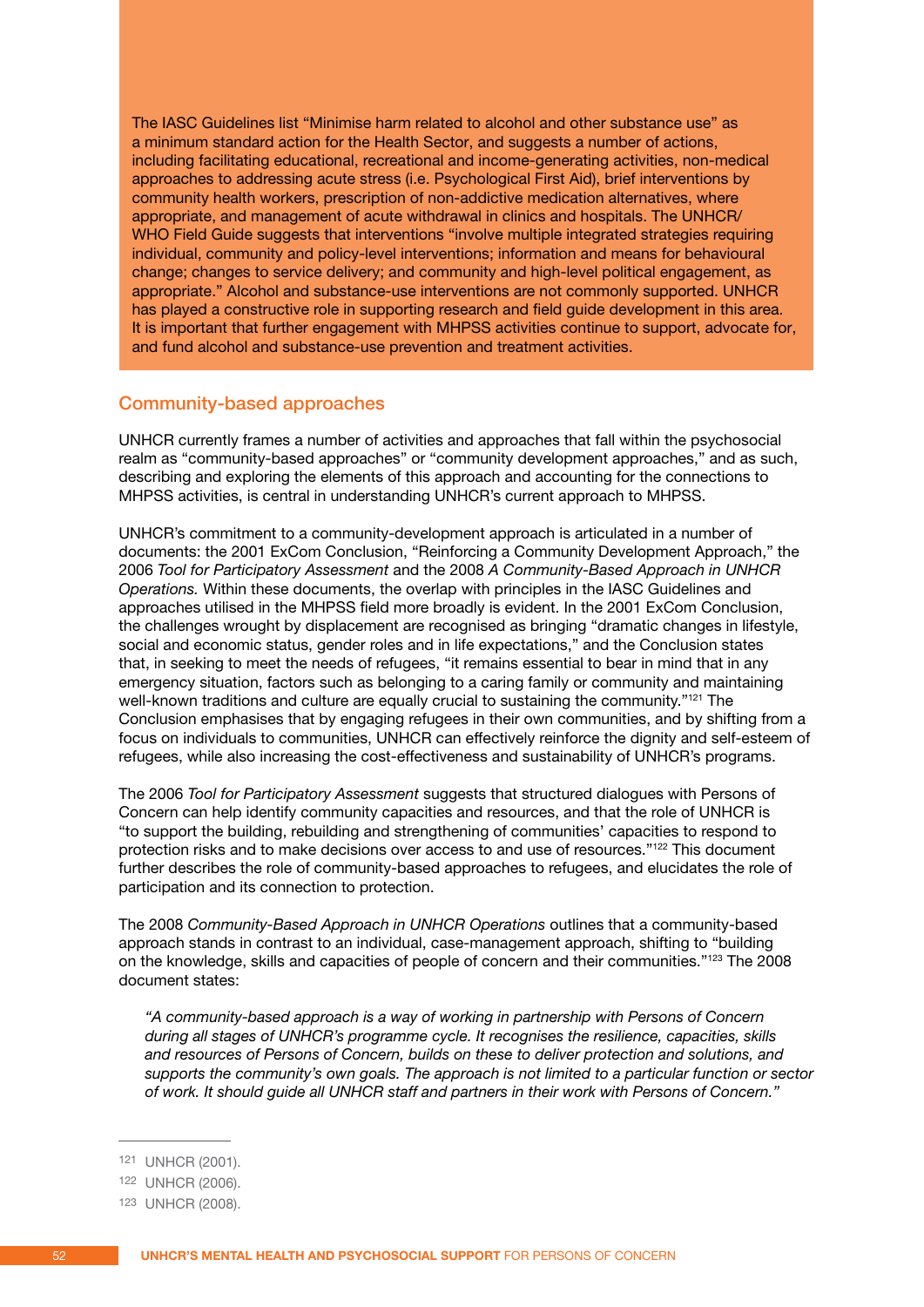The 2008 document explains that community-based approaches are multi- and cross-sectoral and integrated across UNHCR's areas of work. Moreover, the 2008 document proposes that a community-based approach can be a way in which to identify protection concerns and ensure referrals to specialised services if needed.

Many of the activities identified as core activities with community-based approaches include attempts to engage individuals and communities in promoting their own well-being, activities to draw upon and strengthen communities' resources and resilience, and the use of participatory assessments as a technique through which to identify individuals and groups that may need more targeted attention. These are primarily Level 1 and 2 activities in the Intervention Pyramid. Moreover, community-based approaches, similarly to many MHPSS activities, are viewed as multi and cross-sectoral, an approach to working with communities, rather than being conceptualised as the purview of a specific sector. As such, community-based approaches may include both MHPSS *approaches* and MHPSS *interventions.*

The Community Services sector is the area in which UNHCR's activities most significantly overlap with MHPSS activities. Much of what Community Services currently seeks to support and achieve can be considered MHPSS. This indicates the considerable opportunity for communitybased approaches to the form the basis of a more comprehensive and integrated approach to MHPSS activities within UNHCR. However, currently, these activities are not considered within the framework of MHPSS. MHPSS experts consulted for this review commented that UNHCR's utilisation of a different framework and language in the Community Services sector, without linking it to the MHPSS framework, has resulted in missed opportunities to utilise and leverage the broader linkages between community-based approaches, which are situated in the Community Services sector, and other Protection and Health approaches to MHPSS. The potential for community-based approaches to form the basis of a more comprehensive approach is diminished by UNHCR framing these approaches primarily as community-based approaches, rather than linking these activities to the Intervention Pyramid and other activities across UNHCR that seek to improve well-being.

The overlaps between community-based approaches and the MHPSS framework are evident. Community-based approaches clearly constitute Level 1 and 2 activities, within the Intervention Pyramid. However, without linking these activities to a broader framework, connections to other activities that directly address protection issues and improve health and well-being are not clear. Of note, this critique has similarly been made of community-based approaches without reference to MHPSS. In a 2010 assessment of the role of community-based approaches within UNHCR, Calhoun stated that while UNHCR had embraced a community development approach (which is not the case of MHPSS approaches currently), the connection between the approach and the core protection mandate was "not clearly articulated," with results being that commitment to the approach in terms of resource allocation and results expected was unclear.124 This lack of articulation of a vision and strategy had material and practical impacts, entailing that "the organisation does not have a strong basis for investment in community development activities and is stuck in a cycle of under-investment and under-performance in this area of work." Calhoun's conclusion is especially pertinent in the case of MHPSS programs: that UNHCR lacks evidence for the assertion that a MHPSS approach necessarily leads to more effective and efficient programs that improve well-being and outcomes for Persons of Concern, and that without this evidence, community services activities and interventions focused primarily on a community-based approach are the first to be cut. Calhoun concludes that despite many actors in UNHCR committing to community-based approaches,

 *"when funding becomes tight, these community services activities are often the first to be cut, as they are not seen as lifesaving. In fact, because they strengthen the social ties crucial to good health, these activities may be protecting the refugees' right to health at an efficient cost"*

The linkages between community-based approaches and MHPSS activities are clear. However, currently, these linkages are not being adequately defined and utilised, disconnecting these approaches from protection and core UNHCR activities and undervaluing the ways in which MHPSS can contribute towards protection, multi-sectoral integration, and well-being of PoC.

<sup>124</sup> Calhoun (2010).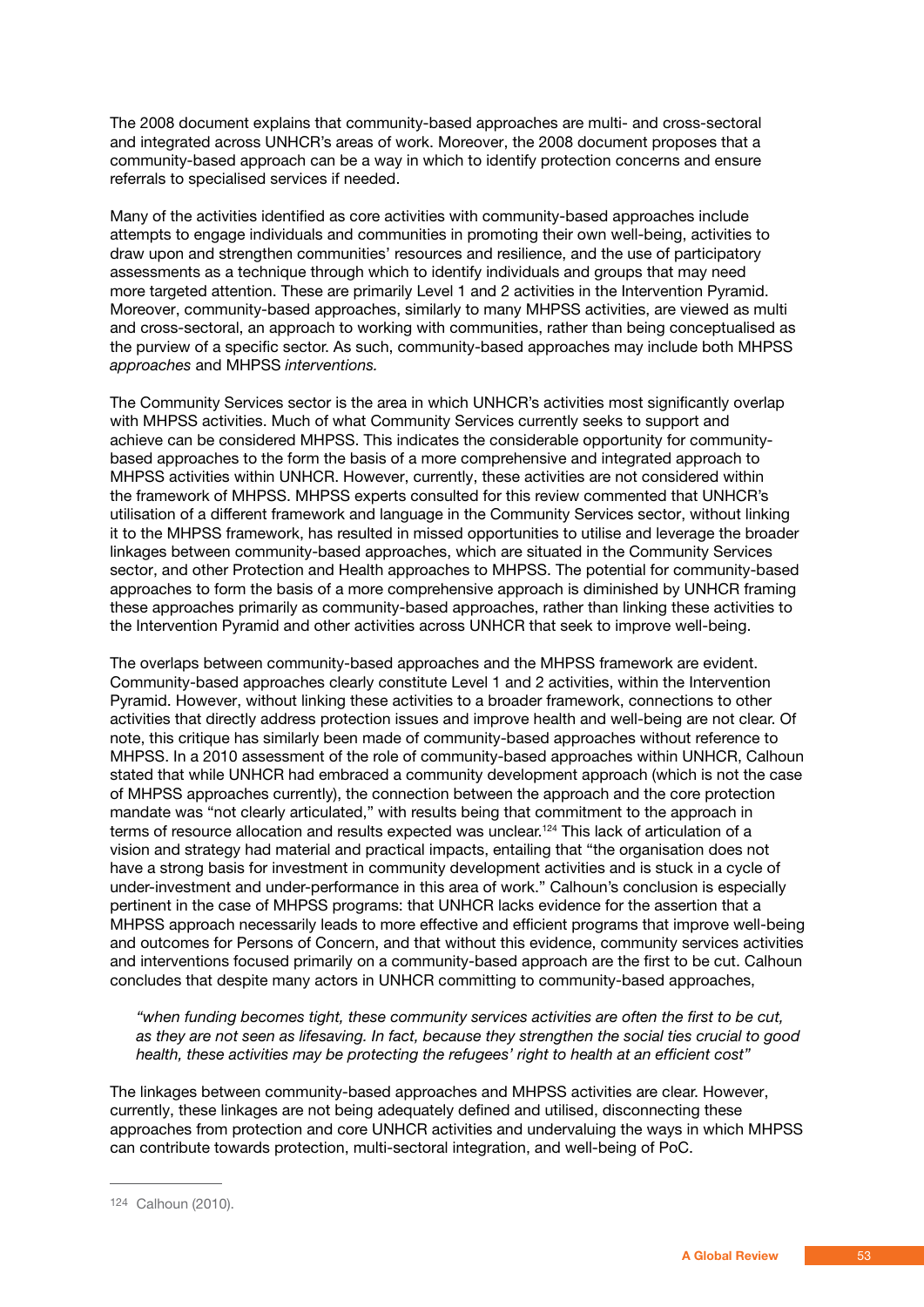

Afghanistan / Returned IDPs / An Afghan IDP returning from the "Russian Compound" in Kabul to land in the Shomali Plain stands in the wreckage of what was once his home. © UNHCR / N. Behring-Chisholm / 3 March 2002

### IASC Guidelines

When the Guidelines were released in 2007, UNHCR officially endorsed and released the Guidelines to all UNHCR staff. However, there was limited training, capacity-building or advocacy on the Guidelines within UNHCR. UNHCR's approach is in contrast to the engagement of other humanitarian actors. As discussed in Section II, other agencies have worked to adapt or integrate the Guidelines into their programs, using a variety of approaches including training, developing operational guidelines and adapting principles to their specific mandates. However, awareness of the Guidelines as a tool to support development of MHPSS programs and activities has not permeated throughout UNHCR. As it stands, UNHCR's endorsement of the Guidelines is neither meaningful nor effective at the current time.

In 2008, the co-chairs of the IASC MHPSS Reference Group posed the question about the Guidelines: "[w]hat is the most effective way to use them to improve practice?"<sup>125</sup> There are a number of different approaches to dissemination and implementation of the Guidelines, yet currently it does not appear that UNHCR has strategically considered or implemented any approach adequately.

<sup>125</sup> Melville & Rakotomalala (2012).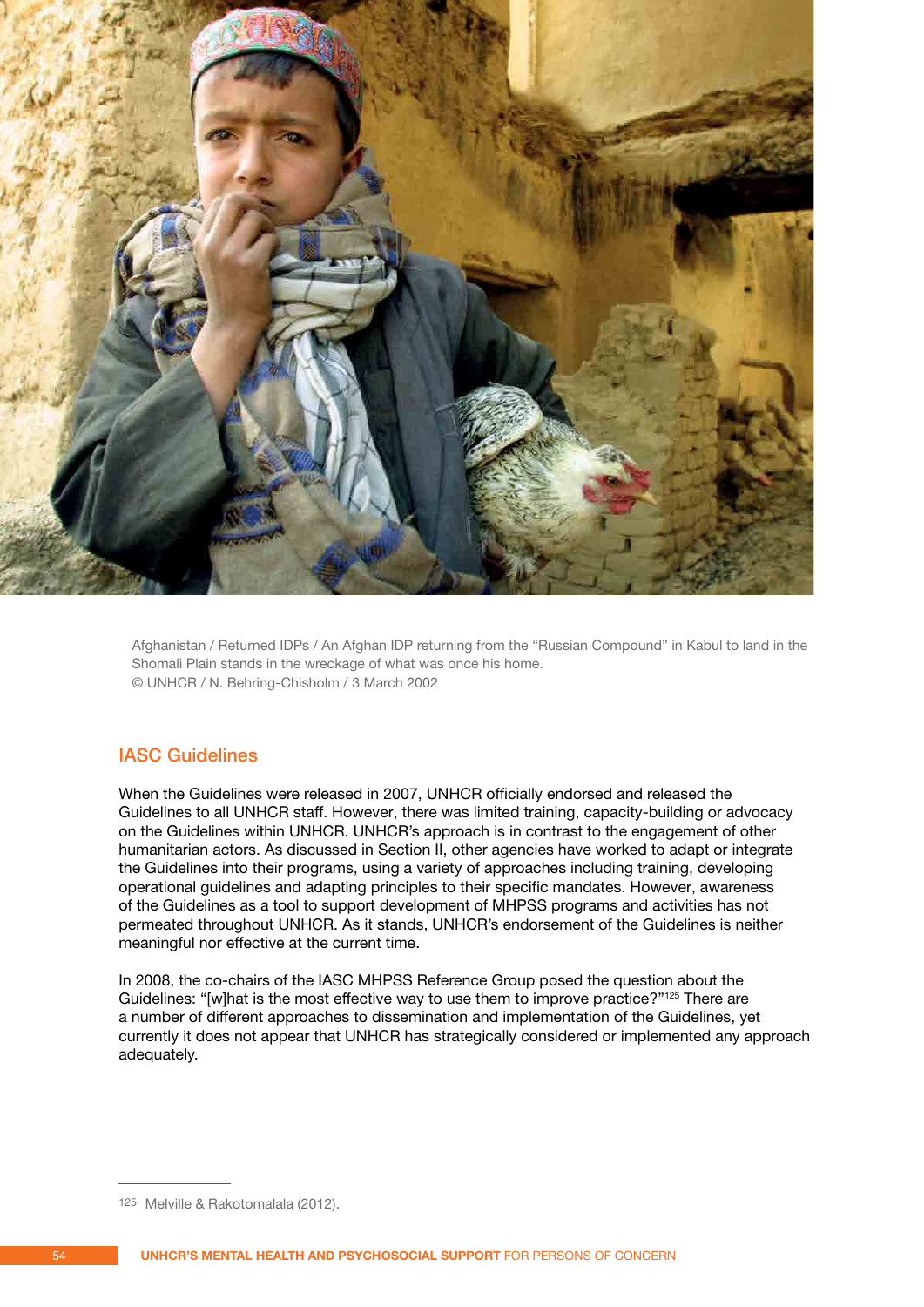### **TEXTBOX 12**

### **Program Snapshot: Psychological First Aid**

One example of a particular intervention that could be incorporated into current protection activities is PFA. The IASC Guidelines define PFA as:

basic, non-intrusive pragmatic psychological support with a focus on listening but not forcing talk; assessing needs and ensuring that basic needs are met; encouraging but not forcing company from significant others; and protecting from further harm.126

A field guide for implementation of PFA in emergencies, developed by the World Health Organisation, War Trauma Foundation, and World Vision, has been endorsed by 24 NGOs and UN agencies, including UNHCR.<sup>127</sup> According to the field guide, the guidelines "reflect the emerging science and international consensus on how to support people in the immediate aftermath of extremely stressful events." PFA involves helping people to access basic needs and services, helping people to cope with their problems, including helping them to access support and coping mechanisms within their families and communities, giving accurate information about the crisis, and connecting people with social support.

Outlining the key components of PFA, the guide emphasises that PFA is based on the following three principles in order to support people's long-term recovery:

- Feeling safe, connected to others, calm and hopeful;
- Having access to social, physical and emotional support; and
- Feeling able to help themselves, as individuals and communities.

As such, it is evident that PFA is one approach that could be incorporated into core protection activities in order to improve their psychosocial impact and ensure that protection activities address people's key concerns and needs.

However, it is important to note two key limitations. Firstly, PFA is not an evidence-based treatment. It is a response to initial needs, whereas if more serious additional needs were identified, specific mental health or psychosocial responses would be needed.<sup>128</sup> Secondly, PFA is most appropriate in settings where exposure to trauma – through exposure to conflict, displacement, or violence – is recent. This may include settings where violence continues to be experienced by individuals within camp-based settings, for example. However, in settings in which UNHCR works that are more stable, PFA is not always suitable response for community-wide interventions. However, many of the skills taught in PFA are useful in all humanitarian settings. Receiving a half day orientations in PFA may be useful to many UNHCR staff.

<sup>126</sup> IASC (2007).

<sup>127</sup> WHO, War Trauma Foundation & World Vision (2011).

<sup>128</sup> Fox, Burkle, Bass et. al. (2012).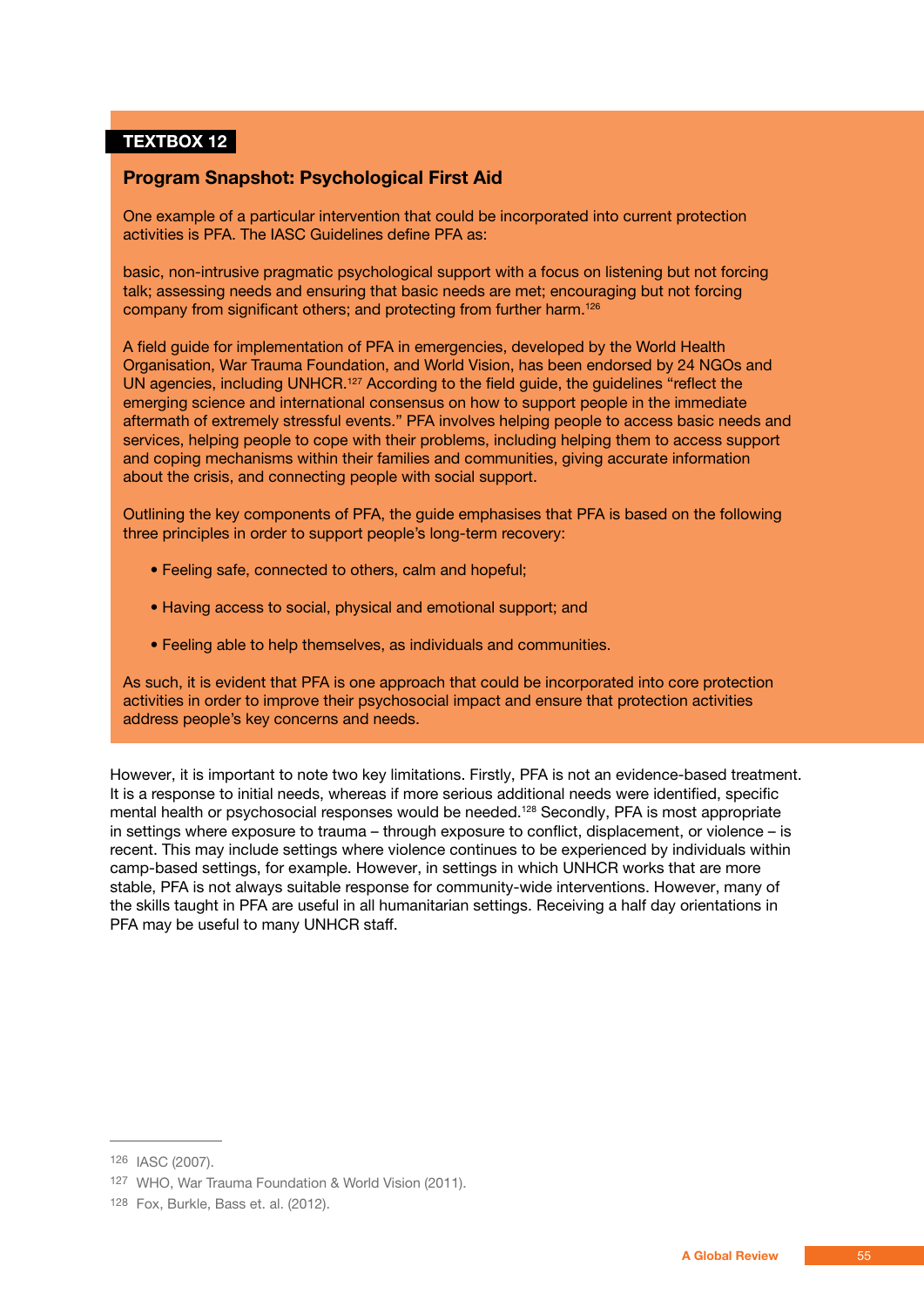## **3.4** UNHCR and the MHPSS framework

In the course of this review, some resistance to the term psychosocial within UNHCR emerged. This included concerns expressed by UNHCR staff that psychosocial activities, specifically, are already being supported under current policy approaches, and therefore that introducing the term psychosocial and the MHPSS framework more broadly is neither necessary nor an effective approach to strengthening current activities.

However, the MHPSS framework is a valuable reframing based on important principles that can improve quality and integration of services. Firstly, by definition, the term psychosocial enables a focus on the individual embedded within the environment, and therefore focuses attention on both specific issues individuals may be facing, and also the broader environmental factors influencing these problems. UNICEF's framing of psychosocial activities as a way of reinforcing "well-being, dignity, and resiliency" draws attention to the fact that the psychosocial approach and activities is substantively different in its objectives, focus, and processes.<sup>129</sup>

Secondly, it is a language and approach that supports integration of services across sectors. These linkages operate in two ways. One, the MHPSS framework provides a comprehensive approach to promote linkages between sectors that contain specific psychosocial or mental health focus. UNHCR staff, implementing partners, and experts commented on the missed opportunities to take a broader approach to community strengthening, improving well-being, and preventing distress by engaging with and working with the MHPSS framework. Viewing UNHCR's activities within the broader MHPSS framework enables linkages, including referral mechanisms, between activities in Community Services, Health, and Protection. Two, these linkages operate as integration of psychosocial concerns into sectors that are not primarily focused on psychosocial or mental health issues. As an operational agency working across many relevant sectors, UNHCR can both play a role in promoting the use of MHPSS approaches within other sectors, and use the framework to integrate highly relevant activities within community services, health, and protection. That is, UNHCR can implement both a MHPSS *approach* and MHPSS *interventions.*

The MHPSS framework represents an integrated approach to 1) addressing stress, 2) preventing further mental distress, and 3) responding to protection risks and adverse psychosocial and mental health outcomes throughout the population, including the general population and those with more specific needs. The MHPSS framework is a comprehensive way of capturing the various issues influencing well-being, and possible responses. For UNHCR, this framework is particularly important and useful both on a conceptual level – as a basis and framing of *all* activities, and on a practical level – as a way to bring together and integrate activities across sectors

Rather than maintaining a focus on the debate concerning whether the concept of psychosocial should replace or be additional to current frameworks, there are practical actions UNHCR can take to further engage with the MHPSS framework, in order to achieve objectives such as quality improvement for programs and activities in the field, and co-ordination and communication with implementing partners and other agencies. UNHCR cannot, and should not, be responsible for all components of the IASC guidelines in any given setting. Instead, UNHCR should articulate and identify areas in which engagement with MHPSS activities links to key areas of work and existing sectors, while also allowing UNHCR to work with partners to more comprehensively cover MHPSS needs.

Section IV presents specific recommendations and brief overview of findings leading to these recommendations.

<sup>129</sup> UNICEF at http://goo.gl/TCIXV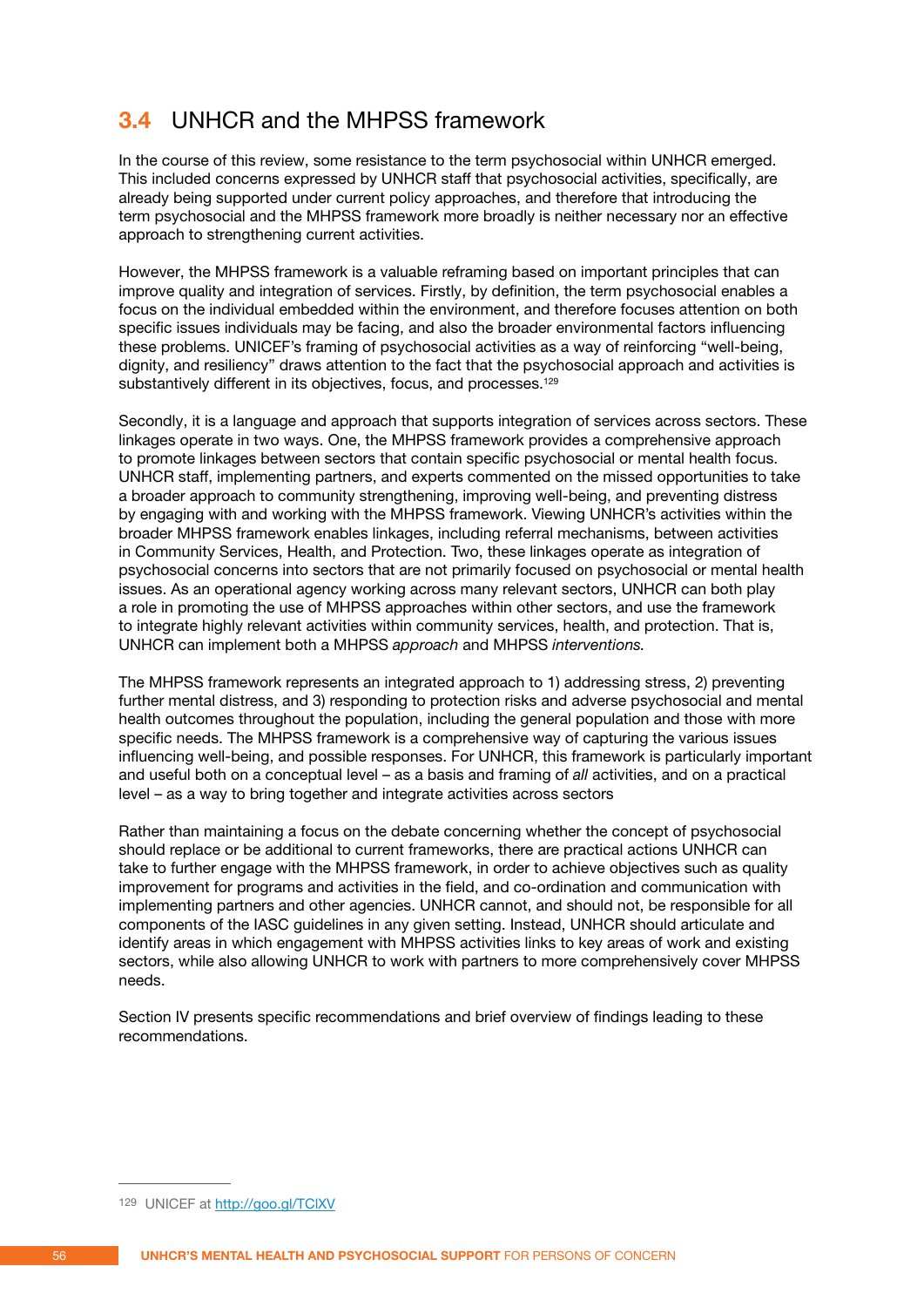## 4. Findings and Recommendations for **UNHCR's MHPSS Activities**

Overall findings from this global review of UNHCR and MHPSS are presented here, with a list of key recommendations. Strategies for implementation of recommendations are included in the Conclusion.

## **FINDING 1:** UNHCR has not adequately engaged with MHPSS concepts, definitions and approaches

### **Recommendations:**

- 1. **UNHCR should strongly and clearly articulate its role in the field of MHPSS by developing and issuing a MHPSS strategy**
- 2. **UNHCR should promote and adapt the key principles in the field of MHPSS activities, including the Intervention Pyramid, within the organisation and within current policy approaches**
- 3. **UNHCR should seek to build internal capacity to develop, implement and support MHPSS activities**

### Implementation strategy:

- 1. Issue MHPSS strategy
- 2. Utilise forthcoming Operational Guidelines for MHPSS as guidance for implementation of key MHPSS activities for field offices
- 3. Identify and adopt minimum standards of MHPSS interventions, based on Sphere standards, developing accountability measures to assess fulfillment of these standards.
- 4. Identify a recruitment initiative through which to build internal capacity on MHPSS, enabling provision of direct technical support and advice to field operations on MHPSS needs and response

One of the central challenges UNHCR faces in adequately responding to the MHPSS needs of the people they serve is that UNHCR as an organisation has not engaged with the key concepts, definitions and approaches in the field of MHPSS. UNHCR regularly offers MHPSS supports but does not do it using the prevailing language in MHPSS, which leads to inconsistencies and missed opportunities in response. UNHCR has thus far failed to develop a vision and strategy for involvement with MHPSS activities. UNHCR's capacity and support for adequate MHPSS activities cannot be based on the interest or commitment of an individual or only a handful of staff members, who may or may not be able to secure resources and support for high-quality MHPSS activities at any given time. Instead, UNHCR's position must be based in specific principles and policies such that UNHCR's involvement with MHPSS activities in all contexts is predictable and structured, and based on a clear strategy, as highlighted in **Recommendation 1.**

One of the central ways in which the lack of clarity within UNHCR surrounding concepts and principles of MHPSS approaches is demonstrated is UNHCR's current policies and strategies. As discussed, the majority of UNHCR policy guidelines either fail to mention or substantively engage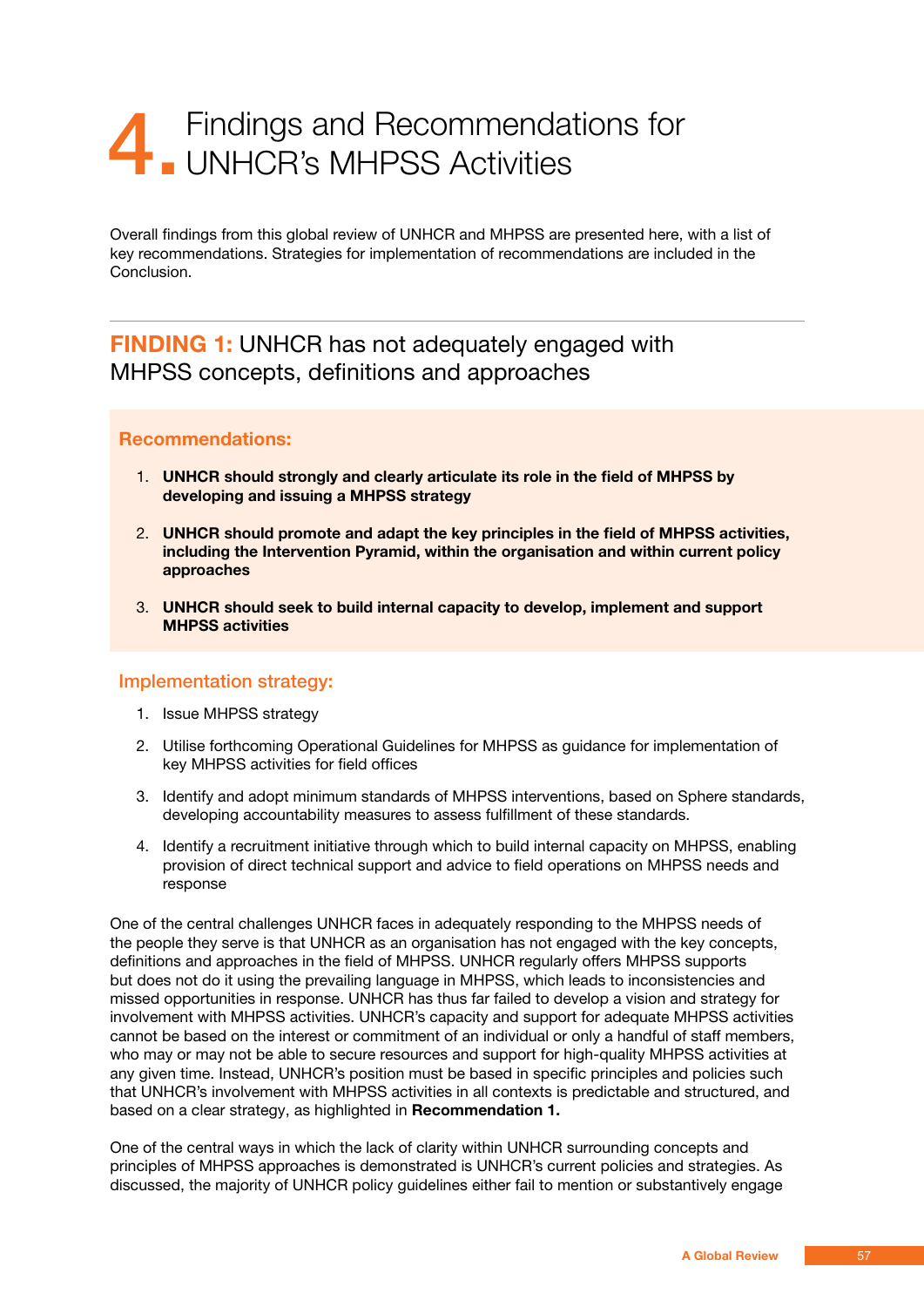with MHPSS components relevant to key areas of work. UNHCR has avoided utilising the language of psychosocial well-being, psychosocial approaches or psychosocial interventions. Introducing psychosocial approaches into the language, policies, and approach of the organisation need not supplant current policy frameworks. Instead, they can could be introduced and defined alongside current policy frameworks. In using specific and separate language and framing of activities with similar objectives, UNHCR is isolating itself from the broader field and community of humanitarian actors involved with MHPSS activities, and limiting its capacity to support and enhance MHPSS activities in various contexts. If UNHCR wants to provide improved support to implementing partners working in the MHPSS field, and play a coordinating if not leadership role in the MHPSS field, it needs to develop and improve its use of key MHPSS concepts and incorporate the MHPSS framework within existing policy frameworks.

UNHCR's limited and lacking engagement with the IASC Guidelines entails that it has not benefitted from principles developed in the Guidelines. The Intervention Pyramid contained in the IASC Guidelines is increasingly well-understood across the field of MHPSS actors, forms the basis of mapping of MHPSS activities (4Ws), and, furthermore, is a way for UNHCR to think about and maximise linkages between MHPSS activities across sectors. The pyramid offers an opportunity for UNHCR to identify parts of MHPSS response that it prioritises, or has the most capacity to deliver, and to communicate that to other actors in the field of MHPSS activities in humanitarian response where UNHCR's activities lie, and how these activities can be linked to other components of response. As stated in **Recommendation 2,** UNHCR should adopt and incorporate these principles into its MHPSS activities.

UNHCR currently lacks enough internal capacity to support MHPSS activities and increase UNHCR's engagement with the field. As one UNHCR staff member stated, "[t]here is also a lack of knowledge and understanding and capacity in the staff to really monitor on this issue….People know them [the IASC Guidelines] but I don't think they know that much the content and what it means concretely and how concretely we can do psychosocial support to our people of concern."130 Building internal capacity to oversee MHPSS activities is a key component of incorporating MHPSS throughout UNHCR. Building internal capacity and understanding of MHPSS can lead to further support for MHPSS, as one UNHCR staff member reported, "[t]here's no understanding and there's no availability of resources. I think once people have the understanding, the resources come. Like now, resources for SGBV are always found in a refugee situation. You will not find a donor who refuses or gives totally zero resources for SGBV. But the same has not happened for MHPSS."131 This leads to **Recommendation 3.** There are various models for building this internal capacity and drawing on external capacity, including, for example, modelling an expert recruitment scheme on the current International Catholic Migration Commission-UNHCR Resettlement Deployment Scheme.

<sup>130</sup> Interview, UNHCR staff member, July 20 2012

<sup>131</sup> Interview, UNHCR staff member, October 11 2012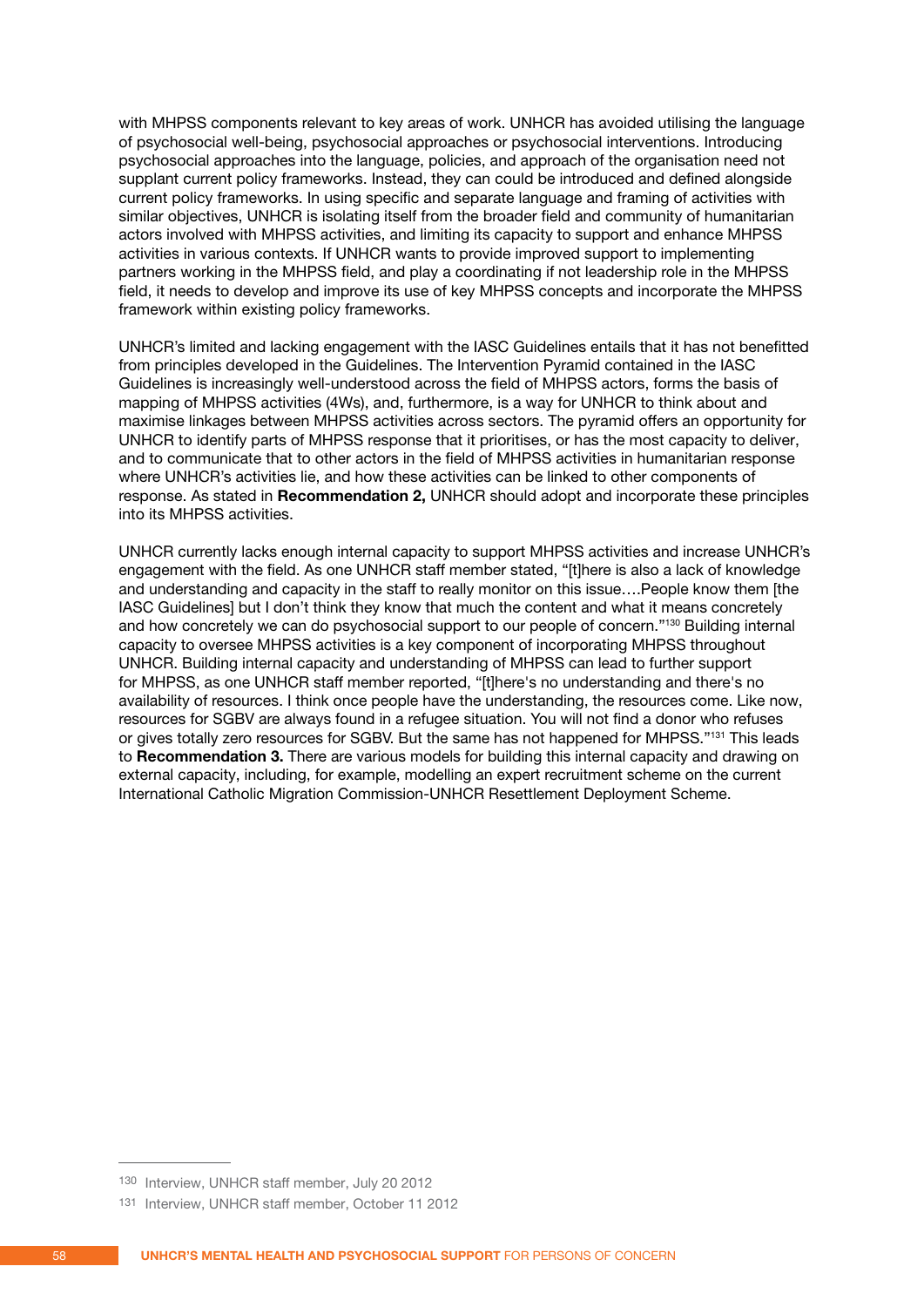**FINDING 2:** There is a lack of strong assessment of HPSS needs, and monitoring and evaluation of MHPSS interventions in the humanitarian sector

### **Recommendations:**

- 4. **UNHCR should identify feasible and effective assessment and evaluation methodologies and select commonly implemented MHPSS activities to evaluate, publishing case studies of results**
- 5. **UNHCR should play a central role in translating and disseminating research findings to practice and field-settings**

### **Implementation strategy:**

- 1. Create collaborations and partnerships with academic institutions and research teams to answer central questions concerning design, implementation, and impact of UNHCR's MHPSS activities
- 2. Increase specific indicators linked to MHPSS indicators in *Focus*

This finding is based on UNHCR's current activities in needs assessments, monitoring of outcomes and impacts, and evaluation of MHPSS activities. Table 8 below identifies the primary tools available for UNHCR in MHPSS needs assessment, monitoring and evaluation, which are described further below.

| <b>Tool</b>                                                                                       | Role                   | <b>Description</b>                                                                                                                                                                         |
|---------------------------------------------------------------------------------------------------|------------------------|--------------------------------------------------------------------------------------------------------------------------------------------------------------------------------------------|
| Participatory assessments                                                                         | Assessment             | Regular participatory assessments can<br>be used to identify MHPSS needs, as well<br>as methods to support and strengthen<br>family and community supports                                 |
| <b>Health Information System [HIS]</b>                                                            | Assessment, monitoring | Collects routine health and nutrition<br>data from refugees in primary health<br>care settings in 21 countries                                                                             |
| Focus                                                                                             | Monitoring             | Results-based management system<br>for all UNHCR activities, has multiple<br>indicators relevant to MHPSS in<br>various categories, including health,<br>protection and community services |
| WHO and UNHCR toolkit: Assessing<br>Mental Health and Psychosocial<br>Needs and Resources (2012). | Assessment             | Collection of simple and rapid<br>assessment tools for field use                                                                                                                           |

### **Table 7: Current MHPSS tools, indicators and activities for assessment, monitoring and evaluation**

Assessment of MHPSS needs within UNHCR is currently done in multiple ways.

Mental and neurological diseases are recorded in the Health Information System [HIS].<sup>132</sup> Currently, the HIS captures those refugees who attend primary health care, covering camp-based and some urban refugees in 21 countries. The data captured in this system could inform service provision for

<sup>132</sup> The HIS is UNHCR's primary source of routine data collection on health and nutrition. It was launched in 2005 in order to co-ordinate and standardise data collection that can be used to inform programs and monitor progress on health and nutrition indicators. It is used in 21 countries where there are refugees, covering camp-based and some urban refugees. In urban settings, the HIS is used in stand-alone health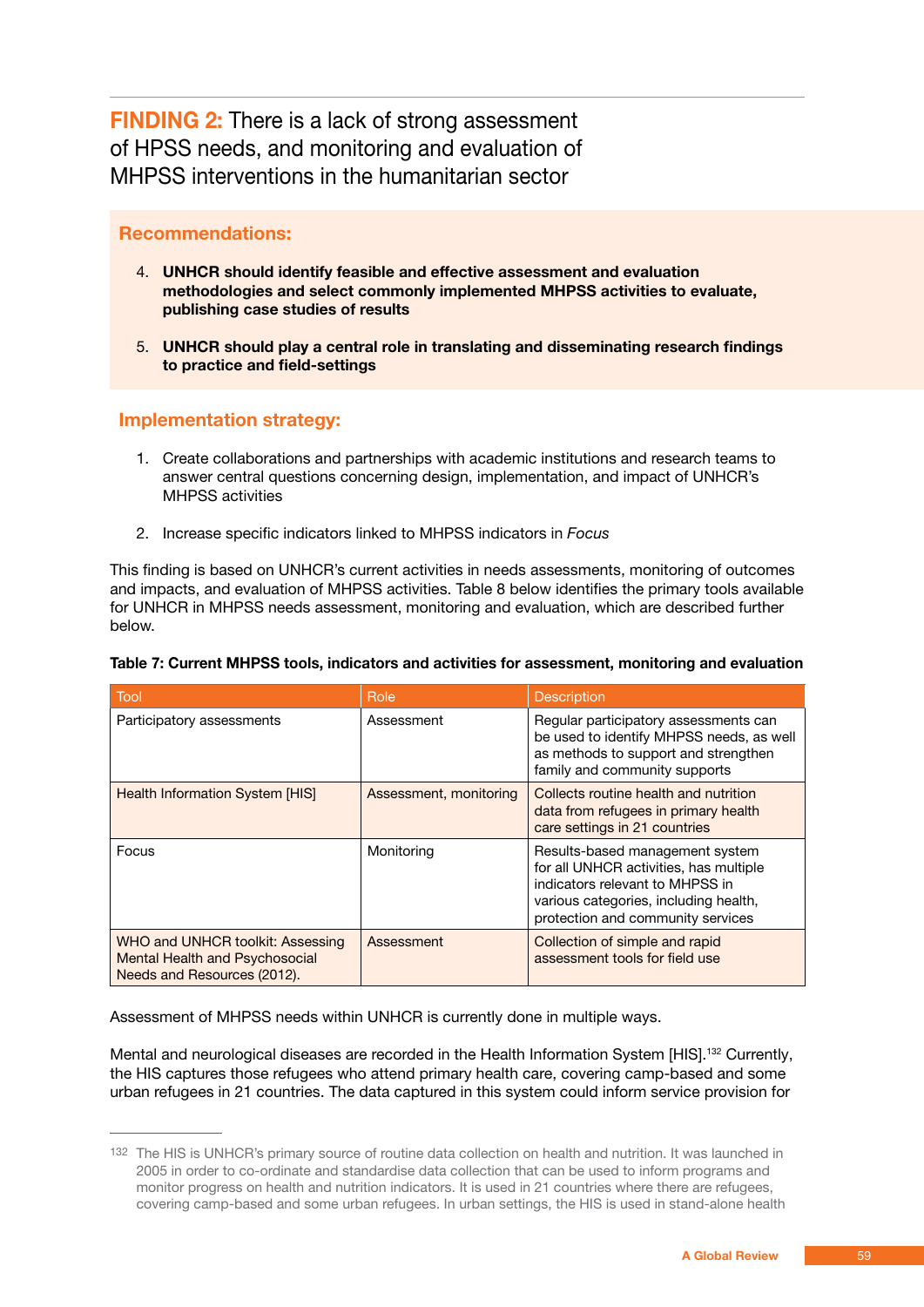

UNHCR staff approach the remote river village of Inbargyi by boat in Myanmar's Rakhine state.The field staff make regular trips to these remote communities to inspect the conditions in which the people are living in and try to assess their needs.Most of the Rohyinga villages along the river have been badly damaged in the recent conflict in Oct 2012. © UNHCR / P. Behan / Dec 7 2012

severe mental disorders, offering opportunities for monitoring prevalence of seven categories of severe mental disorders.<sup>133</sup>

Beyond this, participatory needs assessments may capture MHPSS needs and inform intervention design, a process that was described as effective by UNHCR staff in contexts such as Syria, Costa Rica, and Nepal. Moreover, some MHPSS activities have emerged from specific needs assessments, usually led by implementing partners or UNHCR consultants. More work is needed to ascertain the effectiveness of participatory assessments for capturing MHPSS needs, especially the degree to which prevalence of common mental disorders, such as depression and anxiety, can be detected using current approaches.

It is encouraging to see UNHCR's recent co-publication (with the WHO) of a toolkit of MHPSS assessment methods in humanitarian settings.134 This resource should be a first step towards developing a series of simple and rapid measures that can be integrated into assessment, monitoring and evaluation, while also engaging in more in-depth and rigorous evaluations of program outcomes and impacts through collaborations with researchers.

In terms of monitoring of current MHPSS activities, *Focus –* under which country operations select specific objectives with measurable indicators – is UNHCR's primary method of capturing programs. Many objectives listed in *Focus* are highly relevant to MHPSS, including "Services for persons with specific needs" (which includes number of persons counselled as its associated performance

clinics for refugees funded for UNHCR. In other health-care settings, UNHCR is reliant on data obtained from the national Ministry of Health.

<sup>133</sup> The HIS has case definitions for and collects data on: epilepsy/ seizures; alcohol and other substance use disorder; mental retardation/ intellectual disability; psychotic disorders; severe emotional disorder; medical unexplained somatic complaint; and other disorders.

<sup>134</sup> UNHCR & WHO (2012).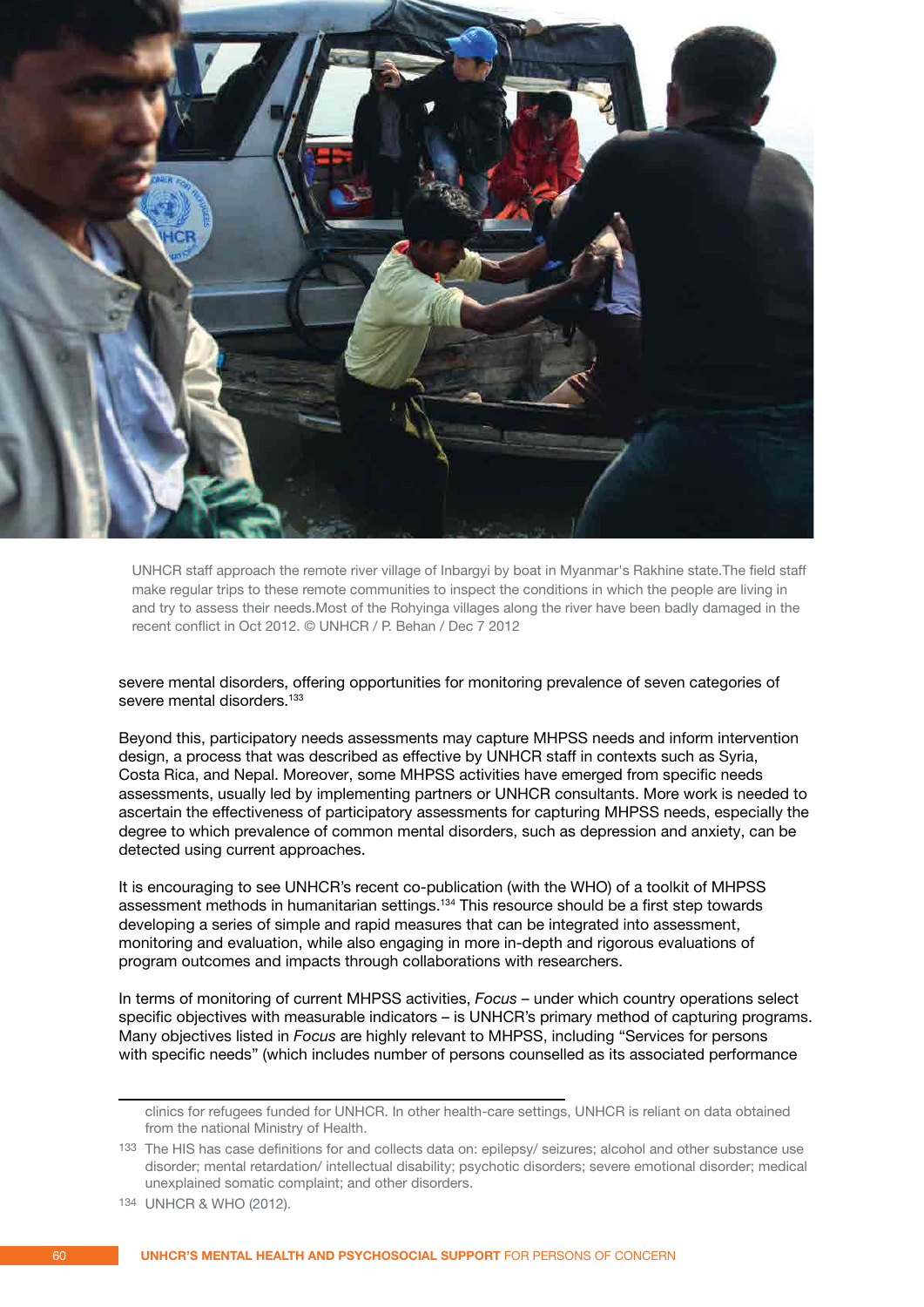indicator), as well as objectives focused on quality of reception conditions (including provision of psychosocial assistance), SGBV response (specifically focusing on counselling), targeted programs for adolescents, psychiatric services within the health system, and a range of self-reliance and livelihoods activities that could have psychosocial components. This indicates the scope of MHPSS activities in which UNHCR is already involved, as described in Section II. Yet, this also indicates the challenge inherent in the fact that objectives, outputs, and performance indicators for MHPSS activities are dispersed under a range of categories within *Focus,* and, moreover, are not primarily understood as MHPSS activities. As such, the focus and quality of MHPSS activities could be improved through an increase in specific indicators that link to MHPSS activities, or re-grouping of relevant indicators under a series of MHPSS-specific indicators. Currently, *Focus* is a limited tool for the purposes of capturing the scope and impact of MHPSS activities, which are multi-sectoral and implicated in many types of programs and approaches.

In terms of evaluation, approaches to understanding the *impact* of UNHCR's MHPSS activities on PoC are needed. Evaluation of the impact of MHPSS activities is a central challenge in the MHPSS field overall [as discussed previously in Textbox 8]. Impacts of MHPSS activities are often less obvious and apparent than impacts of other humanitarian interventions, yet careful and structured evaluation can bring to light important impacts of these activities, making visible many of the potentially invisible yet significant benefits of MHPSS interventions in humanitarian contexts. Challenges in the field of evaluation of MHPSS programs are broadly applicable to all agencies involved in MHPSS activities. However, lack of evidence generated in high-quality evaluations was cited numerous times by UNHCR staff as a primary reason for lack of support for MHPSS activities within UNHCR, and therefore is particularly important for moving UNHCR's work in this area forward. Evidence and evaluation is an essential element of promoting and developing UNHCR's MHPSS activities. However, as reported in the survey, monitoring and evaluation of MHPSS activities within UNHCR is perceived as weak. UNHCR's current approaches to evaluating MHPSS activities have primarily been through ad hoc collaborations with WHO and consultants, and have been located in the Health Unit. These findings indicate the necessity of implementing **Recommendation 4.**

Compounding the lack of available data from evaluations is the issue of *relevance* of available data for use for a humanitarian organisation such as UNHCR. A disconnect between "relevance" (practitioners' priorities that research be able to be readily translated into solutions) and "excellence" (academic researchers' priorities that research be conducted using high quality scientific methods to ensure validity of results) is evident.<sup>135</sup> This indicates a need to increase communication and cooperation between researchers and practitioners.136 UNHCR is uniquely positioned within the humanitarian sector to enter into long-term partnerships with academic institutions to collaborate on *evidence-generation* and *evidence-dissemination* in the field. As such, **Recommendation 5** identifies UNHCR's role in promoting evaluation and dissemination of findings in order to improve programs in the field.

<sup>135</sup> Tol, Patel, Tomlinson et. al. (2012).

<sup>136</sup> Tol & van Ommeren (2012).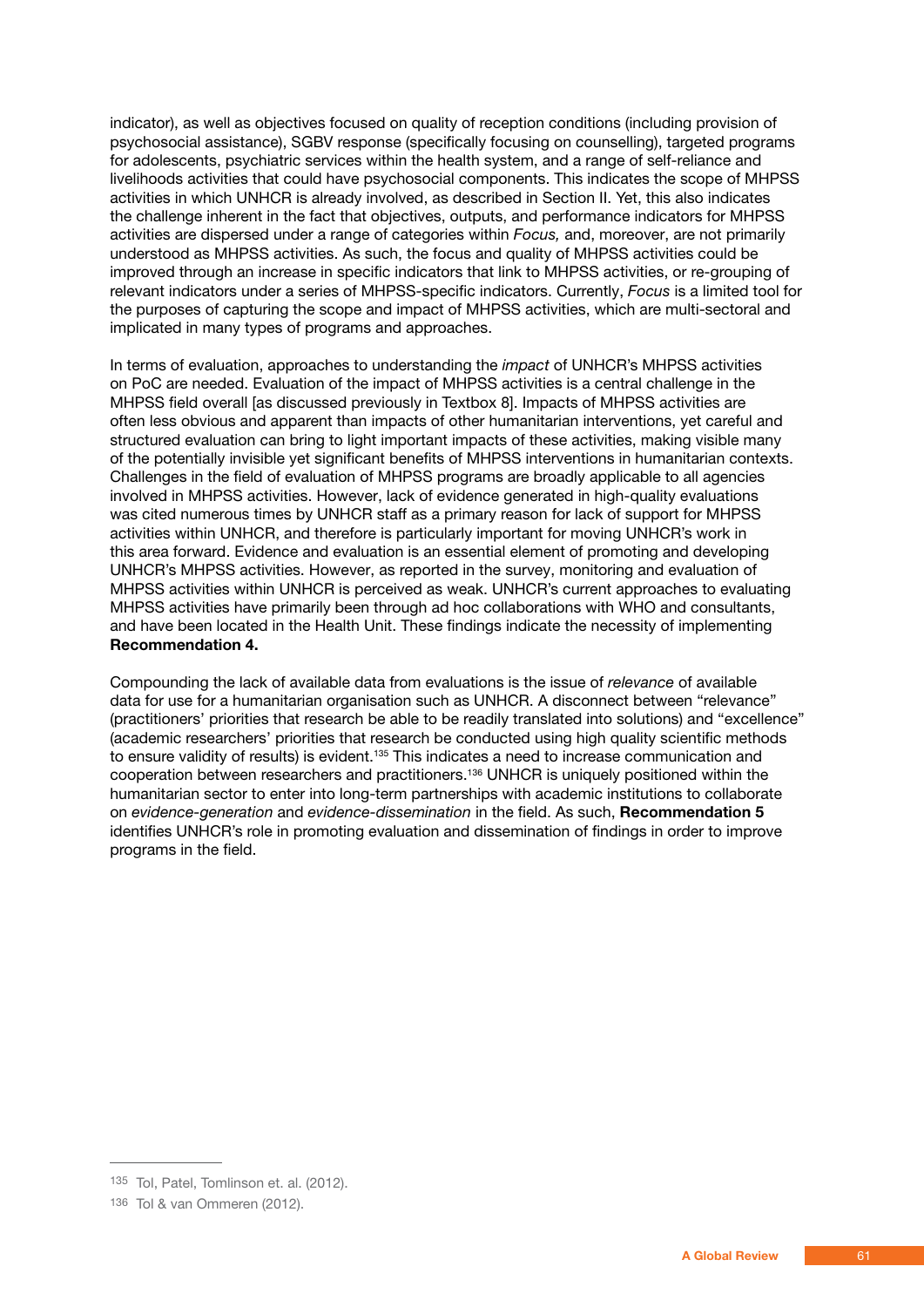**FINDING 3:** The sectoral nature of UNHCR's work currently limits integration of MHPSS activities across the organisation

### Recommendations:

- 6. **UNHCR staff in different sectors should complete a mandatory online course on how to protect and promote the dignity and psychosocial well-being of displaced persons during their daily work.**
- 7. **UNHCR should operationalize models for increased collaboration and communication on MHPSS activities, ensuring that Health, Protection and Community Services sectors utilise a MHPSS framework that enables referral systems and linkages between activities**
- 8. **UNHCR should clarify the role of Community Services as lead on Level 2 activities, linking current activities to best practices in the MHPSS field and ensuring Community Services has the resources and expertise to support these activities**
- 9. **UNHCR participatory assessments should be used to develop strategies to strengthen family and community self help and social supports.**

### Implementation strategy:

- 1. Ensure that orientation on a MHPSS approach is incorporated into training within the water, sanitation and hygiene, shelter and site planning, and camp management sectors
- 2. Develop a range of training mechanisms for Community Services, Protection and Health staff, focusing on MHPSS concepts, principles and skills
- 3. Identify where MHPSS responsibility lies in field operations, including appointing Focal Points or creating specific MHPSS units where the context requires

The IASC Guidelines recognise the substantial impact that core components of humanitarian response can have on the mental health and psychosocial well-being of affected populations, stating that "[t]here is increasing inter-agency consensus that psychosocial concerns involve all sectors of humanitarian work, because of the manner in which aid is implemented…affects psychosocial well-being." Level 1 activities within the Intervention Pyramid entail ensuring that "social and psychological considerations" are taken into account in food security and nutrition, shelter and site planning, and water and sanitation.

It is evident that there are challenges to facilitating integration of MHPSS approach across sectors. One respondent reported on experience with another large multi-sectoral humanitarian organisation, stating:

 *"I think it makes sense [to house it in protection]. But at the same time, the danger in seeing that issue is protection specific. You have psychosocial issues within health, within education, within water and sanitation. So, that is a danger. When you house it [within a specific sector], you have to make a case for that issue all the time. But at the same time, you do have to have a house for some of these issues. If you just leave at cross-sectoral at some time it doesn't get done. Basically, that's the compromise you make."*<sup>137</sup>

When there is no specific unit or sector that is the lead or maintains primary responsibility for MHPSS, there is a risk that MHPSS issues are not adequately brought to the fore in *any* sector. It

<sup>137</sup> Interview, staff member international agency, August 14 2012.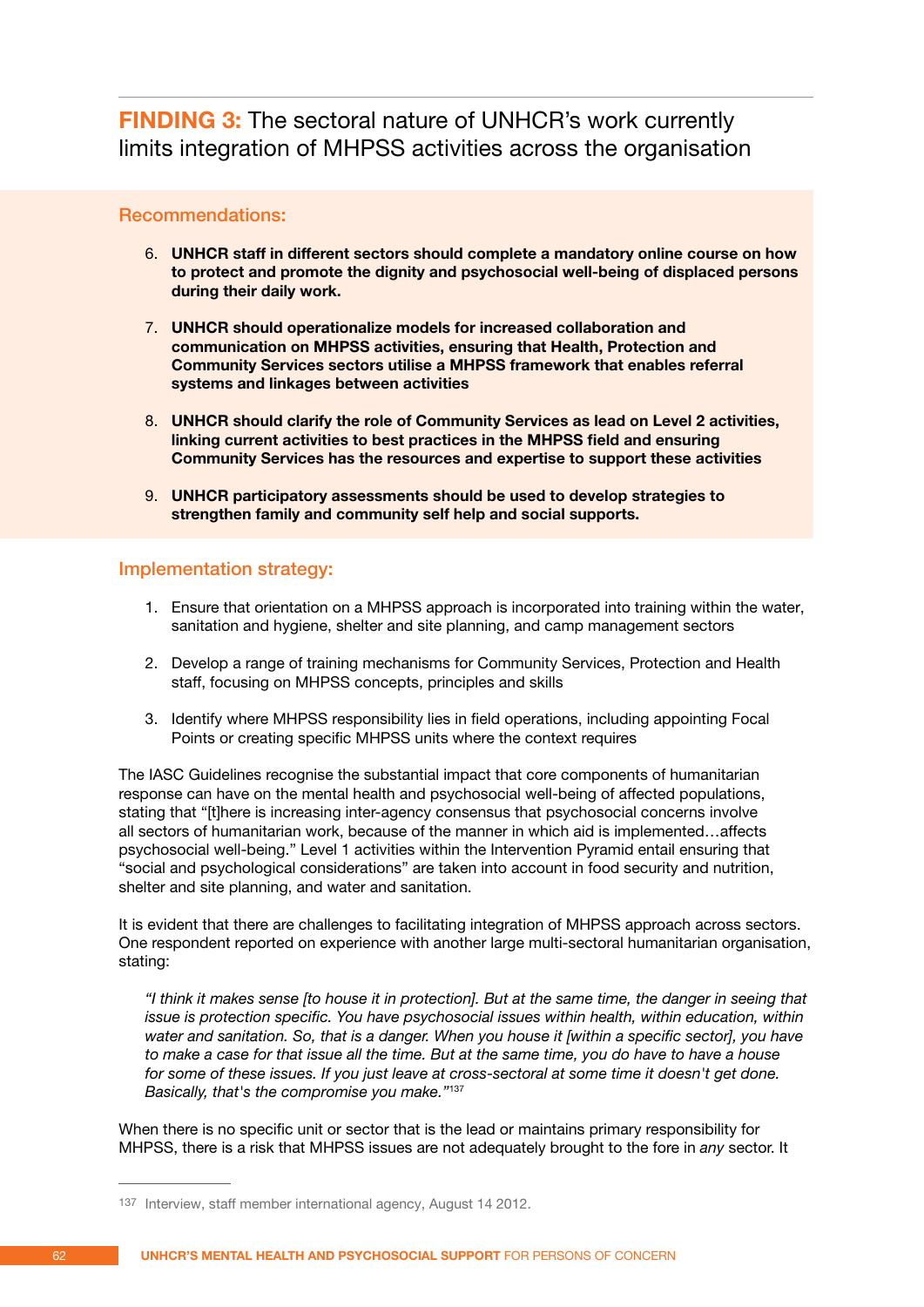is evident that ensuring the quality and integration of a MHPSS approach in sectors not primarily focused on MHPSS is a challenge across the humanitarian sector, and no less for UNHCR. The multi-sectoral nature of MHPSS activities, and the diffuse nature of what has been defined throughout this review as a MHPSS *approach* is a challenge not only for UNHCR, but for all humanitarian actors. UNHCR should promote adoption of a MHPSS *approach* throughout the organisation. Staff in core sectors throughout UNHCR whose work has impacts on the mental health and psychosocial well-being of refugees can be trained and oriented as to best practices in promoting and supporting well-being, as per **Recommendation 6.**

The question of sectoral responsibility and the challenge of identifying the ideal organisational structure to support MHPSS activities is a core obstacle to UNHCR improving and increasing its MHPSS activities. MHPSS has components that most logically fit within Community Services, within Health, and within Protection. Co-ordination of services and activities across all these sectors requires significant communication and promotion of linkages between services and activities. This is especially important in creating referral mechanisms, and providing complementary services to individuals in need – for example, psychosocial support programs for individuals with severe mental illness receiving care from the health sector. One survey respondent working in Chad reported, "mental health is usually governed by the health implementing partner, while psychosocial is handled by community services implementing partner, which can create confusion and problems." According to some UNHCR staff, co-ordination across MHPSS activities is sometimes effective through ad hoc communication and co-ordination structures created in order to facilitate improved services at the level of field operations. However, overall, the connections between MHPSS activities in different sectors appear to be limited, indicating the need to implement **Recommendation 7.**

One specific structural issue is the division of MHPSS activities between Community Services and Health. The Health sector approaches MHPSS activities largely through provision of medical services (often Level 3 and 4 activities within the Intervention Pyramid), while Community Services addresses psychosocial issues through a range of community-focused activities (often Level 2 and 3 activities). These approaches can and should be complementary. However, many UNHCR staff members discussed the frequent fragmentation of response between the sectors, resulting in a tendency to look at mental health and psychosocial response as separate and independent actions. One UNHCR staff person stated, there is "an unnatural divide in operations between Community services and the Public Health care partners. People are not automatically working together, which makes referral systems more complicated, and results in duplication of issues."138 Community Services is the ideal location for Level 2 MHPSS activities, some of which are already occurring – for example, child-friendly spaces. However, Community Services is not positioned to be able to adequately support these activities. Clarification of Community Services' role within UNHCR's approach to MHPSS is needed, as indicated in **Recommendation 8.** Some activities that are currently implemented as part of UNHCR's participatory assessments and AGDM work can be used to develop, implement and strengthen approaches to family and community support, as per **Recommendation 9.**

UNHCR has not addressed the question of where primary responsibility for MHPSS activities should fall. Respondents suggested a number of approaches to this question, including contextspecific responses – that is, placing primary responsibility within Community Services, or Health, or Protection, depending on the needs and structure of a particular field operation. Alternately, some respondents reported the need for a specific unit, with a MHPSS focal point with the same level of responsibility as a Community Services or Public Health office, and with the mandate to liaise across sectors in a particular field operation. Some respondents discussed the challenges of locating MHPSS activities primarily within a single sector. However, while there is considerable debate as to the organisational structure that would best facilitate MHPSS activities, respondents recognise that "somebody has to take ownership of it, it has to be given some home."139

<sup>138</sup> Interview, UNHCR staff member, August 2 2012.

<sup>139</sup> Interview, UNHCR staff member, July 19 2012.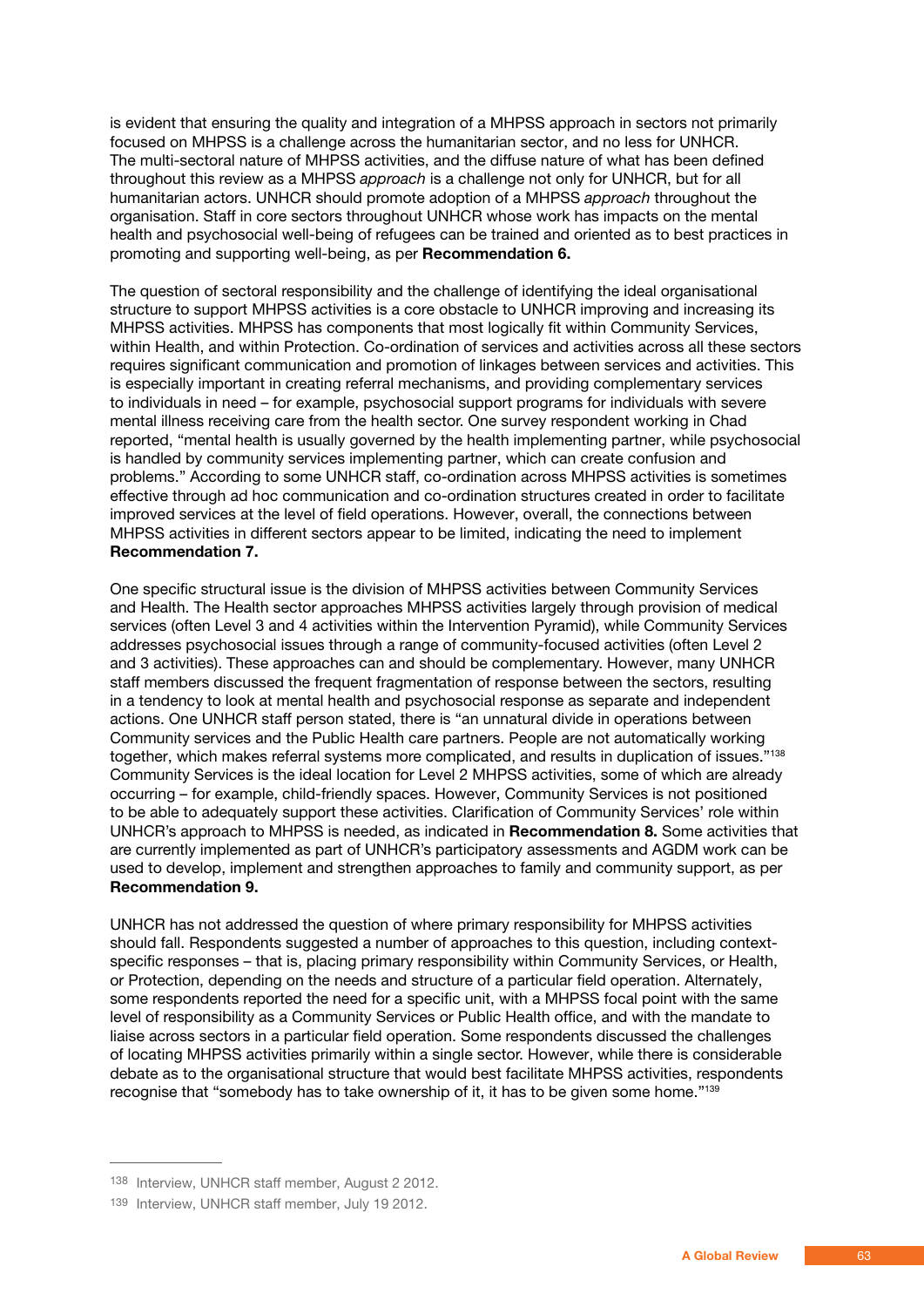## **FINDING 4:** Synergies between protection and MHPSS within UNHCR are not being maximised

### Recommendations:

- 10. **UNHCR should frame MHPSS activities as core components of its protection mandate**
- 11. **UNHCR should integrate MHPSS principles and approaches into core protection activities**

### Implementation strategy:

- 1. Adopt MHPSS orientations, including Psychological First Aid, for protection staff interacting with PoC during registration, refugee status determination, response to SGBV, best interest determination and resettlement interviews.
- 2. Incorporate discussion of social components of protection within policy statements and programmatic guidance

Protection and MHPSS are obviously connected. An improved protection environment can result in reduced mental health and psychosocial problems – for example, a reduction in sexual and gender-based violence in a camp can result in reduced mental health and psychosocial problems. Conversely, the connection between improved mental health and psychosocial well-being and improved protection environment is also evident – for example, that improved mental health and psychosocial well-being can reduce alcohol use, aggression, and violence, improving safety and protection for individuals, households, and communities. These examples demonstrate the interconnections between protection and MHPSS approaches, which was described by child protection expert Mike Wessells:

 *"you have to have a protective environment to have good mental health. Where people live in constant fear, of recruitment, or where they are at risk of being attacked or tortured, their mental health deteriorates--that's a fairly clear link between protection and mental health. Where you have mental health issues going unaddressed, that cycles back and can increase protection risks. These are reciprocal, cyclical, interlocking circular processes that go on."*<sup>140</sup>

The IASC's 2011 document, *"Mental Health and Psychosocial Support in Emergency Settings: What should Protection Programme Managers Know?"*141, describes the interconnections between protection and MHPSS approaches, stating "[i]ncluding psychosocial consideration in the protection response will protect the dignity of survivors and enhance the overall protection response." This document reflects widespread recognition in the humanitarian sector that protection activities and protection actors play a key role in the field of MHPSS activities, and that protection responses can be improved through use of a MHPSS approach and interventions.

However, while UNHCR staff widely recognise the linkages between MHPSS and protection, there is also a widespread perception that while MHPSS activities are potentially helpful above and beyond life-saving measures, such as activities in health, nutrition, and shelter, they are neither essential nor core elements of UNHCR's work. UNHCR staff widely described MHPSS activities as being "first on the chopping block" when limitations in financial resources require there to be budget cuts. However, while in some cases these cuts may be necessary from a cost-benefit analysis, it is also the case that this prioritisation of other forms of protection and assistance emerges not only from evidence-driven cost-effectiveness analysis, but from a perception within UNHCR that MHPSS activities are a luxury. As one UNHCR staff member reported, MHPSS activities are "annexed as the

<sup>140</sup> Interview, July 9 2012.

<sup>141</sup> IASC (2011).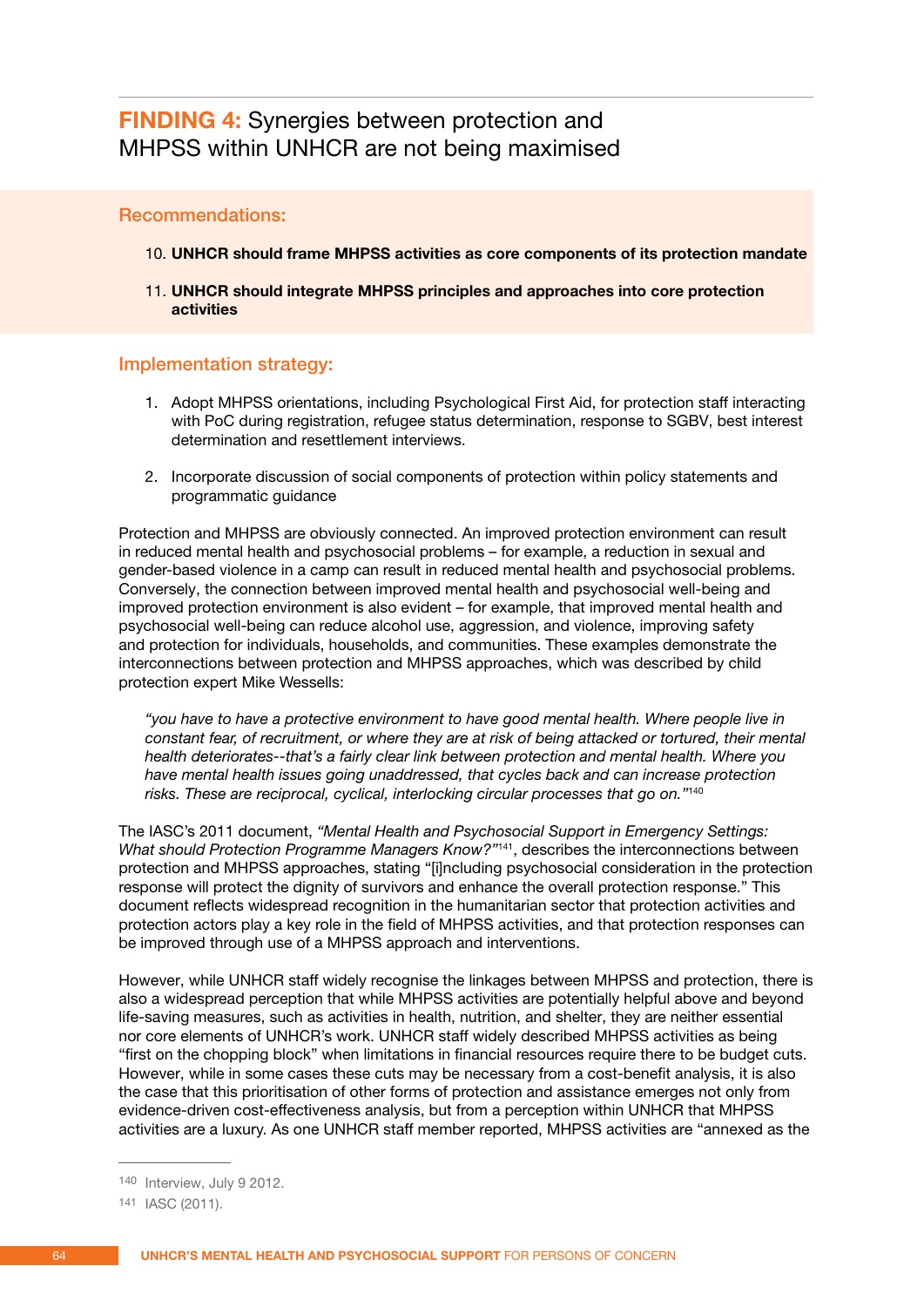little kind of luxury programs that go alongside when we have the time and we have the money."<sup>142</sup> **Recommendation 10** reflects the need to frame MHPSS activities within the realm of the protection mandate within UNHCR.

It is evident that a strong protection response has the potential to improve mental health and psychosocial well-being amongst individuals, households, and communities. MHPSS activities are unlikely to be effective in a context where key protection concerns are not addressed. As such, UNHCR's core protection activities are a way in which UNHCR currently works to prevent mental health and psychosocial problems, and improves mental health and psychosocial well-being. The survey conducted for this evaluation showed a high level of reporting of a range of protection activities with linkages to MHPSS activities and outcomes [see Table 8 for selected protection activities]. However, the interconnections between protection and MHPSS approaches are not present within UNHCR policy and language, and interviews conducted for this review revealed a number of obstacles to UNHCR fully maximising the potential for current protection activities to improve response to mental health problems and increasing psychosocial well-being amongst PoC.

### **Table 8: % of respondents reporting selected protection activities.**

| <b>Protection activity</b>                                                                                                                               | % reporting activity |
|----------------------------------------------------------------------------------------------------------------------------------------------------------|----------------------|
| Apply an Age, Gender and Diversity perspective to all<br>protection and assistance interventions                                                         | 91%                  |
| Training on the psychosocial impacts of human rights violations for<br>staff and officials (can be embedded in other training programs)                  | 41%                  |
| Local protection groups to improve the communal protection capacity<br>(for example, Protection Working Groups or similar committees).                   | 55%                  |
| Community-based protection responses (for example, supporting local dispute<br>resolution mechanisms, local support mechanisms for persons most at risk) | 56%                  |
| Activities to increase affected people's awareness of their<br>rights and their ability to assert these rights                                           | 65%                  |
| Complementary provision of psychosocial support and legal<br>protection support for survivors of human rights violations                                 | 51%                  |
| Services for persons with specific needs                                                                                                                 | 79%                  |

One issue that acts to hinder increased integration of MHPSS within protection activities is the definition and conceptualisation of protection within UNHCR. In interviews, UNHCR staff expressed concerns that protection was still conceptualised within UNHCR as primarily, or solely, a legal activity. A broader definition of protection is present in some UNHCR policies, for example, AGDM.<sup>143</sup> However, the concept of social protection – of protection encompassing efforts to improve the overall well-being of Persons of Concern, inclusive of material, social, economic, political, and legal dimensions – is not perceived as fully accepted and integrated throughout UNHCR. The definition of protection adopted and operationalised within UNHCR has important impacts on prioritisation of and support for MHPSS activities. For example, a practitioner interviewed for this review reported not being able to convince UNHCR staff to support a psychosocial program she was implementing as UNHCR staff stated, "that it not our mandate, our mandate is protection."144

There are concrete ways in which protection activities and MHPSS activities overlap. In some contexts, the majority of individuals receiving specific psychosocial or mental health services have been identified as having protection concerns, yet integration of protection and MHPSS activities is often limited. Use of MHPSS activities can be a way in which to identify protection issues, for example, through the use of psychosocial outreach volunteers, as presented in Textbox 9: Program

<sup>142</sup> Interview, UNHCR staff member, August 3 2012

<sup>143</sup> UNHCR (2010).

<sup>144</sup> Interview, other organization staff member, July 26 2012.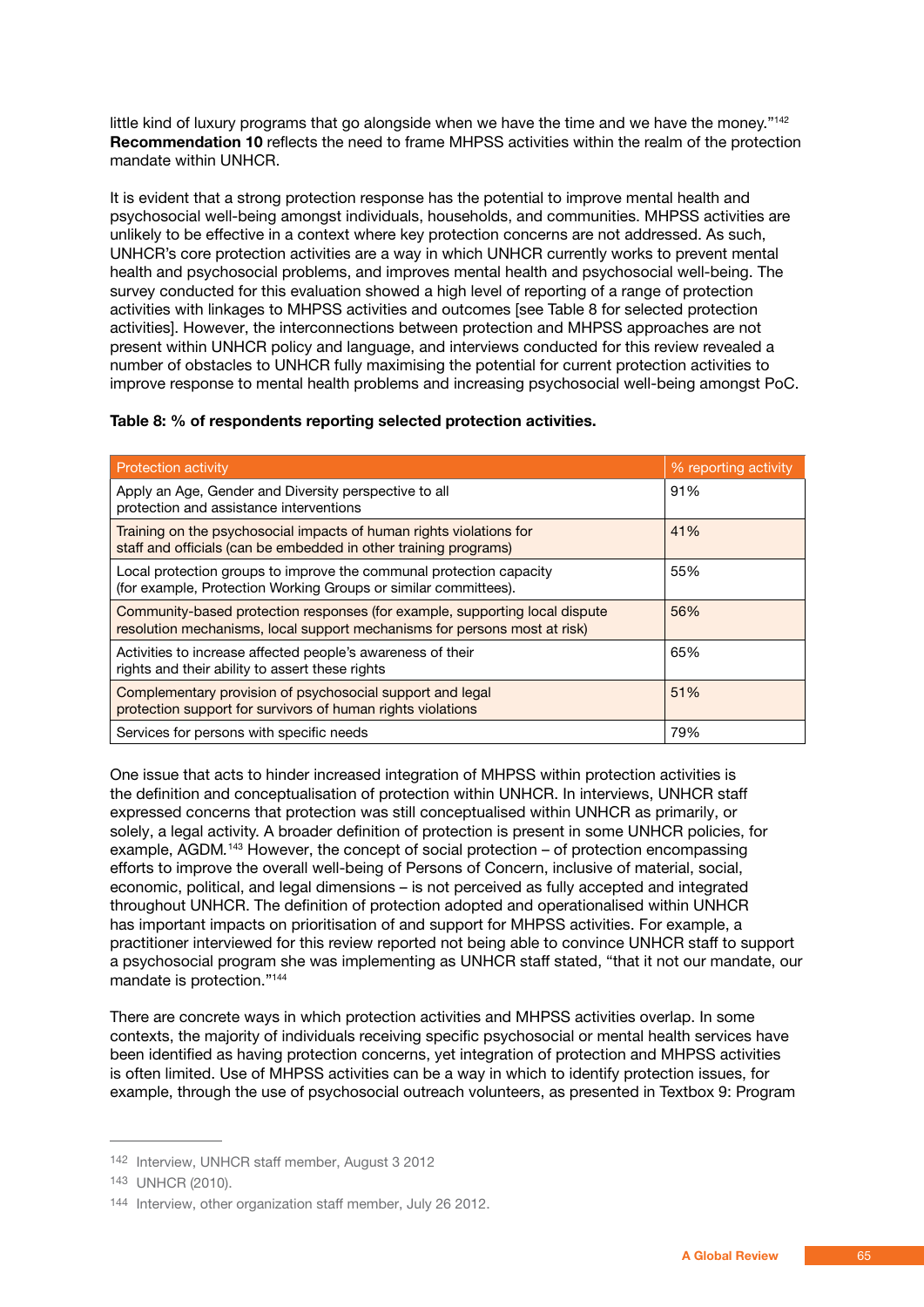

Sierra Leone / IDPS / Former child soldiers in rehabilitation / CAW (Children Affected by War) / Freetown © UNHCR / C. Shirley / December 1999

snapshot: Outreach volunteers. As such, recognition of the interconnections between protection and MHPSS, and integration of these activities, can concretely improve services. However, at the moment, the widespread understanding of protection activities and MHPSS as disconnected leads to a "complete split between the work of the protection unit managing violence cases and the work of the psychosocial unit managing psychosocial issues."<sup>145</sup> The separation of protection and MHPSS approaches and activities is not just an issue of definition or language, but has concrete impacts on quality of services.

There are protection activities that could be improved through use of a MHPSS approach. For example, UNHCR staff reported that registration activities, resettlement interviews, and best interest determination interviews – all of which are activities that have the potential to have a negative psychosocial impact, if not conducted with sensitivity – do not explicitly use MHPSS approaches. It is notable that two such approaches – MHPSS orientations or trainings for legal protection workers, and psychosocial training for staff involved in refugee status interviews – were the least commonly reported protection activities, and amongst the least commonly reported activities across all sectors and areas. There is scope for use specific MHPSS activities, for example, Psychological First Aid [PFA] [see Textbox 12], within some protection activities, as stated in **Recommendation 11.**

<sup>145</sup> Interview, staff member international agency, August 21 2012.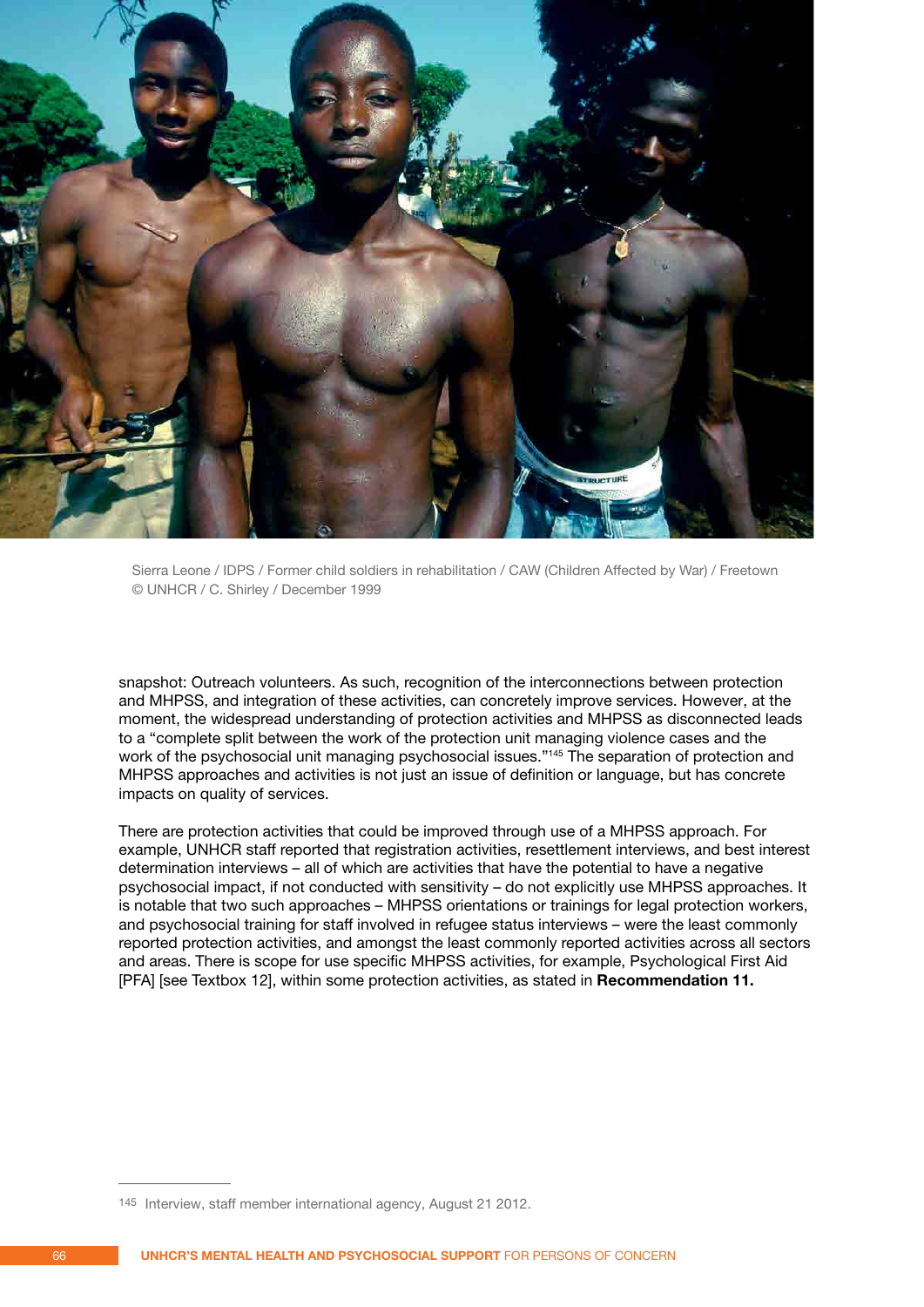**FINDING 5:** There is a lack of guidance on how to support MHPSS programs in non-emergency and/ or urban settings

### Recommendations:

- 12. **UNHCR should lead development of MHPSS guidelines for non-emergency and urban settings**
- 13. **UNHCR should assess the role of MHPSS activities in the context of protracted refugee situations impacted by resettlement and/ or repatriation, identifying key interventions that should be supported as a part of ongoing activities or phasing out of humanitarian support**

### Implementation strategy:

- 1. Utilise role in the IASC MHPSS Reference Group to prioritise developing adapted Guidelines that specifically address MHPSS interventions in non-emergency settings and urban environments
- 2. Profile case studies of MHPSS activities in protracted refugee situations in flux

The guidelines, tools, and expertise in the MHPSS field primarily focus on the emergency-phase of displacement. The IASC Guidelines state, "[t]he focus of the guidelines is on implementing minimum responses, which are essential, high-priority responses that should be implemented as soon as possible in an emergency." Moreover, some of the interventions detailed in this report – for example, PFA – are considered most appropriate for emergency settings. Furthermore, many experts and practitioners have noted that the Guidelines lack a focus on MHPSS in urban settings. Activities that are components of "comprehensive response" – activities to implement when "the population has access to at least the minimum response" – may be able to be adapted to constitute a response to evolving MHPSS needs in non-emergency or urban settings. However, overall, there is limited guidance or expertise that specifically focuses on how to support and improve MHPSS programming in these contexts, leading to **Recommendation 12.**

Many PoC are situated in non-emergency contexts, for example, protracted refugee situations.<sup>146</sup> UNHCR's discussion of the challenges of protracted refugee situations has included references to the MHPSS issues that emerge and persist in situations of prolonged displacement. For example, UNHCR describes protracted refugee situations as often resulting "basic rights and essential economic, social and psychological needs remain[ing] unfulfilled after years in exile,"<sup>147</sup> and that these situations are characterised by "high levels of personal trauma, social tension, sexual violence and negative survival strategies."148 Thus, it appears that UNHCR recognises that the very nature of protracted refugee situations can impact on mental health and psychosocial well-being.

Even though UNHCR, along with other humanitarian actors, does not plan on the situation becoming protracted, there are actions that can be taken in the midst of an emergency phase that can improve delivery, quality, and sustainability of services in the event that the displacement situation does become protracted. Given the focus of the MHPSS field on emergencies, there is currently limited guidance and expertise on how these measures could be applied in the area of MHPSS activities. Moreover, in situations of protracted displacement that are in a context of flux due to mass resettlement or impending repatriation, the need for MHPSS activities may increase

<sup>146</sup> A protracted refugee situation is defined as a situation where refugees have lived in a displacement context for more than five years, and when they still have no immediate prospect of finding a durable solution to their plight by means of voluntary repatriation, local integration, or resettlement (Crisp 2003).

<sup>147</sup> UNHCR (2004).

<sup>148</sup> UNHCR (2008b).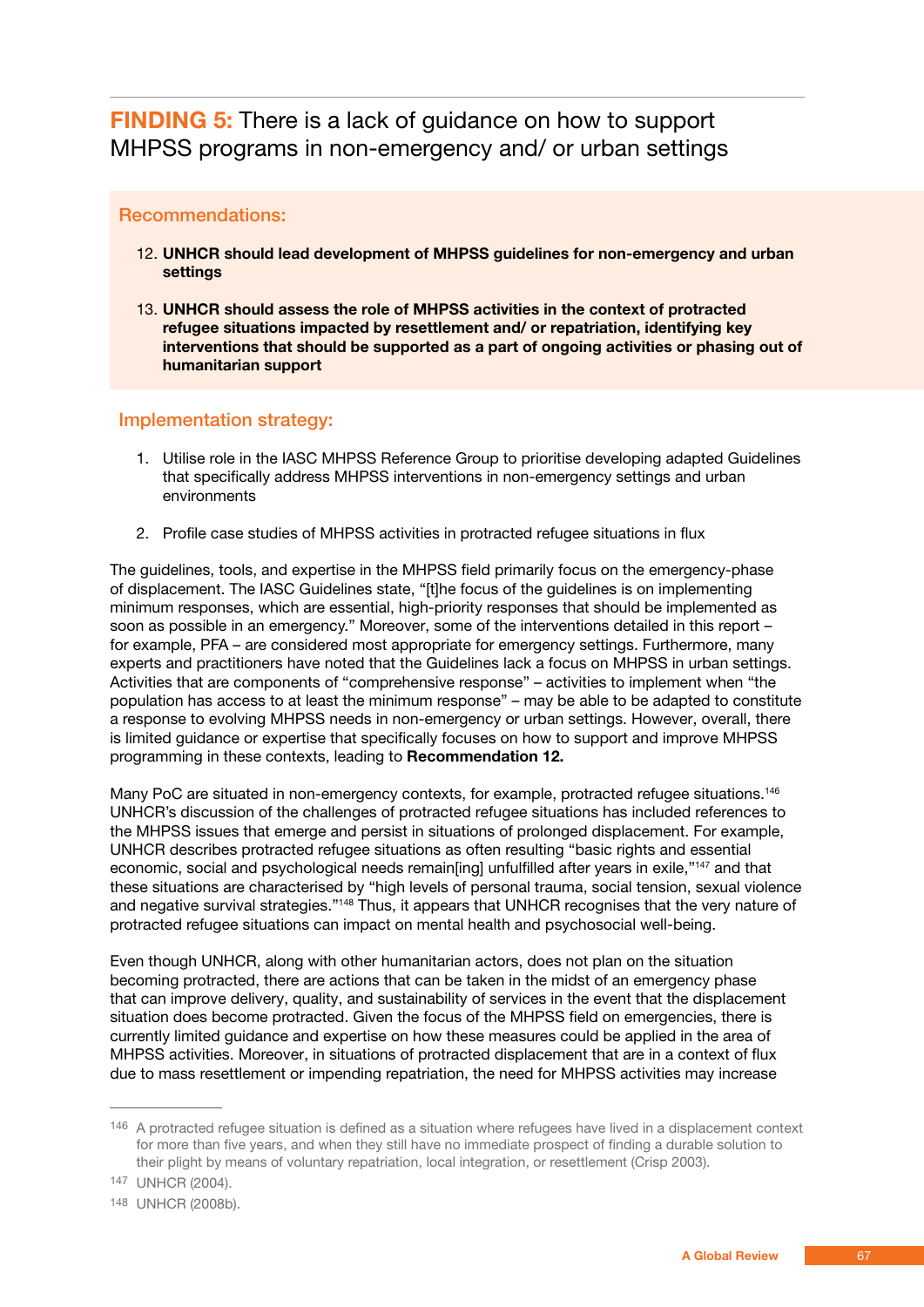due to widespread anxiety and fears as to the impact of the changes on individuals, households, and communities. For example, in the context of resettlement of Bhutanese refugees in Nepal, resettlement-related stressors are perceived to have increased mental health issues, including suicide, and impacted coping mechanisms amongst refugees in the camps.<sup>149</sup> However, funding for MHPSS activities may actually decrease in these situations, in a context of a shift towards self-reliance, a focus on resettlement, or phasing out of humanitarian programs, and as such **Recommendation 13** is an important step towards supporting MHPSS needs in these settings.

In the context of urban environments, UNHCR has recognised the need to shift traditional approaches to delivering services, engaging "creative approaches" to ensure that health needs are met, including enabling access to national health systems and establishing and facilitating referral pathways for refugees.<sup>150</sup> UNHCR has also developed operational guidelines to address specific health systems and services issues that emerge in urban environments, for example, health insurance<sup>151</sup> and referral systems.<sup>152</sup>

UNHCR has identified the role of some key MHPSS activities in addressing the needs of refugee displaced in urban environments. UNHCR has supported an innovative and effective psychosocial outreach program in Cairo, and its multi-layered MHPSS program in Syria was also designed and delivered in an urban setting. UNHCR's 2009 *Policy on refugee protection and solutions in urban areas* uses the language of community mobilisation and development, stating that participatory assessments will be utilised, and efforts undertaken to "strive to mobilise and capacitate the refugee population, so as to preserve and promote their dignity, self-esteem, productive and creative potential."153 Some key mechanisms of psychosocial support and outreach are described in the policy, including engagement of trained refugee outreach volunteers to maintain contact with the refugee community and establishment of local community centres as a space for provision of information, counselling and socialising. Therefore, it is possible to use the policy as a basis to support development of MHPSS activities for refugees in an urban context.

There is a lack of guidance and expertise in the MHPSS field that addresses the particular challenges of MHPSS in urban settings. However, UNHCR is in the unique position of 1) having begun to develop operational guidelines in the area of public health that address challenges largely unique and specific to urban environments, 2) having urban refugee policy guidelines that broadly support the use of MHPSS approaches and activities, and 3) having supported or directly implemented some successful models of MHPSS activities in urban environments. UNHCR could profile these experiences, building on findings from these contexts and expanding these activities to urban settings in other regions. UNHCR is in a position to provide input and advice to the IASC MHPSS Reference Group, in order to issue guidelines or tools on the use of the IASC Guidelines in urban settings.

<sup>149</sup> Chase (2012); Schinina, Sharma, Gorbacheva and Mishra (2011).

<sup>150</sup> Guterres & Spiegel (2012); Spiegel, Colombo & Palk (2010).

<sup>151</sup> UNHCR (2012a).

<sup>152</sup> UNHCR (2009a).

<sup>153</sup> UNHCR (2009b).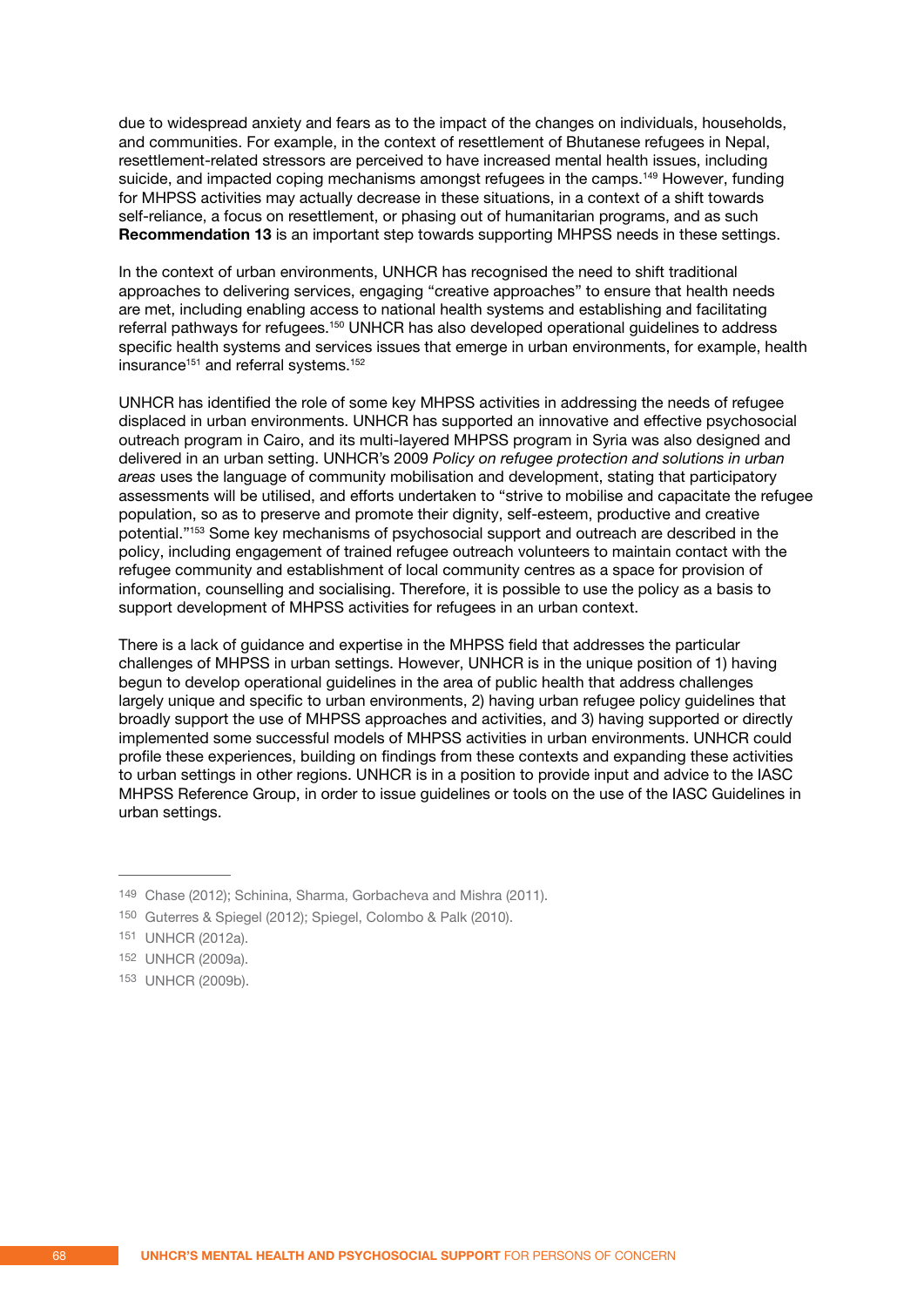## **FINDING 6:** Clinical mental health services can be increased and strengthened

### Recommendation:

14. **UNHCR should actively engage implementing partners who have expertise to manage severe mental health problems in adults and children**

### Implementation strategy:

- 1. Map and identify national capacity or implementing partners with capacity to provision of clinical mental health services in field settings
- 2. UNHCR should work to develop protocols and operational tools to support improved clinical mental health services.

Displaced persons with severe mental disorders are neglected both within research literature and policy approaches.154 Severe mental illness, such as psychosis, can be exacerbated by exposure to conflict and displacement, and in situations of prolonged displacement, individuals often face significant barriers to adequate ongoing care for severe mental illness.<sup>155</sup> Findings from this review indicate that challenges remain in provision of clinical mental health services, primarily delivered through the Health sector, for refugees. Some progress has been made in the field of clinical mental health services within UNHCR – for example, inclusion of psychotropic medicines in the list of essential medicines,<sup>156</sup> and monitoring of severe mental disorders is conducted through the Health Information System, as described above.

However, findings from the survey indicate that activities in mental health services were less commonly reported than activities within other sectors [see Table 6]. Reasons for this were indicated in interviews with UNHCR staff conducted for this review. UNHCR staff regularly discussed the challenges of providing clinical mental health services in contexts where clinical mental health services are limited or of low-quality for national populations. It may be ideal to draw on capacities available within national health systems, where possible – for example, for UNHCR to fund psychiatrists or mental health nurses to make visits and provide services to refugees, as is the case in some UNHCR programs, for example, Yemen, Nepal and Ethiopia. However, in contexts where local capacities are not strong or available, or where refugees are located in areas remote from population-centers, it is important, as per **Recommendation 14,** for UNHCR to identify and support implementing partners who can provide high-quality clinical mental health services.

<sup>154</sup> Silove, Ekblad & Mollica (2000).

<sup>155</sup> Jones, L., Asare, J. et. al. (2009).

<sup>156</sup> UNHCR (2011d).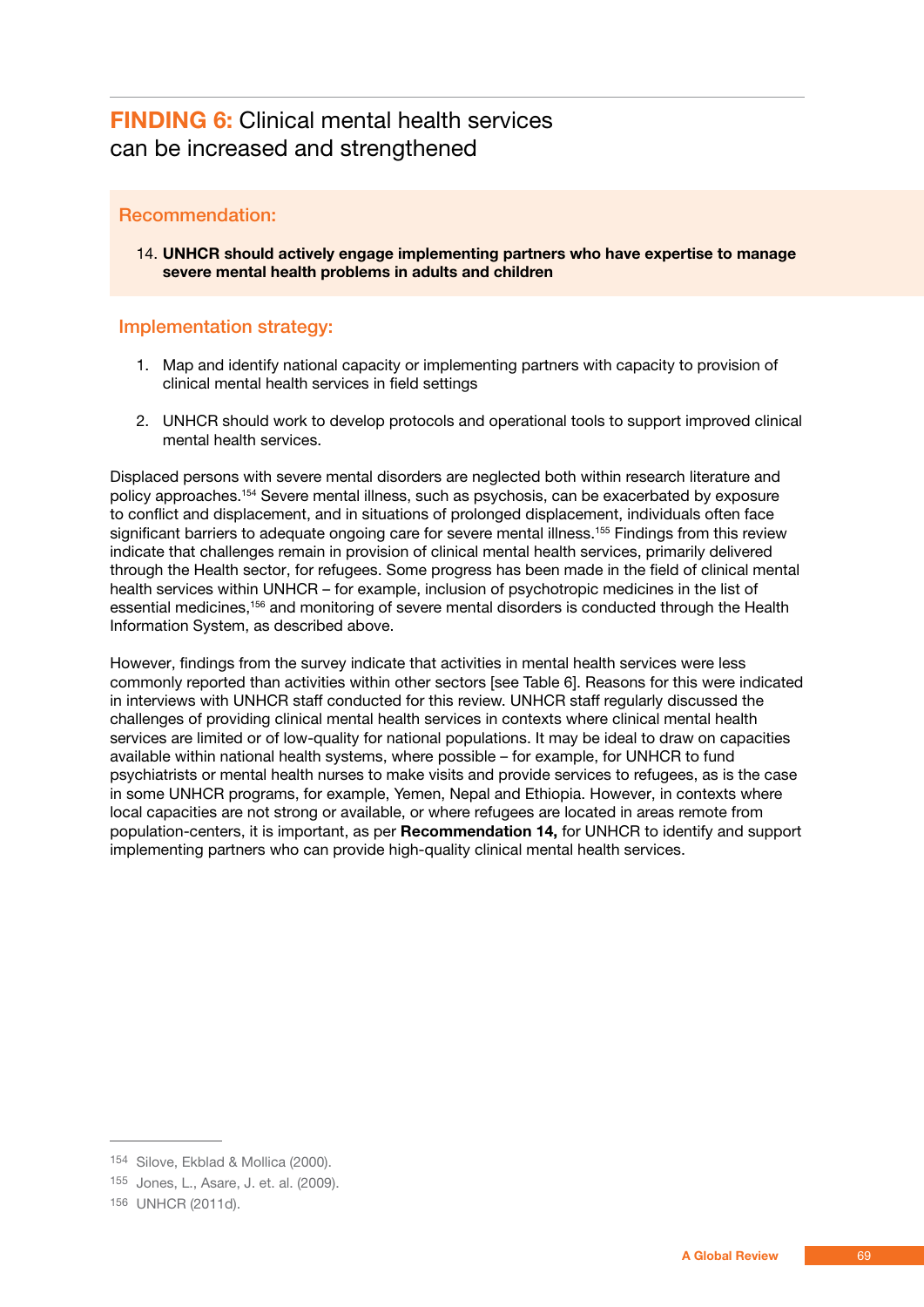# 5. **Conclusion**

The violence and deprivation wrought by conflict and displacement impacts every aspect of the lives of those affected. Families are torn apart, social structures undermined, and loss and hopelessness can be pervasive. Years of living with uncertainty and deprivation can impact current and long-term well-being. However, as many UNHCR staff have experienced in their work, affected populations also exhibit immense strength and capacity to address their own problems and concerns. It is imperative that UNHCR develop approaches, frameworks, and structures that enable it to effectively build on these resources, strengthen resilience, and address MHPSS gaps and needs that inevitable emerge in the wake of emergencies and persist in situations of on-going displacement.

The field of MHPSS is evolving, based on the IASC Guidelines and emerging tools and approaches. The historical background, conceptual developments, and evidence-base presented in this review demonstrate the degree to which the field of MHPSS activities has changed and consolidated over the past decade, demonstrating increasing consensus around principles and practices. As such, it is both surprising and disconcerting that UNHCR has not only not taken a lead in implementing these principles and approaches, but actually appears to have separated itself from these developments, continuing to use organisation-specific language with the understanding that MHPSS activities are outside of its mandate, and issuing policies and guidelines that do not engage with core MHPSS principles.

This review outlined the distinction between a MHPSS approach and MHPSS interventions. It is evident that for UNHCR to fulfil its mandate of protection, and best develop and support activities and services that improve PoC's well-being, UNHCR must engage both with an MHPSS approach – integrating this approach through all sectors in the organisation, and MHPSS interventions – activities in Community Services, Health and Protection that specifically aim to improve mental health and psychosocial well-being. This will require strong advocacy on MHPSS principles within UNHCR, leadership and prioritisation of activities seeking to address MHPSS needs, and significant work establishing the structures and systems required to oversee and develop a stronger role in addressing MHPSS needs.

The key findings of this review are outlined below, alongside recommendations and implementation strategies for the recommendations. Some of these findings are specific to UNHCR, and require conceptual development, policy guidance, and shifts within institutional structures and approaches to overcome. For example, the sectoral structure of UNHCR poses a significant challenge to integrating MHPSS approaches and interventions within UNHCR, and requires strengthening Community Services' engagement with MHPSS and re-thinking of where MHPSS activities should have a "home." Other findings are applicable to many agencies and actors in the field, and UNHCR can both learn from actions other actors have taken to address these challenges, and take a lead in addressing these issues, for example, monitoring and evaluation, and guidance on MHPSS in nonemergency and/ or urban settings.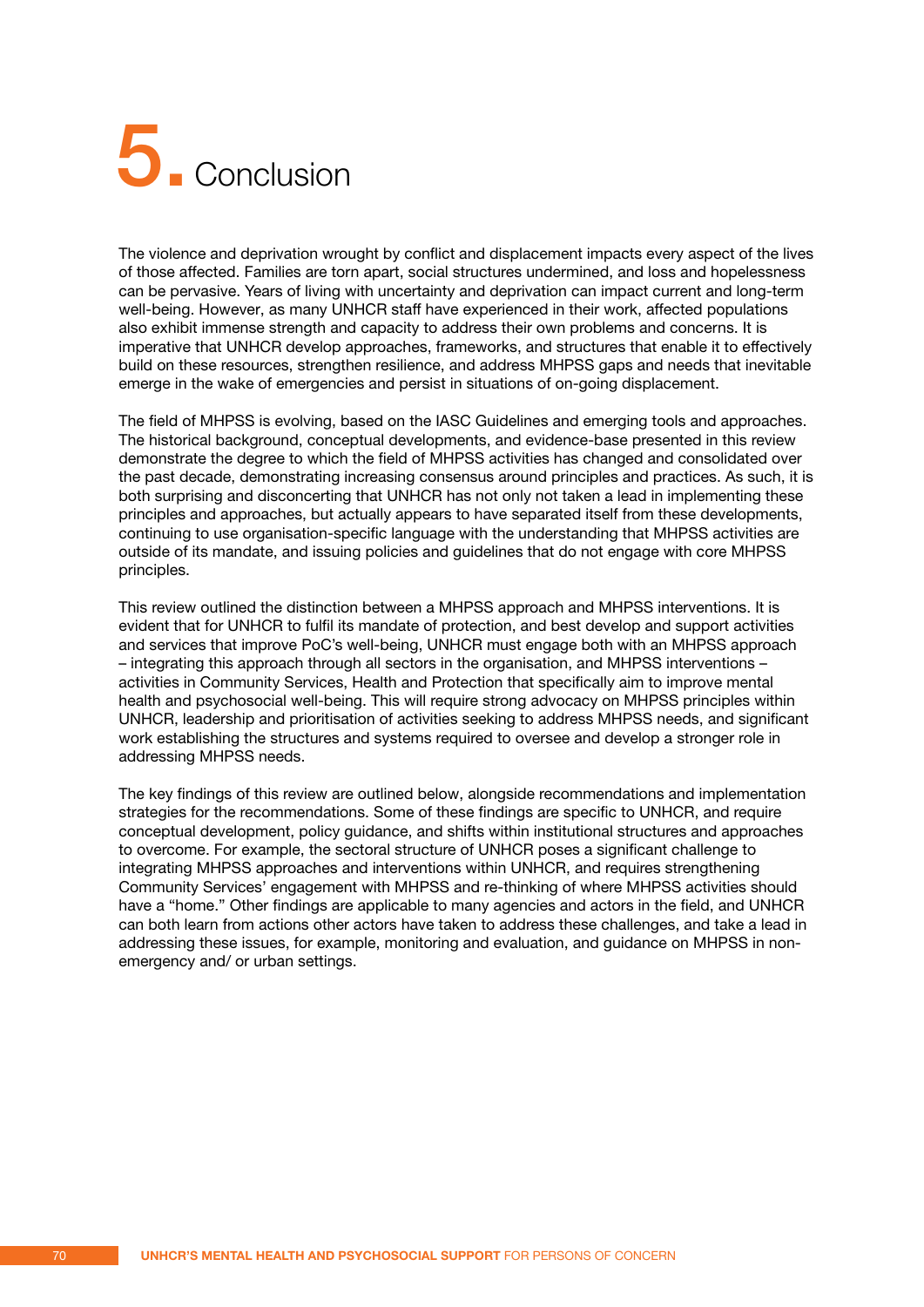| Finding |                                                                                                                                                                                                                                                                  |                                                                                                                                                                                                                                                               |  |  |  |  |  |  |  |
|---------|------------------------------------------------------------------------------------------------------------------------------------------------------------------------------------------------------------------------------------------------------------------|---------------------------------------------------------------------------------------------------------------------------------------------------------------------------------------------------------------------------------------------------------------|--|--|--|--|--|--|--|
|         | Key recommendations                                                                                                                                                                                                                                              | Implementation strategy                                                                                                                                                                                                                                       |  |  |  |  |  |  |  |
|         | Finding 1: UNHCR has not adequately engaged with MHPSS concepts, definitions and approaches                                                                                                                                                                      |                                                                                                                                                                                                                                                               |  |  |  |  |  |  |  |
| 1.      | UNHCR should strongly and clearly<br>articulate its role in the field of MHPSS by<br>developing and issuing a MHPSS strategy                                                                                                                                     | 1.<br><b>Issue MHPSS strategy</b><br>2.<br>Utilise forthcoming Operational Guidelines<br>for MHPSS as guidance for implementation                                                                                                                             |  |  |  |  |  |  |  |
| 2.      | UNHCR should promote and adapt the key<br>principles in the field of MHPSS activities,<br>including the Intervention Pyramid, within the<br>organisation and within current policy approaches                                                                    | of key MHPSS activities for field offices<br>Identify and adopt minimum standards of<br>3.<br>MHPSS interventions, based on Sphere<br>standards, developing accountability measures                                                                           |  |  |  |  |  |  |  |
| 3.      | UNHCR should seek to build internal capacity to<br>develop, implement and support MHPSS activities                                                                                                                                                               | to assess fulfillment of these standards.<br>Identify a recruitment initiative through<br>4.<br>which to build internal capacity on MHPSS,<br>enabling provision of direct technical<br>support and advice to field operations<br>on MHPSS needs and response |  |  |  |  |  |  |  |
|         | Finding 2: There is a lack of strong assessment of MHPSS needs, and monitoring<br>and evaluation of MHPSS interventions in the humanitarian sector                                                                                                               |                                                                                                                                                                                                                                                               |  |  |  |  |  |  |  |
| 4.      | UNHCR should identify feasible and effective<br>assessment and evaluation methodologies and<br>select commonly implemented MHPSS activities<br>to evaluate, publishing case studies of results                                                                   | 1.<br>Create collaborations and partnerships<br>with academic institutions and research<br>teams to answer central questions<br>concerning design, implementation, and<br>impact of UNHCR's MHPSS activities                                                  |  |  |  |  |  |  |  |
| 5.      | UNHCR should play a central role in<br>translating and disseminating research<br>findings to practice and field-settings                                                                                                                                         | 2.<br>Increase specific indicators linked<br>to MHPSS indicators in Focus                                                                                                                                                                                     |  |  |  |  |  |  |  |
|         | Finding 3: The sectoral nature of UNHCR's work currently limits<br>integration of MHPSS activities across the organisation                                                                                                                                       |                                                                                                                                                                                                                                                               |  |  |  |  |  |  |  |
| 6.      | UNHCR staff in different sectors should complete<br>a mandatory online course on how to protect and<br>promote the dignity and psychosocial well-being<br>of displaced persons during their daily work.                                                          | Ensure that orientation on a MHPSS approach<br>1.<br>is incorporated into training within the water,<br>sanitation and hygiene, shelter and site<br>planning, and camp management sectors                                                                     |  |  |  |  |  |  |  |
| 7.      | UNHCR should implement models for increased<br>collaboration and communication on MHPSS<br>activities, ensuring that Health, Protection<br>and Community Services sectors utilise a                                                                              | 2.<br>Develop a range of training mechanisms<br>for Community Services, Protection<br>and Health staff, focusing on MHPSS<br>concepts, principles and skills                                                                                                  |  |  |  |  |  |  |  |
|         | MHPSS framework that enables referral<br>systems and linkages between activities                                                                                                                                                                                 | Identify where MHPSS responsibility lies<br>3.<br>in field operations, including appointing                                                                                                                                                                   |  |  |  |  |  |  |  |
| 8.      | UNHCR should clarify the role of Community<br>Services as lead on Level 1 and 2 activities, linking<br>current activities to best practices in the MHPSS<br>field and ensuring Community Services has the<br>resources and expertise to support these activities | Focal Points or creating specific MHPSS<br>units where the context requires                                                                                                                                                                                   |  |  |  |  |  |  |  |
| 9.      | UNHCR participatory assessments should be<br>used to develop strategies to strengthen family<br>and community self help and social supports.                                                                                                                     |                                                                                                                                                                                                                                                               |  |  |  |  |  |  |  |
|         | Finding 4: Synergies between protection and MHPSS within UNHCR are not being maximised                                                                                                                                                                           |                                                                                                                                                                                                                                                               |  |  |  |  |  |  |  |
|         | 10. UNHCR should frame MHPSS activities as<br>core components of its protection mandate<br>11. UNHCR should integrate MHPSS principles and<br>approaches into core protection activities                                                                         | 1. Adopt MHPSS orientations, including<br>Psychological First Aid, for protection staff<br>interacting with PoC during registration,<br>refugee status determination, response<br>to SGBV, best interest determination<br>and resettlement interviews.        |  |  |  |  |  |  |  |
|         |                                                                                                                                                                                                                                                                  | 2.<br>Incorporate discussion of social<br>components of protection within policy<br>statements and programmatic guidance                                                                                                                                      |  |  |  |  |  |  |  |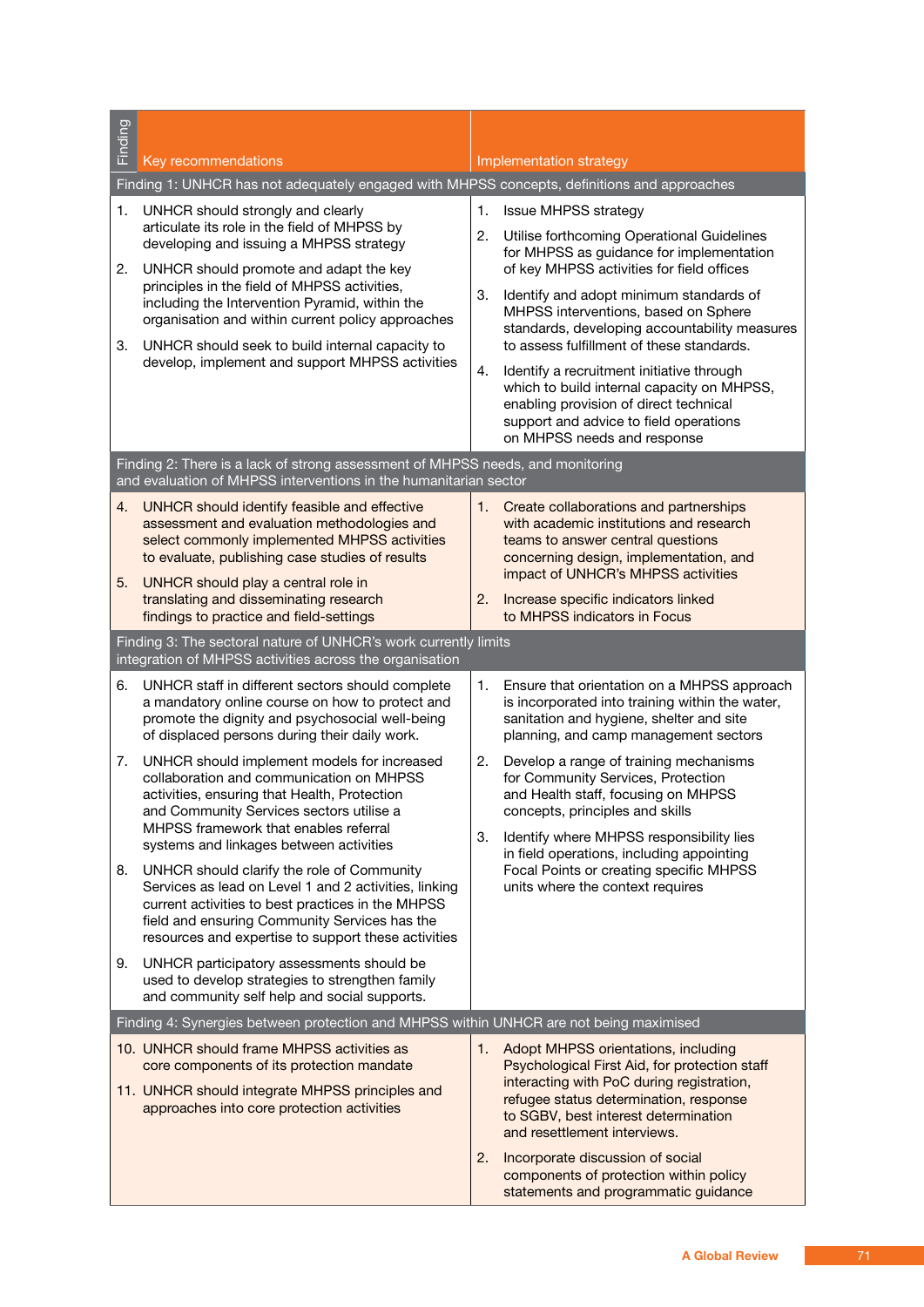| Finding<br>Key recommendations                                                                                                                                                                                                                                                                                                                                                                    | Implementation strategy                                                                                                                                                                                                                                                                                               |
|---------------------------------------------------------------------------------------------------------------------------------------------------------------------------------------------------------------------------------------------------------------------------------------------------------------------------------------------------------------------------------------------------|-----------------------------------------------------------------------------------------------------------------------------------------------------------------------------------------------------------------------------------------------------------------------------------------------------------------------|
| Finding 5: There is a lack of guidance on how to support MHPSS<br>programs in non-emergency and/ or urban settings                                                                                                                                                                                                                                                                                |                                                                                                                                                                                                                                                                                                                       |
| 12. UNHCR should lead development of MHPSS<br>guidelines for non-emergency and urban settings<br>13. UNHCR should assess the role of MHPSS<br>activities in the context of protracted refugee<br>situations impacted by resettlement and/ or<br>repatriation, identifying key interventions that<br>should be supported as a part of ongoing<br>activities or phasing out of humanitarian support | Utilise role in the IASC MHPSS Reference<br>$\mathbf{1}$ .<br>Group to prioritise developing adapted<br>Guidelines that specifically address<br>MHPSS interventions in non-emergency<br>settings and urban environments<br>Profile case studies of MHPSS activities<br>2.<br>in protracted refugee situations in flux |
| Finding 6: Clinical mental health services can be increased and strengthened                                                                                                                                                                                                                                                                                                                      |                                                                                                                                                                                                                                                                                                                       |
| 14. UNHCR should actively engage implementing<br>partners who have expertise to manage severe<br>mental health problems in adults and children                                                                                                                                                                                                                                                    | Map and identify national capacity or<br>1.<br>implementing partners with capacity<br>to provision of clinical mental health<br>services in field settings<br>2.<br>UNHCR should work to develop protocols<br>and operational tools to support improved<br>clinical mental health services.                           |
|                                                                                                                                                                                                                                                                                                                                                                                                   |                                                                                                                                                                                                                                                                                                                       |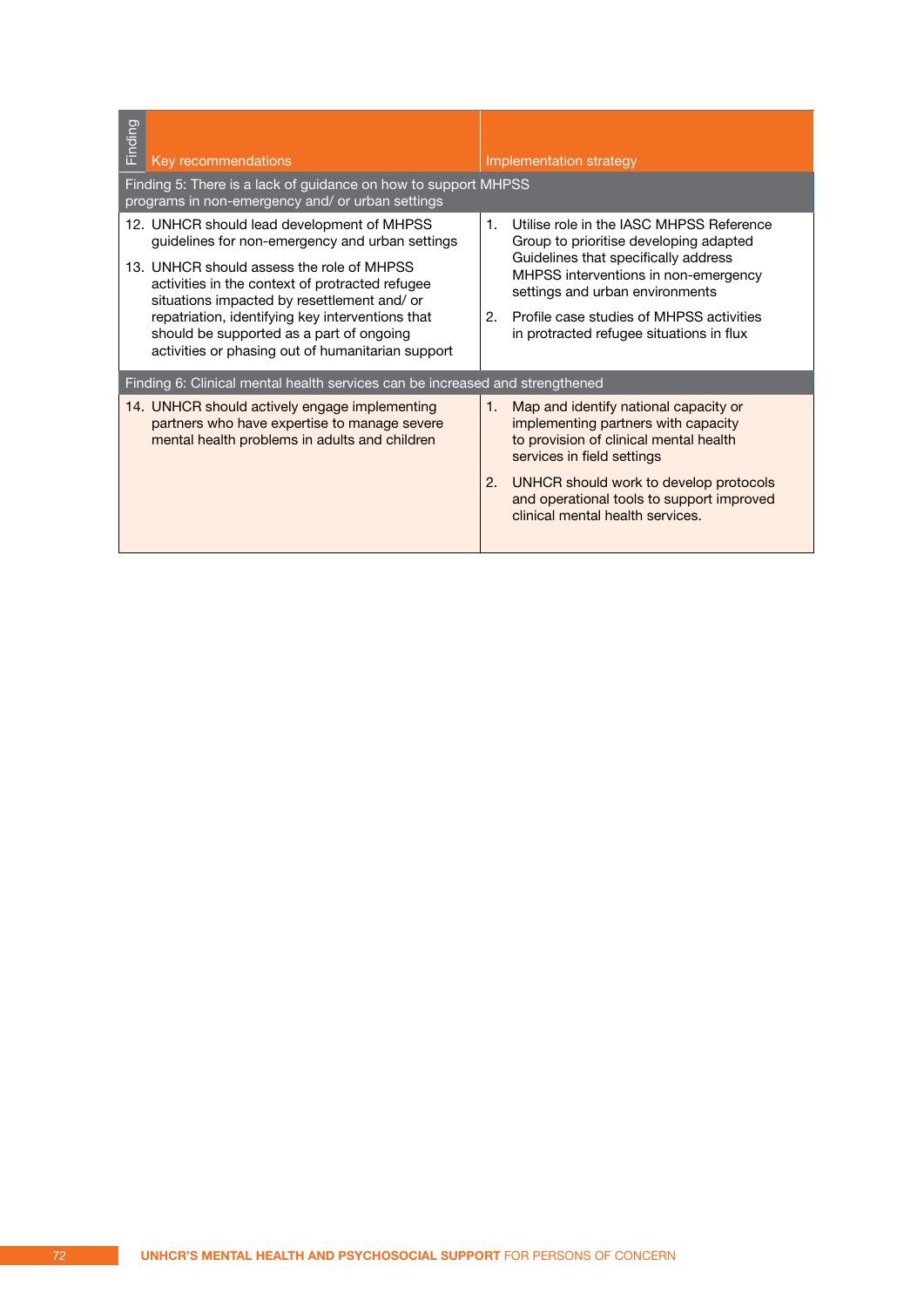# References:

# **A. Ager**

*Mental health issues in refugee populations: a review*. Boston: Harvard Center for the Study of Culture and Medicine (1993).

*Consensus and professional practice in psychosocial intervention: political achievement, core knowledge-base and prompt for further enquiry* (2008). Intervention, 6 (3/4), 261-264.

# **A. Ager, J. Metzler**

*Child-friendly spaces: a structured review of the evidence*. New York Columbia University and World Vision

# **A. Ager, A. Strang, M. Wessells**

*Integrating psychosocial issues in humanitarian and development assistance: a response to Williamson and Robinson.* Intervention, 4(1), 29-31.

### **I. Agger, J. Mimica**

*ECHO Psychosocial Assistance to Victims of War in Bosnia-Herzegovina and Croatia: an evaluation* (1996), Zagreb: ECHO and European Community Task Force Psychosocial Unit.

### **I. Agger**

*Therapeutic approaches to the treatment of refugees: a historical perspective* (2002), Retrieved 6/3, 2012

### **R. J. Apfel, B. Simon**

*Psychosocial interventions for children of war: the value of a model of resiliency* (1996), *Medicine and Global Survival, 3*(A2), 1-20.

### **M. J. Baca, K. Fayyad, A. Marini, I. Weissbecker**

*The development of a comprehensive mapping service for mental health and psychosocial support in Jordan* (2012), Intervention, 10(2), 177-187.

### **J. Bass, R. Neugebauer, K. F. Clougherty, H. Verdeli, P. Wickramaratne,**

# **L. Ndogoni, et al.**

*Group interpersonal psychotherapy for depression in rural Uganda: 6-month outcomes: randomised controlled trial* (2006). Br J Psychiatry, 188, 567-573.

# **R. Batniji, M. Van Ommeren, B. Saraceno**

*Mental and social health in disasters: relating qualitative social science research and the Sphere standard* (2006). Soc Sci Med, 62(8), 1853-1864.

# **T. S. Betancourt, J. Agnew-Blais,**

**S. E. Gilman, D. R. Williams, B. H. Ellis** *Past horrors, present struggles: the role of stigma in the association between war experiences and psychosocial adjustment among former child soldiers in Sierra Leone* (2010). Soc Sci Med, 70(1), 17-26.

### **T. S. Betancourt, I. Borisova, T. P. Williams, R. T. Brennan, T. H. Whitfield, M. de la Soudiere, et al.**

*Sierra Leone's former child soldiers: a followup study of psychosocial adjustment and community reintegration* (2010). Child Dev, 81(4), 1077-1095.

### **T. S. Betancourt, R. T. Brennan, J. Rubin-Smith, G. M. Fitzmaurice, S. E. Gilman**

*Sierra Leone's former child soldiers: a longitudinal study of risk, protective factors, and mental health* (2010). J Am Acad Child Adolesc Psychiatry, 49(6), 606-615.

# **T. S. Betancourt, K. T. Khan**

*The mental health of children affected by armed conflict: protective processes and pathways to resilience* (2008). Int Rev Psychiatry, 20(3), 317-328.

### **J. Bisson, C. Lewis**

*Systematic Review of Psychological First Aid* (2009). Geneva: World Health Organization

# **P. Bolton, J. Bass, R. Neugebauer, H. Verdeli, K. F. Clougherty, P. Wickramaratne, et al.**

*Group interpersonal psychotherapy for depression in rural Uganda: a randomized controlled trial* (2003). JAMA, 289(23), 3117-3124.

# **P. Bolton, A. M. Tang**

*An alternative approach to cross-cultural function assessment* (2002). Soc Psychiatry Psychiatr Epidemiol, 37(11), 537-543.

# **P. Bravo, A. Edwards, S. Rollnick, G. Elwyn**

*Tough decisions faced by people living with HIV: a literature review of psychosocial problems*  (2010). AIDS Rev, 12(2), 76-88.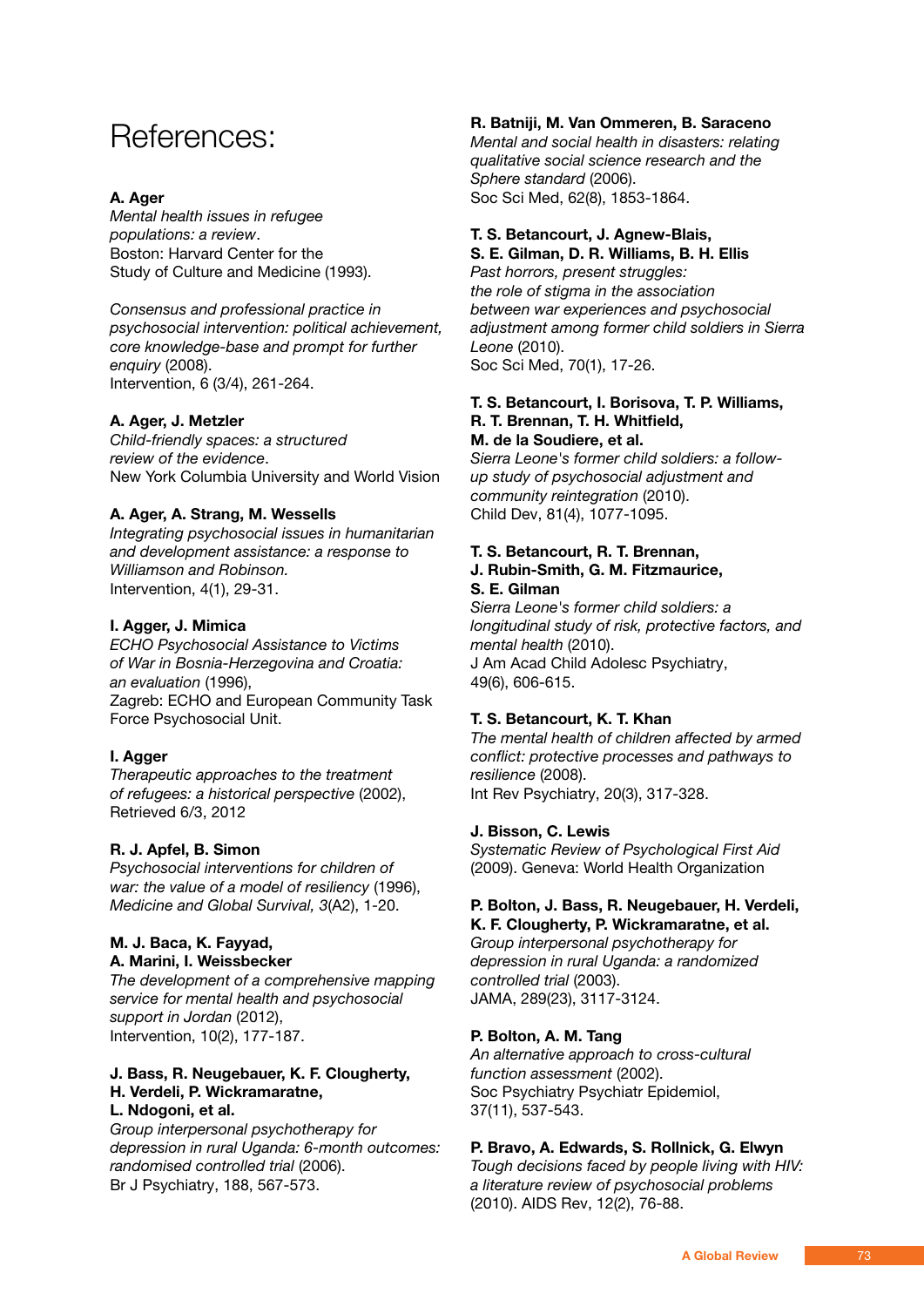## **N. Calhoun**

*UNHCR and community development: a weak link in the chain of refugee protection?*(2010). Geneva: UNHCR.

### **C. Catani, E. Schauer, F. Neuner**

*Beyond individual war trauma: domestic violence against children in Afghanistan and Sri Lanka* (2008). *J Marital Fam Ther, 34*(2), 165-176.

### **L. Chase**

*Promoting Psychosocial Resilience among Bhutanese Refugees in Nepal (2012).*  Jhapa: TPO-Nepal and Fulbright Commission

### **L. Cluver, F. Gardner**

*Risk and protective factors for psychological well-being of children orphaned by AIDS in Cape Town: a qualitative study of children and caregivers' perspectives* (2007). AIDS Care, 19(3), 318-325.

# **E. M. Coker**

*Traveling pains": embodied metaphors of suffering among Southern Sudanese refugees in Cairo (2004).*  Cult Med Psychiatry, 28(1), 15-39.

#### **J. Crisp**

*No end in sight: the problem of protracted refugee situations in Africa* (2003)*.*  Geneva: UNHCR

# **J. T. de Jong, I. H. Komproe,**

**M. Van Ommeren**

*Common mental disorders in postconflict settings* (2003). Lancet, 361(9375), 2128-2130.

### **J. T. de Jong, I. H. Komproe, M. Van Ommeren, M. El Masri, M. Araya, N. Khaled, et al.**

*Lifetime events and posttraumatic stress disorder in 4 postconflict settings* (2001). JAMA, 286(5), 555-562.

### **E. F. Dubow, L. R. Huesmann, P. Boxer, S. Landau, S. Dvir, K. Shikaki, et al.**

*Exposure to Political Conflict and Violence and Posttraumatic Stress in Middle East Youth: Protective Factors* (2012). J Clin Child Adolesc Psychol.

# **R. Dybdahl**

*Children and mothers in war: an outcome study of a psychosocial intervention program* (2001). Child Dev, 72(4), 1214-1230.

### **C. Echeverri, J. Castilla**

*A case study in Colombia: implementation of the IASC Guidelines on Mental Heath and Psychosocial Support in Emergency Settings*  (2008). Intervention, 6(3/4), 284-290.

## **Elizabeth Glaser Pediatric AIDS Foundation**

*Strategies for Integrating Psychosocial Support Interventions into HIV Prevention, Care, and Treatment Services* (2010). Johannesburg Elizabeth Glaser Pediatric AIDS Foundation.

### **N. Ezard, E. Oppenheimer, A. Burton, M. Schilperoord, D. Macdonald, M. Adelekan, et al.**

*Six rapid assessments of alcohol and other substance use in populations displaced by conflict (2011).* Confl Health, 5(1), 1.

### **C. Fitzgerald, A. Elkaied, I. Weissbecker**

*Mapping of mental health and psychosocial support in post conflict Libya* (2012). Intervention, 10(2), 188-200.

### **J. H. Fox, F. M. Burkle Jr., J. Bass, F. A. Pia, J. L. Epstein, D. Markenson**

*The Effectiveness of Psychological First Aid as a Disaster Intervention Tool: Research Analysis of Peer-Reviewed Literature From 1990-2010 (2012).*  Disaster Med Public Health Prep, 6(3), 247-252.

### **A. Galappatti**

*What is a Psychosocial Intervention? Mapping the field in Sri Lanka* (2003). Intervention, 1(2), 3-17.

#### **L. Groves**

*Working together to end discrimination and ensure equal outcomes for all: Global Analysis of 2011 – 2012 Accountability Frameworks for AGD and targeted actions* (2012). Geneva: UNHCR.

### **A. Guterres, P. Spiegel**

*The state of the world's refugees: adapting health responses to urban environments* (2012). JAMA, 308(7), 673-674.

### **B. Harrell-Bond**

*The non-material needs of refugees* (1988). Rome: World Congress on Physical and Mental Health of Emigrants.

### **Z. Hijazi, I. Weissbecker, R. Chammay**

*The integration of mental health into primary*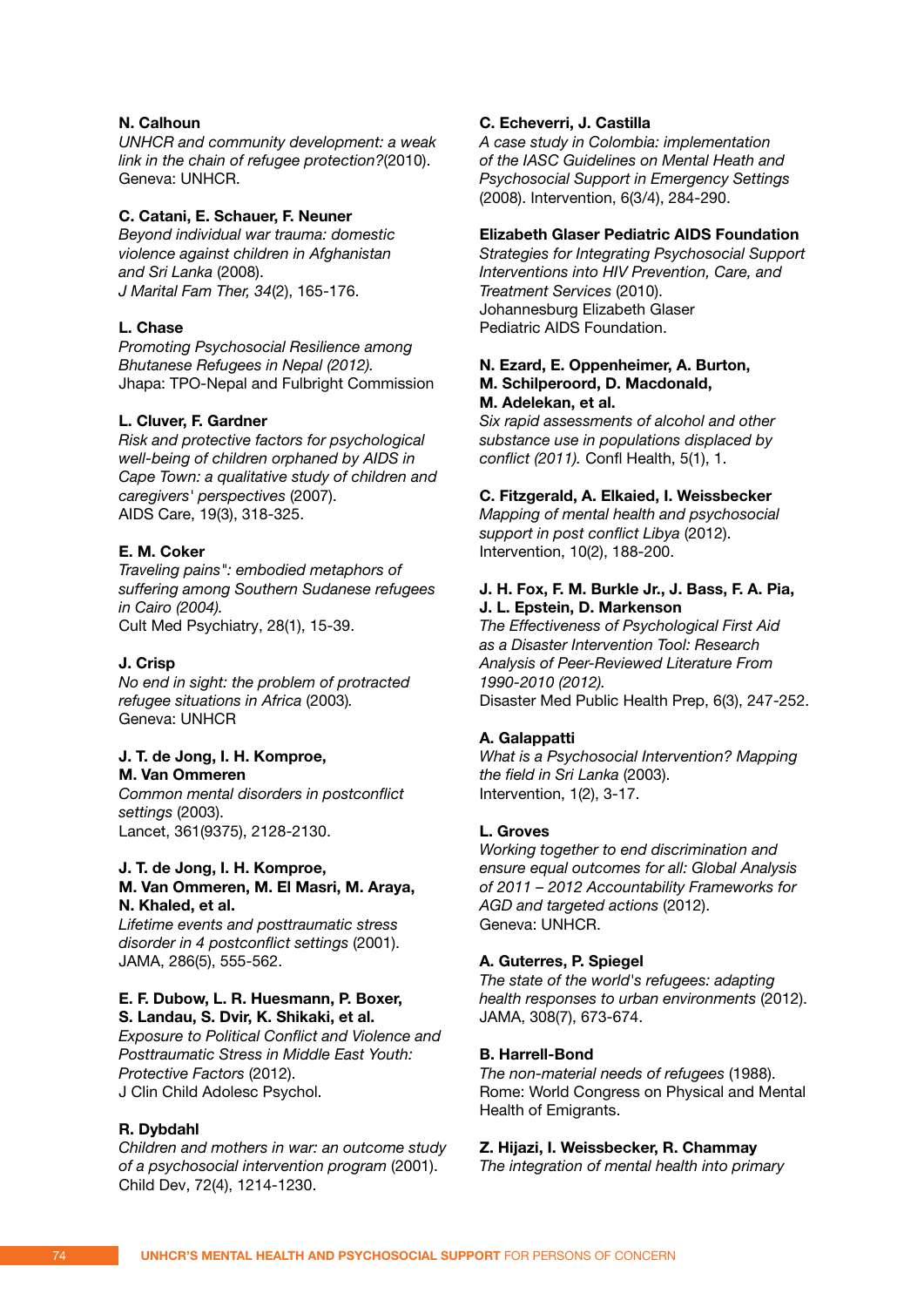*health care in Lebanon* (2011). Intervention, 9(3), 265-278.

# **R. Horn, A. Strang**

*A Kenyan case study: implementation of the IASC Guidelines on Mental Health and Psychosocial Support in Emergency Settings*  (2008). Intervention, 6(3/4), 294-297.

# **IASC**

*Guidelines for Gender-based Violence Interventions in Humanitarian Settings* (2005). Geneva: IASC.

*IASC Guidelines on Mental Health and Psychosocial Support in Emergency Settings*  (2007). Geneva: IASC.

*Guidance Note for mental health and psychosocial support: Haiti earthquake emergency response* (2010): Geneva: IASC.

### **IASC MHPSS Reference Group**

*Who is Where, When, doing What (4Ws) in Mental Health and Psychosocial Support: Manual with Activity Codes* (2012). Geneva: IASC.

### **IDMC**

*No safe haven - A country on the move, a nation on the brink* (2012). Geneva: IDMC.

*Psychosocial Assessment of Displaced Syrians at the Lebanese-Syrian Northern Border* (2011). Beirut: International Medical Corps.

### **IMC**

*Who is Where, When and doing What in Mental Health and Psychosocial Support in Libya? 4W Mapping of MHPSS Services and Supports*  (2011). Tripoli: IMC.

*Our Approach to Early Childhood Development (ECD)* (2012). Washington D.C.: International Medical Corps.

*Approach to Mental Health and Psychosocial Support (MHPSS) Case Management* (2012). Washington D.C.: IMC.

# **IOM**

*Psychosocial Notebook: Psychosocial and Trauma Response in War-torn Societies: the case of Kosovo* (2000). Geneva: IOM.

*Assessment on Psychosocial Needs of Iraqis Displaced in Jordan and Lebanon* (2008). Amman and Beirut: IOM.

### **L. Jones**

*Responding to the needs of children in crisis*  (2008). Int Rev Psychiatry, 20(3), 291-303.

#### **L. Jones, J. Asare, M. El Masri, A. Mohanraj, H. Sherief, M. van Ommeren**

*Severe mental disorders in complex emergencies* (2009). Lancet, 374(9690), 654-661.

### **M. J. Jordans, I. H. Komproe, P. Ventevogel, W. A. Tol, J. T. de Jong**

*Development and validation of the child psychosocial distress screener in Burundi*  (2008). Am J Orthopsychiatry, 78(3), 290-299.

### **M. J. Jordans, I. H. Komproe, W. A. Tol, J. T. De Jong**

*Screening for psychosocial distress amongst war-affected children: cross-cultural construct validity of the CPDS* (2009). J Child Psychol Psychiatry, 50(4), 514-523.

### **M. J. Jordans, I. H. Komproe, W. A. Tol, D. Susanty, A. Vallipuram, P. Ntamatumba, et al.**

*Practice-Driven Evaluation of a Multi-layered Psychosocial Care Package for Children in Areas of Armed Conflict* (2010). Community Ment Health J.

# **M. J. Jordans, M. Semrau, G. Thornicroft, M. van Ommeren**

*Role of current perceived needs in explaining the association between past trauma exposure and distress in humanitarian settings in Jordan and Nepal* (2012).

Br J Psychiatry, 201(4), 276-281.

### **M. J. Jordans, W. A. Tol, I. H. Komproe, D. Susanty, A. Vallipuram, P. Ntamatumba, et al.**

*Development of a multi-layered psychosocial care system for children in areas of political violence* (2010). Int J Ment Health Syst, 4, 15.

### **E. Kinyanda, H. A. Weiss, M. Mungherera, P. Onyango-Mangen, E. Ngabirano, R. Kajungu, et al.**

*Psychiatric disorders and psychosocial correlates of high HIV risk sexual behaviour in war-affected Eastern Uganda* (2012). AIDS Care.

### **K. Kostelny, M. Wessells**

*Psychosocial aid to children after the Dec 26 tsunami (2005).* Lancet, 366(9503), 2066-2067.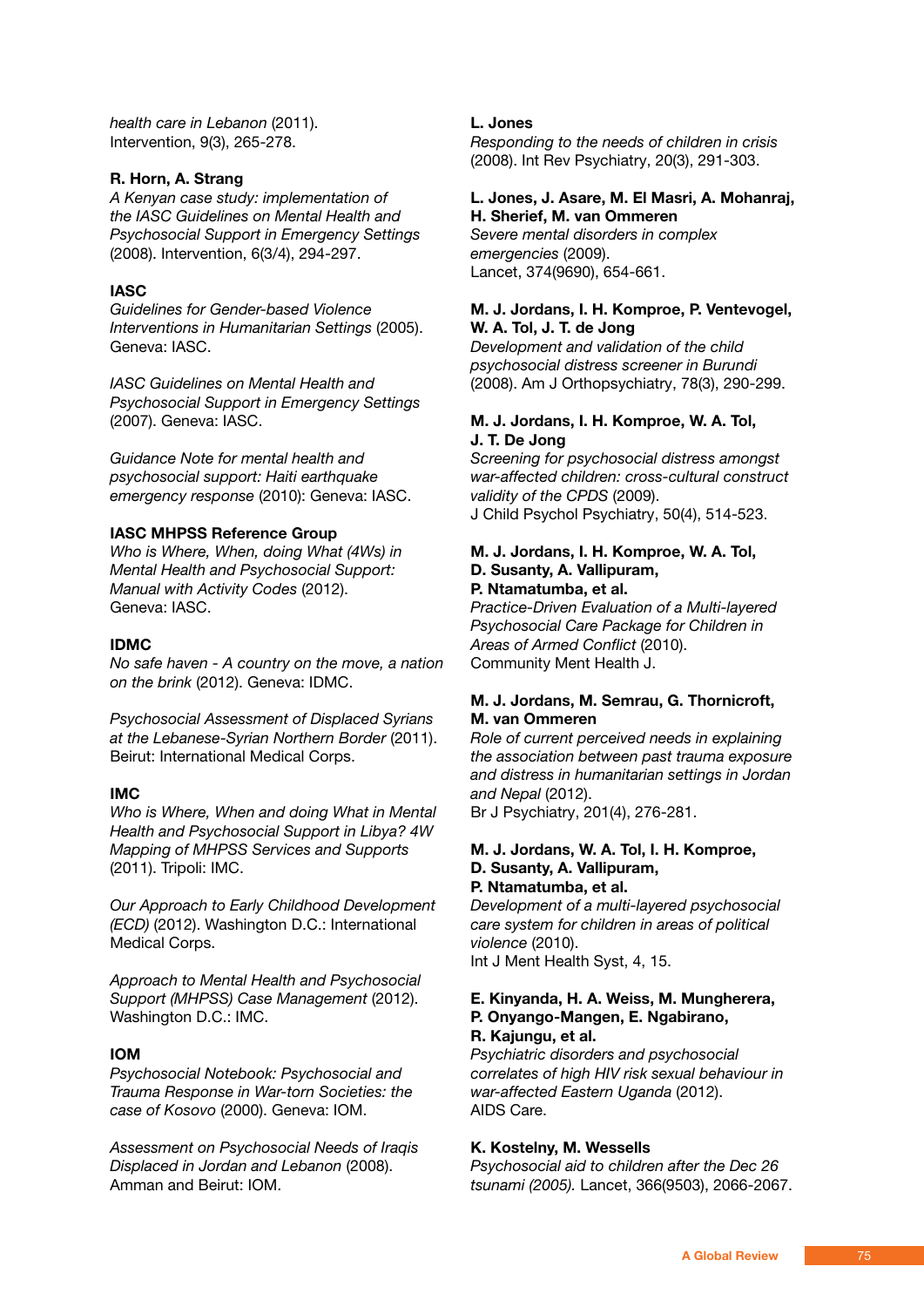### **J. Leaning, P. Spiegel, J. Crisp**

*Public health equity in refugee situations* (2011). Confl Health, 5, 6.

### **A. Melville, S. Rakotomalala**

*After the guidelines: the challenge of implementation* (2008). Intervention, 6(3/4), 338-347.

#### **MHPSS Working Group - Haiti**

*Mental Health and Psychosocial Support in Haiti: Minimal response matrix and mapping*  (2010). Port au Prince: IASC.

### **J. Miles, R. C. Espiritu, N. M. Horen, J. Sebian, E. Waetzig**

*A Public Health Approach to Children's Mental Health: A Conceptual Framework* (2010). Washington, D.C.

### **K. E. Miller, M. Kulkarni, H. Kushner**

*Beyond trauma-focused psychiatric epidemiology: bridging research and practice with war-affected populations* (2006). Am J Orthopsychiatry, 76(4), 409-422.

# **K. E. Miller, P. Omidian, A. Rasmussen, A. Yaqubi, H. Daudzai**

*Daily stressors, war experiences, and mental health in Afghanistan* (2008). Transcult Psychiatry, 45(4), 611-638.

### **R. Mollica, R. Jalbert**

*Community of confinement: the mental health crisis in site 2* (1989). Baltimore: World Federation for Mental Health

### **R. F. Mollica, K. Donelan, S. Tor, J. Lavelle, C. Elias, M. Frankel, et al.**

*The effect of trauma and confinement on functional health and mental health status of Cambodians living in Thailand-Cambodia border camps* (1993). JAMA, 270(5), 581-586.

### **R. F. Mollica, K. McInnes, C. Poole, S. Tor**

*Dose-effect relationships of trauma to symptoms of depression and post-traumatic stress disorder among Cambodian survivors of mass violence* (1998). *Br J Psychiatry, 173*, 482-488.

### **R. F. Mollica, B. L. Cardozo, H. J. Osofsky, B. Raphael, A. Ager, P. Salama**

*Mental health in complex emergencies* (2004). Lancet, 364(9450), 2058-2067.

### **J. Morris, L. Jones, A. Berrino, M. J. Jordans, L. Okema, C. Crow**

*Does combining infant stimulation with emergency feeding improve psychosocial outcomes for displaced mothers and babies? A controlled evaluation from northern Uganda*  (2012). Am J Orthopsychiatry, 82(3), 349-357.

#### **R. S. Murthy, R. Lakshminarayana**

*Mental health consequences of war: a brief review of research findings* (2006). World Psychiatry, 5(1), 25-30.

### **R. O'Connell, B. Poudyal, E. Streel, F. Bahgat, W. Tol, P. Ventevogel**

*Who is Where, When, doing What: mapping services for mental health and psychosocial support in emergencies* (2012). Intervention, 10(2), 171-176.

#### **K. E. Paul, M. van Ommeren**

*A primer on single session therapy and its potential application in humanitarian situations*  (2013). Intervention, 11(1), 8 - 23.

### **M. Porter, N. Haslam**

*Predisplacement and postdisplacement factors associated with mental health of refugees and internally displaced persons: a meta-analysis*  (2005). JAMA, 294(5), 602-612.

#### **Psychosocial Working Group**

*Psychosocial Intervention in Complex Emergencies: A Conceptual Framework* (2003). Edinburgh: PWG.

# **C. Quosh**

*Takamol: multi-professional capacity building in order to strengthen the psychosocial and mental health sector in response to refugee crises in Syria* (2011). Intervention, 9(3), 249-264.

### **A. Rahman, A. Malik, S. Sikander, C. Roberts, F. Creed**

*Cognitive behaviour therapy-based intervention by community health workers for mothers with depression and their infants in rural Pakistan: a cluster-randomised controlled trial* (2008). Lancet, 372(9642), 902-909.

# **A. Rasmussen, L. Nguyen, J. Wilkinson,**

**S. Vundla, S. Raghavan, K. E. Miller, et al.** *Rates and impact of trauma and current stressors among Darfuri refugees in Eastern Chad* (2010).

Am J Orthopsychiatry, 80(2), 227-236.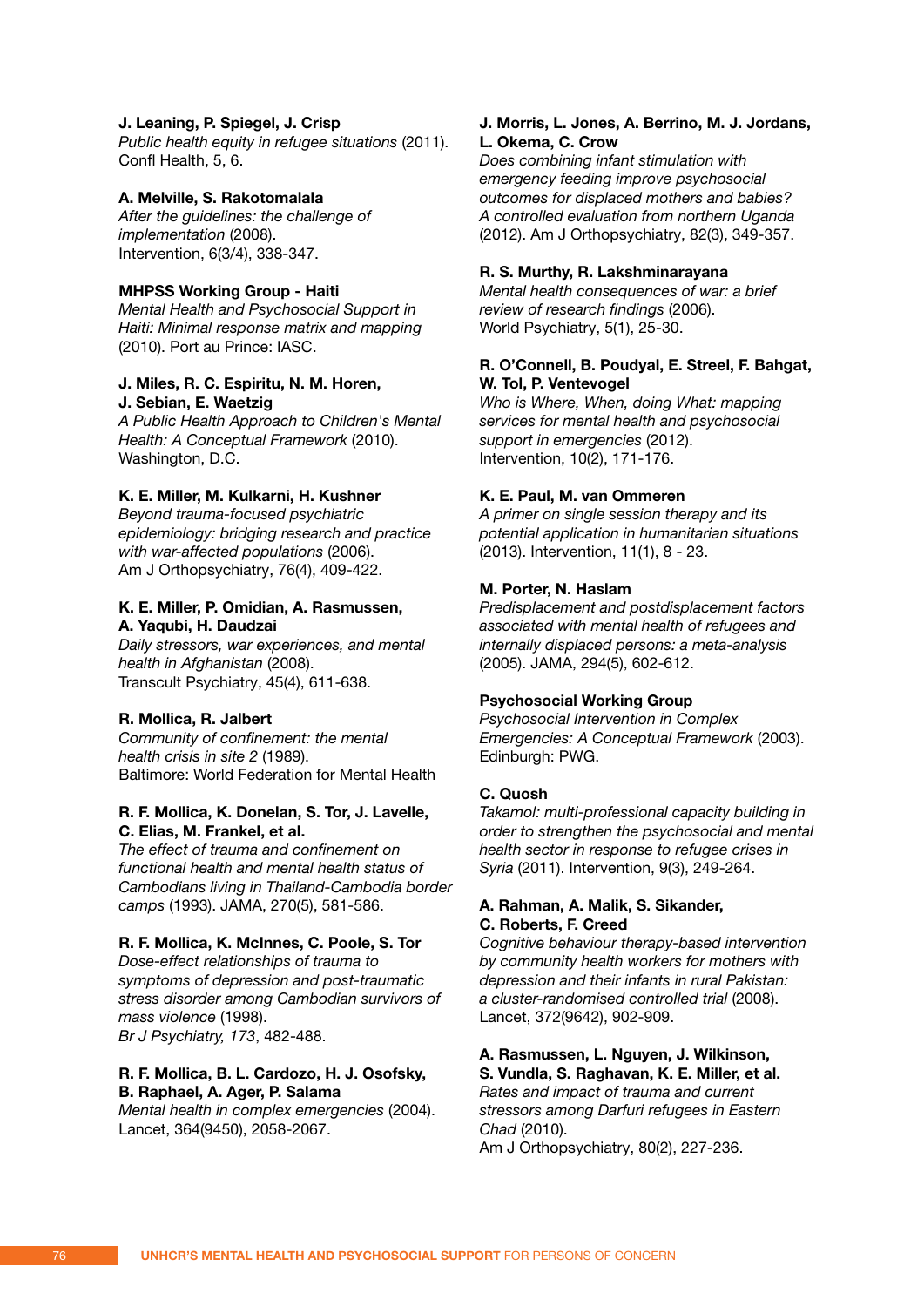# **D. N. Ratnavale**

*The mental health needs of refugees and other victims of disaster* (1981). Bangkok: Regional Training Workshop for Social Service Counsellors.

# **REPSSI**

*Mainstreaming Psychosocial Care and Support into Home- Based Care Programmes: For practitioners working with children and families affected by HIV and AIDS* (2010). Johannesburg: REPSSI.

# **B. Roberts, J. Browne**

*A systematic review of factors influencing the psychological health of conflict-affected populations in low- and middle-income countries* (2011). Glob Public Health, 6(8), 814-829.

# **S. Saxena, M. van Ommeren, B. Saraceno**

*Mental health assistance to populations affected by disasters: World Health Organization's role*  (2006). Int Rev Psychiatry, 18(3), 199-204.

# **A. Schafer, L. Snider, M. & Van Ommeren**

*Psychological First Aid: Haiti emergency response* (2010). Intervention, 8(3), 245-254.

# **M. Schilperoord, L. Buffoni, W. Kouyou**

*UNHCR's potential and its challenges in implementing the IASC Guidelines on Mental Health and Psychosocial Support in Emergency Settings in the Ethiopia context* (2008). Intervention, 6(3/4), 307-309.

# **G. Schinina, S. Sharma, O. Gorbacheva, A. K. Mishra**

*Who am I? Assessment of Psychosocial Needs and Suicide Risk Factors Among Bhutanese Refugees in Nepal and After Third Country Resettlement* (2011). Kathmandu: IOM.

### **E. Shacham, M. Reece, W. O. Ong'or, O. Omollo, P. O. Monahan, C. Ojwang**

*Characteristics of psychosocial support seeking during HIV-related treatment in western Kenya*  (2008). AIDS Patient Care STDS, 22(7), 595-601.

# **D. Silove, S. Ekblad, R. Mollica**

*The rights of severely mentally ill in post-conflict societies* (2000). Lancet, 355 (9214), 1548-1549.

# **D. Silove, A. B. Zwi**

*Translating compassion into psychosocial aid after the tsunami* (2005). Lancet, 365(9456), 269-271.

# **N. Singh, C. Squier, C. Sivek, M. Wagener, M. H. Nguyen, V. L. Yu**

*Determinants of compliance with antiretroviral therapy in patients with human immunodeficiency virus: prospective assessment with implications for enhancing compliance* (1996). AIDS Care, 8(3), 261-269.

# **P. C. F. Spiegel, S. Colombo, E. Palk**

*Health-care needs of people affected by conflict: future trends and changing frameworks*  (2010). Lancet, 375(9711), 341-345.

# **Z. Steel, t. Chey, D. Silove, C. Marnane, R. A. Bryant, M. van Ommeren**

*Association of torture and other potentially traumatic events with mental health outcomes among populations exposed to mass conflict and displacement: a systematic review and meta-analysis* (2009). JAMA, 302(5), 537-549.

# **A. Strang, A. Ager**

*Psychosocial interventions: some key issues facing practitioners* (2003). Intervention, 1(3), 2-12.

# **Terre des Hommes**

*Child Protection Psychosocial Training Manual*  (2008). Geneva: Terre des Hommes.

*Working with Children and their Environment: Psychosocial reference document* (2010). Geneva: Terre des Hommes.

# **W. A. Tol, R. Reis, D. Susanty, J. T. de Jong**

*Communal violence and child psychosocial well-being: qualitative findings from Poso, Indonesia* (2010). Transcult Psychiatry, 47(1), 112-135.

### **W. A. Tol, C. Barbui, A. Galappatti, D. Silove, T. S. Betancourt, R. Souza, et al.**

*Mental health and psychosocial support in humanitarian settings: linking practice and research* (2011). Lancet, 378(9802), 1581-1591.

### **W. A. Tol, C. Barbui, A. Galappatti, D. Silove, T. S. Betancourt, R. Souza, et al.**

*Mental health and psychosocial support in humanitarian settings: linking practice and research* (2011). Lancet, 378(9802), 1581-1591.

# **W. A. Tol, V. Patel, M. Tomlinson, F. Baingana, A. Galappatti, D. Silove, et al.**

*Relevance or excellence? Setting research priorities for mental health and psychosocial support in humanitarian settings* (2012). Harv Rev Psychiatry, 20(1), 25-36.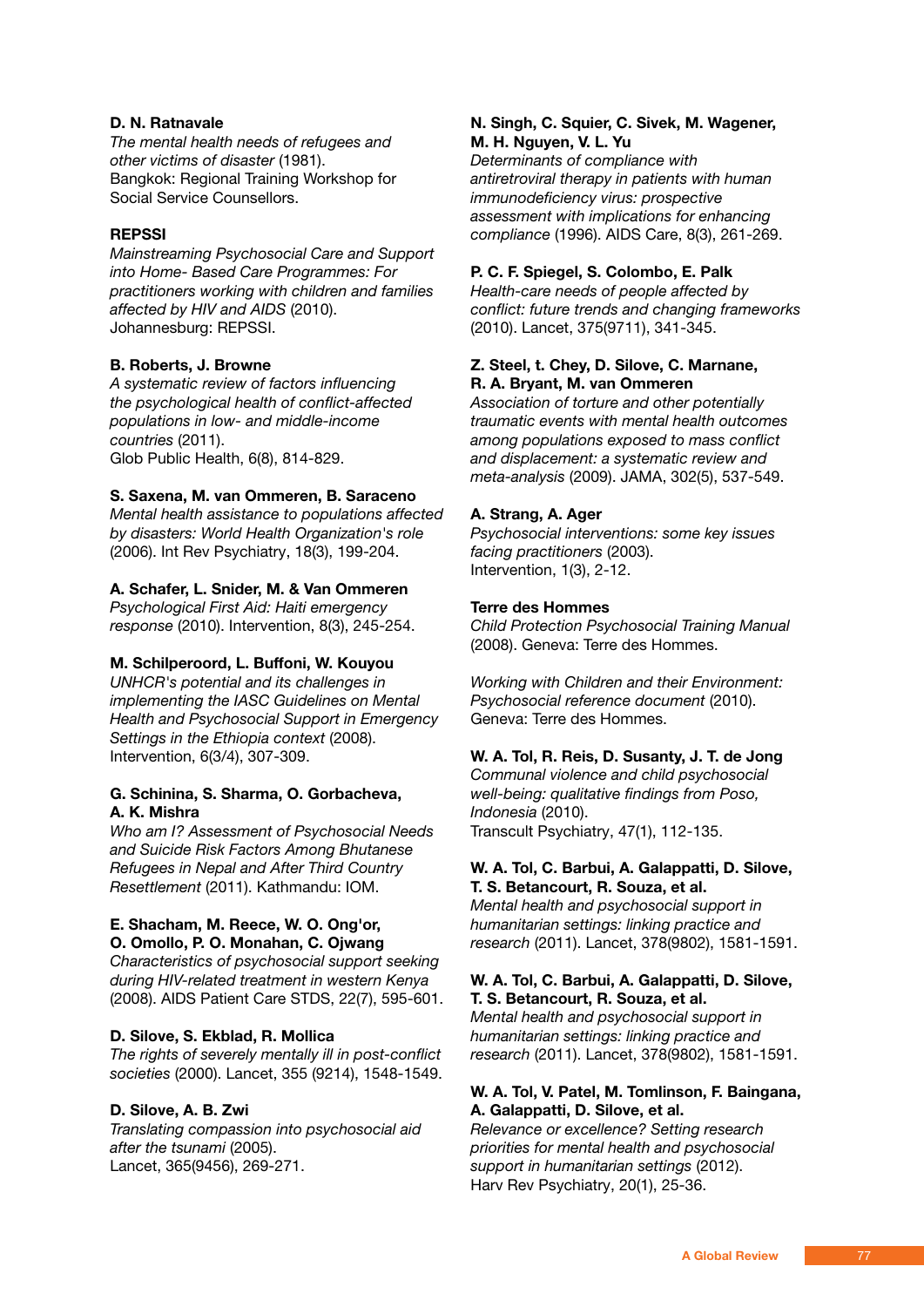### **W. A. Tol, M. van Ommeren**

*Evidence-based mental health and psychosocial support in humanitarian settings: gaps and opportunities* (2012). Evid Based Ment Health, 15(2), 25-26.

### **W. A. Tol, S. Song, M. J. Jordans**

*Annual Research Review: Resilience and mental health in children and adolescents living in areas of armed conflict – a systematic review of findings in low- and middle-income countries*  (2013). Journal of Child Psychology and Psychiatry, Epub ahead of print.

### **UNHCR**

*Reinforcing a community development approach* (2001). Geneva: UNHCR ExCom.

*"Protracted Refugee Situations," Executive Committee of the High Commissioner's Programme* (2004), EC/54/SC/CRP/14. Geneva: UNHCR.

*Addressing mixed migratory movements: A 10-Point Plan of Action* (2006). Geneva: UNHCR.

*The UNHCR Tool for Participatory Assessment*  (2006). Geneva: UNHCR.

*A community-based approach to UNHCR operations* (2008). Geneva: UNHCR.

*Protracted Refugee Situations: Revisiting the problem* (2008), Geneva: UNHCR.

*UNHCR's Principles and Guidance for Referral Health Care for Refugees and Other Persons of Concern* (2009)*.* Geneva: UNHCR.

*UNHCR policy on refugee protection and solutions in urban areas* (2009). Geneva: UNHCR.

*Changing the way UNHCR does business? An evaluation of the Age, Gender and Diversity Mainstreaming Strategy, 2004-2009* (2010). Geneva: UNHCR.

*The way to San José: A review of the implementation of UNHCR's urban refugee policy in Costa Rica* (2011). Geneva: UNHCR.

*Action against Sexual and Gender Based Violence: an Updated Strategy* (2011b). Geneva: Division of International Protection, UNHCR.

*Refugee Mental Health and Psychosocial Support: in Kharaz Camp and Aden Urban Refugee Programme, Yemen* (2011)*,*  Geneva: UNHCR

*UNHCR's Essential Medicines and Medical Supplies: Policy and Guidance* (2011)*,* Geneva: UNHCR

*A guidance note on health insurance schemes for refugees and other persons of concern to UNHCR* (2012). Geneva: UNHCR.

*2012-2016 Education Strategy* (2012b). Geneva: UNHCR.

*Syrian refugees at a glance* (2013)*.*  Geneva: UNHCR

# **UNHCR & WHO**

*Rapid Assessment of Alcohol and Other Substance Use in Conflict-affected and Displaced Populations: A Field Guide* (2008). Geneva: UNHCR & WHO.

### **UNICEF**

*Early Child Development: A treasure box of activities. Activity Guide* (2010). New York: UNICEF.

*Care for Child Development Training Package*  (2011). New York: UNICEF.

*Inter-Agency Guide to the Evaluation of Psychosocial Programming in Emergencies*  (2011b). New York: UNICEF.

### **UNICEF & WHO**

*Integrating Early Childhood Development (ECD) activities into Nutrition Programmes in Emergencies. Why, What and How* (2012). Geneva: UNICEF

### **P. Ventevogel**

*Mental health and psychosocial support for Iraqi refugees in Syria: Mission report* (2008). Damascus: UNHCR Syria & WHO Syria

### **M. Wessells, M. van Ommeren**

*Developing inter-agency guidelines on mental health and psychosocial support in emergency settings* (2008). Intervention, 6(3/4), 199-218.

### **M. G. Wessells**

*Do no harm: toward contextually appropriate psychosocial support in international emergencies* (2009). Am Psychol, 64(8), 842-854.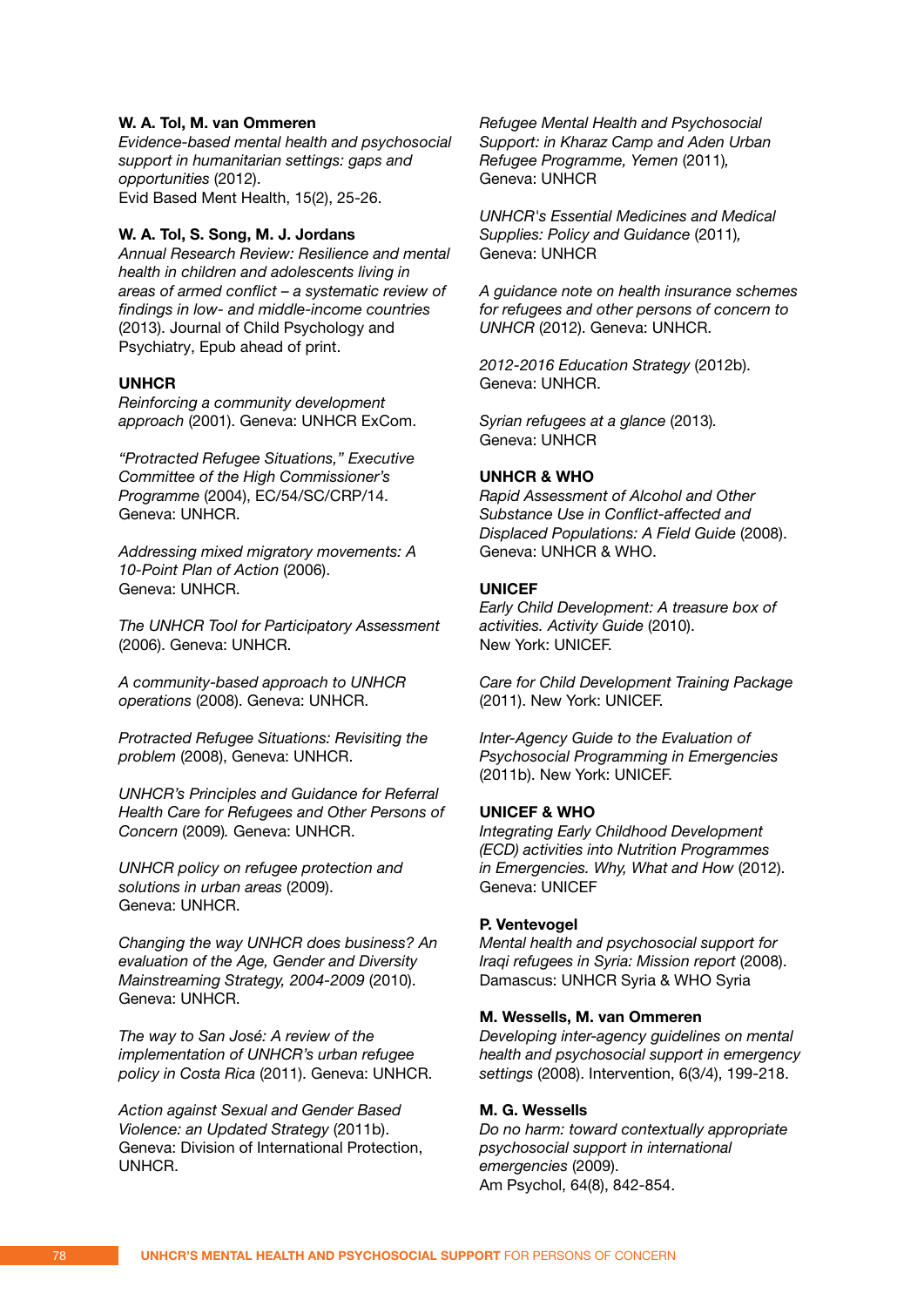# **WHO**

*Mental Health and Psychosocial Well–Being among Children in Severe Food Shortage Situations* (2006). Geneva: WHO.

*Mental Health: Strengthening our response* (2011). Retrieved 12/8, 2011, from http://goo.gl/BhhQg

# **WHO & UNFPA**

*Responding to the Psychosocial and Mental Health Needs of Sexual Violence Survivors in Conflict-Affected Settings* (2011). Geneva: WHO and UNFPA.

# **WHO & UNHCR**

*Assessing Mental Health and Psychosocial Needs and Resources: Toolkit for Major Humanitarian Settings* (2012). Geneva: WHO and UNHCR.

# **J. Williamson, M. Robinson**

*Psychosocial interventions, or integrated programming for well-being?* (2006), Intervention, 4(1), 4-25.

# **World Federation for Mental Health**

*WFMH Statement on the Mental Health Consequences of the conflict in Syria: a call for urgent action* (2013), Occoquan: WFMH.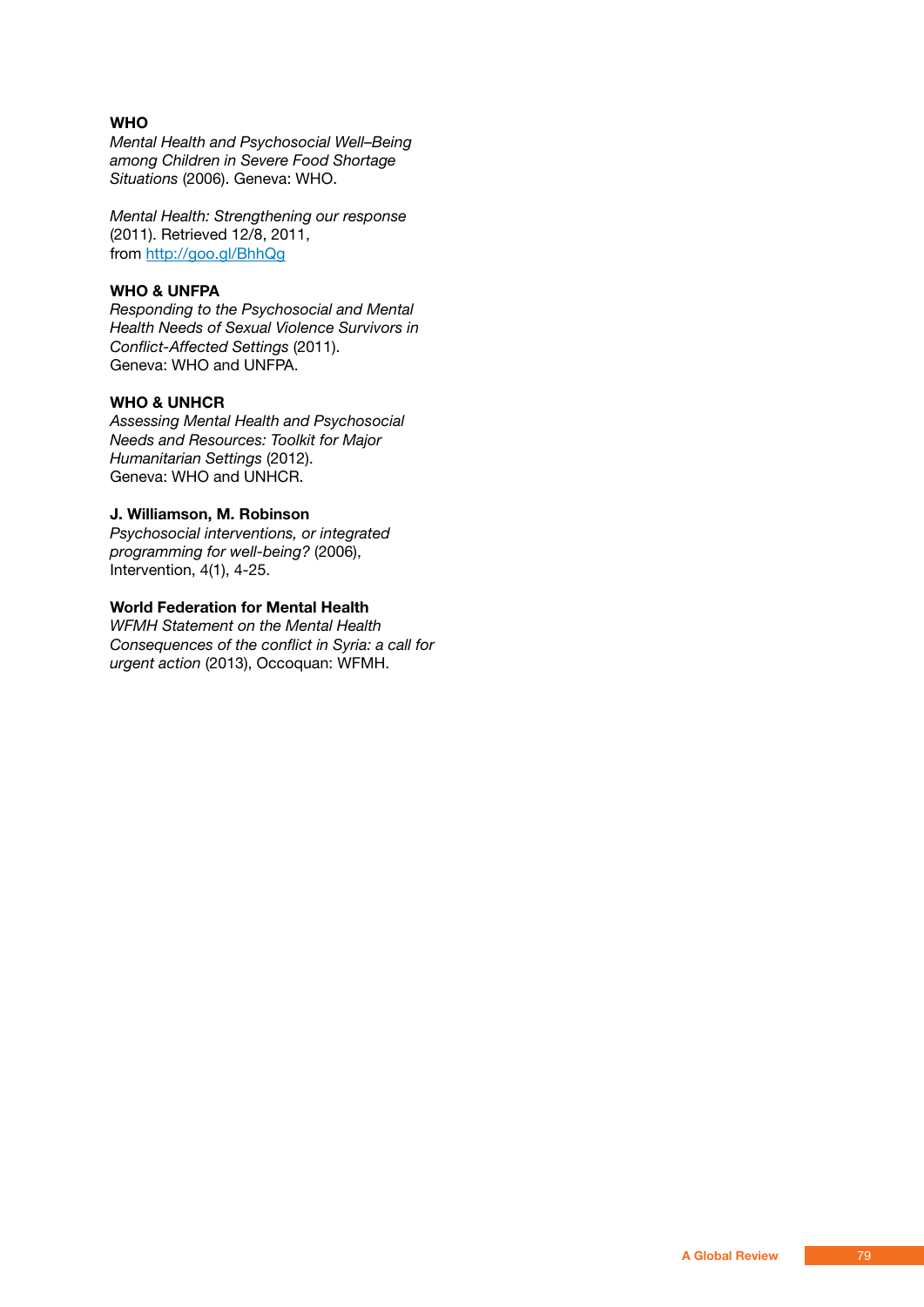# Annex 1**:** Documents consulted

# UNHCR

*Refugee Children: Guidelines on Protection and Care* (1994). Geneva: UNHCR.

*Reinforcing a Community Development Approach* (2001), EC/51/SC/CRP.6. Geneva: UNHCR.

*Sexual and Gender-Based Violence against Refugees, Returnees and Internally Displaced Persons: Guidelines for Prevention and Response* (2003), Geneva: UNHCR.

*The UNHCR Tool for Participatory Assessment*  (2006). Geneva: UNHCR.

*Handbook for Emergencies* (2007). Geneva: UNHCR.

*A community-based approach to UNHCR operations* (2008). Geneva: UNHCR.

*Evaluation of UNHCR's efforts to prevent and respond to sexual and gender-based violence in situations of forced displacement* (2008). Geneva: Policy Development and Evaluation Service, UNHCR.

*Handbook for the Protection of Women and Girls* (2008). Geneva: UNHCR.

*UNHCR policy on refugee protection and solutions in urban areas* (2009). Geneva: UNHCR.

*UNHCR's Principles and Guidance for Referral Health Care for Refugees and Other Persons of Concern* (2009). Geneva: UNHCR.

*Changing the way UNHCR does business? An evaluation of the Age, Gender and Diversity Mainstreaming Strategy, 2004-2009* (2010). In UNHCR (Ed.). Geneva: UNHCR.

*Action against Sexual and Gender Based Violence: an Updated Strategy* (2011). Geneva: Division of International Protection, UNHCR.

*Community Services: towards a community development approach* (2011), EC/62/SC/CRP.16. Geneva: UNHCR.

*2012-2016 Education Strategy* (2012) Geneva: UNHCR.

*Age, gender and diversity approach* (2012b), EC/63/SC/CRP.14. Geneva: UNHCR.

*A Framework for the Protection of Children*  (2012). Geneva: UNHCR.

*Livelihood Programming in UNHCR: Operational Guidelines* (2012). Geneva: UNHCR.

*A guidance note on health insurance schemes for refugees and other persons of concern to UNHCR* (2012). Geneva: UNHCR.

# **WHO & UNHCR**

*Assessing Mental Health and Psychosocial Needs and Resources: Toolkit for Major Humanitarian Settings* (2012). Geneva: WHO and UNHCR.

# Other humanitarian actors/ agencies:

### **CARE**

*Humanitarian response emergency guidelines psychosocial programming* (2009), Vienna CARE Austria

### **IASC**

*Guidelines for Gender-based Violence Interventions in Humanitarian Settings* (2005). Geneva: IASC.

*IASC Guidelines on Mental Health and Psychosocial Support in Emergency Settings*  (2007). Geneva: IASC.

*Handbook for the Protection of Internally Displaced Persons* (2010), Geneva: IASC.

*Mental Health and Psychosocial Support in Emergency Settings: What should Humanitarian Health Actors know?* (2011), Geneva: IASC.

*Mental Health and Psychosocial Support in Emergency Settings: What should Protection Programme Managers Know?* (2011), Geneva: IASC.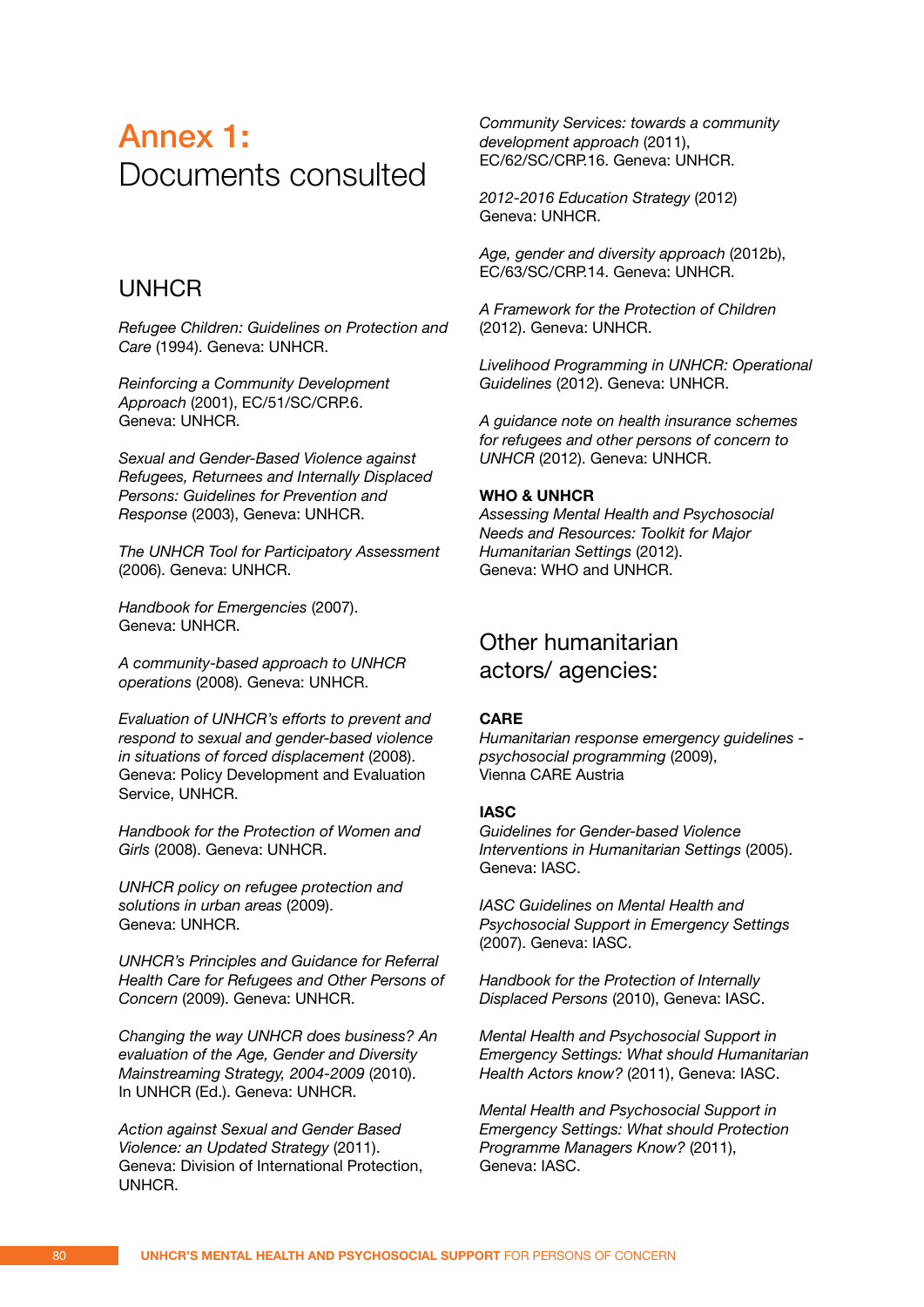# **IMC**

*Mental Health and Psychosocial Support in Humanitarian Settings* (2012), Washington D.C.: International Medical Corps.

*Our Approach to Early Childhood Development (ECD),* (2012). Washington D.C.: International Medical Corps.

*What is Unique about IMCs Approach to Mental Health and Psychosocial Support?* (2012c), Washington D.C.: International Medical Corps.

# **International Federation of Red Cross and Red Crescent Societies**

*Community-based psychological support: A training manual* (2003). Geneva: IFRC.

*Psychosocial Support Policy* (2003). Geneva: IFRC.

*Psychosocial Interventions: a handbook* (2005). Copenhagen: International Federation of Red Cross and Red Crescent Societies Reference Centre for Psychosocial Support.

## **IOM**

*Psychosocial Needs Assessment in Emergency Displacement, Early Recovery, and Return*  (2010). Geneva: IOM.

*IOM Mental Health and Psychosocial Response*  (2011). Geneva: IOM.

### **Medicins Sans Frontieres**

*Psychosocial and Mental Health Interventions in areas of mass violence* (2005), available at: http://goo.gl/e4eC7

### **Save the Children**

*Children in Crisis: Good Practices in Evaluating Psychosocial Programming* (2004), Westport: Save the Children.

*Psychosocial Care & Protection of Children in Emergencies: A Field Guide* (2004), Westport: Save the Children.

# **Terre des Hommes**

*Child Protection Psychosocial Training Manual*  (2008). Geneva: Terre des Hommes.

*Working with Children and their Environment: Psychosocial reference document* (2010). Geneva: Terre des Hommes.

### **UNICEF**

*Field action guide for psychosocial assessment of children and families in emergencies* (2005). New York: UNICEF.

*UNICEF Programming for Psychosocial Support - FAQs* (2005). New York: UNICEF.

*The Psychological Care and Protection of Children in Emergencies: Teacher Training Manual* (2006). New York: UNICEF.

*Inter-Agency Guide to the Evaluation of Psychosocial Programming in Emergencies*  (2011). New York: UNICEF.

# **WHO**

*Rapid Assessment of Mental Health Needs of Refugees, Displaced and Other Populations Affected by Conflict and Post-Conflict Situations* (2001). Geneva: World Health Organization.

*Mental Health in Emergencies* (2003). Geneva: World Health Organization.

*The Humanitarian Emergency Settings Perceived Needs Scale (HESPER): Manual with Scale* (2011). Geneva: World Health Organization.

*War Trauma Foundation and World Vision International (2011). Psychological first aid: Guide for field workers.* WHO: Geneva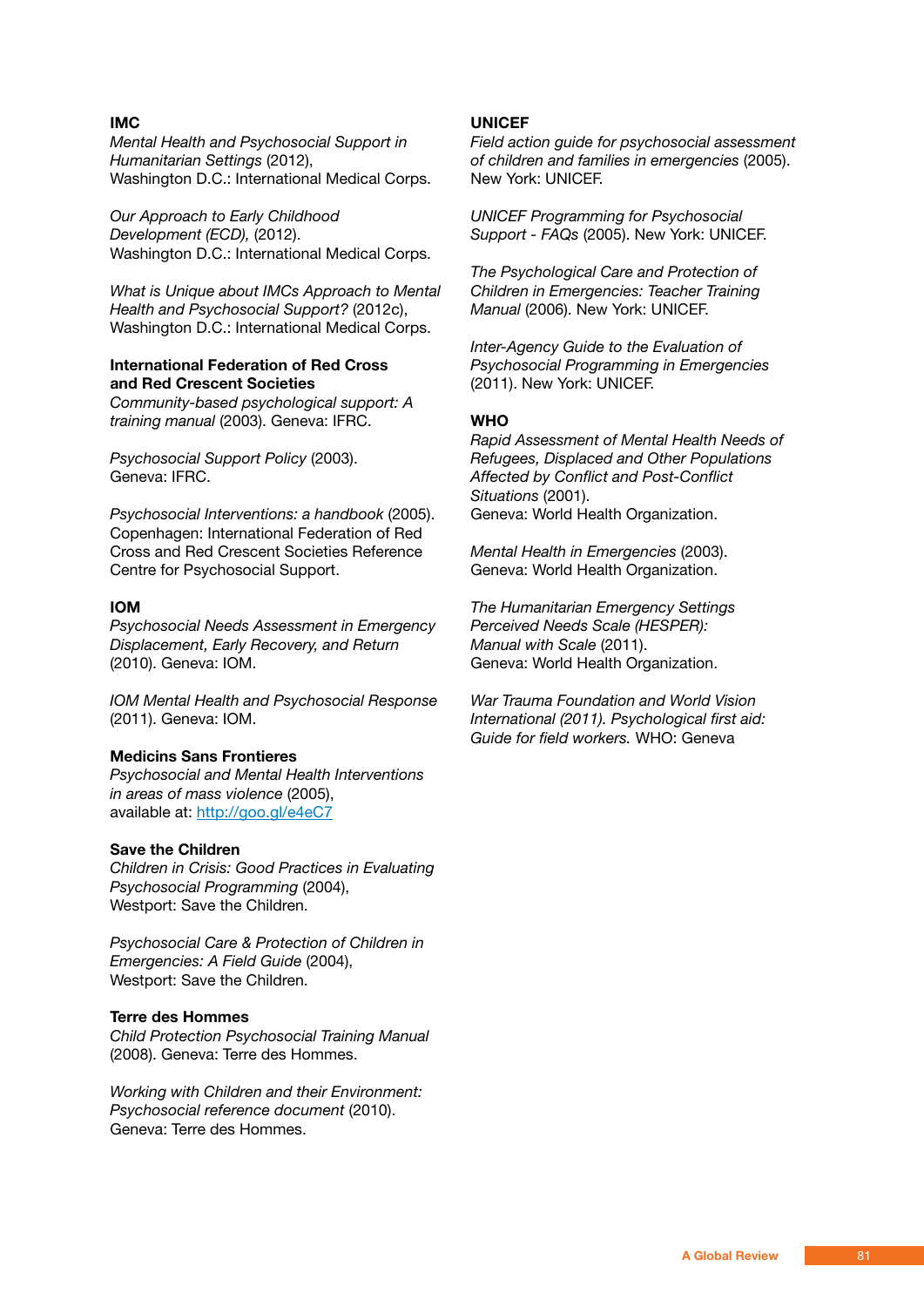# Annex 2: List of interviews conducted

# **UNHCR Interviews:**

| Unit/sector                                                         | Number of key informants |
|---------------------------------------------------------------------|--------------------------|
| Health (including nutrition)                                        |                          |
| Community Services (including education, SGBV, child protection)    |                          |
| <b>Shelter</b>                                                      |                          |
| <b>Emergencies</b>                                                  |                          |
| <b>UNHCR MHPSS Consultants</b>                                      |                          |
| Specific country operations [Syria, Nepal, Ethiopia and Costa Rica] |                          |

### **Interviews from other organisations:**

| Organisation                                     | Number of key informants |
|--------------------------------------------------|--------------------------|
| Inter-Agency Standing Committee [IASC]           |                          |
| <b>IASC MHPSS Reference Group</b>                |                          |
| International Committee for the Red Cross [ICRC] |                          |
| International Organization for Migration [IOM]   | 2                        |
| International Medical Corps [IMC]                | 4                        |
| International Rescue Committee                   |                          |
| Medicins Sans Frontieres, Switzerland            |                          |
| Save the Children UK                             |                          |
| Terre des Hommes                                 |                          |
| <b>World Health Organization [WHO]</b>           |                          |
| <b>UNICEF</b>                                    | 2                        |
| Other CBO                                        |                          |

# **Academic experts consulted:**

- 1. Florence Baingana, Makerere University
- 2. Paul Bolton, Johns Hopkins School of Public Health
- 3. Ananda Galappatti, Good Practice Group, Sri Lanka
- 4. Ken Miller, Lesley University
- 5. Mike Wessells, Columbia University/ Randolph-Macon College
- 6. Joop de Jong, VU University Medical Center in Amsterdam/ Amsterdam Institute of Social Science Research, University of Amsterdam
- 7. Wietse Tol, Johns Hopkins School of Public Health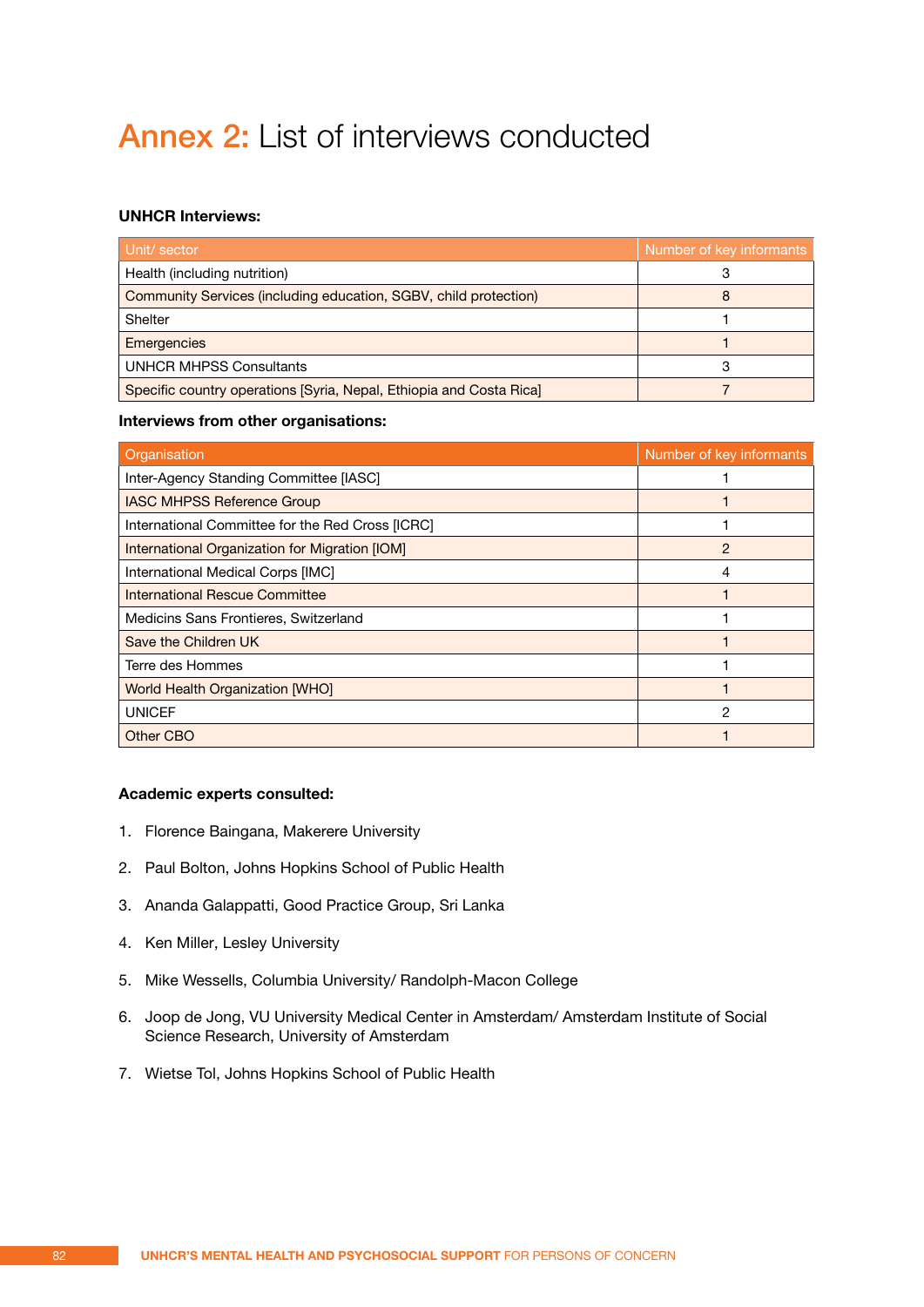# Annex 3: Example in-depth interview guide

- What are the key **theoretical/conceptual underpinnings** of your organisation's approach to psychosocial/ mental health work? How are psychosocial and mental health programs defined and conceptualised? Is there a distinction between the two, and if so, how does that impact interventions?
- **2** What are your organisation's **key areas of work** in psychosocial support/ mental health? Can you describe a successful program? Can you describe a program that did not meet its objectives?/ had major challenges? What are the major obstacles to achieving program objectives in this field?
- From the perspective of your organisation, what is the **state of the field of practice?**  What types of interventions predominate? Why?
- **<sup>4</sup>** Partnerships and collaboration: What models of co-operation, collaboration and partnership exist in this field? Between whom? How do these partnerships function? How could these types of partnerships be improved?
- **6** Impact of key policy initiatives: What has been the impact of the IASC guidelines on your work? In your experience, how widely accepted and implemented are the principles and guidelines? Does your organisation use the principles to guide your work? The "intervention pyramid"?
- **C** Use of evidence: What evidence exists for effectiveness of your approach? How to you generate evidence? How do you draw on evidence? How do you understand success of a psychosocial program? Can you discuss the role of evaluation measures, monitoring and evaluation, needs assessments? How do you measure impact?
- *P* Psychosocial and mental health programs and specific contexts: Psychosocial needs and programs vary by context, for example, protracted refugee situations, emergency settings, urban settings, middle-income settings. How does your organisation approach these different contexts and how does context impact on the design and implementation of MHPSS? How do your activities differ at different phases of emergency – acute emergency, post-emergency?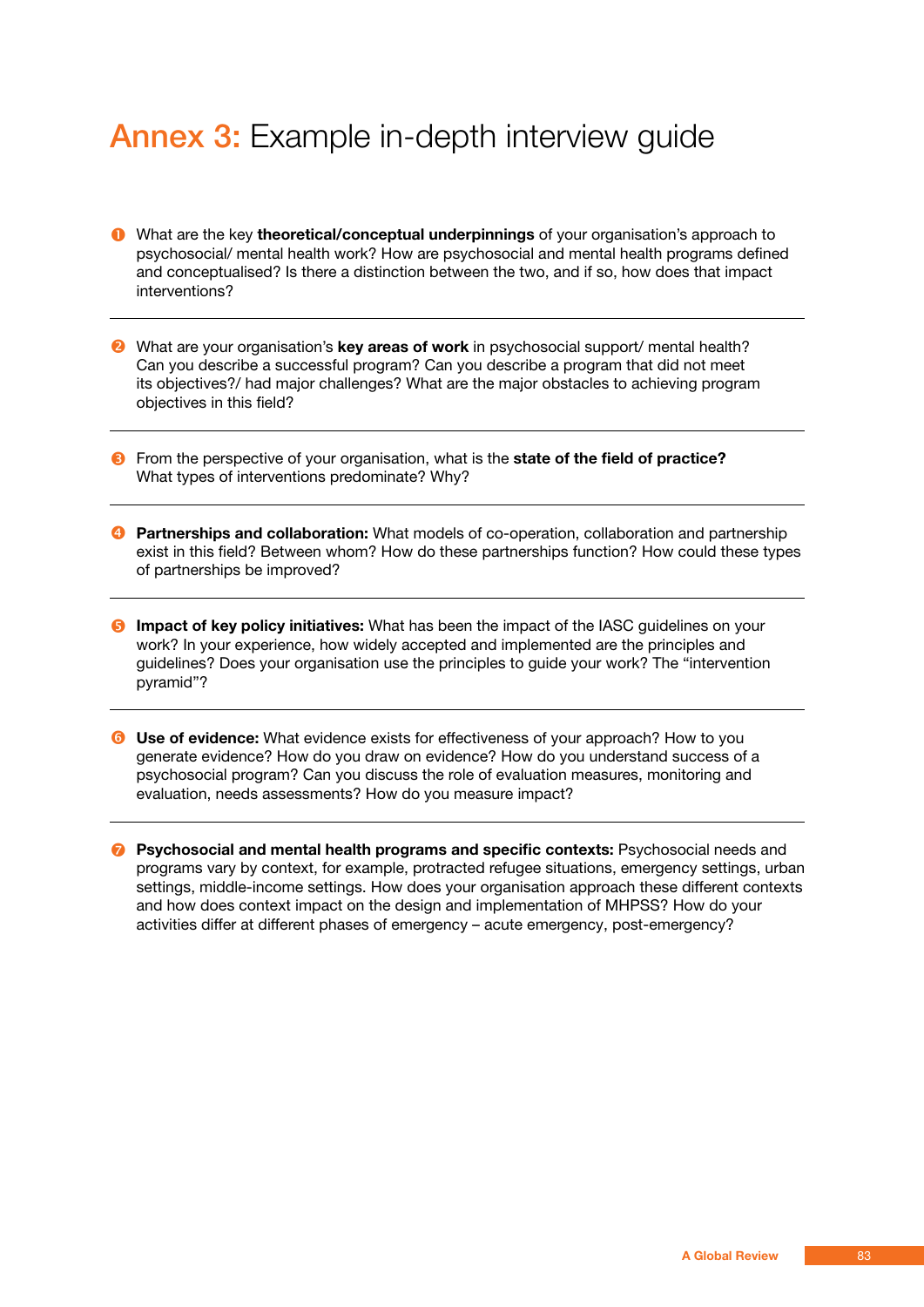# Annex 4: On-line survey

# **I.** Demographic Information

- **O** What is your job title?
- **2** Region: [Africa/ Asia/ Americas/ Europe/ MENA/ HQ]
- **8** What is your country of operation?
- **4** How many years have you worked for UNHCR?

# **Mental health and psychosocial support (MHPSS):**

A psychosocial approach means taking an approach that addresses the well-being of a person in their environment.

Psychosocial support programs include activities to improve family and community supports, such as child friendly spaces, parenting programs and women's groups and support to particularly vulnerable groups, such as survivors of SGBV, as well as provision of basic services in socially and culturally appropriate ways.

Mental health programs include specialised supports, such as clinical counselling interventions and provision of mental health care to individuals with severe mental disorders.

# **II.** Experience with MHPSS Programs

- **D** Do you currently or have you ever worked on MHPSS programs for UNHCR? Yes/ No
	- $\circled{1}$  If yes, for how many months or years have you worked on psychosocial and/ or mental health programs for UNHCR?
- **2** In your entire career, how many months or years total have you worked on psychosocial and/or mental health?
- **P** Prior to beginning your work with UNHCR, had you completed any formal training in the field of psychosocial and/ or mental health? Yes/ No
	- **3** If yes, how many years?
- **G** Since beginning your work with UNHCR, have you attended any training focused on MHPSS? Yes/ No
	- 4 If yes, please describe
- **B** Please list any tools, documents or quidelines you use as a reference for your work.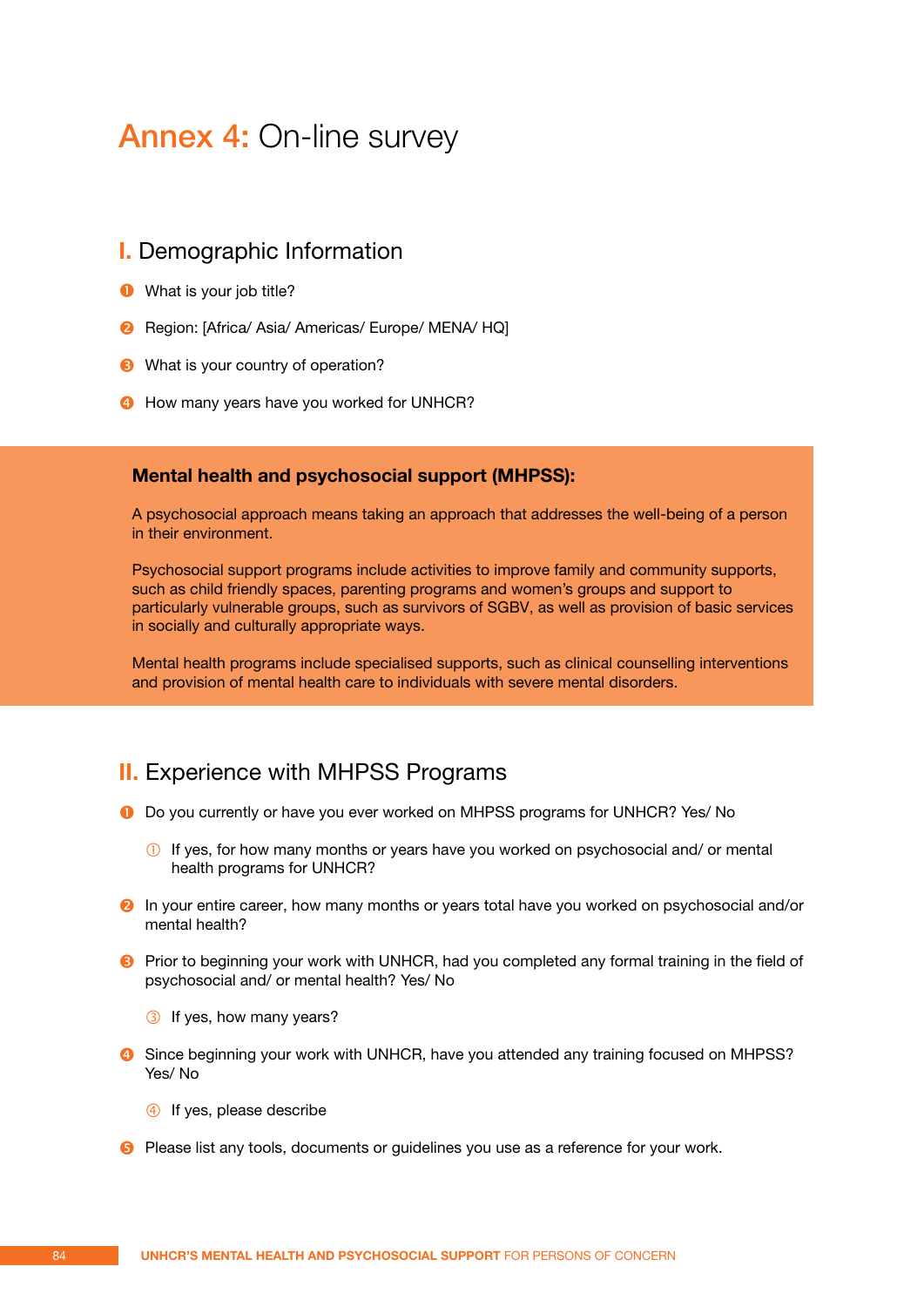# **III**. Perspectives on MHPSS Programs

**O** MHPSS programs contribute towards protection of Persons of Concern

- Strongly agree
- Agree
- Disagree
- Strongly disagree

**2** Partnerships with implementing partners are an effective means of implementing MHPSS programs

- Strongly agree
- Agree
- Disagree
- Strongly disagree

**8** The impacts of MHPSS programs are easy to identify

- Strongly agree
- Agree
- Disagree
- Strongly disagree

### **Please explain:**

**<sup>4</sup>** There are clear monitoring and evaluation systems in place to assess the impact of MHPSS activities in my operational area

- Strongly agree
- Agree
- Disagree
- Strongly disagree

**6** MHPSS activities are integrated into other programs in my operational area

- Strongly agree
- Agree
- Disagree
- Strongly disagree

**6** The need for MHPSS programs is identified through (Check all that apply)

- **1** Participatory Assessments
- <sup>2</sup> Reports from Implementing or Operational Partners
- Requests from Community Based Organisations and/or Refugee Groups
- 4 Reports or recommendations from HQ
- **5** Other, please explain: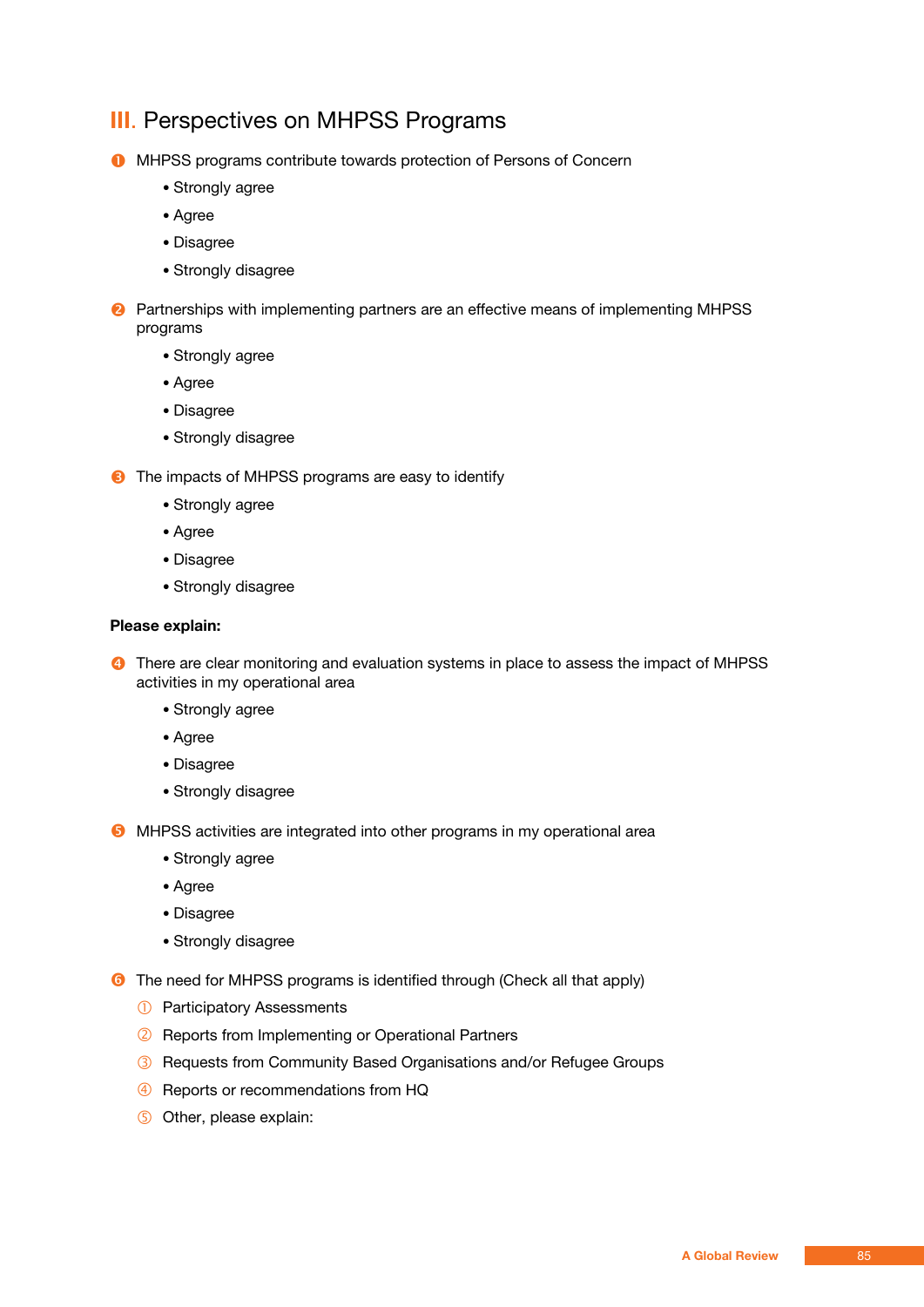# **IV.** Programs and activities across sectors:

- **1** In the area of water and sanitation and hygiene promotion (WASH), does your operation have any of the following activities? (please check all that apply)
	- Inclusion of social and cultural issues in WASH activities
	- Community participation in planning and implementation
	- Using the community members to monitor and give feedback on WASH activities
	- My operation does not have activities in the area of WASH
	- $\circ$  Other please describe:

**2** In the area of **nutrition**, does your operation have any of the following activities? (please check all that apply)

- **1** Programs to encourage mother-child bonding and interactions
- Programs directly aimed at improving mothers' psychosocial well-being to improve feeding practices (i.e. baby friendly tents)
- **3** Integration of early childhood development activities with health and nutrition interventions
- Activities to maximise participation in the planning, distribution and follow-up of food aid
- Inclusion of social and cultural considerations in distributing food assistance
- 6 My operation does not have activities in the area of nutrition
- $\oslash$  Other please describe:
- $\Theta$  In the area of **shelter**, does your operation have any of the following activities? (please check all that apply)
	- Use of a participatory approach to site or settlement planning
	- Site and settlement designs that include social and cultural considerations
	- Inclusion of communal spaces and safe spaces in site design
	- Approaches that maximise privacy, ease of movement and social support
	- Support for people who are unable to build their own shelters
	- 6 My operation does not have activities in the area of shelter
	- $\oslash$  Other please describe:
- **O** In the area of **education**, does your operation have any of the following activities? (please check all that apply)
	- Promotion of both formal and non-formal education
	- Measures to create Safe Learning Environments
	- **3** Training for teachers on awareness of psychosocial issues, including recognising psychosocial distress
	- Inclusion of life skills development in education
	- **S** Play and sports-focused activities
	- In-school support for students experiencing psychosocial and mental health difficulties
	- $\oslash$  Options for referral pathways for children experiencing psychosocial or mental health issues
	- Inclusive education for children with diverse needs e.g. children with disabilities, ethnic minorities, children living with HIV/ AIDS
	- **9** Support groups for teachers
	- Mechanisms for community consultation/participation in education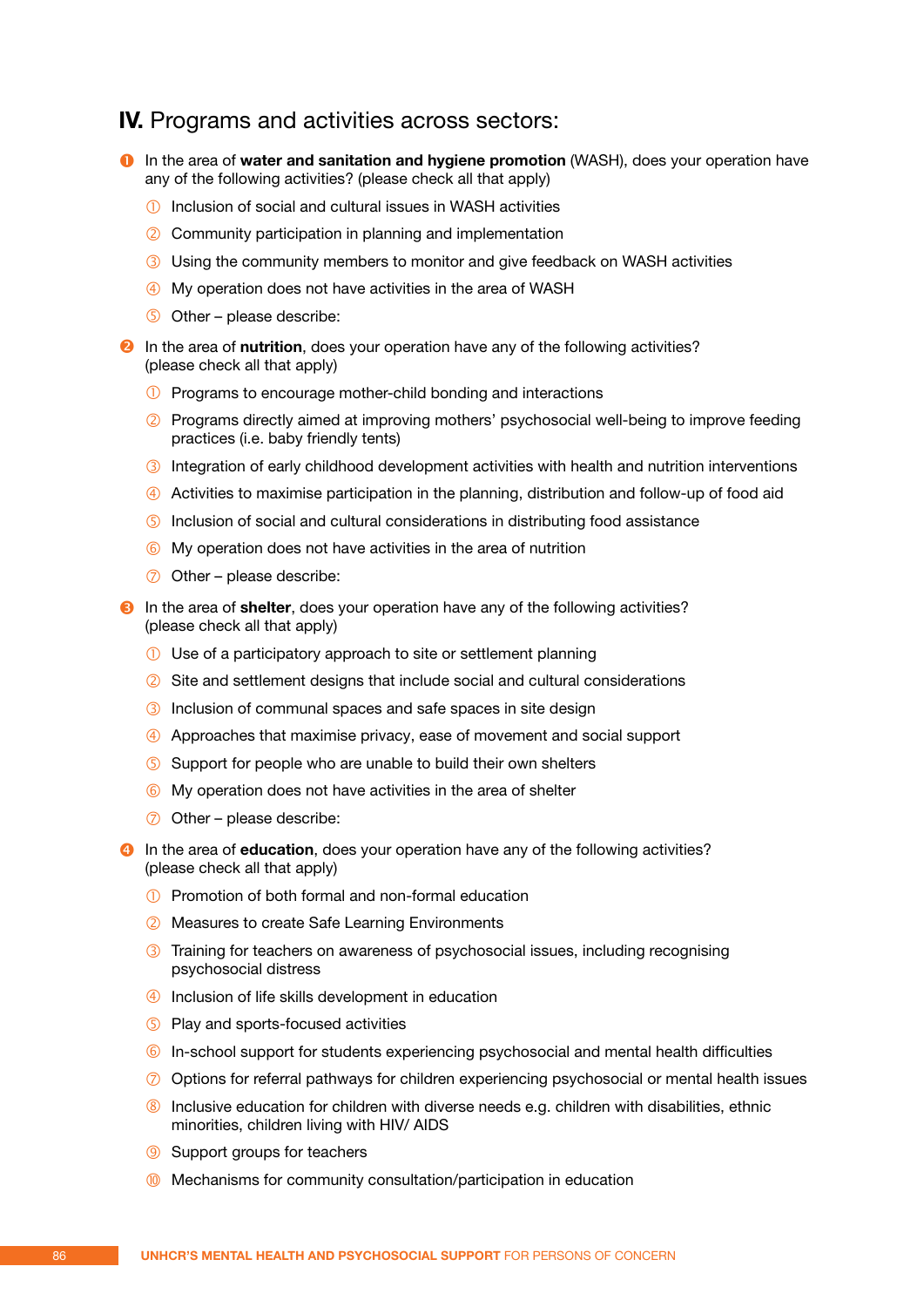- xi. Focused activities for young people
- xii. My operation does not have activities in the area of education
- xiii. Other please describe:

**B** In the area of **protection**, does your operation have any of the following activities? (please check all that apply)

- Apply an Age, Gender and Diversity perspective to all protection and assistance interventions
- Activities to protect survivors of human rights violations from stigmatisation and discrimination
- **3** Training on the psychosocial impacts of human rights violations for staff and officials (can be embedded in other training programs)
- Mechanisms for reporting abuses and exploitation
- Multi-sectoral participatory assessments from an Age, Gender and Diversity perspective
- Local protection groups to improve the communal protection capacity (for example, Protection Working Groups or similar committees).
- $\oslash$  Responses to protection threats based on consultations with Persons of Concern
- Community-based protection responses (for example, supporting local dispute resolution mechanisms, local support mechanisms for persons most at risk)
- Activities to increase affected people's awareness of their rights and their ability to assert these rights
- <sup>6</sup> Complementary provision of psychosocial support and legal protection support for survivors of human rights violations
- $<sup>10</sup>$  Psychosocial and mental health orientations/trainings for legal protection workers</sup>
- $\circledR$  Psychosocial training for staff involved in refugee status interviews
- **B** Services for persons with specific needs
- $\Theta$  My operation does not have activities in the area of protection
- $\circled{b}$  Other please describe
- **In the area of SGBV, does your operation have any of the following activities?** (please check all that apply)
	- System for confidential referrals, including psychosocial support
	- Psychological first aid for post-incident care
	- Link with health services for basic mental health care
	- Approaches to activate psychological and social support for survivors and their families
	- Community-based approaches for the reduction of stigma
	- Community-based approaches to prevent and respond to SGBV
	- $\oslash$  Information for survivors on how to stay safe and access appropriate services
	- My operation does not have activities in the area of SGBV
	- Other please describe
- **a** In your operation, do you offer any of the following activities in the area of **strengthening communities and families?** (please check all that apply)
	- Capacity building for community-based social support groups including community centers
	- Programs strengthening parenting and family supports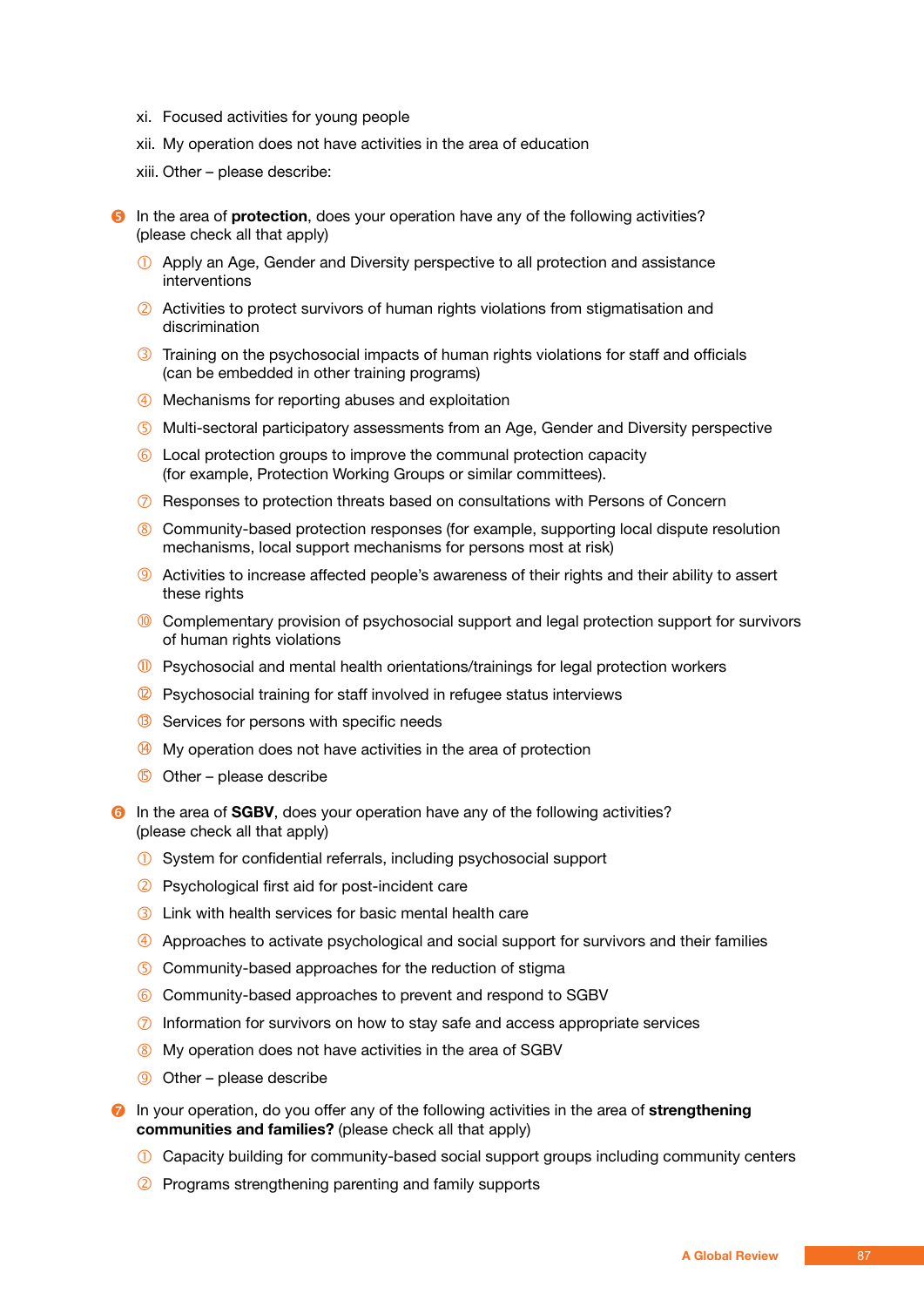- **3** Programs to support families to care for family members with specific needs such as persons with disabilities or older persons
- Child friendly spaces
- **5** Improving community responses to vulnerable groups
- **6** Structured social activities
- $\oslash$  Structured recreational or cultural activities
- **8** Early childhood development activities
- **9** Provision of conditions for indigenous traditional, spiritual or religious practices, including communal healing practices
- **My operation does not have activities in the area of strengthening communities and families**
- $\overline{0}$  Other please describe:
- **8** In your operation, do you offer any of the following activities in the area of **psychological interventions**? (please check all that apply)
	- **1** Basic counseling for individuals, including psychological first aid
	- 2 Basic counseling for groups and families
	- 3 Support groups with people with similar problems
	- Interventions for alcohol/ substance abuse problems
	- Psychotherapy
	- 6 Individual or group psychological debriefing
	- Art therapy groups (includes, theater, dance, music)
	- 8 My operation does not have activities in the area of psychological interventions
	- Other please describe:
- In your operation, do you offer any of the following activities in the area of **mental health services in the existing primary health care system**? (please check all that apply)
	- Non-pharmacological (not using drugs) management of mental disorders
	- Pharmacological management of mental disorders
	- **3** Identification of people with mental disorders and subsequent referrals to services by community workers
	- My operation does not have activities in the area of mental health services in the existing primary health care system
	- Other please describe:
- In your operation, do you offer any of the following activities in the area of **specialised mental health care?** (please check all that apply)
	- Non-pharmacological management of mental disorder by specialised mental health care providers
	- Pharmacological management of mental disorder by specialised health care
	- Referral to specialised mental health services
	- Inpatient mental health care
	- My operation does not have activities in the area of specialised mental health care
	- $\odot$  Other please describe